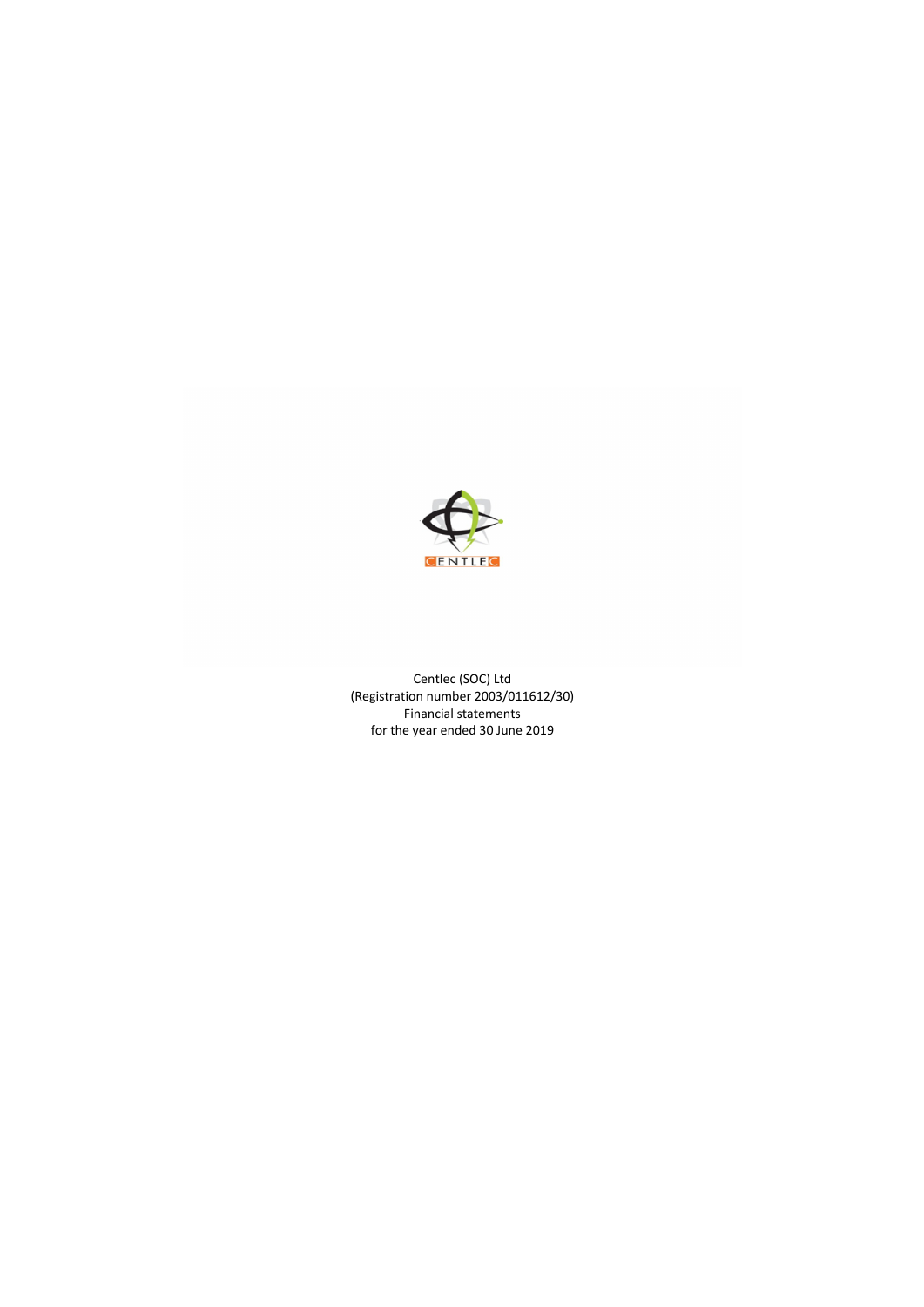(Registration number 2003/011612/30) Financial Statements for the year ended 30 June 2019

## **General Information**

| <b>Country of incorporation and domicile</b> | South Africa                                                                                                                                                                         |
|----------------------------------------------|--------------------------------------------------------------------------------------------------------------------------------------------------------------------------------------|
| Legal form of entity                         | State owned company                                                                                                                                                                  |
| Nature of business and principal activities  | The principal activity of the municipal entity is the distribution of electricity to<br>industries, businesses and households mainly in the Mangaung and Southern<br>Free state area |
| <b>Chief Executive Officer (CEO)</b>         | Mr. AN Mgoqi                                                                                                                                                                         |
| <b>Chief Finance Officer (CFO)</b>           | Mr. MM Matsimela                                                                                                                                                                     |
| <b>Directors</b>                             | Mr. N Mokhesi (Chairperson)                                                                                                                                                          |
|                                              | Me. DC Myeni (Deputy Chairperson)                                                                                                                                                    |
|                                              | Mr. KM Moroka                                                                                                                                                                        |
|                                              | Mr. CAK Choeu                                                                                                                                                                        |
| <b>Registered office</b>                     | 30 Rhodes Avenue                                                                                                                                                                     |
|                                              | Oranjesig                                                                                                                                                                            |
|                                              | Bloemfontein                                                                                                                                                                         |
|                                              | <b>Free State</b>                                                                                                                                                                    |
|                                              | 9301                                                                                                                                                                                 |
| <b>Postal address</b>                        | Private Bag X14                                                                                                                                                                      |
|                                              | <b>Brandhof</b>                                                                                                                                                                      |
|                                              | Bloemfontein                                                                                                                                                                         |
|                                              | 9324                                                                                                                                                                                 |
| <b>Controlling entity</b>                    | Mangaung Metropolitan Municipality                                                                                                                                                   |
|                                              | incorporated in South Africa                                                                                                                                                         |
| <b>Bankers</b>                               | ABSA                                                                                                                                                                                 |
| <b>Auditors</b>                              | Auditor-General of South Africa                                                                                                                                                      |
| <b>Company Secretary</b>                     | Mr. T Malgas                                                                                                                                                                         |
| <b>Company registration number</b>           | 2003/011612/30                                                                                                                                                                       |
| Tax reference number                         | 9487328156                                                                                                                                                                           |
| <b>Attorneys</b>                             | Bokwa Attorneys                                                                                                                                                                      |
|                                              | Malebogo Maeyane Attorneys                                                                                                                                                           |
|                                              | Mthembu Attorneys                                                                                                                                                                    |
|                                              | Phatsoane Henney Inc.                                                                                                                                                                |
|                                              | SMO Seobe Attorneys Inc.                                                                                                                                                             |
| <b>Enabling Legislation</b>                  | Local Government: Municipal Finance Management Act (Act 56 of 2003)                                                                                                                  |
|                                              | Local Government: Municipal System Act (Act 32 of 2000)                                                                                                                              |
|                                              | Local Government: Municipal System Act (Act 117 of 1998)                                                                                                                             |
|                                              | Division of Revenue Act (Act 1 of 2018)                                                                                                                                              |
|                                              | Companies Act (Act 71 of 2008)                                                                                                                                                       |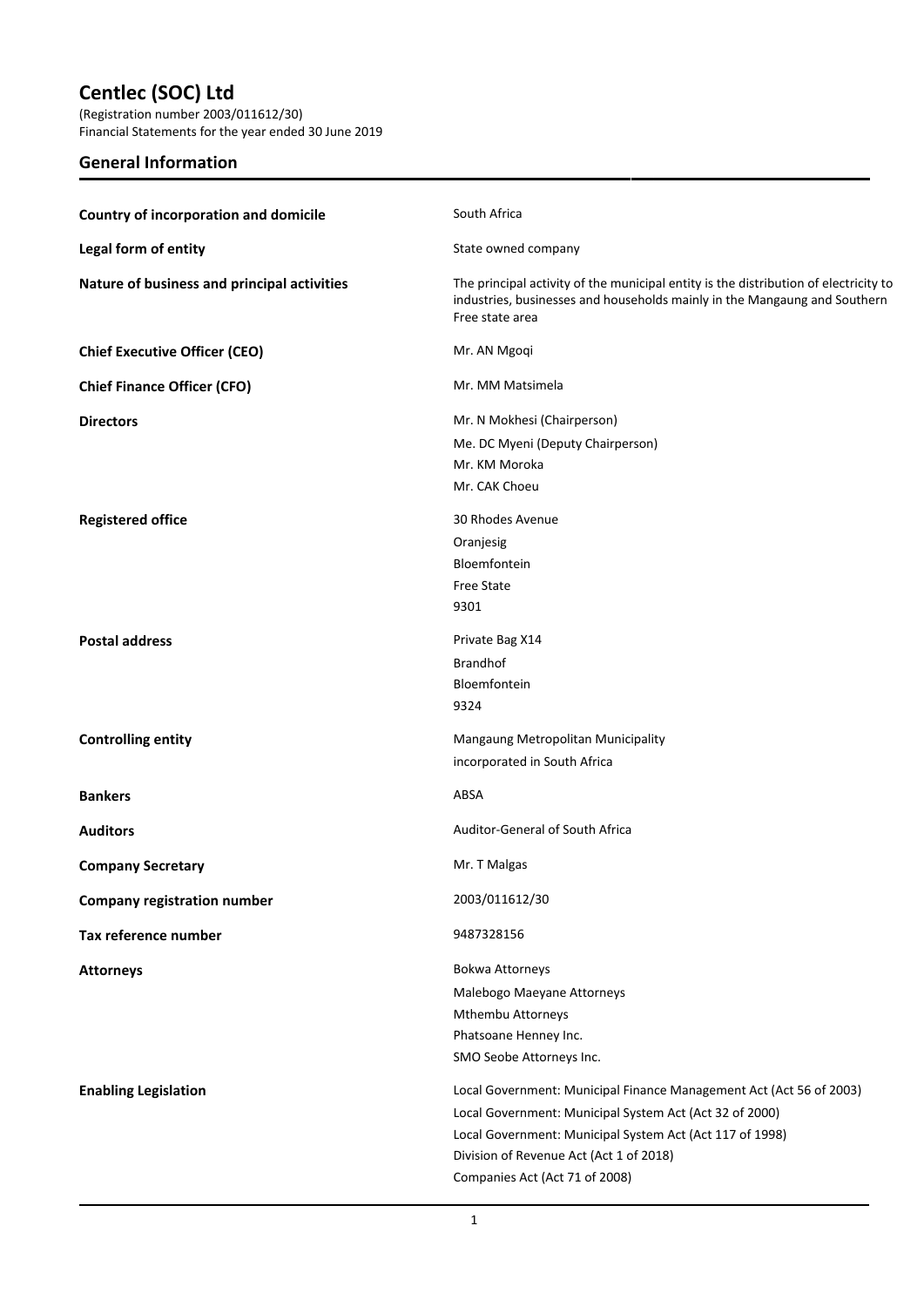(Registration number 2003/011612/30) Financial Statements for the year ended 30 June 2019

## **Contents**

The reports and statements set out below comprise the financial statements presented to the provincial legislature:

|                                                                                                                  | Page           |
|------------------------------------------------------------------------------------------------------------------|----------------|
| Corporate Governance Report                                                                                      | $4 - 6$        |
| Director's Responsibilities and Approval                                                                         | $\overline{7}$ |
| Audit and Risk Committee Report                                                                                  | $8 - 11$       |
| Director's Report                                                                                                | $12 - 16$      |
| Company Secretary's Certification                                                                                | 17             |
| <b>Statement of Financial Position</b>                                                                           | 18             |
| <b>Statement of Financial Performance</b>                                                                        | 19             |
| Statement of Changes in Net Assets                                                                               | 20             |
| <b>Cash Flow Statement</b>                                                                                       | 21             |
| Statement of Comparison of Budget and Actual Amounts                                                             | $22 - 25$      |
| <b>Appropriation Statement</b>                                                                                   | $26 - 27$      |
| <b>Accounting Policies</b>                                                                                       | $28 - 64$      |
| Notes to the Financial Statements                                                                                | $65 - 131$     |
| The following considered and the following and a considered and solution functional capacity of the constitution |                |

The following supplementary information does not form part of the financial statements and is unaudited:

Appendixes:

Appendix A: Disclosure of Grants and Subsidies in terms of the Municipal Finance Management Act 132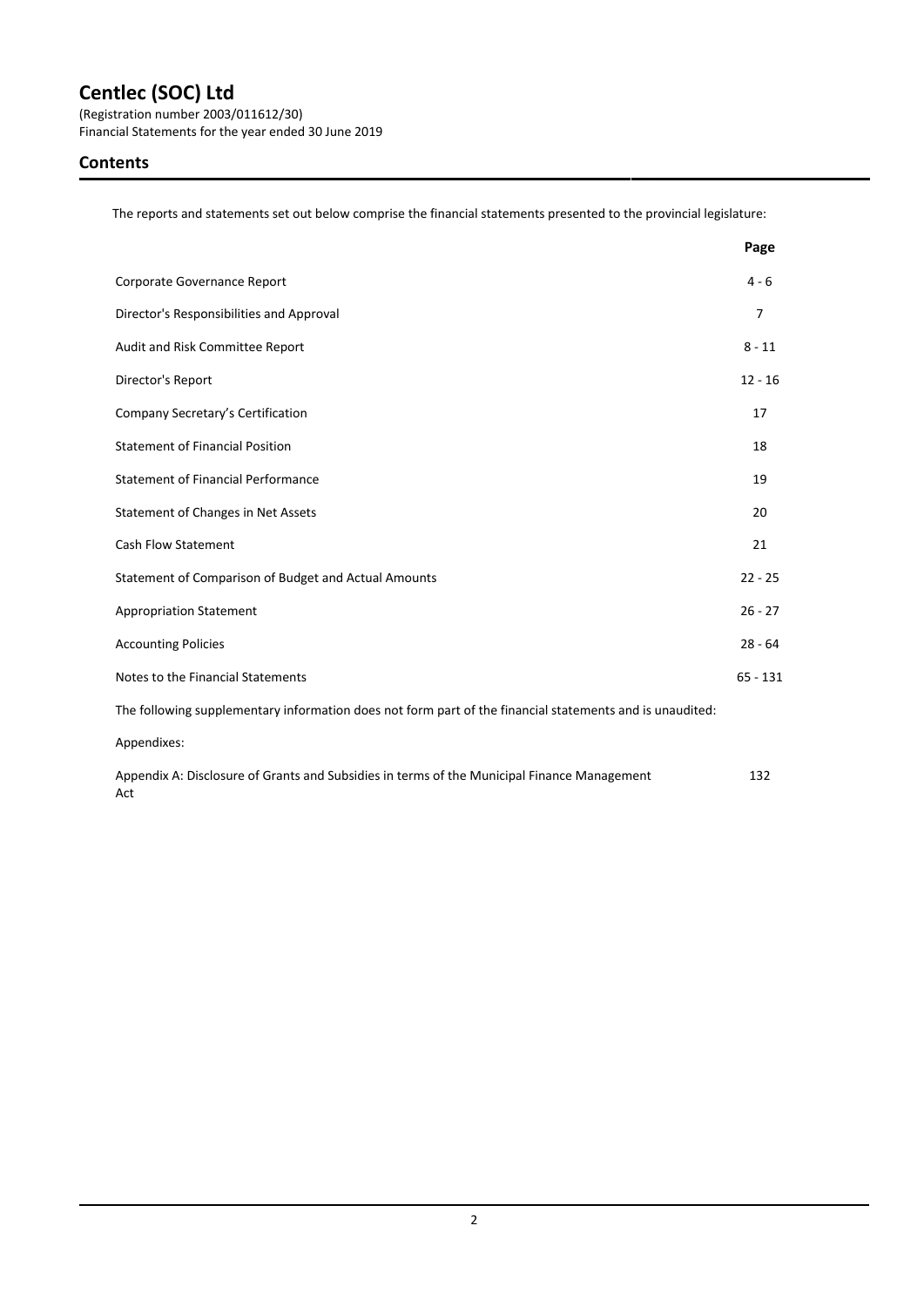(Registration number 2003/011612/30) Financial Statements for the year ended 30 June 2019

## **Contents**

| <b>IDP</b>   | Integrated Development Plan                      |
|--------------|--------------------------------------------------|
| <b>NERSA</b> | National Energy Regulator of South Africa        |
| <b>DBSA</b>  | Development Bank of South Africa                 |
| <b>VAT</b>   | Value Added Tax                                  |
| <b>GRAP</b>  | <b>Generally Recognised Accounting Practice</b>  |
| <b>NDR</b>   | Non Distributable Reserve                        |
| <b>SDBIP</b> | Service Delivery and Budget Implementation Plan  |
| IAS          | <b>International Accounting Standards</b>        |
| <b>IMFO</b>  | Institute of Municipal Finance Officers          |
| <b>IPSAS</b> | International Public Sector Accounting Standards |
| ME's         | <b>Municipal Entities</b>                        |
| <b>MEC</b>   | Member of the Executive Council                  |
| <b>MFMA</b>  | Municipal Finance Management Act                 |
| MIG          | Municipal Infrastructure Grant (Previously CMIP) |
| SOC          | <b>State Owned Company</b>                       |
| SALGA        | South African Local Government Association       |
| AGSA         | <b>Auditor-General of South Africa</b>           |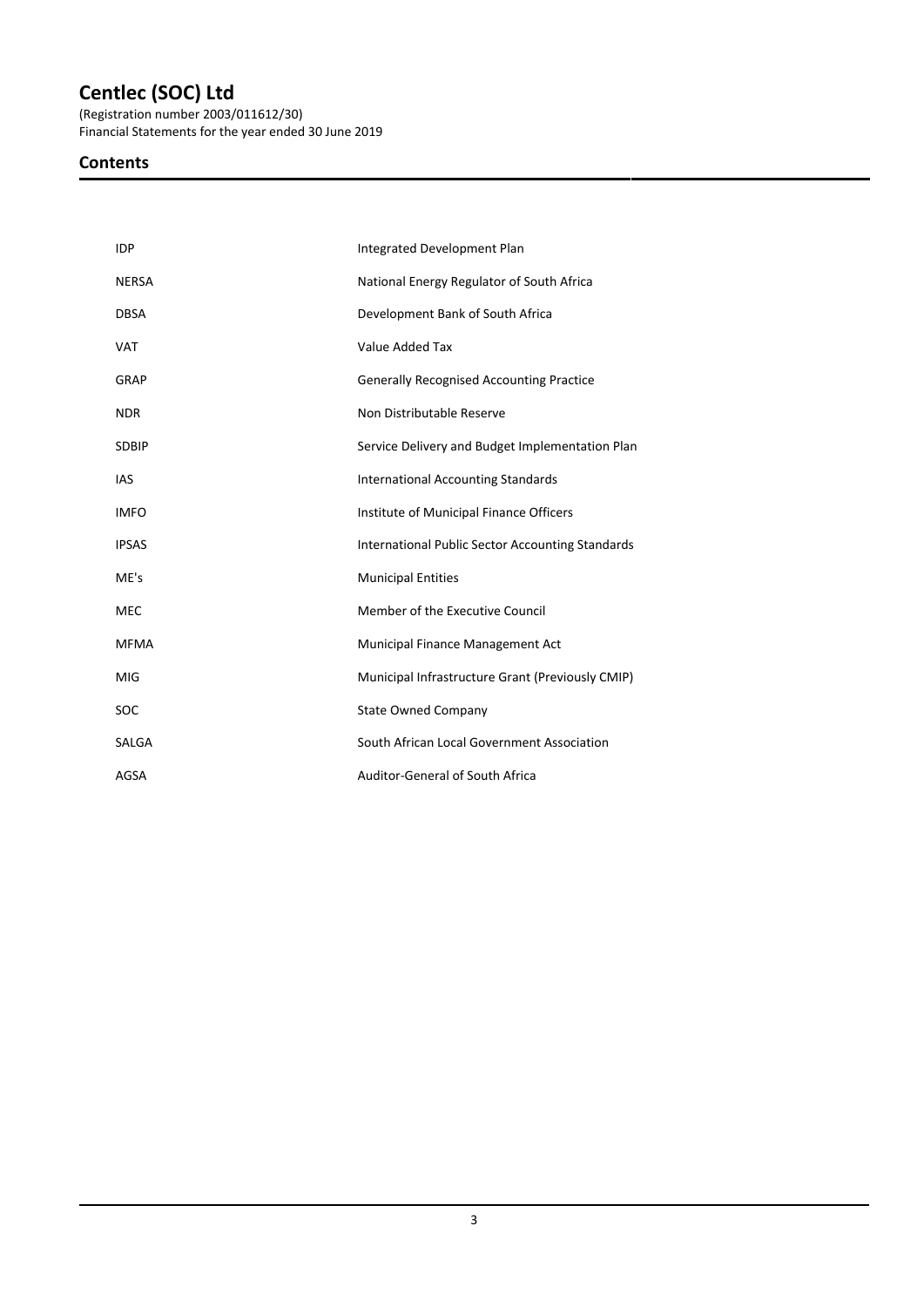(Registration number 2003/011612/30) Financial Statements for the year ended 30 June 2019

## **Corporate Governance Report**

### **The Board & Administrative Governance**

### **Introduction to Governance**

The board sees and understands governance as a fundamental requisite in stewardship responsibilities.

To this end, the board is therefore committed to maintain the highest standards of governance. The company has a Macro-Organisational structure in place, which provides for separation of duties and responsibilities between the board and administrators.

In the course of rendering services to the community, it is therefore important to do so within the parameters of the law, and this can be achieved by connecting corporate governance with legislative risk management as a guideline.

#### **Board Governance**

#### **1. Board of Directors**

The board strives to provide the right leadership, strategic oversight and control environment to produce and sustain the delivery of value to the company's shareholder. The board applies integrity, principles of good governance and accountability throughout its activities and each director brings independence of character and judgment to the role.

All of the members of the board are individually and collectively aware of their responsibilities to the company's stakeholders and the board keeps its performance and core governance principles under regular review.

The board held both ordinary and special meetings during the period under review as follows in which a number of decisions were taken:

| <b>Type of Meeting</b> | Date             | Venue                                                        |
|------------------------|------------------|--------------------------------------------------------------|
| Ordinary               | 20 August 2018   | Centlec (SOC) Ltd, 30 Rhodes Avenue, Oranjesig, Bloemfontein |
| Special                | 29 August 2018   | Centlec (SOC) Ltd, 30 Rhodes Avenue, Oranjesig, Bloemfontein |
| Ordinary               | 13 November 2018 | Centlec (SOC) Ltd, 30 Rhodes Avenue, Oranjesig, Bloemfontein |
| Ordinary               | 20 December 2018 | Centlec (SOC) Ltd, 30 Rhodes Avenue, Oranjesig, Bloemfontein |
| Ordinary               | 01 February 2019 | Centlec (SOC) Ltd, 30 Rhodes Avenue, Oranjesig, Bloemfontein |
| Special                | 01 March 2019    | Centlec (SOC) Ltd, 30 Rhodes Avenue, Oranjesig, Bloemfontein |
| Ordinary               | 17 May 2019      | Centlec (SOC) Ltd, 30 Rhodes Avenue, Oranjesig, Bloemfontein |

#### **2. Board Committees**

The board had the following committees during the period under review.

### **2.1 Audit & Risk Committee**

| N.P. Lubanga  | Chairperson |
|---------------|-------------|
| M.R. Tsupa    | Member      |
| T. Malakoane  | Member      |
| N.S. Ntingane | Member      |
| E.T. Tsoaeli  | Member      |

### **2.2. Finance Committee**

| N. Mokhesi                     | Chairperson |
|--------------------------------|-------------|
| K.M. Moroka                    | Member      |
| M. Mohale *                    | Member      |
| <b>Chief Executive Officer</b> | Invitee     |
| <b>Chief Financial Officer</b> | Invitee     |

\* M. Mohale resigned on 22 May 2019.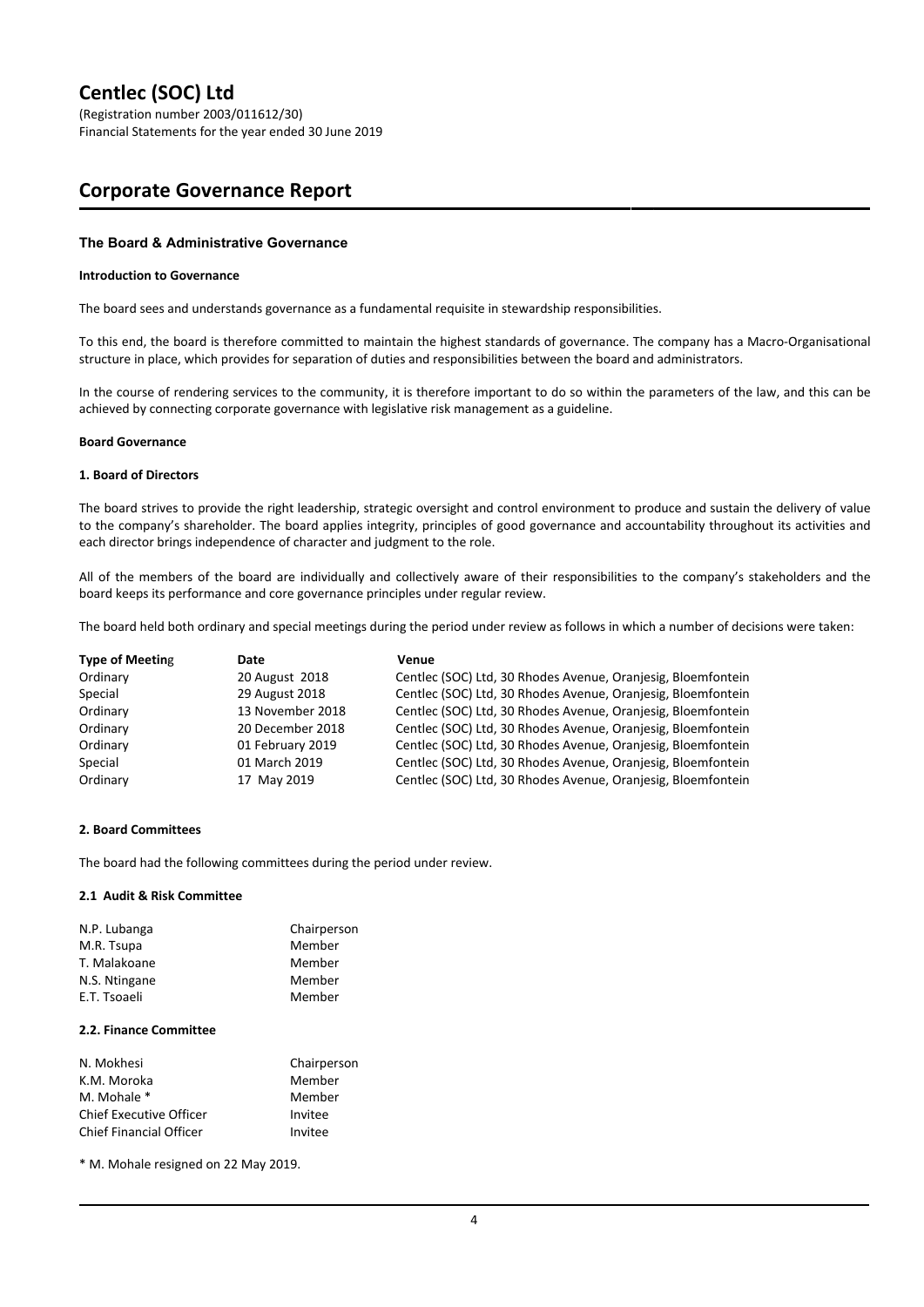(Registration number 2003/011612/30) Financial Statements for the year ended 30 June 2019

\_\_\_\_\_\_\_\_\_\_\_\_\_\_\_\_\_\_\_\_\_\_\_\_\_\_\_\_\_\_\_\_\_\_\_\_\_\_\_\_\_

### **2.3. Human Resources & Remuneration Committee**

| Chairperson |
|-------------|
| Member      |
| Invitee     |
| Invitee     |
| Invitee     |
| Invitee     |
|             |

\* M. Mohale resigned on 22 May 2019.

### **2.4. Social Responsibility & Ethics Committee**

| K.M. Moroka                           | Chairperson |
|---------------------------------------|-------------|
| <b>Chief Executive Officer</b>        | Invitee     |
| <b>Chief Financial Officer</b>        | Invitee     |
| <b>EM: Compliance and Performance</b> | Invitee     |

### **2.5. Information Technology Governance Committee**

| M. Mohale*                            | Chairperson |
|---------------------------------------|-------------|
| C. Choeu                              | Member      |
| <b>Chief Executive Officer</b>        | Invitee     |
| <b>Chief Financial Officer</b>        | Invitee     |
| <b>EM: Compliance and Performance</b> | Invitee     |
| EM: Engineering (Retail)              | Invitee     |

\* M. Mohale resigned on 22 May 2019.

### **2.6. Engineering Committee**

| D. Myeni                              | Chairperson |
|---------------------------------------|-------------|
| <b>Chief Executive Officer</b>        | Invitee     |
| <b>Chief Financial Officer</b>        | Invitee     |
| <b>EM: Compliance and Performance</b> | Invitee     |
| <b>EM: Engineering (Wires)</b>        | Invitee     |

The respective committees held meetings as follows during the period under review:

| Committee                      | <b>No. of Meetings</b> | Dates of meetings |
|--------------------------------|------------------------|-------------------|
| <b>IT Governance</b>           | 2                      | 16 July 2018      |
|                                |                        | 30 January 2019   |
| Engineering                    | $\overline{2}$         | 24 July 2018      |
|                                |                        | 25 April 2019     |
| HR & Remuneration              | $\overline{2}$         | 30 January 2019   |
|                                |                        | 29 April 2019     |
| Social Responsibility & Ethics | 1                      | 24 & 26 July 2018 |
| Finance                        | 3                      | 23 July 2018      |
|                                |                        | 18 January 2019   |
|                                |                        | 30 April 2019     |
| Audit & Risk                   | 6                      | 23 July 2018      |
|                                |                        | 29 August 2018    |
|                                |                        | 29 October 2018   |
|                                |                        | 28 November 2018  |
|                                |                        | 17 January 2019   |
|                                |                        | 10 May 2019       |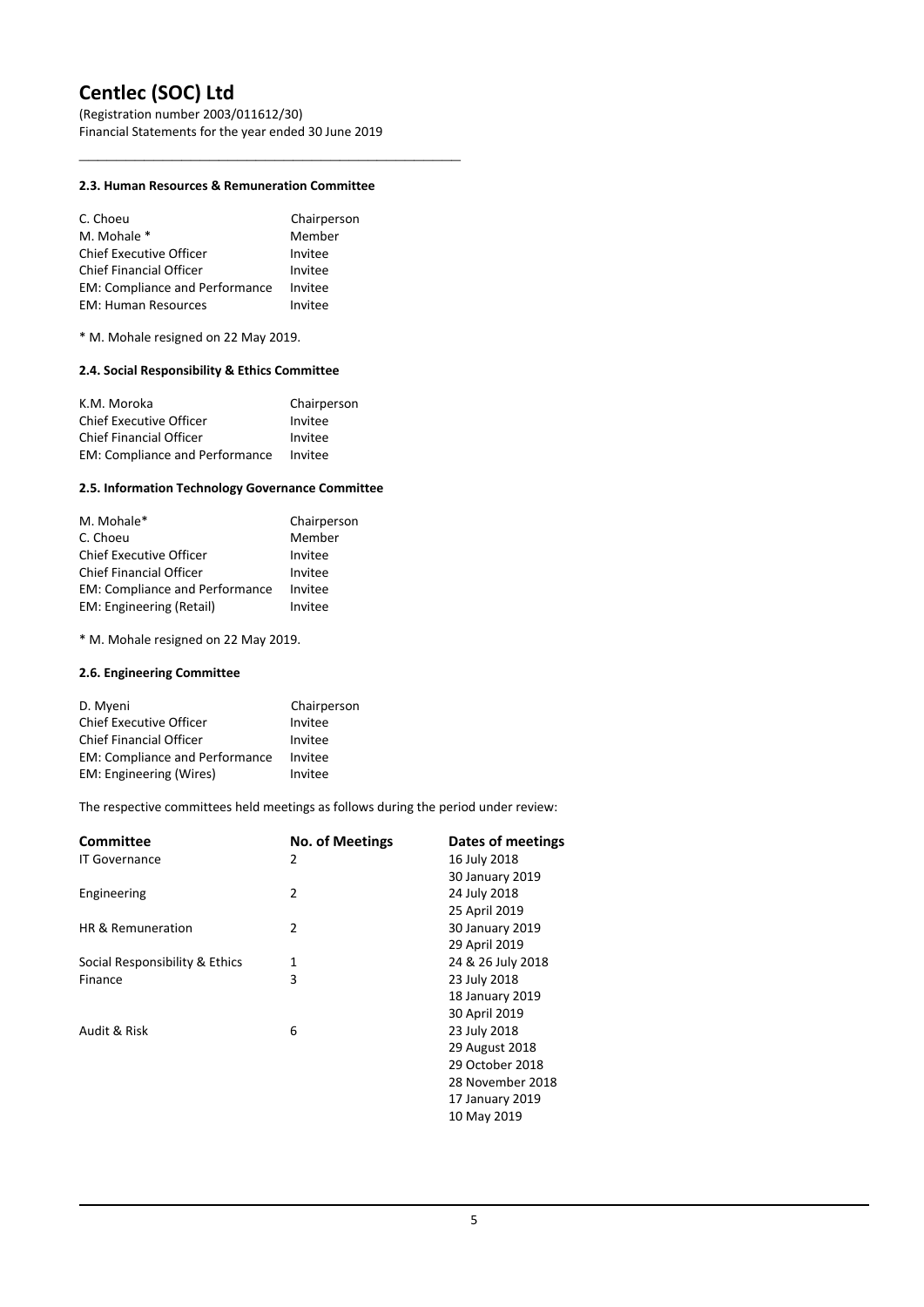(Registration number 2003/011612/30) Financial Statements for the year ended 30 June 2019

\_\_\_\_\_\_\_\_\_\_\_\_\_\_\_\_\_\_\_\_\_\_\_\_\_\_\_\_\_\_\_\_\_\_\_\_\_\_\_\_\_

### **Risk Management**

The MFMA requires that the municipal entity develops and maintain an effective, efficient and transparent systems of financial and risk management and internal control; and of internal audit operating in accordance with any prescribed norms and standards.

The municipal entity manages its risk management issues through the Internal Audit Unit. The Internal Audit Unit is therefore mainly responsible for the review of the implementation of effective risk management as a key element of good governance and rigorous performance management. Risk management is an integral part of corporate, business planning and service delivery.

During the period under review, corporate and operational risk assessments were performed for all areas within the municipal entity.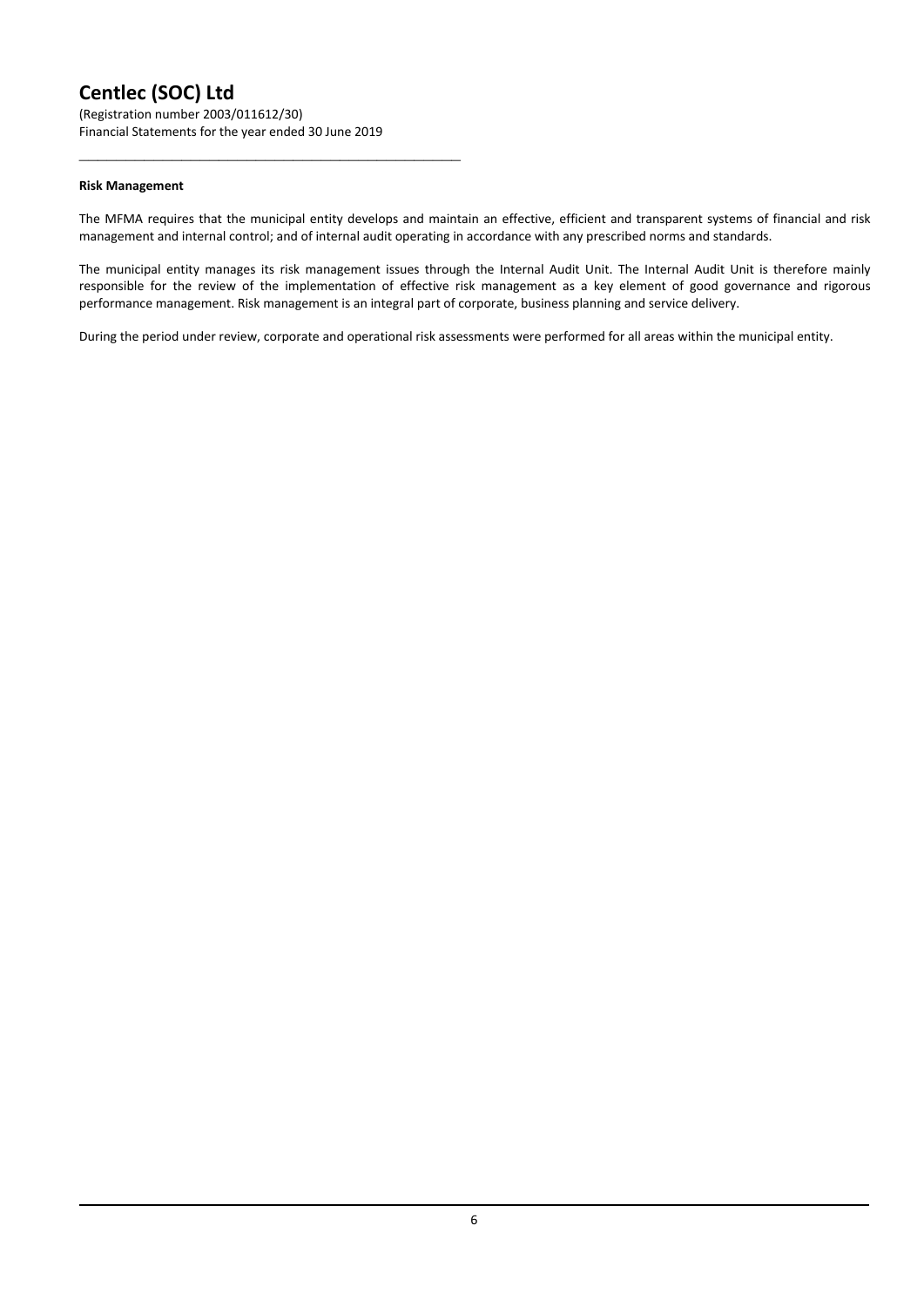(Registration number 2003/011612/30) Financial Statements for the year ended 30 June 2019

## **Director's Responsibilities and Approval**

The directors are required by the Municipal Finance Management Act (Act 56 of 2003), to maintain adequate accounting records and are responsible for the content and integrity of the financial statements and related financial information included in this report. It is the responsibility of the directors to ensure that the financial statements fairly present the state of affairs of the municipal entity as at the end of the financial year and the results of its operations and cash flows for the period then ended. The external auditors are engaged to express an independent opinion on the financial statements and were given unrestricted access to all financial records and related data.

The financial statements have been prepared in accordance with Standards of Generally Recognised Accounting Practice (GRAP) including any interpretations, guidelines and directives issued by the Accounting Standards Board.

The financial statements are based upon appropriate accounting policies consistently applied and supported by reasonable and prudent judgments and estimates.

The directors acknowledge that they are ultimately responsible for the system of internal financial control established by the municipal entity and place considerable importance on maintaining a strong control environment. To enable the directors to meet these responsibilities, the directors set standards for internal control aimed at reducing the risk of error or deficit in a cost effective manner. The standards include the proper delegation of responsibilities within a clearly defined framework, effective accounting procedures and adequate segregation of duties to ensure an acceptable level of risk. These controls are monitored throughout the municipal entity and all employees are required to maintain the highest ethical standards in ensuring the municipal entity's business is conducted in a manner that in all reasonable circumstances is above reproach. The focus of risk management in the municipal entity is on identifying, assessing, managing and monitoring all known forms of risk across the municipal entity. While operating risk cannot be fully eliminated, the municipal entity endeavours to minimise it by ensuring that appropriate infrastructure, controls, systems and ethical behaviour are applied and managed within predetermined procedures and constraints.

The directors are of the opinion, based on the information and explanations given by management, that the system of internal control provides reasonable assurance that the financial records may be relied on for the preparation of the financial statements. However, any system of internal financial control can provide only reasonable, and not absolute, assurance against material misstatement or deficit.

The directors have reviewed the municipal entity's cash flow forecast for the year to 30 June 2020 and, in the light of this review and the current financial position, they are satisfied that the municipal entity has or has access to adequate resources to continue in operational existence for the foreseeable future.

The financial statements are prepared on the basis that the municipal entity is a going concern and that Mangaung Metropolitan Municipality has neither the intention nor the need to liquidate or curtail materially the scale of the municipal entity.

The financial statements set out on pages 17 - 129, which have been prepared on the going concern basis, were approved by the directors on 30 August 2019 and were signed on its behalf by:

**Mr. N Mokhesi Chairperson of the Board of Directors**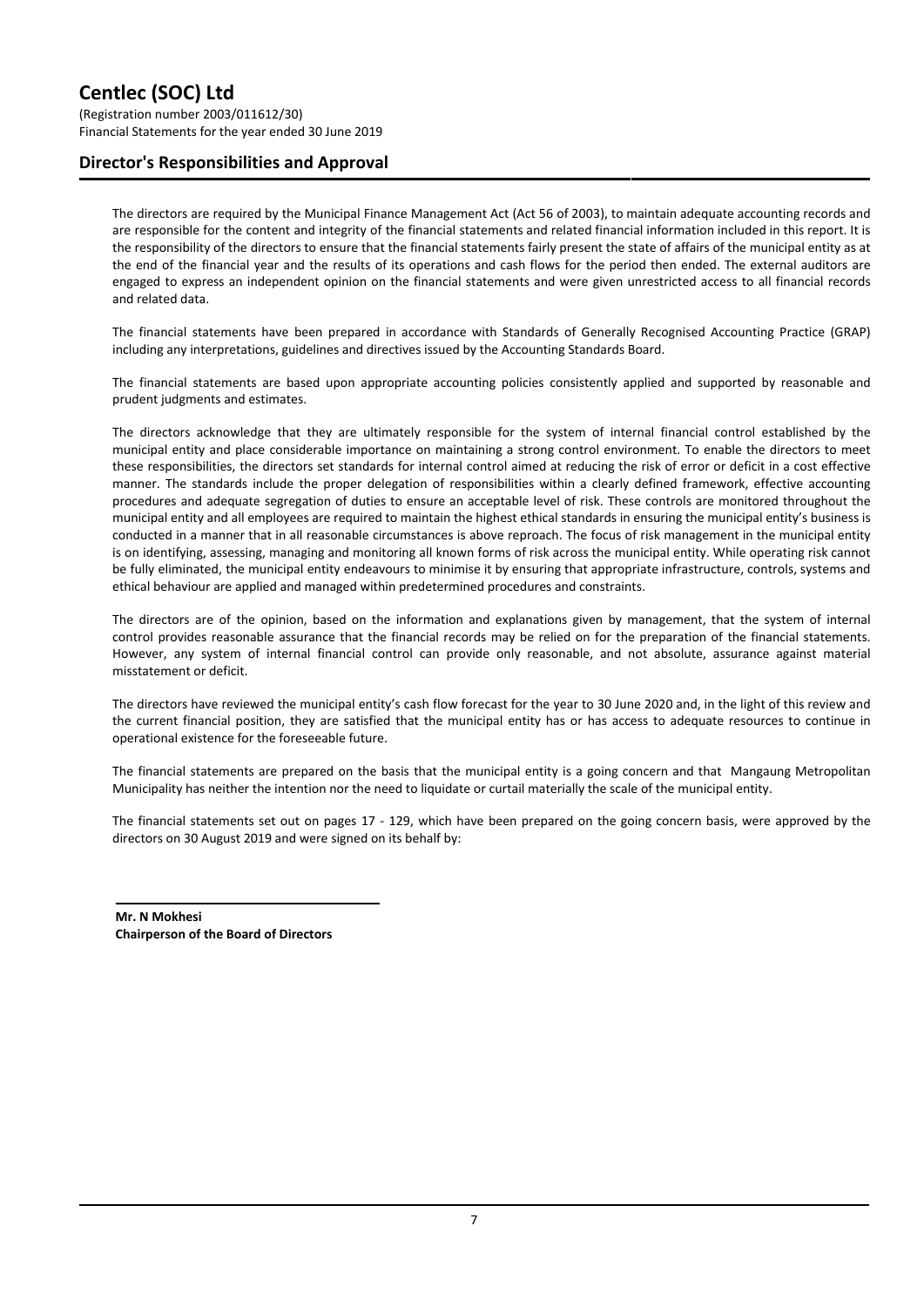(Registration number 2003/011612/30) Financial Statements for the year ended 30 June 2019

## **Audit and Risk Committee Report**

We are pleased to present our report for the financial year ended 30 June 2019.

### **Audit and Risk Committee members and attendance**

The purpose of this report is to communicate to the Board and Parent Municipality the audit and risk committee's progress to date in carrying out its responsibilities in terms of section 166 of the Municipal Finance Management Act, 2003 (Act No.56 of 2003, as amended) MFMA.

The MFMA obliges every municipality to establish an independent audit committee, which advise the municipal council, political office bearers, accounting officer and management staff of municipality as well as the accounting officer and management staff of the municipality entity, on matters relating to internal financial controls and internal audits, risk management, accounting policies, the adequacy, reliability and accuracy of financial reporting and information, performance management, effective governance, compliance with the MFMA, and any other applicable legislation, and any other issues referred to it by the entity. The audit committee is governed by formal terms of reference (charter) which are reviewed and approved by the Board annually. The committee is pleased to present its report for the financial year ended 30 June 2019.

### **Audit and Risk Committee members and attendance**

The committee was established in accordance with section 166 (2) of the MFMA.

The council of the parent municipality approved the appointment of a standalone audit committee for the municipal entity for a period of four (4) years with effect from 1 October 2017 until 31 October 2021. The audit and risk committee comprises of the five (5) following members:

N.P. Lubanga (Chairperson) M.R. Tsupa T. Malakoane N.S. Ntingane E.T. Tsoaeli

In terms of section 166(4) (b) of the MFMA, the audit committee must meet as often as is required to perform its functions, but at least four times a year. During the financial year ended 30 June 2019, the audit and risk committee met six (6) times. The table below shows the attendance of these meetings:

| <b>Member</b>              | 2018/07/23 | 2018/08/29 | 2018/10/29 | 2018/11/28 | 2019/01/17 | 2019/05/10 |
|----------------------------|------------|------------|------------|------------|------------|------------|
| N.P. Lubanga (Chairperson) | Yes        | Yes        | Yes        | Yes        | Yes        | Yes        |
| M.R. Tsupa                 | Yes        | No         | Yes        | No         | Yes        | No         |
| T. Malakoane               | Yes        | No         | No         | No         | No         | Yes        |
| N.S. Ntingane              | Yes        | Yes        | Yes        | Yes        | Yes        | <b>Yes</b> |
| E.T. Tsoaeli               | No         | No         | No         | No         | Yes        | No         |

All members of the audit and risk committee were independent, with no interest in the management or conduct of the business of the municipality and its entities.

### **Audit and Risk Committee responsibility**

The audit and risk committee reports that it has complied with its responsibilities arising from section 166(2) (a) of the MFMA in terms of its defined responsibilities as an advisory body to the municipal entity and a sub-committee of the Board.

The audit and risk committee also reports that it adopted appropriate formal terms of reference as its audit and risk committee charter and regulated its affairs in compliance with this charter and discharged all its responsibilities as contained therein.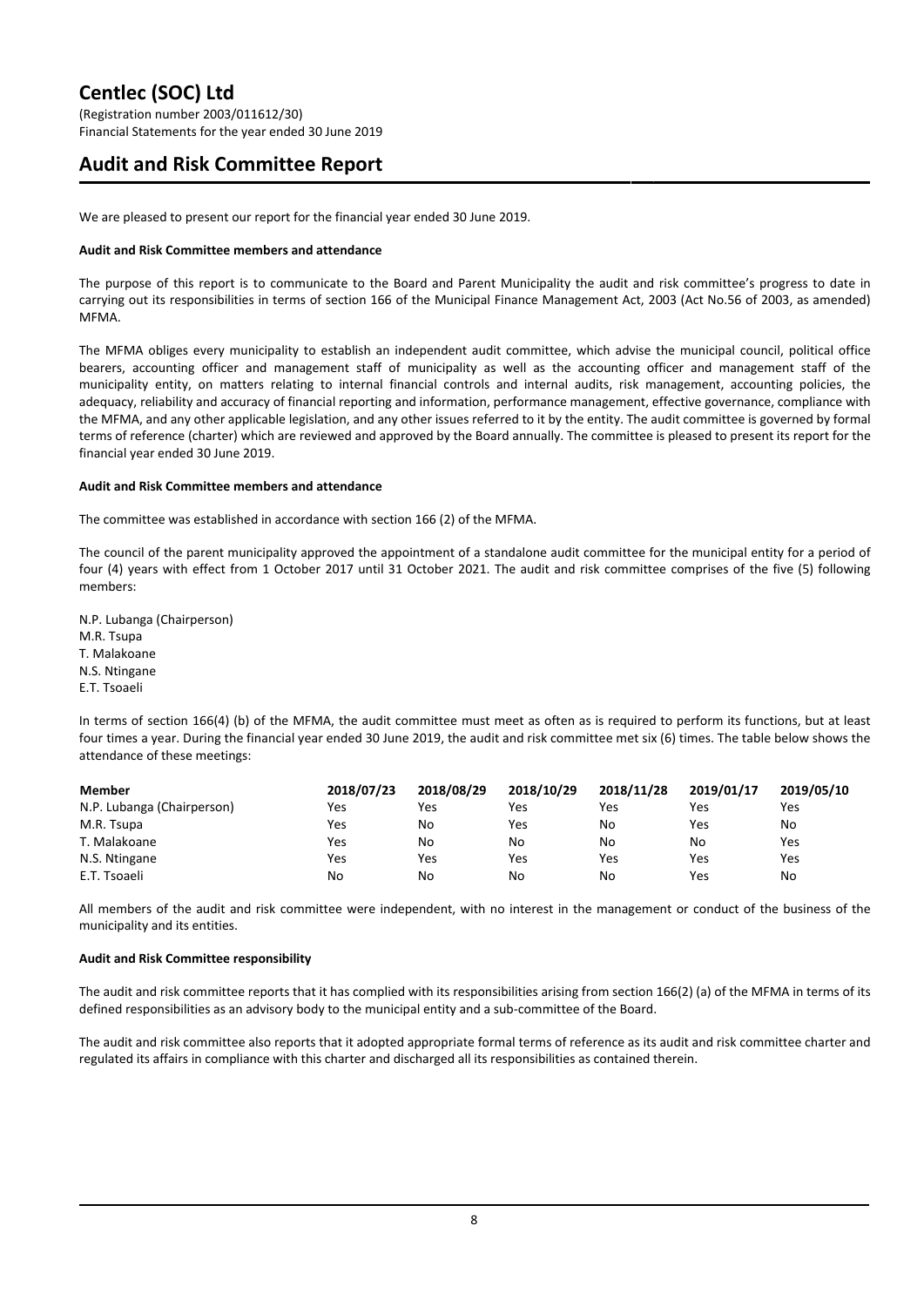(Registration number 2003/011612/30) Financial Statements for the year ended 30 June 2019

## **Audit and Risk Committee Report**

### **The effectiveness of internal control**

The audit and risk committee acknowledge management's efforts to strengthen system of controls within in the entity. The audit and risk committee is concerned that in certain instances the matters reported by the external auditors and internal audit function in prior years have not been fully and satisfactorily addressed. Management has given assurance that effective corrective action will be implemented in respect of all internal control weaknesses. Management corrective action plans to address the previous internal and external audit findings is monitored and reported to the audit and risk on a quarterly basis.

Executive management positions which were vacant within the entity were all filled including the position of the company secretary during the 1<sup>st</sup> quarter of the period under review. As a drive to improve management accountability for internal control environment of the entity, all executive managers of the entity are having a standing invitation for the attendance of all the audit and risk committee.

### **Performance Management**

Part of the responsibilities of the audit committee includes the review of performance management. The audit and risk committee has in terms of the performance of the entity performed the following:

- Review and comment on compliance with statutory requirements and performance management best practices and standards.
- Review and comment on the relevance of the indicators to ensure that they are measurable and relate to services performed.
- Review of the quarterly performance reports submitted by management.
- Review of the quarterly internal audit report on performance information.

The audit and risk committee has not been satisfied with the consistency, accuracy and validity of the reported quarterly performance information. Reported actual achieved targets on quarterly performance information reports by management were found to be without the portfolio of evidence or supporting documentations to satisfy the validity of the reported performance information. Effective performance management systems within the entity needs to be developed to ensure integrity, accuracy and validity of the non-financial/ performance information reported by the entity.

### **Internal audit**

The accounting officer is obliged, in terms of section 165 of the MFMA, to ensure that the entity has an internal audit unit under the control and direction of the audit committee. The entity's has established the internal audit unit, which is co-sourced with PricewaterhouseCoopers (PwC) during the period under review.

The audit and risk committee approved the three-year strategic internal audit plan for the year ending 2018-2021 and annual operational internal audit plan for the year ending 30 June 2019.

The following internal audit reviews were performed by the internal audit unit during the period under review:

| <b>Performance Information Quarter 1-4</b>  | Review of KPIs for 18/19 and 19/20 SDBIPs |
|---------------------------------------------|-------------------------------------------|
| Corporate Governance                        | Asset Management                          |
| Cash flow Management                        | Maintenance of Infrastructure             |
| Compliance – Engineering Wires              | Human Resource Compliance                 |
| Compliance - Occupational Health and Safety | Data Purification                         |
| Security Management                         | Revenue Management (Retail & Finance)     |
| <b>Budget process</b>                       | Information Communication Technology      |
| Supply Chain Management                     |                                           |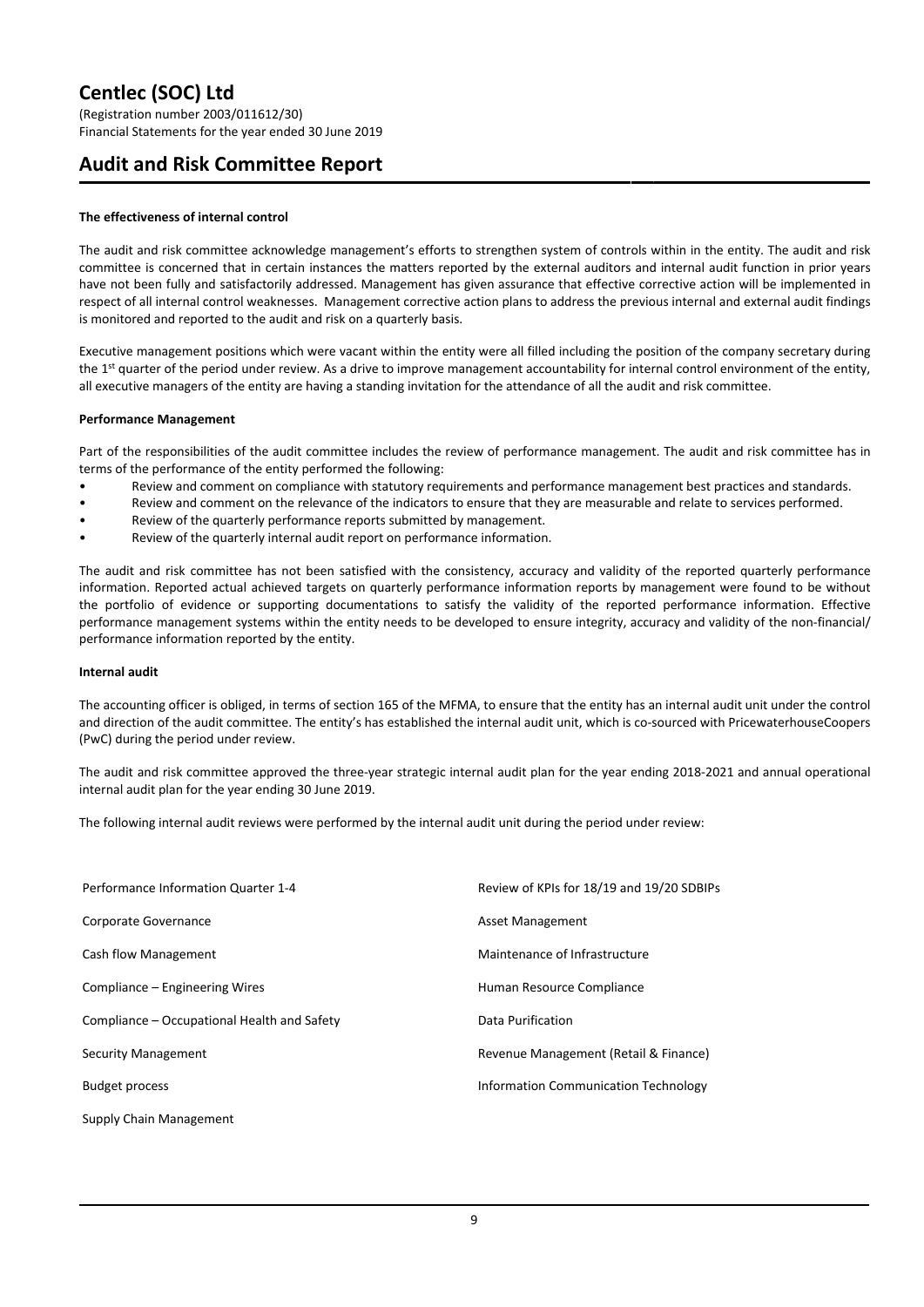(Registration number 2003/011612/30) Financial Statements for the year ended 30 June 2019

## **Audit and Risk Committee Report**

Of the internal audit reviews performed by the internal audit function during the period under review, two hundred and fifty-three (253) controls were tested. 10% of these controls were found to be inadequate, 32% of these controls were found to be ineffective, 22% of these controls required room for improvement and 36% of these controls were found to the effective.

The overall conclusion of on control environment of the entity is satisfactory.

The audit and risk committee is satisfied that the internal audit function maintains an effective internal quality assurance and programme that covers all aspects of the internal audit activity.

The internal audit function went through an external quality assessment review and received a generally conformance rating which allows internal audit to use the term "Conforms with the International Standards for the Professional Practice of internal Auditing" until 30 June 2019.

### **Risk Management**

The audit and risk committee is responsible for the oversight of the risk management function.

Centlec (SOC) Ltd has a risk management strategy and framework in place that was approved by the board. The entity has performed the strategic risk assessment during the period under review. Top ten (10) strategic risks of the entity has been monitored by the audit and risk committee and reported to the board on a quarterly basis.

Fraud risk assessments and information technology risk assessment are amongst the risk assessments which were performed by the entity and monitored by the audit committee on a quarterly basis.

A risk management implementation plan for the period ending 30 June 2019 which outlines the risk management activities to be performed by the risk management function was developed and approved by the audit and risk committee.

The progress status on the execution of the risk management implementation plan was reported to the audit and risk on a quarterly basis.

The committee is of the opinion that the risk management activities of the entity still requires a room for improvement. Management should strive to improve the risk management processes within the entity to reach a risk maturity level.

### **Evaluation of the annual financial statements**

The audit and risk committee has reviewed the draft annual financial statements prior submission to the external auditors on the 31 August 2019 and has focused on the following:

- Compliance with accounting standards and legal requirements.
- Quality and acceptability of, and any changes in, accounting policies and practices.
- Clarity and completeness of disclosures and whether disclosures made have been set properly in context.
- Significant financial reporting judgments and estimates contained in the annual financial statements.

The audit and risk committee is satisfied that the annual financial statements have been prepared in accordance with GRAP and MFMA requirements.

### **External auditor's report**

The audit and risk committee has discussed the conclusion and audit opinion of the external auditors (AGSA) on the annual financial statements of the entity and it accepts the audit opinion. The entity has received an unqualified audit opinion for the financial year under review, compared to the disclaimer audit opinion of the previous financial year.

The audit committee was available for any assistance that was required from it during the audit process and it was appraised of the issues giving rise to the audit opinion.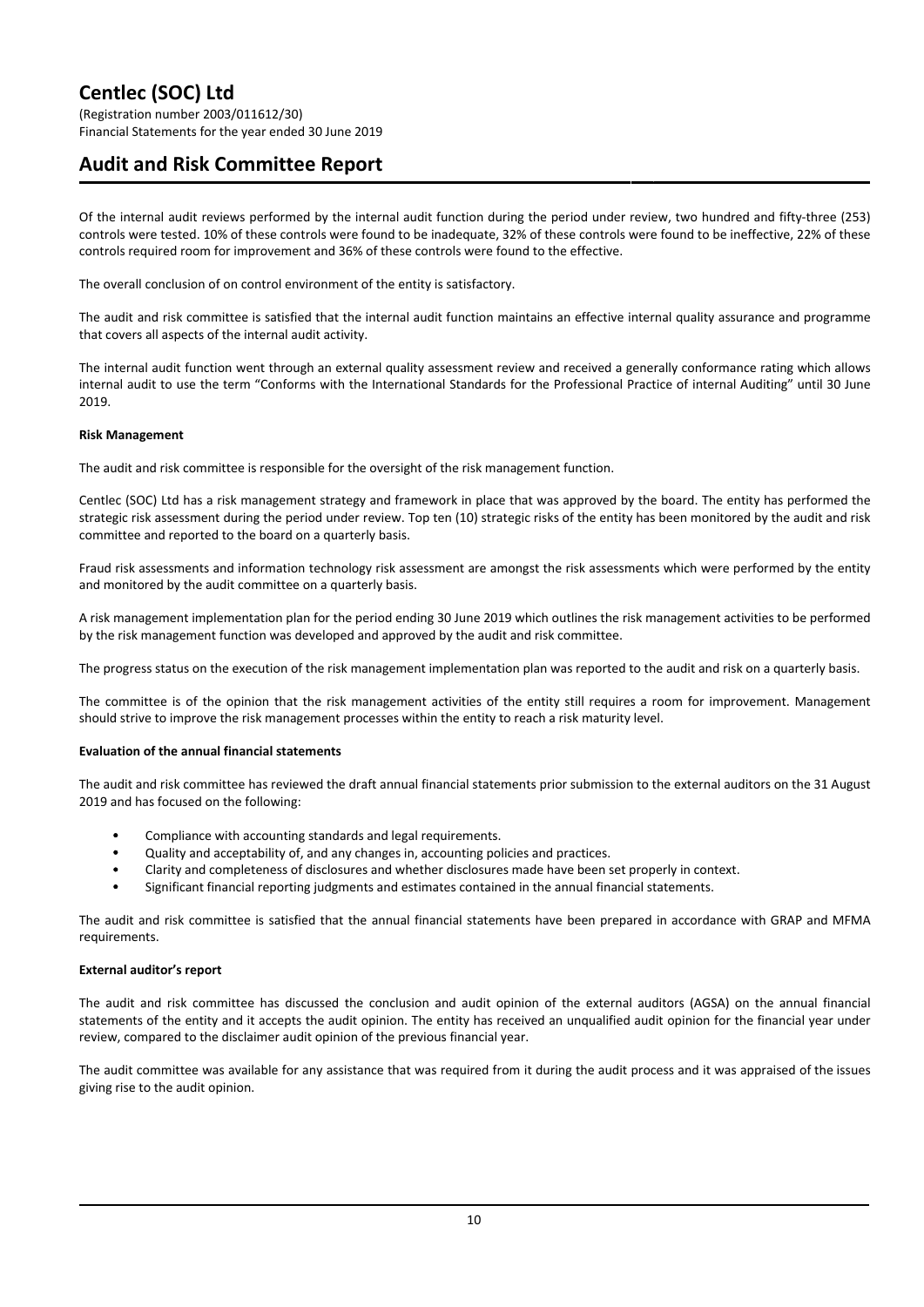(Registration number 2003/011612/30) Financial Statements for the year ended 30 June 2019

# **Audit and Risk Committee Report**

The external audit function is performed by the Auditor General of South Africa which is independent of the entity. The committee met with the external auditors during the year under review to ensure that there were no unresolved issues.

A meeting between the committee and external auditors was held during the month of November 2019 prior the sign off of the audit report and management report.

The audit and risk management would like to thank management and the officials of the entity for their co-operation with the Auditor General of South Africa during the time of the audit.

**N.P. Lubanga (Chairperson of the Audit Committee)**

**Date:**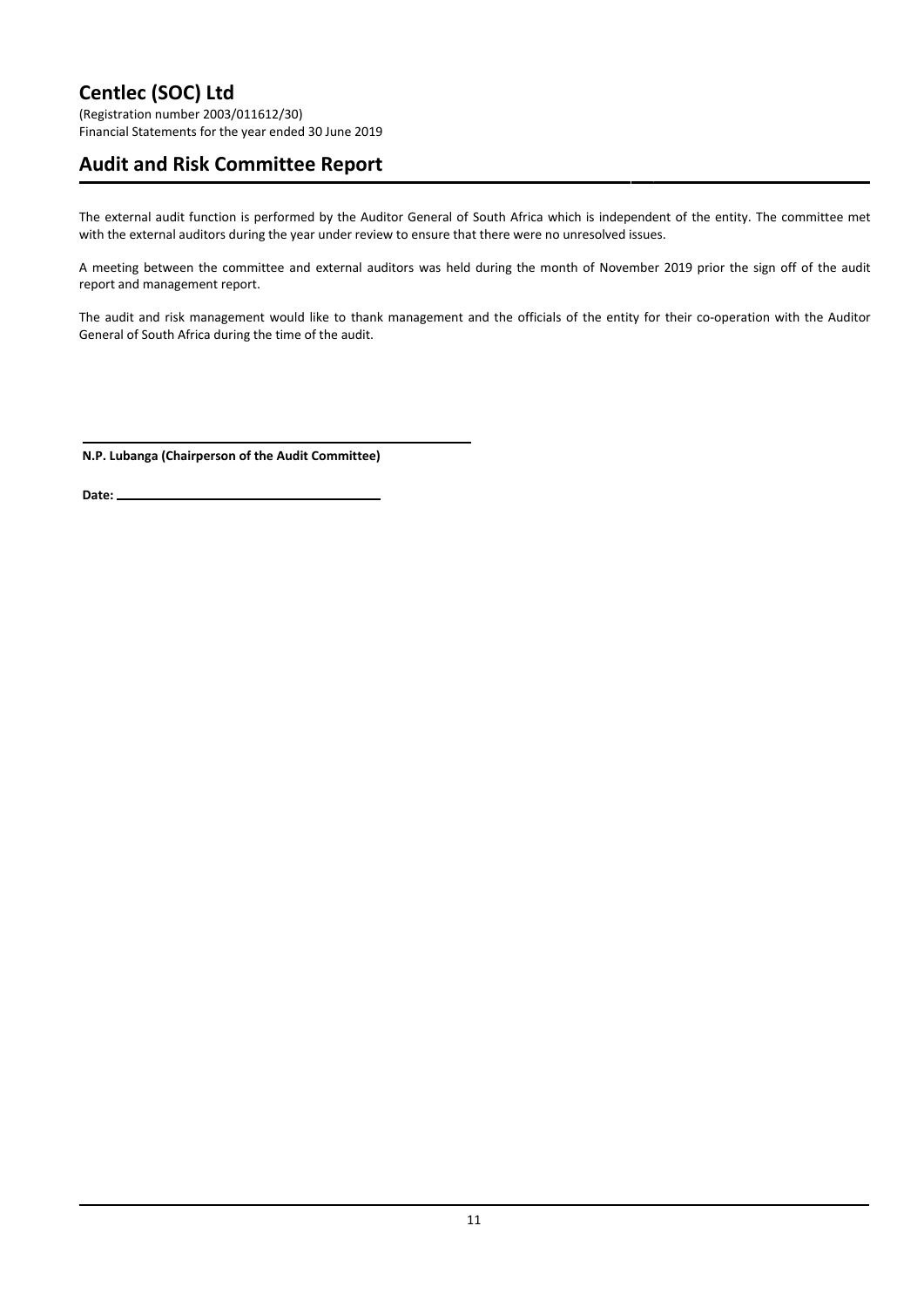(Registration number 2003/011612/30) Financial Statements for the year ended 30 June 2019

## **Director's Report**

The directors submit their report for the year ended 30 June 2019.

### **1. General information and nature of activities**

The municipal entity, which is a state owned company, is incorporated and domiciled in South Africa and provides electricity retail, distribution and electrification services.

The municipal entity operates primarily in the Free State Province and employs 717 people. The address of the municipal entity's registered office is 30 Rhodes Avenue, Oranjesig, Bloemfontein, 9301.

The municipal entity is wholly owned by Mangaung Metropolitan Municipality, which is the sole parent municipality of the municipal entity and is domiciled in the Free State Province of South Africa. The address of the parent municipality is C/o Nelson Mandela Drive and Markgraaf Street, Bram Fischer Building, Bloemfontein, 9300.

The municipal entity is one of two state owned electricity companies in South Africa and the only one in the Free State Province.

Other than the area of jurisdiction of Mangaung Metropolitan Municipality, the municipal entity also distributes electricity to the following local municipalities of: Kopanong Local Municipality, Mantsopa Local Municipality and Mohokare Local Municipality.

The municipal entity interacts with its customers and clients through a combination of physical and electronic channels, offering a comprehensive range of electricity services (from pre-paid electricity sales and billing through conventional metering, to electricity infrastructure development and bulk connections).

The financial statements set out fully the financial position, results of operations and cash flows of the municipal entity for the reporting period ended 30 June 2019.

### **Main business and operations**

The principal activity of the municipal entity is the distribution of electricity to industries, businesses and households mainly in the mangaung and southern free state area and other Free State Municipalities.

The operating results and state of affairs of the municipal entity are fully set out in the attached financial statements and do not in our opinion require any further comment.

The municipal entity is continuously engaging with the relevant stakeholders in looking at their electricity rates spectrum and the results of this engagement is expected to have a positive effect on the municipal entity's profitability.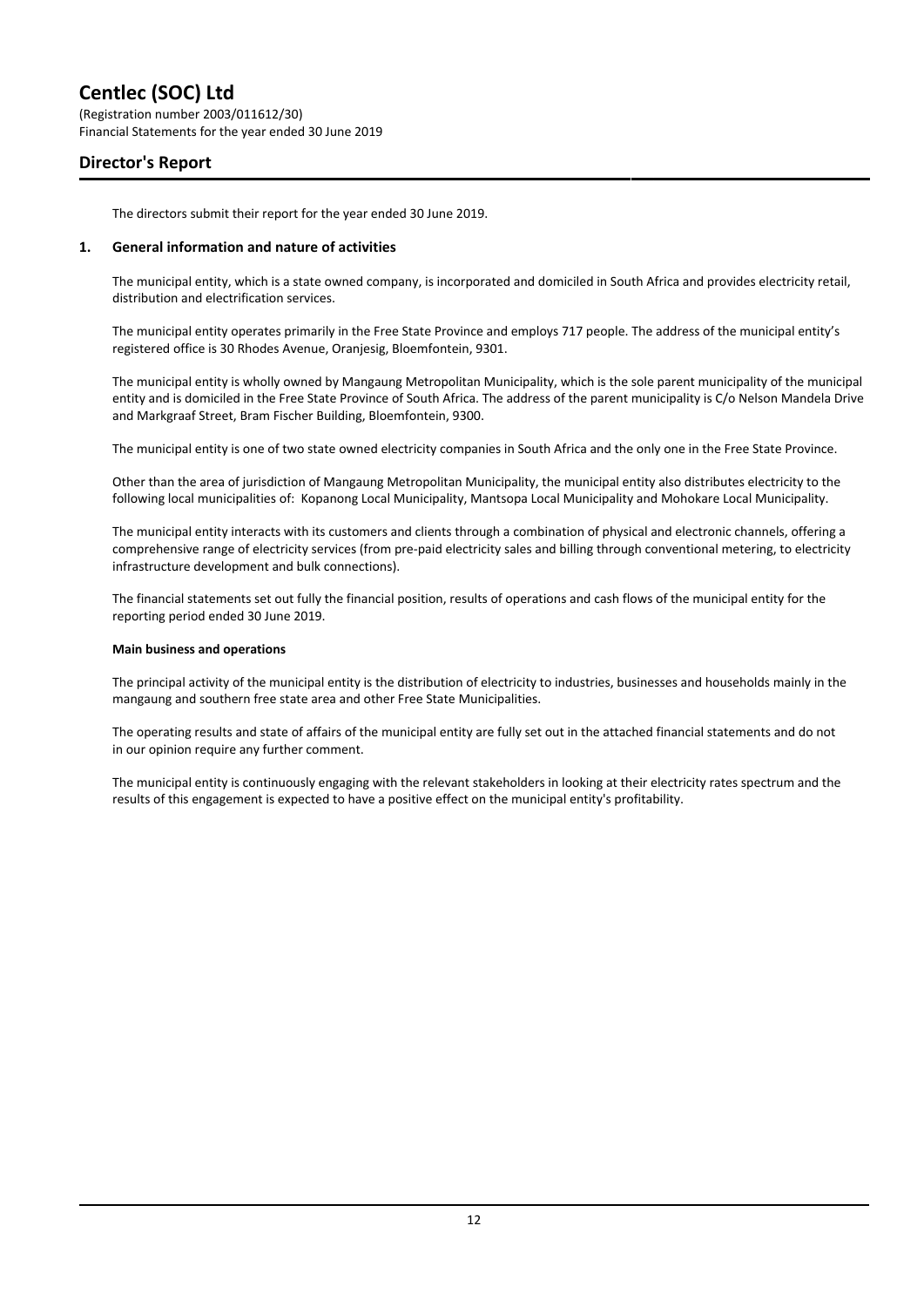(Registration number 2003/011612/30) Financial Statements for the year ended 30 June 2019

## **Director's Report**

### **2. Going concern**

The financial statements have been prepared on the basis of accounting policies applicable to a going concern. This basis presumes that funds will be available to finance future operations and that the realisation of assets and settlement of liabilities, contingent obligations and commitments will occur in the ordinary course of business.

The following analysis supports the going concern assumption:

- Total assets (R 5 344 344 199) exceed total liabilities (R 3 069 167 210).
- The municipal entity made a current year surplus of R 34 847 618.
- The municipal entity has an accumulated surplus and other reserves of R 2 275 176 989.

Management has reviewed the municipal entity's cash flow forecast for the year to 30 June 2020. In light of this review and the current financial position, management has noted that the current liabilities exceed its current assets. This is mainly attributed to the existence of the deemed sale of the business (SOB) agreement between the entity and the parent municipality that requires the entity to settle the second redemption of the capital portion of the shareholder's loan of R 267 869 789 by June 2020.

The entity and the Parent municipality have reached a resolution to cancel the deemed sale of business agreement and any other related intercompany loan and capital advances loan effective from the 01 July 2019.

The arrangement reached provides for a relief to the entity as the loans are to be converted into equity with effect from the 2019/20 financial year. This has had a positive impact on the municipal entity's financial health further strengthening the going concern assumption.

The municipal entity has embarked on implementing strategies which will strengthen its ability to continue as a going concern. The most significant of these is that the municipal entity has implemented a system to enhance its revenue collection and cash flow by improving on the debt recoverability processes.

The revenue protection unit's effort to curb meter tampering/bypassing is likely to improve revenue collection.

Other supplementary considerations include the fact that the entity managed to report an operating surplus of R 34 847 618 despite the fact that the sale of business agreement and the related interest charges were reported as though still in existence.

The entity still has the capacity and ability to continue with providing the services it is mandated to at the approved rates and will thus generate revenue from services in the future.

### **3. Subsequent events**

The directors are not aware of any matter or circumstance arising since the end of the financial year that would have an impact on the financial statements.

### **4. Accounting policies**

The annual financial statements have been prepared in accordance with the effective Standards of Generally Recognised Accounting Practice (GRAP), including any interpretations and directives issued by the Accounting Standards Board and in accordance with section 122(3) of the Municipal Finance Management Act, (Act No. 56 of 2003).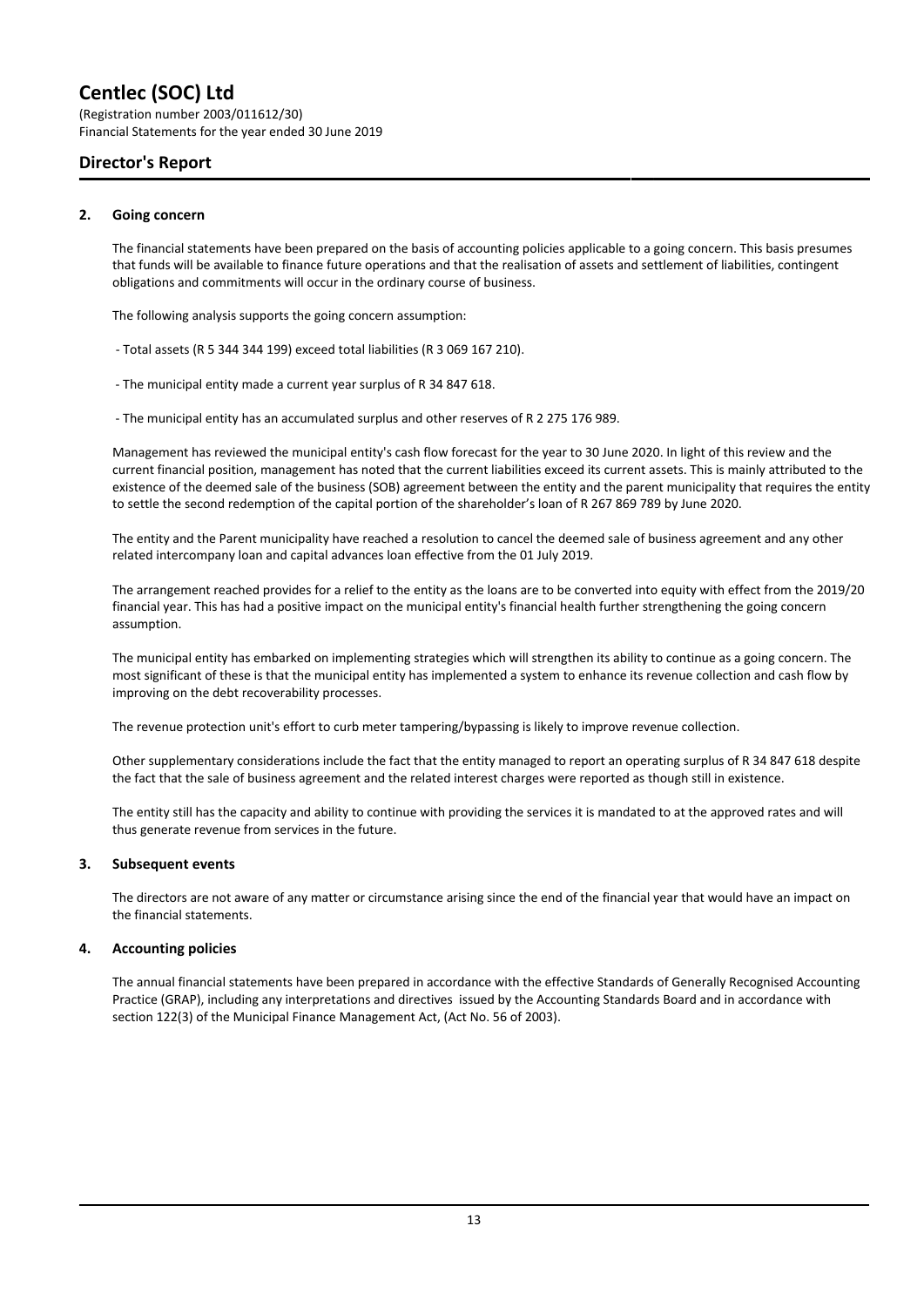(Registration number 2003/011612/30) Financial Statements for the year ended 30 June 2019

## **Director's Report**

### **5. Share capital / contributed capital**

There were no changes in the total authorised or issued share capital of the municipal entity during the year under review.

The entire shareholding of the municipal entity is held by Mangaung Metropolitan Municipality.

Unissued ordinary shares are under the control of Mangaung Metropolitan Municipality.

Authorised:

The authorised share capital of the company consists of 1 000 ordinary par value shares of R1 each.

Issued:

The total issued share capital of the company of R100 consists of 100 ordinary par value shares of R1 each.

### **6. Non-current assets**

There were no major changes in the physical nature of non-current assets of the municipal entity during the year.

### **7. Directors**

The current Board of Directors consists of five (5) non-executive directors and two (2) executive directors.

The council of the parent municipality took a decision in the meeting held on 2 August 2018 to terminate the term of office of Centlec (SOC) Ltd's existing board of directors. An interim board of directors was appointed with effect from 2 August 2018.

During a council meeting held on the 4th of December 2018 it was decided to re-instate the previously terminated board of Centlec (SOC) Ltd to complete their original term as directors of the municipal entity. The re-instatement was with effect from 16 January 2019.

Mr. MP Mohale resigned as director of the municipal entity on 22 May 2019.

The directors of the municipal entity during the year and to the date of this report are as follows:

| Mr. N Mokhesi (Chairperson)       | Reappointed 01 July 2016 |
|-----------------------------------|--------------------------|
| Me. DC Myeni (Deputy Chairperson) | Appointed 01 July 2016   |
| Mr. KM Moroka                     | Reappointed 01 July 2016 |
| Mr. CAK Choeu                     | Appointed 01 July 2016   |
| Mr. MP Mohale                     | Resigned 22 May 2019     |
|                                   |                          |

### **8. Dividends**

No dividends were declared or paid to the shareholder during the year.

### **9. Company secretary**

Phatshoane Henney Inc. was appointed to oversee the activities of the Company Secretary while the position was vacant.

During May 2019 Mr. T Malgas was appointed as the new Company Secretary. His contact details are as follows:

Business address:

30 Rhodes Avenue Oranjesig Bloemfontein South Africa 9300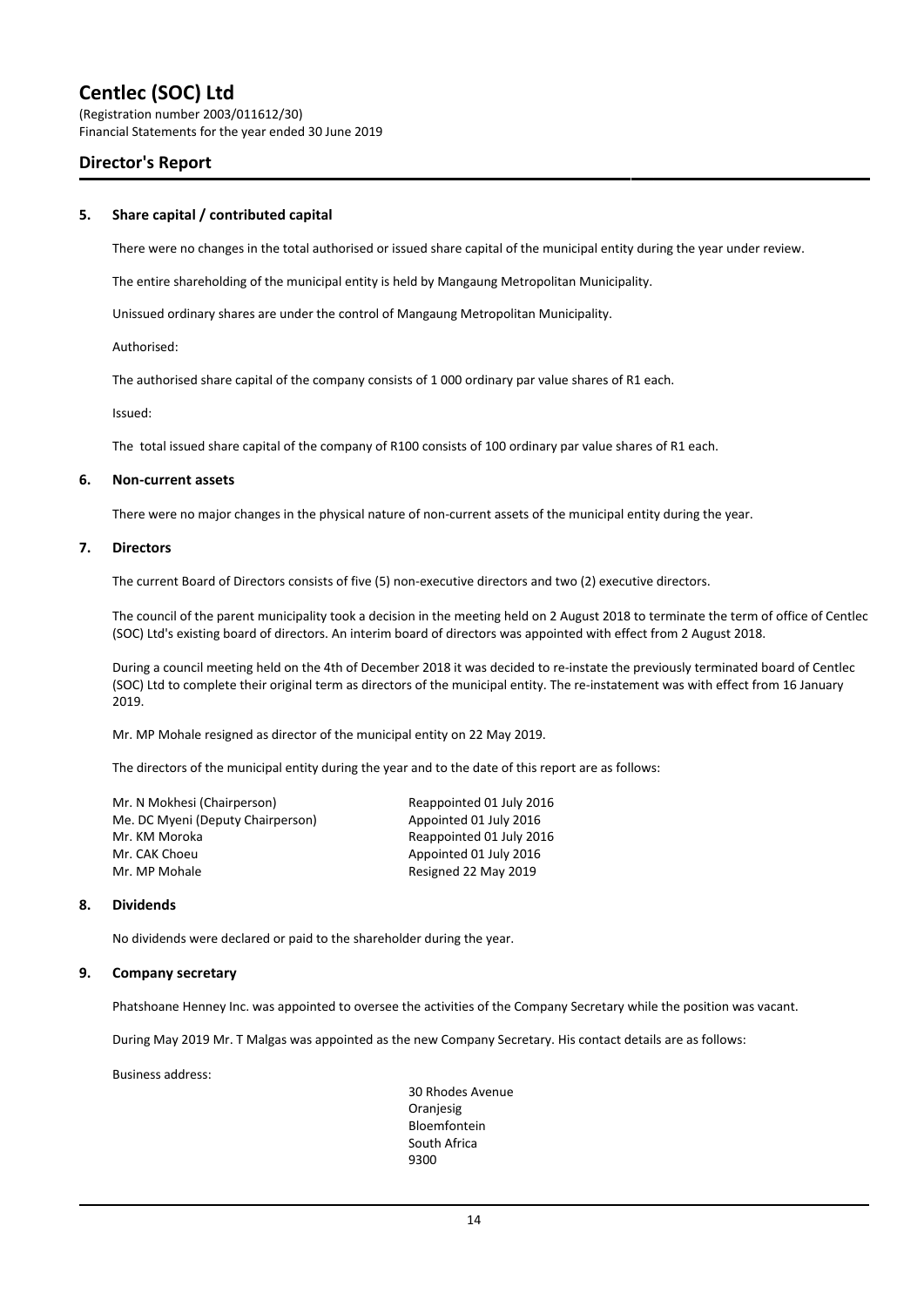(Registration number 2003/011612/30) Financial Statements for the year ended 30 June 2019

### **Director's Report**

### **10. Member and executive managers' emoluments**

### **Directors' and officers' personal financial interests in contracts**

In terms of the supply chain management policy of the municipal entity, directors and the municipal entity's officers are prohibited from entering into commercial transactions with the municipal entity.

Directors are required to disclose any business interest which they may have elsewhere.

The register of declaration of interest is available in the office of the Company Secretary for inspection.

Consistent with the Supply Chain Management Policy of the municipal entity, except for the remuneration to the executive managers and Board of Directors, none of the directors or officers entered into any commercial transaction with the municipal entity during the period under review.

Furthermore, the directors had no interest in any third party or company responsible for managing any of the business activities of the municipal entity.

### **Directors' and prescribed officers' emoluments**

The upper limits of the salary, allowances and other benefits of the Directors, Prescribed Officers and Executive Managers were determined by the parent municipality. Directors, Prescribed Officers and Executive Managers emoluments are disclosed in the notes to the Annual Financial Statements.

### **11. Corporate governance**

### **General**

The directors are committed to business integrity, transparency and professionalism in all their activities. As part of this commitment, the directors support the highest standards of corporate governance and the ongoing development of best practice.

The municipal entity confirms and acknowledges its responsibility to total compliance with the Code of Corporate Practices and Conduct ("the Code") laid out in the King Report on Corporate Governance for South Africa 2009. The directors discuss the responsibilities of management in this respect at Board meetings and monitor the municipal entity's compliance with the code on a three monthly basis.

### **Board of directors**

The Board:

- retains full control over the municipal entity, its plans and strategy;
- acknowledges its responsibilities as to strategy, compliance with internal policies, external laws and regulations, effective risk management and performance measurement, transparency and effective communication both internally and externally by the municipal entity;
- is of a unitary structure comprising:
	- **-** non-executive directors, all of whom are independent directors as defined in the Code; and
	- **-** executive directors.
- has established a Board directorship continuity programme.

### **Chairperson and chief executive**

The Chairperson is a non-executive and independent director (as defined by the Code).

The roles of Chairperson and Chief Executive are separate, with responsibilities divided between them, so that no individual has unfettered powers of discretion.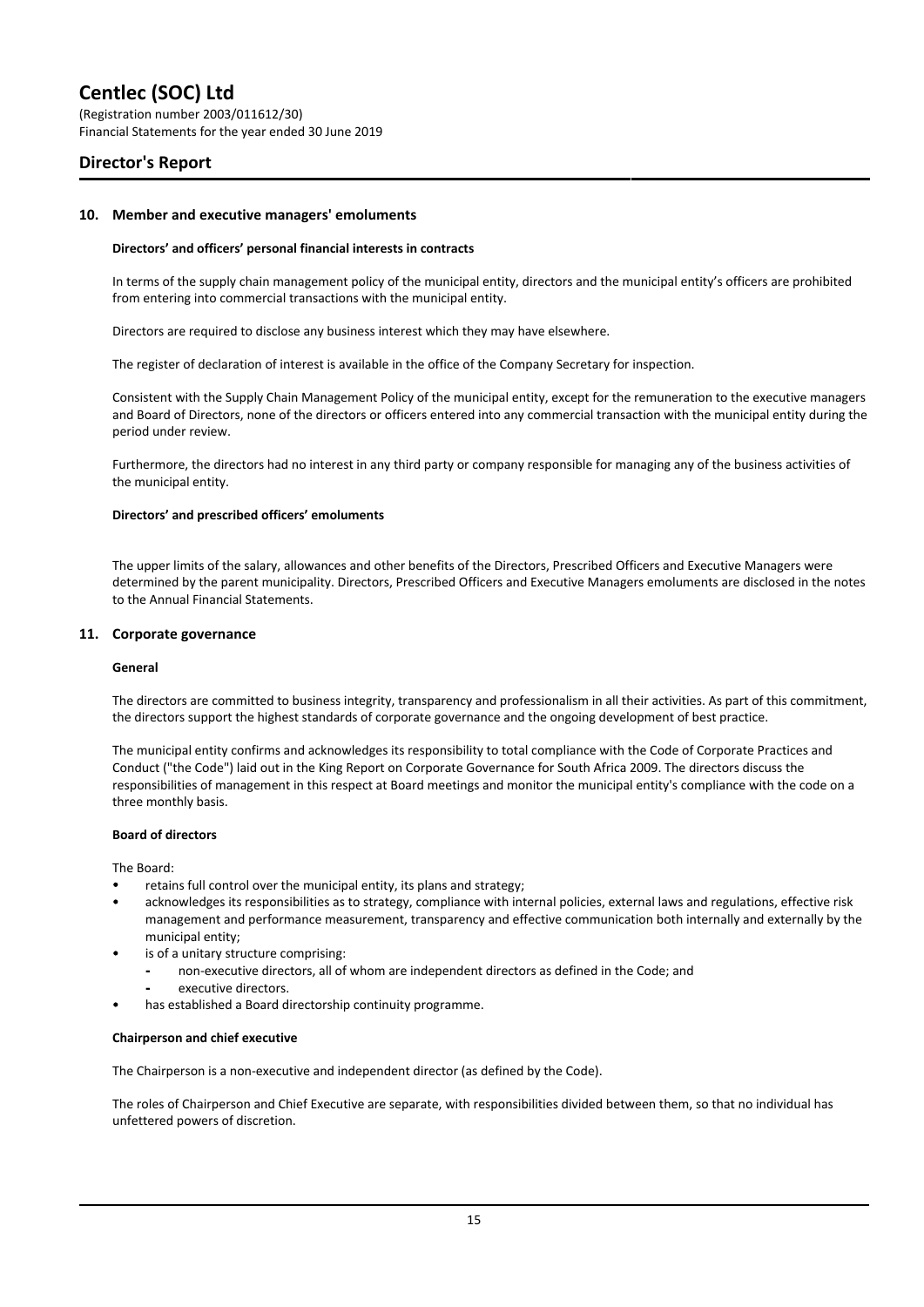(Registration number 2003/011612/30) Financial Statements for the year ended 30 June 2019

### **Director's Report**

### **Remuneration**

The upper limits of the remuneration of the Chief Executive Officer and the Chief Financial Officer, who are the only two executive directors of the municipal entity, are determined by the Parent entity, and the directors will determine the remuneration within the above mentioned limits.

### **Board meetings**

The directors have met on 7 separate occasions during the financial year. The directors schedule to meet at least 4 times per annum.

Non-executive directors have access to all members of management of the municipal entity.

### **Audit and risk committee**

The chairperson of the audit committee is Me. NP Lubanga (non-executive director). The committee met 6 times during the financial year to review matters necessary to fulfil its role.

In terms of Section 166 of the Municipal Finance Management Act, Mangaung Metropolitan Municipality, as a parent municipality, must appoint members of the Audit Committee. Notwithstanding that non-executive directors appointed by the parent municipality constituted the municipal entities' Audit Committees, National Treasury policy requires that parent municipalities should appoint further members of the municipal entity's audit committees who are not directors of the municipal entity onto the audit committee. Mangaung Metropolitan Municipality, as a parent municipality, was satisfied that the Audit Committee of the municipal entity then, constituted by the non-executive directors was properly constituted to fulfil its role and advise the Board of its responsibilities as provided in Section 166 of the Municipal Finance Management Act.

### **Internal audit**

The municipal entity has appointed its own internal audit function with assistance from PricewaterhouseCoopers Inc who continued to perform this function from the previous year while the municipal entity is still developing its internal capacity. This is in compliance with the Municipal Finance Management Act, Section 62(c)(i) & 165, 2003.

### **12. Controlling entity**

The municipal entity's controlling entity is Mangaung Metropolitan Municipality incorporated in South Africa. The municipal entity is wholly owned by Mangaung Metropolitan Municipality.

### **13. Bankers**

ABSA Limited

### **14. Auditors**

Auditor-General of South Africa will continue in office for the next financial period.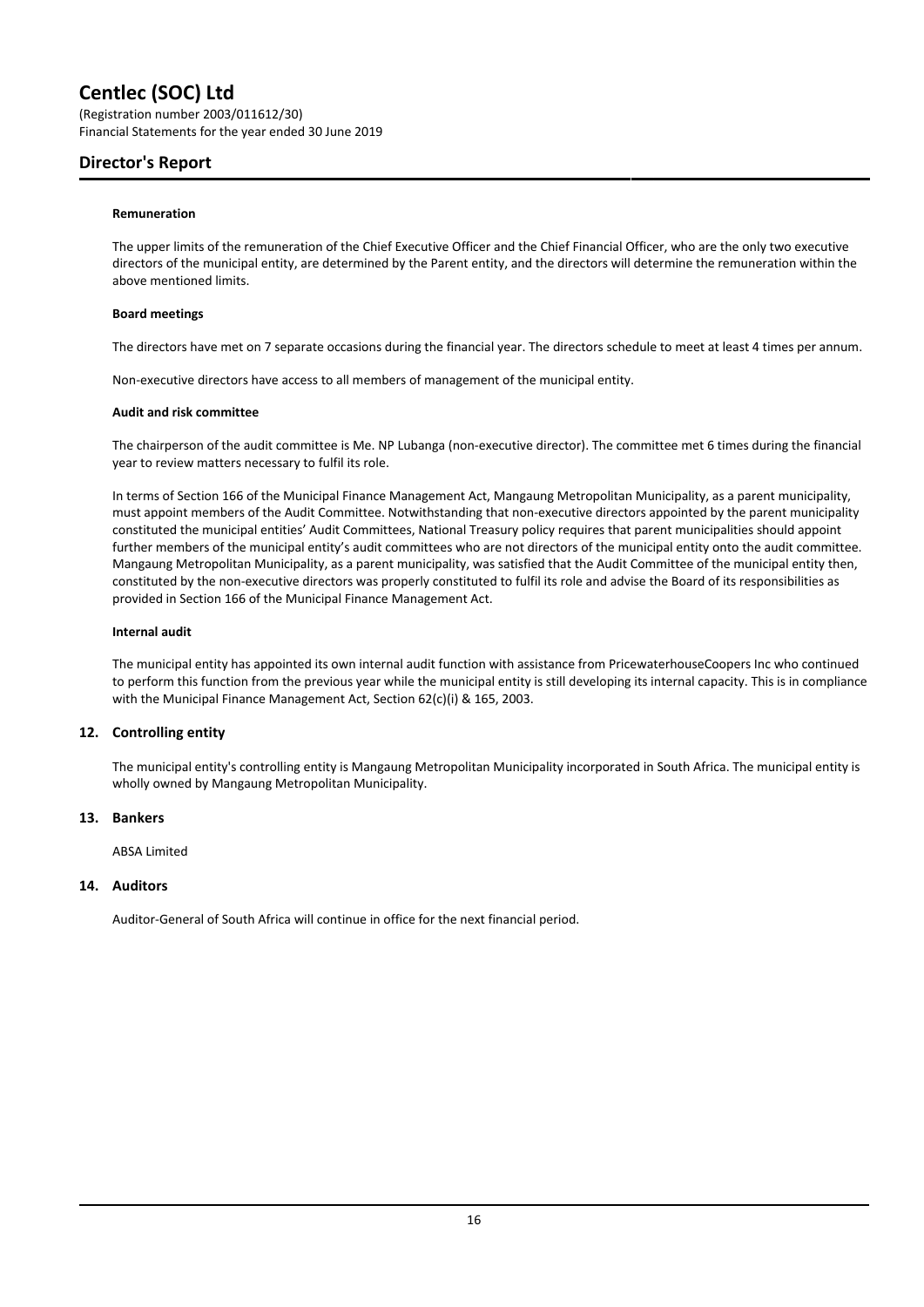(Registration number 2003/011612/30) Financial Statements for the year ended 30 June 2019

# **Company Secretary's Certification**

### **Declaration by the company secretary in respect of Section 88(2)(e) of the Companies Act**

In accordance with the provisions of the Companies Act 71 of 2008, Mr. T Malgas , the Company Secretary of Centlec State Owned Company Ltd, hereby certify that:

In respect of the reporting period ended 30 June 2019, the Company has lodged with the Commissioner of the Companies and Intellectual Property Commission (CIPC), all returns and notices prescribed by the Act and that all such returns and notices are true, correct and up to date.

Mr. T Malgas Company Secretary of Centlec (SOC) Ltd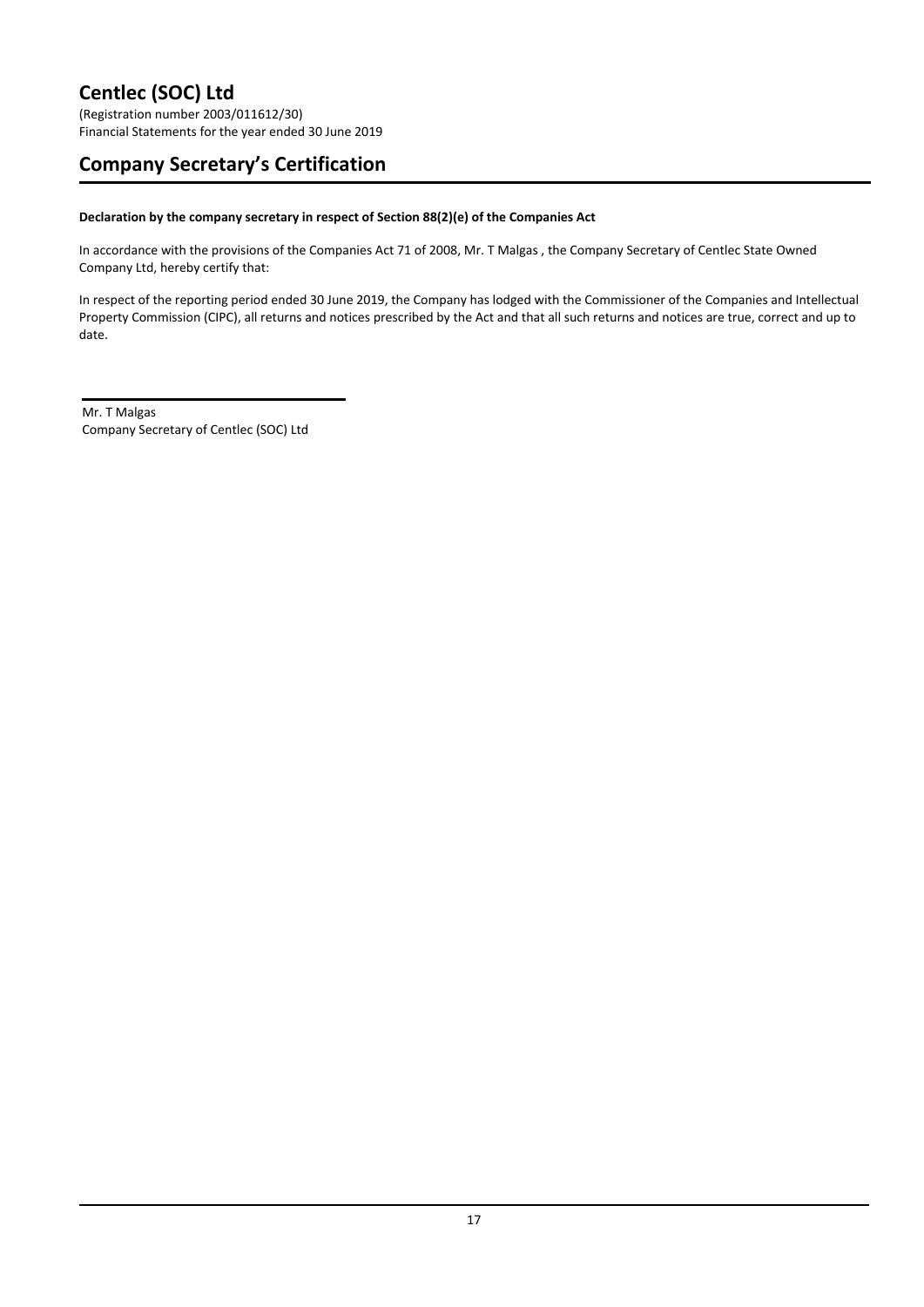(Registration number 2003/011612/30) Financial Statements for the year ended 30 June 2019

## **Statement of Financial Position as at 30 June 2019**

|                                                 |                | 2019          | 2018          |
|-------------------------------------------------|----------------|---------------|---------------|
|                                                 |                |               | Restated*     |
|                                                 | Note(s)        | R             | $\mathsf R$   |
| <b>Assets</b>                                   |                |               |               |
| <b>Current Assets</b>                           |                |               |               |
| Cash and cash equivalents                       | 3              | 13 555 909    | 81 467 990    |
| Consumer receivables from exchange transactions | 4              | 768 845 276   | 586 442 019   |
| Inventories                                     | 5              | 87 664 166    | 99 748 852    |
| Investments                                     | 6              |               | 53 265 198    |
| Other financial assets                          | 7              | 275 470       | 275 470       |
| Other receivables from exchange transactions    | 8              | 67 336 576    | 67 027 689    |
|                                                 |                | 937 677 397   | 888 227 218   |
| <b>Non-Current Assets</b>                       |                |               |               |
| Property, plant and equipment                   | 9              | 3 851 456 597 | 3 809 542 638 |
| Intangible assets                               | 10             | 96 862 893    | 100 820 124   |
| Other financial assets                          | $\overline{7}$ | 3 9 14 5 9 3  | 4 5 6 2 4 1   |
| Deferred tax                                    | 11             | 454 432 719   | 372 919 868   |
|                                                 |                | 4 406 666 802 | 4 287 848 871 |
| <b>Total Assets</b>                             |                | 5 344 344 199 | 5 176 076 089 |
| <b>Liabilities</b>                              |                |               |               |
| <b>Current Liabilities</b>                      |                |               |               |
| Consumer deposits                               | 12             | 115 053 108   | 114 471 056   |
| Finance lease obligation                        | 13             |               | 116 968       |
| Long service awards                             | 14             | 1 569 000     | 821 000       |
| Loans from shareholders                         | 18             | 267 869 789   |               |
| Other financial liabilities                     | 15             | 6 697 009     | 6 697 009     |
| Payables from exchange transactions             | 16             | 508 915 442   | 438 619 947   |
| <b>VAT liability</b>                            | 17             | 103 870 439   | 72 667 833    |
|                                                 |                | 1003974787    | 633 393 813   |
| <b>Non-Current Liabilities</b>                  |                |               |               |
| Loans from shareholders                         | 18             | 803 609 369   | 1071479158    |
| Other financial liabilities                     | 15             | 575 198 943   | 636 528 023   |
| Deferred tax                                    | 11             | 667 671 111   | 575 253 899   |
| Long service awards                             | 14             | 18 713 000    | 18 991 000    |
|                                                 |                | 2 065 192 423 | 2 302 252 080 |
| <b>Total Liabilities</b>                        |                | 3 069 167 210 | 2 935 645 893 |
| <b>Net Assets</b>                               |                | 2 275 176 989 | 2 240 430 196 |
| Share capital / contributed capital<br>Reserves | 19             | 100           | 100           |
| Revaluation reserve                             | 20             | 1 460 029 577 | 1 460 130 406 |
| Other NDR                                       | 21             | 60 000 000    | 60 000 000    |
| Accumulated surplus                             |                | 755 147 312   | 720 299 690   |
| <b>Total Net Assets</b>                         |                | 2 275 176 989 | 2 240 430 196 |
|                                                 |                |               |               |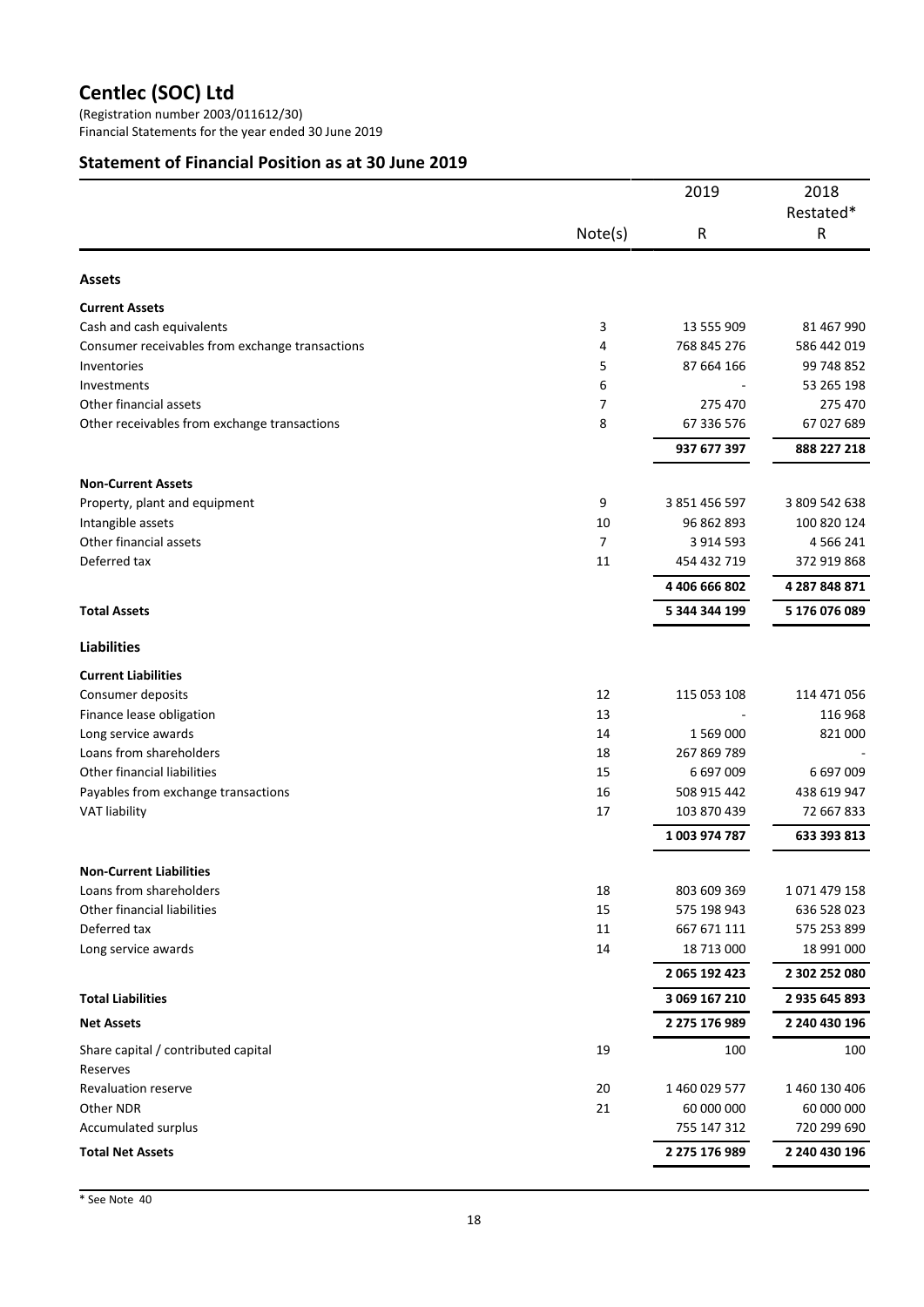(Registration number 2003/011612/30) Financial Statements for the year ended 30 June 2019

## **Statement of Financial Performance**

|                                                            |         | 2019          | 2018              |
|------------------------------------------------------------|---------|---------------|-------------------|
|                                                            |         |               | Restated*         |
|                                                            | Note(s) | R             | R                 |
| Revenue                                                    |         |               |                   |
| Revenue from exchange transactions                         |         |               |                   |
| Service charges                                            | 22      | 2 336 777 749 | 2 193 332 987     |
| Agency services                                            |         | 8 195 007     | 2 3 2 7 1 6 2     |
| Other income                                               | 23      | 98 446 800    | 88 961 253        |
| Interest income                                            | 24      | 29 950 537    | 26 692 781        |
| Inventories reversal                                       |         | 1 1 1 2 6 6 6 |                   |
| Total revenue from exchange transactions                   |         | 2 474 482 759 | 2 3 1 3 1 4 1 8 3 |
| Revenue from non-exchange transactions                     |         |               |                   |
| <b>Transfer revenue</b>                                    |         |               |                   |
| Government grants & subsidies                              | 25      | 13 434 783    | 17 506 380        |
| Public contributions and donations                         |         | 1497768       | 1706 656          |
| Forfeits                                                   |         |               | 2 672 302         |
| Total revenue from non-exchange transactions               |         | 14 932 551    | 21 885 338        |
| <b>Total revenue</b>                                       | 26      | 2 489 415 310 | 2 333 199 521     |
| <b>Expenditure</b>                                         |         |               |                   |
| Employee related costs                                     | 27      | 347 899 955   | 303 823 081       |
| Depreciation and amortisation                              | 28      | 135 046 229   | 134 238 465       |
| Impairment loss/ (reversal of impairments)                 | 29      | 746 694       | 9453222           |
| Finance costs                                              | 30      | 233 349 576   | 216 130 925       |
| (Reversal of) / Contributions to debt impairment provision | 31      | (52954729)    | 14 769 602        |
| <b>Bulk purchases</b>                                      | 32      | 1519656103    | 1 429 508 907     |
| Loss on disposal of assets and liabilities                 |         | 3 3 1 9 1 1 0 | 877029            |
| General expenses                                           | 33      | 256 600 393   | 303 715 425       |
| <b>Total expenditure</b>                                   |         | 2 443 663 331 | 2 412 516 656     |
| Surplus (deficit) before taxation                          |         | 45 751 979    | (79 317 135)      |
| <b>Taxation</b>                                            | 34      | (10904361)    | 25 923 752        |
| Surplus (deficit) for the year                             |         | 34 847 618    | (53 393 383)      |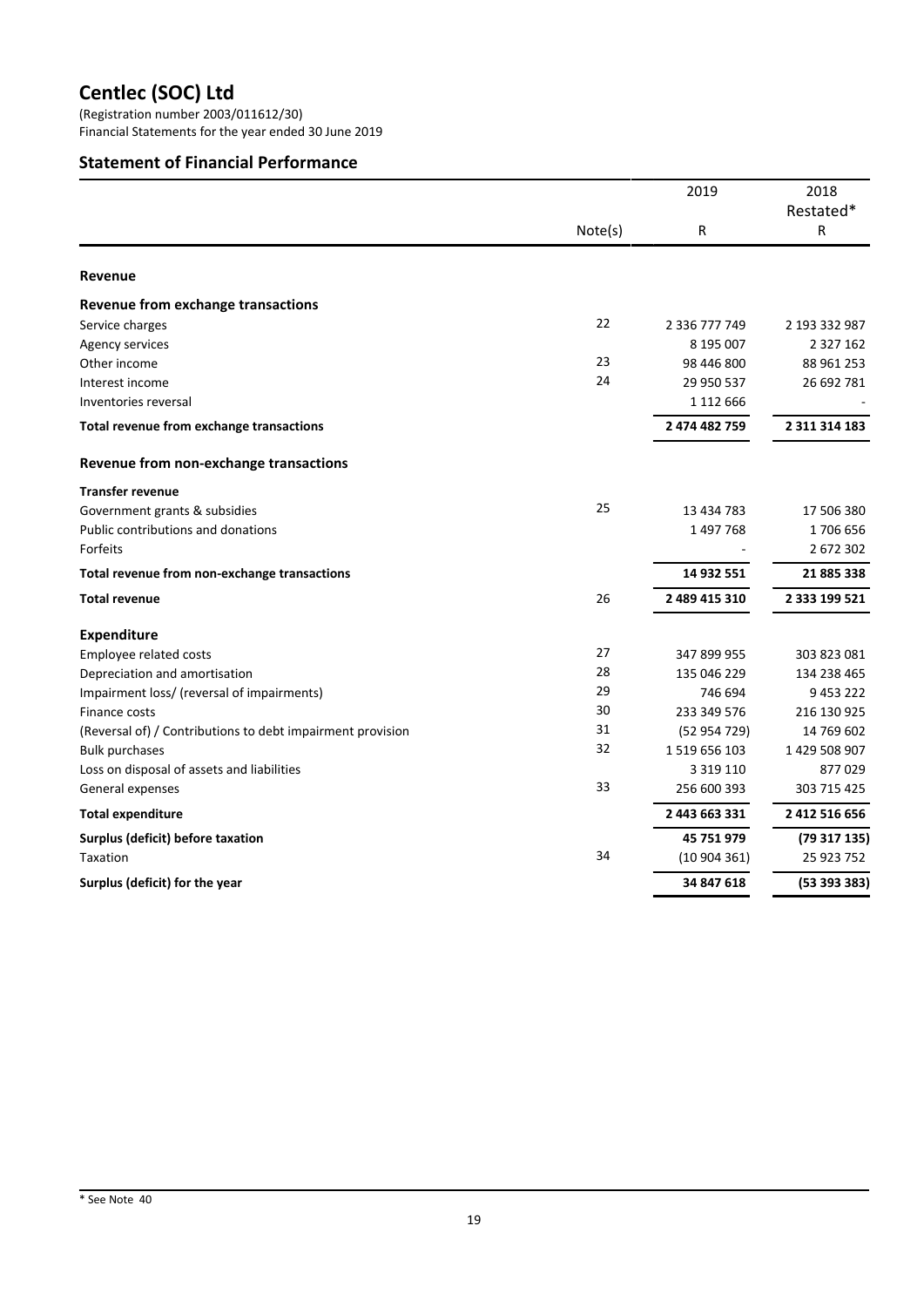(Registration number 2003/011612/30) Financial Statements for the year ended 30 June 2019

## **Statement of Changes in Net Assets**

|                                                                               | Share capital /<br>contributed<br>capital | Revaluation<br>reserve | Other NDR  | Total reserves | Accumulated<br>surplus | Total net<br>assets     |
|-------------------------------------------------------------------------------|-------------------------------------------|------------------------|------------|----------------|------------------------|-------------------------|
|                                                                               | R                                         | R                      | R          | R              | R                      | R                       |
| Opening balance as previously reported<br>Adjustments                         | 100                                       | 1 460 130 406          | 60 000 000 | 1520130406     | 773 080 875            | 2 293 211 381           |
| Prior year adjustments                                                        |                                           |                        |            |                | 612 198                | 612 198                 |
| Balance at 01 July 2017 as restated*<br>Changes in net assets                 | 100                                       | 1 460 130 406          | 60 000 000 | 1520130406     | 773 693 073            | 2 293 823 579           |
| Surplus/(Deficit) for the year                                                |                                           |                        |            |                | (53393383)             | (53393383)              |
| Total changes                                                                 |                                           |                        |            |                | (53393383)             | (53393383)              |
| Opening balance as previously reported<br>Adjustments                         | 1714784887                                | 1 460 130 406          | 60 000 000 | 1520130406     | 594 556 050            | 3 829 471 343           |
| Prior year adjustments                                                        | (1714784787)                              |                        |            |                | 125 743 644            | (1589041143)            |
| Restated* Balance at 01 July 2018 as restated*<br>Changes in net assets       | 100                                       | 1460130406             | 60 000 000 | 1 520 130 406  | 720 299 694            | 2 240 430 200           |
| Impairment losses on revalued capital assets                                  |                                           | (100 829)              |            | (100 829)      |                        | (100 829)               |
| Net income (losses) recognised directly in net assets<br>Surplus for the year |                                           | (100 829)              |            | (100 829)      | 34 847 618             | (100 829)<br>34 847 618 |
| Total recognised income and expenses for the year                             |                                           | (100 829)              |            | (100 829)      | 34 847 618             | 34 746 789              |
| Total changes                                                                 |                                           | (100 829)              |            | (100 829)      | 34 847 618             | 34 746 789              |
| Balance at 30 June 2019                                                       | 100                                       | 1460 029 577           | 60 000 000 | 1 520 029 577  | 755 147 312            | 2 275 176 989           |
| Note(s)                                                                       | 19                                        | 20                     | 21         |                |                        |                         |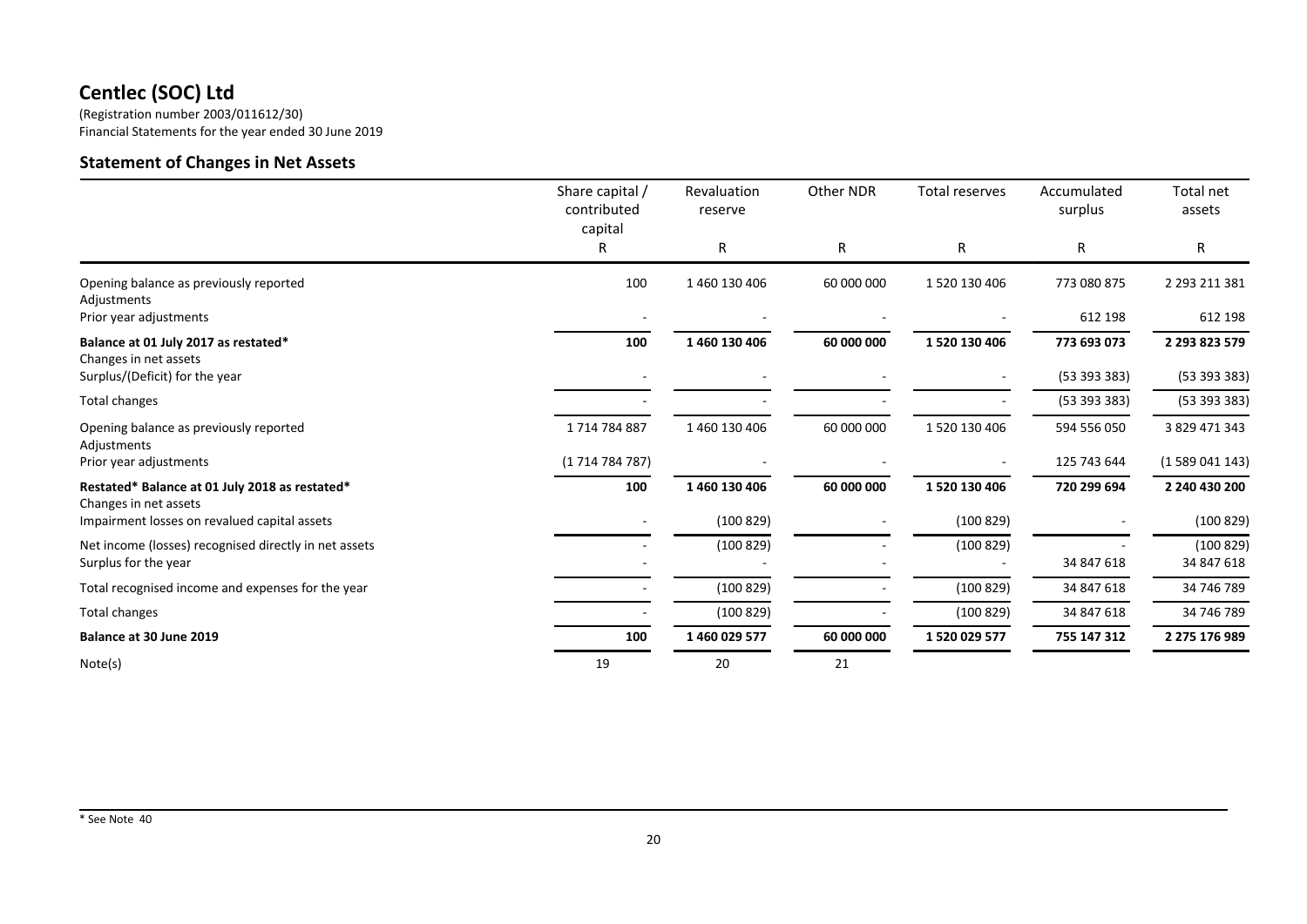(Registration number 2003/011612/30) Financial Statements for the year ended 30 June 2019

## **Cash Flow Statement**

|                                                          |         | 2019                | 2018            |
|----------------------------------------------------------|---------|---------------------|-----------------|
|                                                          |         |                     | Restated*       |
|                                                          | Note(s) | R                   | R               |
| Cash flows from operating activities                     |         |                     |                 |
| <b>Receipts</b>                                          |         |                     |                 |
| Sale of goods and services                               |         | 2 3 1 3 6 6 2 1 4 1 | 2 243 148 749   |
| Grants, public contributions and donations               |         | 14 932 551          | 21 885 338      |
| Interest income                                          |         | 29 950 537          | 26 692 781      |
|                                                          |         | 2 358 545 229       | 2 291 726 868   |
| <b>Payments</b>                                          |         |                     |                 |
| <b>Employee costs</b>                                    |         | (347 429 955)       | (299 464 081)   |
| <b>Suppliers</b>                                         |         | (1885 734 835)      | (1941756189)    |
| Finance costs                                            |         | (9336073)           | (62 050)        |
|                                                          |         | (2242500863)        | (2 241 282 320) |
| Net cash flows from operating activities                 | 35      | 116 044 366         | 50 444 548      |
| Cash flows from investing activities                     |         |                     |                 |
| Purchase of property, plant and equipment                | 9       | (167 265 585)       | (113 337 519)   |
| Proceeds from sale of property, plant and equipment      | 9       | 1870753             | 711 948         |
| Purchase of intangible assets                            | 10      | (11028059)          | (7355395)       |
| Investments                                              |         | 53 265 198          | 109 456 423     |
| (Purchase of)/Proceeds from sale of financial assets     |         | 651 648             | (2575658)       |
| Net cash flows from investing activities                 |         | (122 506 045)       | (13100201)      |
| Cash flows from financing activities                     |         |                     |                 |
| Proceeds from/(Repayment of) other financial liabilities |         | (61329080)          | (80597)         |
| Finance lease payments                                   |         | (12132)             | (943337)        |
| Net cash flows from financing activities                 |         | (61450402)          | (1 023 934)     |
| Net increase/(decrease) in cash and cash equivalents     |         | (67912081)          | 36 320 413      |
| Cash and cash equivalents at the beginning of the year   |         | 81 467 990          | 45 147 577      |
| Cash and cash equivalents at the end of the year         | 3       | 13 555 909          | 81 467 990      |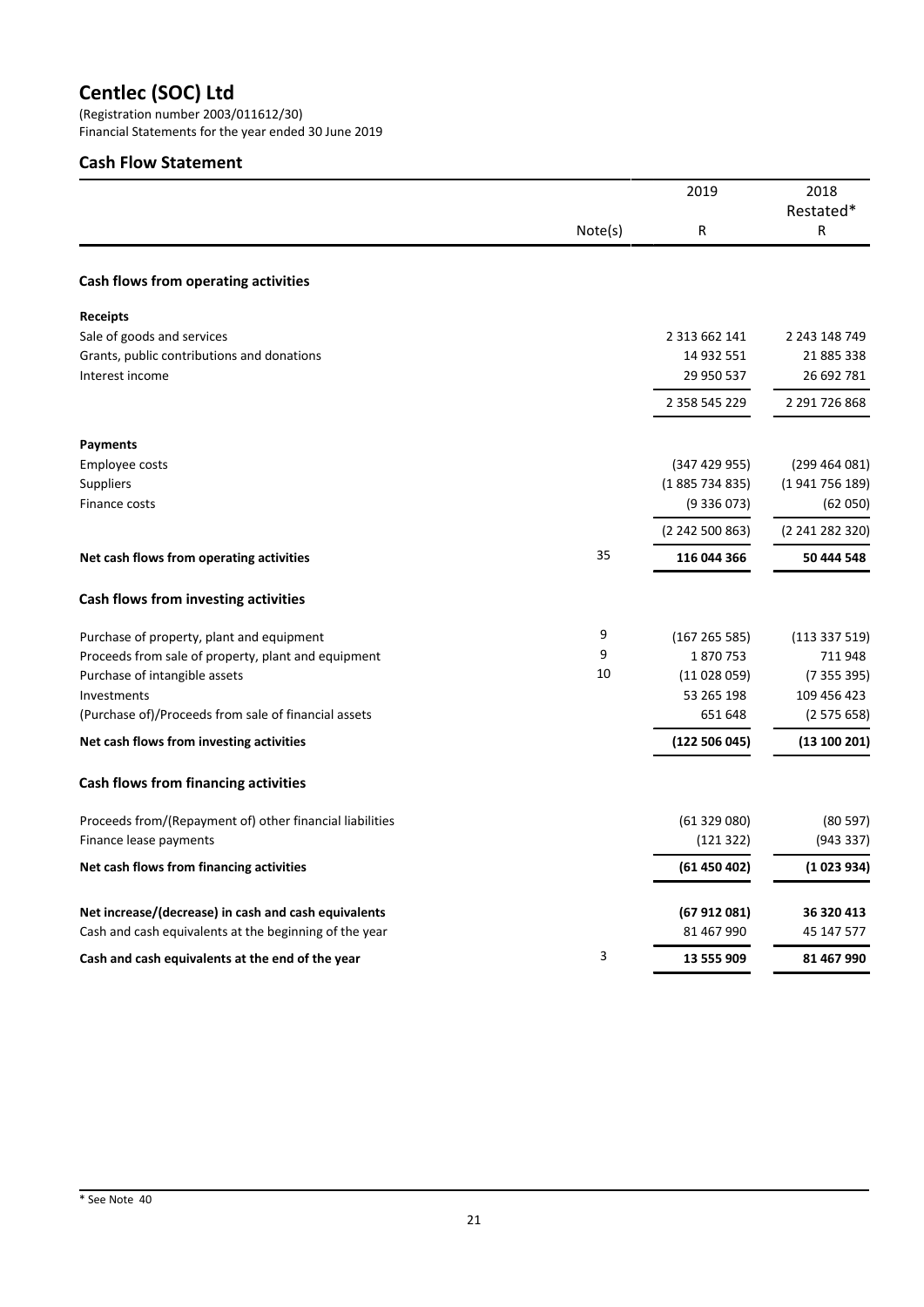(Registration number 2003/011612/30) Financial Statements for the year ended 30 June 2019

## **Statement of Comparison of Budget and Actual Amounts**

|  | <b>Budget on Accrual Basis</b> |  |
|--|--------------------------------|--|
|  |                                |  |

| Daufer om neer aar Dabie                           |                     |                          |                                     |                                                 |                                                     |           |
|----------------------------------------------------|---------------------|--------------------------|-------------------------------------|-------------------------------------------------|-----------------------------------------------------|-----------|
|                                                    | Approved<br>budget  | Adjustments              | <b>Final Budget</b>                 | <b>Actual amounts</b><br>on comparable<br>basis | Difference<br>between final<br>budget and<br>actual | Reference |
|                                                    | R                   | R                        | R                                   | R                                               | R                                                   |           |
| <b>Statement of Financial Performance</b>          |                     |                          |                                     |                                                 |                                                     |           |
| Revenue                                            |                     |                          |                                     |                                                 |                                                     |           |
| <b>Revenue from exchange</b><br>transactions       |                     |                          |                                     |                                                 |                                                     |           |
| Service charges                                    | 2 5 8 1 6 2 0 3 2 3 |                          | 2 581 620 323                       | 2 336 777 749                                   | (244842574)                                         | Note 49   |
| <b>Agency services</b>                             | 5 817 513           |                          | 5 817 513                           | 8 195 007                                       | 2 377 494                                           | Note 49   |
| Other income                                       | 30 144 156          |                          | 30 144 156                          | 98 446 800                                      | 68 302 644                                          | Note 49   |
| Interest income                                    | 20 396 008          |                          | 20 396 008                          | 29 950 537                                      | 9 5 5 4 5 2 9                                       | Note 49   |
| <b>Total revenue from exchange</b><br>transactions | 2 637 978 000       |                          | 2 637 978 000                       | 2 473 370 093                                   | (164607907)                                         |           |
| Revenue from non-exchange<br>transactions          |                     |                          |                                     |                                                 |                                                     |           |
| Transfer revenue                                   |                     |                          |                                     |                                                 |                                                     |           |
| Government grants & subsidies                      | 15 450 000          |                          | 15 450 000                          | 13 434 783                                      | (2015217)                                           | Note 49   |
| <b>Public contributions and donations</b>          |                     |                          |                                     | 1497768                                         | 1497768                                             | Note 49   |
| Total revenue from non-exchange<br>transactions    | 15 450 000          |                          | 15 450 000                          | 14 932 551                                      | (517 449)                                           |           |
| <b>Total revenue</b>                               | 2 653 428 000       |                          | 2 653 428 000                       | 2 488 302 644                                   | (165 125 356)                                       |           |
| <b>Expenditure</b>                                 |                     |                          |                                     |                                                 |                                                     |           |
| Employee related costs                             | (323 785 317)       |                          | (323 785 317)                       | (347899955)                                     | (24114638)                                          | Note 49   |
| Depreciation and amortisation                      | (99383339)          |                          | (99 383 339)                        | (135046229)                                     | (35662890)                                          | Note 49   |
| Impairment loss/ Reversal of                       |                     |                          |                                     | (746694)                                        | (746694)                                            | Note 49   |
| impairments                                        |                     |                          |                                     |                                                 |                                                     |           |
| Finance costs                                      | (120051339)         |                          | (120051339)                         | (233 349 576)                                   | (113 298 237)                                       | Note 49   |
| Debt impairment                                    | (8417347)           |                          | (8417347)                           | 52 954 729                                      | 61 372 076                                          | Note 49   |
| <b>Bulk purchases</b>                              | (1571442771)        |                          |                                     | $(1571442771)$ $(1519656103)$                   | 51 786 668                                          | Note 49   |
| General expenses                                   | (344118419)         |                          | (344 118 419)                       | (256 600 393)                                   | 87 518 026                                          | Note 49   |
| <b>Total expenditure</b>                           | (2 467 198 532)     |                          | $-$ (2 467 198 532) (2 440 344 221) |                                                 | 26 854 311                                          |           |
| <b>Operating surplus</b>                           | 186 229 468         |                          | 186 229 468                         | 47 958 423                                      | (138 271 045)                                       |           |
| Gain/Loss on disposal of assets and<br>liabilities | 324 868             |                          | 324 868                             | (3319110)                                       | (3643978)                                           | Note 49   |
| Inventories losses/gains                           |                     |                          |                                     | 1 112 666                                       | 1 1 1 2 6 6 6                                       |           |
|                                                    | 324 868             | $\overline{\phantom{a}}$ | 324 868                             | (2206444)                                       | (2531312)                                           |           |
| <b>Surplus before taxation</b>                     | 186 554 336         | $\overline{\phantom{a}}$ | 186 554 336                         | 45 751 979                                      | (140 802 357)                                       |           |
| Taxation                                           |                     |                          |                                     | (10904361)                                      | (10904361)                                          | Note 49   |
| <b>Actual Amount on Comparable</b><br>Basis        | 186 554 336         | $\overline{\phantom{a}}$ | 186 554 336                         | 34 847 618                                      | (151706718)                                         |           |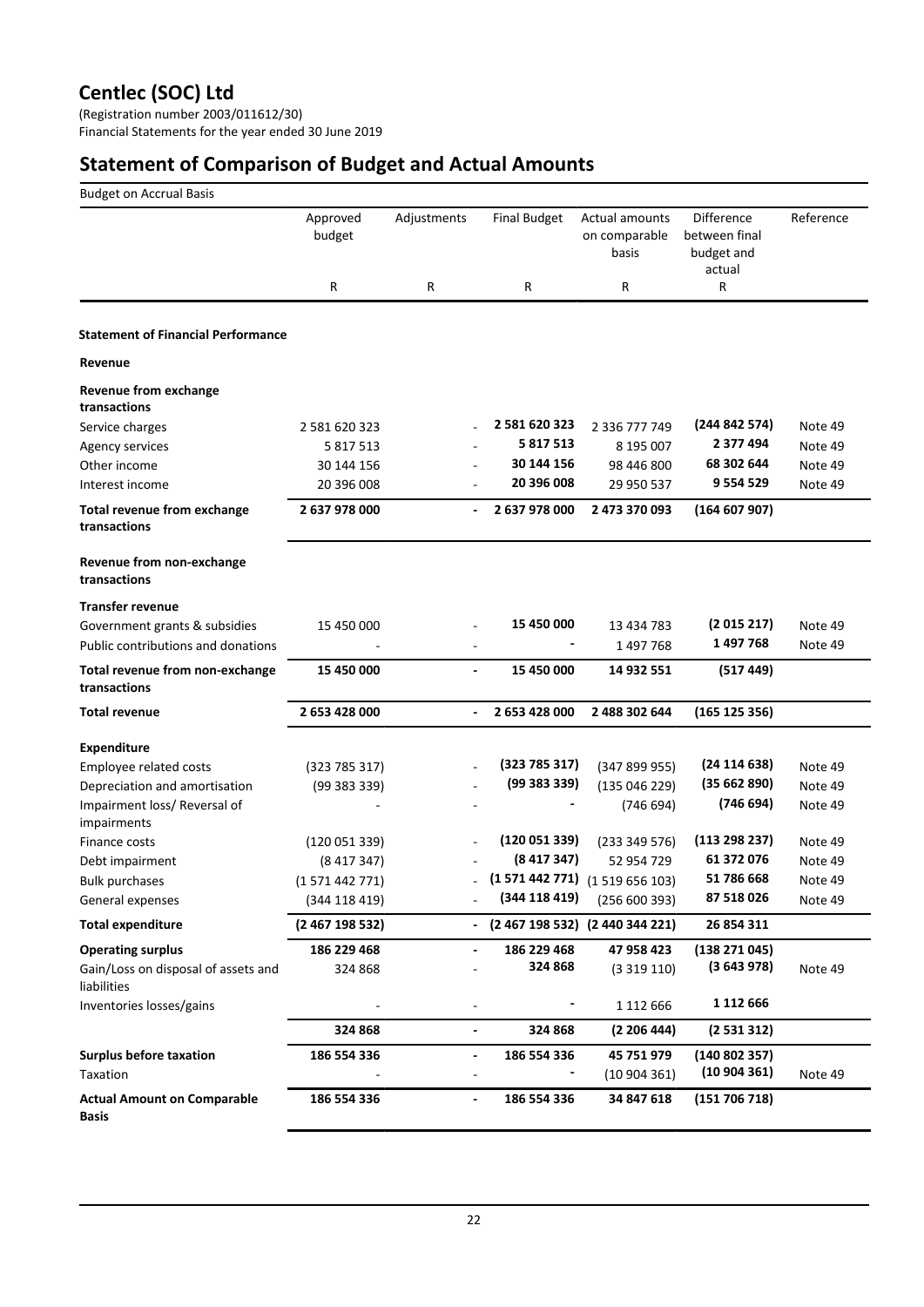(Registration number 2003/011612/30) Financial Statements for the year ended 30 June 2019

# **Statement of Comparison of Budget and Actual Amounts**

|  | <b>Budget on Accrual Basis</b> |  |
|--|--------------------------------|--|
|  |                                |  |

|                                                    | Approved<br>budget | Adjustments              | <b>Final Budget</b> | Actual amounts<br>on comparable<br>basis | Difference<br>between final<br>budget and<br>actual | Reference |
|----------------------------------------------------|--------------------|--------------------------|---------------------|------------------------------------------|-----------------------------------------------------|-----------|
|                                                    | R                  | R                        | R                   | R                                        | R                                                   |           |
| <b>Statement of Financial Position</b>             |                    |                          |                     |                                          |                                                     |           |
| Assets                                             |                    |                          |                     |                                          |                                                     |           |
| <b>Current Assets</b>                              |                    |                          |                     |                                          |                                                     |           |
| Cash and cash equivalents                          | 55 404 809         |                          | 55 404 809          | 13 555 909                               | (41848900)                                          | Note 49   |
| Consumer receivables from<br>exchange transactions | 707 391 393        |                          | 707 391 393         | 768 845 276                              | 61 453 883                                          | Note 49   |
| Inventories                                        | 85 000 000         |                          | 85 000 000          | 87 664 166                               | 2664166                                             | Note 49   |
| Investments                                        | 60 000 000         |                          | 60 000 000          |                                          | (6000000)                                           | Note 49   |
| Other receivables from exchange<br>transactions    |                    |                          |                     | 67 336 576                               | 67 336 576                                          | Note 49   |
|                                                    | 907 796 202        |                          | 907 796 202         | 937 401 927                              | 29 605 725                                          |           |
| <b>Non-Current Assets</b>                          |                    |                          |                     |                                          |                                                     |           |
| Property, plant and equipment                      | 3 831 981 050      |                          | 3 831 981 050       | 3 851 456 597                            | 19 475 547                                          | Note 49   |
| Intangible assets                                  | 78 147 378         |                          | 78 147 378          | 96 862 893                               | 18 715 515                                          | Note 49   |
| Other financial assets                             |                    |                          |                     | 4 190 063                                | 4 190 063                                           | Note 49   |
| Deferred tax                                       | 230 245 210        |                          | 230 245 210         | 454 432 719                              | 224 187 509                                         | Note 49   |
|                                                    | 4 140 373 638      | $\blacksquare$           | 4 140 373 638       | 4 406 942 272                            | 266 568 634                                         |           |
| <b>Total Assets</b>                                | 5 048 169 840      | $\overline{\phantom{a}}$ | 5 048 169 840       | 5 344 344 199                            | 296 174 359                                         |           |
| <b>Liabilities</b>                                 |                    |                          |                     |                                          |                                                     |           |
| <b>Current Liabilities</b>                         |                    |                          |                     |                                          |                                                     |           |
| Loans from shareholders                            |                    |                          |                     | 267 869 789                              | 267 869 789                                         | Note 49   |
| Consumer deposits                                  | 91 187 106         |                          | 91 187 106          | 115 053 108                              | 23 866 002                                          | Note 49   |
| Payables from exchange                             | 519 870 940        |                          | 519 870 940         | 508 915 442                              | (10955498)                                          | Note 49   |
| transactions<br><b>VAT liability</b>               |                    |                          |                     | 103 870 439                              | 103 870 439                                         |           |
|                                                    | 611 058 046        |                          | 611 058 046         | 995 708 778                              | 384 650 732                                         |           |
| <b>Non-Current Liabilities</b>                     |                    |                          |                     |                                          |                                                     |           |
| Loans from shareholders                            |                    |                          |                     | 803 609 369                              | 803 609 369                                         | Note 49   |
| Other non-current financial                        |                    |                          |                     | 581 895 952                              | 581 895 952                                         | Note 49   |
| liabilities                                        |                    |                          |                     |                                          |                                                     |           |
| Deferred tax                                       | 590 696 790        |                          | 590 696 790         | 667 671 111                              | 76 974 321                                          | Note 49   |
| Long service awards                                | 21 981 893         |                          | 21 981 893          | 20 282 000                               | (1699893)                                           | Note 49   |
|                                                    | 612 678 683        |                          | 612 678 683         | 2073 458 432                             | 1 460 779 749                                       |           |
| <b>Total Liabilities</b>                           | 1 223 736 729      |                          | 1 223 736 729       | 3 069 167 210                            | 1845 430 481                                        |           |
| <b>Net Assets</b>                                  | 3 824 433 111      |                          | 3 824 433 111       | 2 275 176 989                            | (1 549 256 122)                                     |           |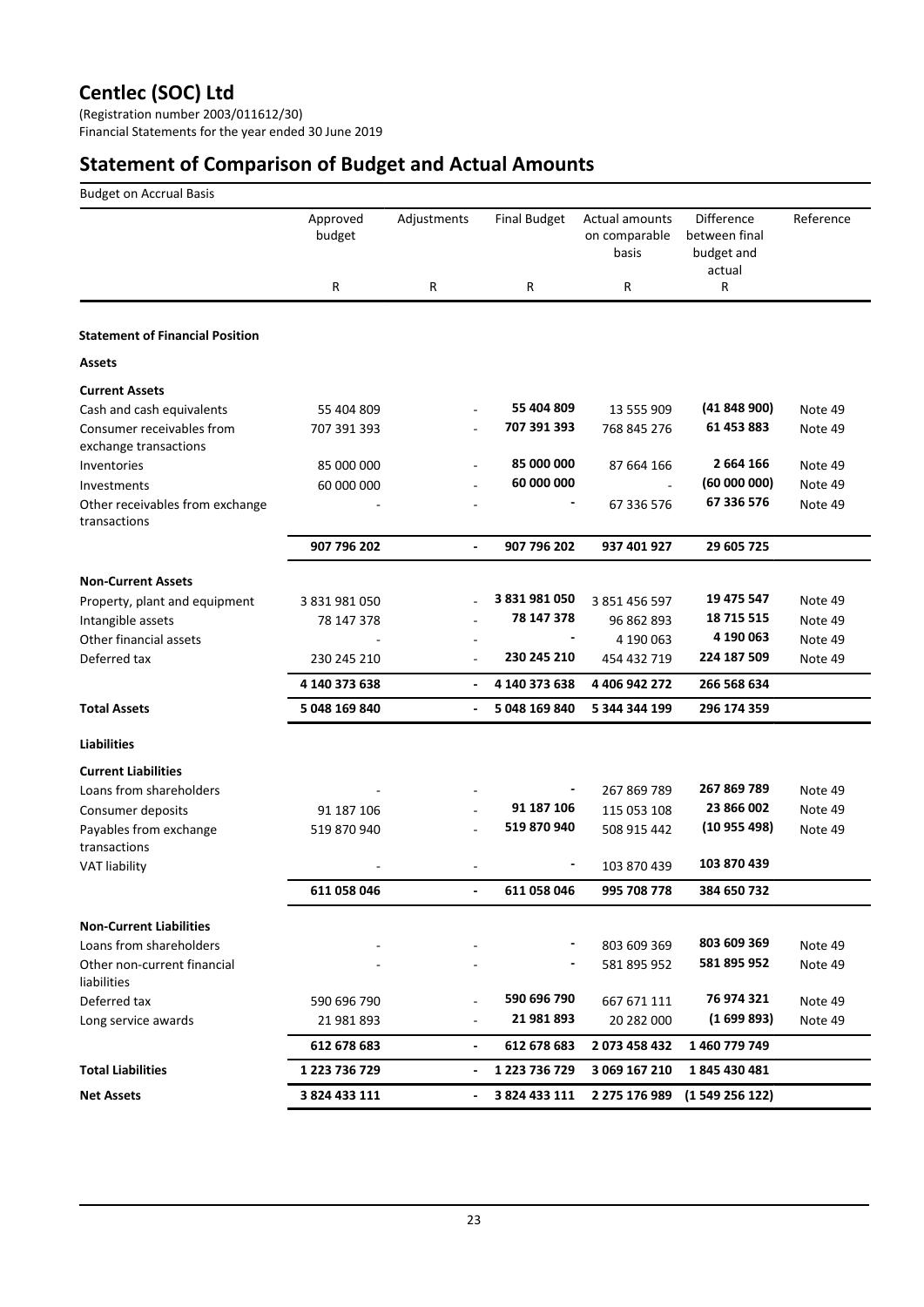(Registration number 2003/011612/30) Financial Statements for the year ended 30 June 2019

# **Statement of Comparison of Budget and Actual Amounts**

Budget on Accrual Basis

|                                                                | Approved<br>budget | Adjustments              | <b>Final Budget</b> | <b>Actual amounts</b><br>on comparable<br>basis | <b>Difference</b><br>between final<br>budget and<br>actual | Reference |
|----------------------------------------------------------------|--------------------|--------------------------|---------------------|-------------------------------------------------|------------------------------------------------------------|-----------|
|                                                                | R                  | R                        | R                   | R                                               | R                                                          |           |
| <b>Net Assets</b>                                              |                    |                          |                     |                                                 |                                                            |           |
| <b>Net Assets Attributable to</b><br><b>Controlling Entity</b> |                    |                          |                     |                                                 |                                                            |           |
| Share capital                                                  | 1714784887         |                          | 1714784887          | 100                                             | (1714784787)                                               | Note 49   |
| <b>Reserves</b>                                                |                    |                          |                     |                                                 |                                                            |           |
| <b>Revaluation reserve</b>                                     | 1072 175 517       |                          | 1072175517          | 1460029577                                      | 387 854 060                                                |           |
| Other NDR                                                      | 60 000 000         | ٠                        | 60 000 000          | 60 000 000                                      |                                                            |           |
| Accumulated surplus                                            | 977 472 707        |                          | 977 472 707         | 755 147 312                                     | (222325395)                                                |           |
| <b>Total Net Assets</b>                                        | 3824433111         | $\overline{\phantom{a}}$ | 3 824 433 111       | 2 275 176 989                                   | (1549256122)                                               |           |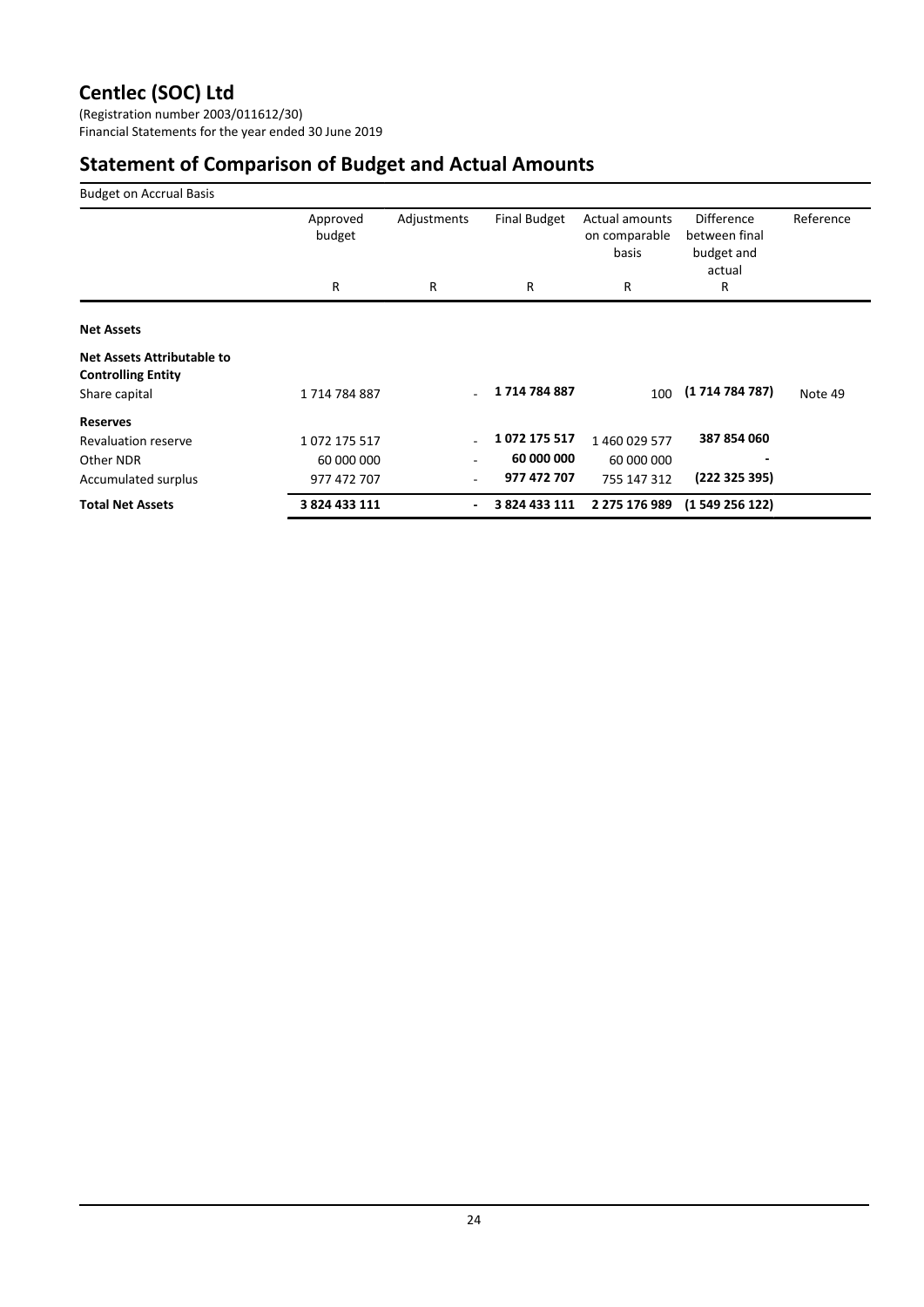(Registration number 2003/011612/30) Financial Statements for the year ended 30 June 2019

## **Statement of Comparison of Budget and Actual Amounts**

|  | <b>Budget on Accrual Basis</b> |  |
|--|--------------------------------|--|
|  |                                |  |

| Duuget UITACCI udi Dasis                                  |                    |                          |                     |                                                 |                                                     |           |
|-----------------------------------------------------------|--------------------|--------------------------|---------------------|-------------------------------------------------|-----------------------------------------------------|-----------|
|                                                           | Approved<br>budget | Adjustments              | <b>Final Budget</b> | <b>Actual amounts</b><br>on comparable<br>basis | Difference<br>between final<br>budget and<br>actual | Reference |
|                                                           | R                  | $\mathsf{R}$             | R                   | R                                               | R                                                   |           |
| <b>Cash Flow Statement</b>                                |                    |                          |                     |                                                 |                                                     |           |
| Cash flows from operating activities                      |                    |                          |                     |                                                 |                                                     |           |
| <b>Receipts</b>                                           |                    |                          |                     |                                                 |                                                     |           |
| Sale of goods and services                                | 2 351 521 179      |                          | 2 351 521 179       | 2 313 662 141                                   | (37859038)                                          |           |
| Grants, forfeits, public contributions<br>and donations   | 22 212 339         |                          | 22 212 339          | 14 932 551                                      | (7279788)                                           |           |
| Interest income                                           | 20 755 561         |                          | 20 755 561          | 29 950 537                                      | 9 194 976                                           |           |
|                                                           | 2 394 489 079      | $\overline{\phantom{a}}$ | 2 394 489 079       | 2 358 545 229                                   | (35943850)                                          |           |
| <b>Payments</b>                                           |                    |                          |                     |                                                 |                                                     |           |
| Suppliers and employee costs                              | (2 089 893 781)    |                          |                     | (2 089 893 781) (2 233 164 790)                 | (143 271 009)                                       |           |
| Finance costs                                             | (51339)            |                          | (51339)             | (9336073)                                       | (9284734)                                           |           |
|                                                           | (2 089 945 120)    | ÷.                       |                     | (2 089 945 120) (2 242 500 863)                 | (152 555 743)                                       |           |
| Net cash flows from operating<br>activities               | 304 543 959        |                          | 304 543 959         | 116 044 366                                     | (188 499 593)                                       |           |
| Cash flows from investing activities                      |                    |                          |                     |                                                 |                                                     |           |
| Purchase of property, plant and<br>equipment              | (91814817)         |                          | (91814817)          | (167265585)                                     | (75450768)                                          |           |
| Proceeds from sale of property,<br>plant and equipment    | 324 868            |                          | 324 868             | 1870753                                         | 1 545 885                                           |           |
| Purchase of other intangible assets                       |                    |                          |                     | (11028059)                                      | (11028059)                                          |           |
| Investments                                               |                    |                          |                     | 53 265 198                                      | 53 265 198                                          |           |
| Proceeds from sale of financial<br>assets                 |                    |                          |                     | 651 648                                         | 651 648                                             |           |
| Net cash flows from investing<br>activities               | (91489949)         |                          | (91489949)          | (122 506 045)                                   | (31016096)                                          |           |
| Cash flows from financing activities                      |                    |                          |                     |                                                 |                                                     |           |
| Repayment of other financial<br>liabilities               | (120000000)        |                          | (120 000 000)       |                                                 | 120 000 000                                         |           |
| Net movement on other financial<br>liabilities            | (22796777)         |                          | (22796777)          | (61329080)                                      | (38532303)                                          |           |
| Finance lease payments                                    |                    |                          |                     | (121 322)                                       | (121322)                                            |           |
| Net cash flows from financing<br>activities               | (142796777)        |                          | (142796777)         | (61450402)                                      | 81 346 375                                          |           |
| Net increase/(decrease) in cash and<br>cash equivalents   | 70 257 233         | ÷.                       | 70 257 233          | (67912081)                                      | (138 169 314)                                       |           |
| Cash and cash equivalents at the<br>beginning of the year | 45 147 577         |                          | 45 147 577          | 81 467 990                                      | 36 320 413                                          |           |
| Cash and cash equivalents at the<br>end of the year       | 115 404 810        |                          | 115 404 810         | 13 555 909                                      | (101848901)                                         |           |
|                                                           |                    |                          |                     |                                                 |                                                     |           |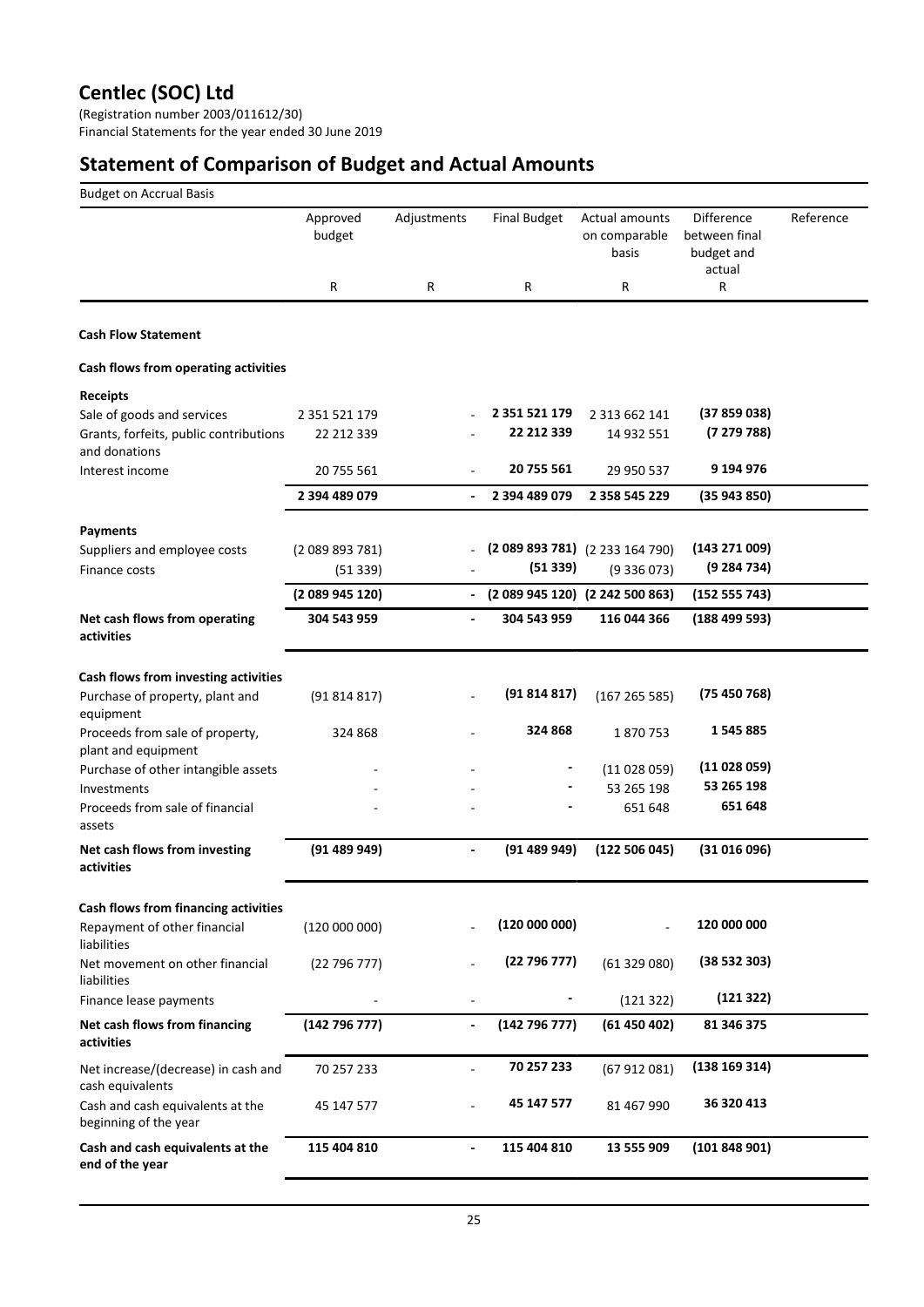(Registration number 2003/011612/30) Financial Statements for the year ended 30 June 2019

# **Appropriation Statement - Unaudited**

|                                                                            | <b>Original budget Budget</b> | adjustments<br>(i.t.o. s28 and<br>s31 of the<br>MFMA) | Final<br>adjustments<br>budget | (i.t.o. s31 of the council<br>MFMA) | Shifting of funds Virement (i.t.o. Final budget<br>approved policy) |                                     | <b>Actual outcome Unauthorised</b> | expenditure | Variance      | Actual<br>outcome<br>as % of<br>final<br>budget | Actual<br>outcome<br>as % of<br>original<br>budget |
|----------------------------------------------------------------------------|-------------------------------|-------------------------------------------------------|--------------------------------|-------------------------------------|---------------------------------------------------------------------|-------------------------------------|------------------------------------|-------------|---------------|-------------------------------------------------|----------------------------------------------------|
|                                                                            | R                             | R                                                     | R                              | R                                   | R                                                                   | R                                   | R                                  | R           | R             | R                                               | R                                                  |
| 2019                                                                       |                               |                                                       |                                |                                     |                                                                     |                                     |                                    |             |               |                                                 |                                                    |
| <b>Financial Performance</b>                                               |                               |                                                       |                                |                                     |                                                                     |                                     |                                    |             |               |                                                 |                                                    |
| Service charges                                                            | 2 381 620 323                 | 200 000 000                                           | 2 581 620 323                  |                                     |                                                                     | 2 581 620 323                       | 2 336 777 749                      |             | (244842574)   | 91 %                                            | 98 %                                               |
| Investment revenue                                                         | 20 396 008                    | $\overline{a}$                                        | 20 396 008                     |                                     |                                                                     | 20 396 008                          | 29 950 537                         |             | 9 5 5 4 5 2 9 | 147 %                                           | 147 %                                              |
| Other own revenue                                                          | 28 684 204                    | 7 602 333                                             | 36 286 537                     |                                     |                                                                     | 36 286 537                          | 107 754 473                        |             | 71 467 936    | 297 %                                           | 376 %                                              |
| <b>Total revenue (excluding</b><br>capital transfers and<br>contributions) | 2 430 700 535                 | 207 602 333                                           | 2 638 302 868                  |                                     |                                                                     | 2638302868                          | 2 474 482 759                      |             | (163 820 109) | 94 %                                            | 102 %                                              |
| Employee costs                                                             | (324022474)                   | 237 157                                               | (323785317)                    |                                     |                                                                     | (323785317)                         | (347899955)                        |             | (24114638)    | 107 %                                           | 107 %                                              |
| Debt impairment                                                            | (8417347)                     |                                                       | (8417347)                      |                                     |                                                                     | (8417347)                           | 52 954 729                         |             | 61 372 076    | $(629)$ %                                       | $(629)$ %                                          |
| Depreciation and asset<br>impairment                                       | (99383339)                    | $\overline{\phantom{a}}$                              | (99 383 339)                   |                                     |                                                                     | (99383339)                          | (135792923)                        |             | (36 409 584)  | 137 %                                           | 137 %                                              |
| Finance charges                                                            | (120051339)                   | $\overline{\phantom{a}}$                              | (120051339)                    |                                     |                                                                     | (120051339)                         | (233349576)                        |             | (113 298 237) | 194 %                                           | 194 %                                              |
| Materials and bulk<br>purchases                                            | (1480442771)                  |                                                       | (91 000 000) (1 571 442 771)   |                                     |                                                                     | $-$ (1 571 442 771) (1 519 656 103) |                                    |             | 51 786 668    | 97 %                                            | 103 %                                              |
| Other expenditure                                                          | (288455036)                   | (55663383)                                            | (344118419)                    |                                     |                                                                     | (344118419)                         | (259919503)                        |             | 84 198 916    | 76 %                                            | 90 %                                               |
| <b>Total expenditure</b>                                                   | (2 320 772 306)               |                                                       | (146 426 226) (2 467 198 532)  |                                     |                                                                     | $-$ (2 467 198 532) (2 443 663 331) |                                    |             | 23 535 201    | 99 %                                            | 105 %                                              |
| Surplus/(Deficit)                                                          | 109 928 229                   | 61 176 107                                            | 171 104 336                    |                                     |                                                                     | 171 104 336                         | 30 819 428                         |             | (140284908)   | 18 %                                            | 28 %                                               |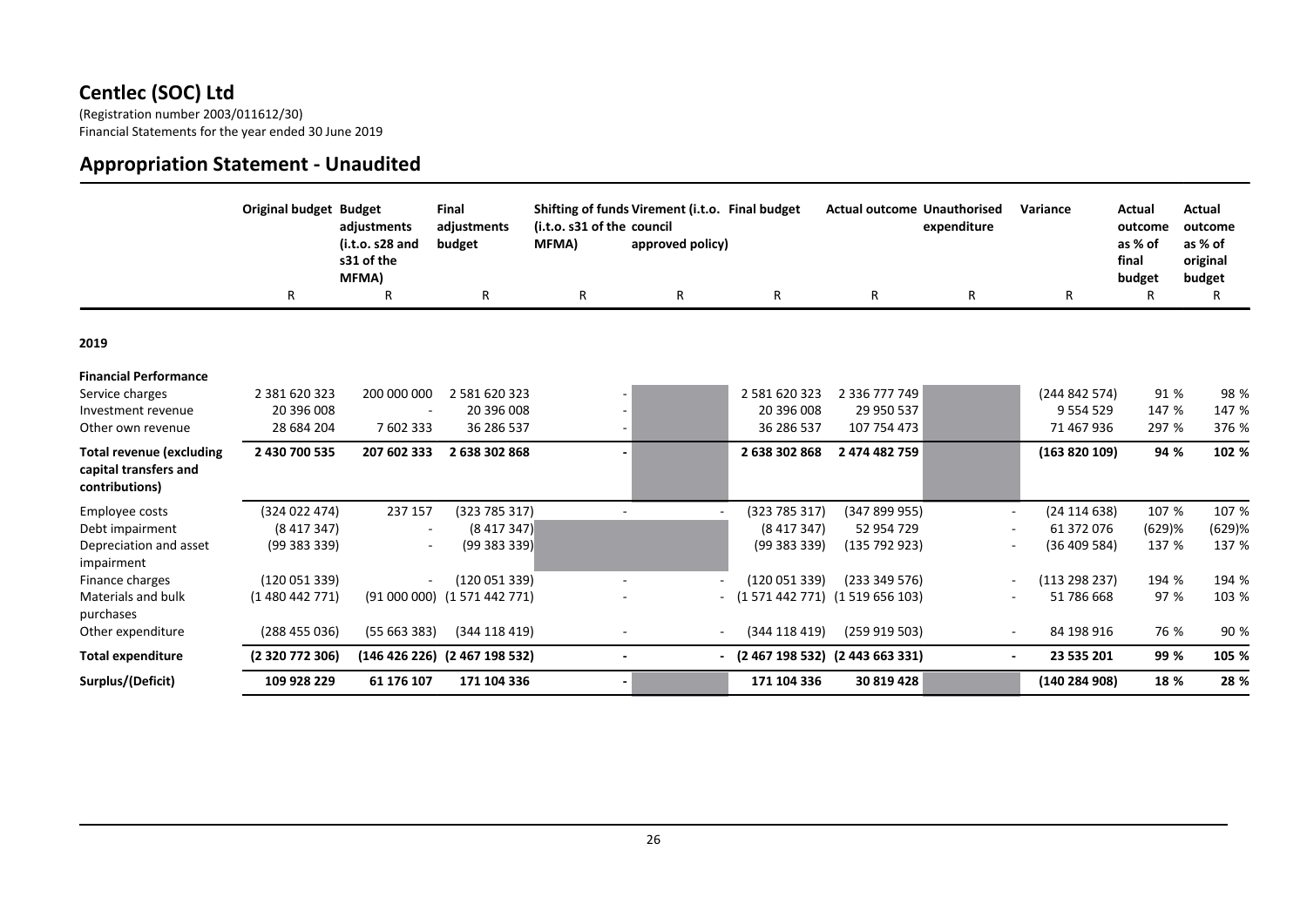(Registration number 2003/011612/30) Financial Statements for the year ended 30 June 2019

# **Appropriation Statement**

|                                                                          | <b>Original budget Budget</b> | adjustments<br>(i.t.o. s28 and<br>s31 of the<br>MFMA) | Final<br>adjustments<br>budget | (i.t.o. s31 of the council<br>MFMA) | Shifting of funds Virement (i.t.o. Final budget<br>approved policy) |             | <b>Actual outcome Unauthorised</b> | expenditure | Variance    | <b>Actual</b><br>outcome<br>as % of<br>final<br>budget | <b>Actual</b><br>outcome<br>as % of<br>original<br>budget |
|--------------------------------------------------------------------------|-------------------------------|-------------------------------------------------------|--------------------------------|-------------------------------------|---------------------------------------------------------------------|-------------|------------------------------------|-------------|-------------|--------------------------------------------------------|-----------------------------------------------------------|
|                                                                          | R                             | R                                                     | R                              | R                                   | R                                                                   | R.          | R                                  | R           | R           | R                                                      | R                                                         |
| Transfers recognised -<br>capital                                        | 15 450 000                    |                                                       | 15 450 000                     |                                     |                                                                     | 15 450 000  | 13 434 783                         |             | (2015217)   | 87 %                                                   | 87 %                                                      |
| Contributions recognised -<br>capital and contributed<br>assets          |                               |                                                       |                                |                                     |                                                                     |             | 1497768                            |             | 1497768     | DIV/0 %                                                | DIV/0 %                                                   |
| <b>Surplus (Deficit) after</b><br>capital transfers and<br>contributions | 125 378 229                   | 61 176 107                                            | 186 554 336                    |                                     |                                                                     | 186 554 336 | 45 751 979                         |             | (140802357) | 25 %                                                   | 36 %                                                      |
| Taxation                                                                 |                               |                                                       |                                |                                     |                                                                     | $\sim$      | 10 904 361                         |             | 10 904 361  | DIV/0 %                                                | DIV/0 %                                                   |
| Surplus/(Deficit) for the<br>year                                        | 125 378 229                   | 61 176 107                                            | 186 554 336                    |                                     |                                                                     | 186 554 336 | 34 847 618                         |             | (151706718) | 19 %                                                   | 28 %                                                      |
| Capital expenditure and funds sources                                    |                               |                                                       |                                |                                     |                                                                     |             |                                    |             |             |                                                        |                                                           |
| Total capital expenditure<br>Sources of capital funds                    | 96 647 176                    | 89 388 178                                            | 186 035 354                    |                                     |                                                                     | 186 035 354 | 182 548 423                        |             | (3486931)   | 98 %                                                   | 189 %                                                     |
| Transfers recognised -<br>capital                                        | 15 450 000                    |                                                       | 15 450 000                     |                                     |                                                                     | 15 450 000  | 13 822 419                         |             | (1627581)   | 89 %                                                   | 89 %                                                      |
| Public contributions and<br>donations                                    | 6 3 1 8 0 0 0                 | 4 4 4 4 3 3 9                                         | 10 762 339                     |                                     |                                                                     | 10 762 339  | 10 574 850                         |             | (187 489)   | 98 %                                                   | 167 %                                                     |
| Internally generated funds                                               | 74 879 176                    | 84 943 839                                            | 159 823 015                    |                                     |                                                                     | 159 823 015 | 158 151 154                        |             | (1671861)   | 99 %                                                   | 211 %                                                     |
| <b>Total sources of capital</b><br>funds                                 | 96 647 176                    | 89 388 178                                            | 186 035 354                    |                                     |                                                                     | 186 035 354 | 182 548 423                        |             | (3486931)   | 98 %                                                   | 189 %                                                     |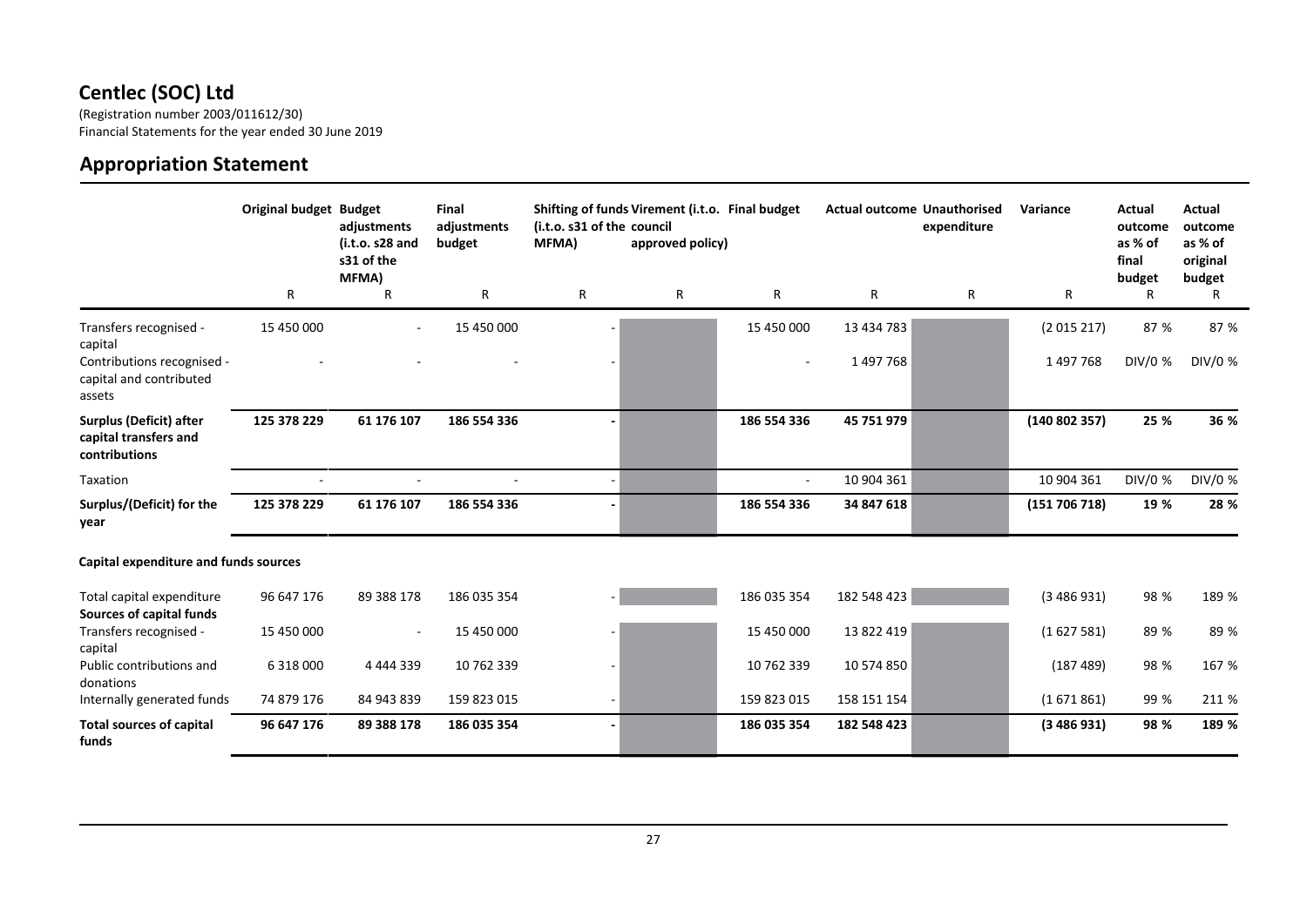(Registration number 2003/011612/30) Financial Statements for the year ended 30 June 2019

## **Accounting Policies**

### **1. Presentation of Financial Statements**

The financial statements have been prepared in accordance with the Standards of Generally Recognised Accounting Practice (GRAP), issued by the Accounting Standards Board in accordance with Section 122(3) of the Municipal Finance Management Act (Act 56 of 2003).

These financial statements have been prepared on an accrual basis of accounting and are in accordance with historical cost convention as the basis of measurement, unless specified otherwise.

Assets, liabilities, revenues and expenses were not offset, except where offsetting is either required or permitted by a Standard of GRAP.

A summary of the significant accounting policies are disclosed below.

Centlec (SOC) Ltd ("the municipal entity") is a municipal entity wholly owned by Mangaung Metropolitan Municipality.

These accounting policies are consistent with the previous period.

### **1.1 Presentation currency**

These financial statements are presented in South African Rand and the amounts are rounded off to the nearest Rand. The South African Rand is the functional currency of the municipal entity.

### **1.2 Going concern assumption**

The financial statements have been prepared on the basis of accounting policies applicable to a going concern. This basis presumes that funds will be available to finance future operations and that the realisation of assets and settlement of liabilities, contingent obligations and commitments will occur in the ordinary course of business. The following analysis supports the going concern assumption:

- Total assets (R 5 344 344 199) exceed total liabilities (R 3 069 167 210).
- The municipal entity made a current year surplus of R 34 847 618.
- The municipal entity has an accumulated surplus and other reserves of R 2 275 176 989.

Management has reviewed the municipal entity's cash flow forecast for the year to 30 June 2020. In light of this review and the current financial position, management has noted that the current liabilities exceed its current assets. This is mainly attributed to the existence of the deemed sale of the business (SOB) agreement between the entity and the parent municipality that requires the entity to settle the second redemption of the capital portion of the shareholder's loan of R 267 869 789 by June 2020.

The entity and the Parent municipality have reached a resolution to cancel the deemed sale of business agreement and any other related intercompany loan and capital advances loan effective from the 01 July 2019.

The arrangement reached provides for a relief to the entity as the loans are to be converted into equity with effect from the 2019/20 financial year. This has had a positive impact on the municipal entity's financial health further strengthening the going concern assumption.

The municipal entity has embarked on implementing strategies which will strengthen its ability to continue as a going concern. The most significant of these is that the municipal entity has implemented a system to enhance its revenue collection and cash flow by improving on the debt recoverability processes.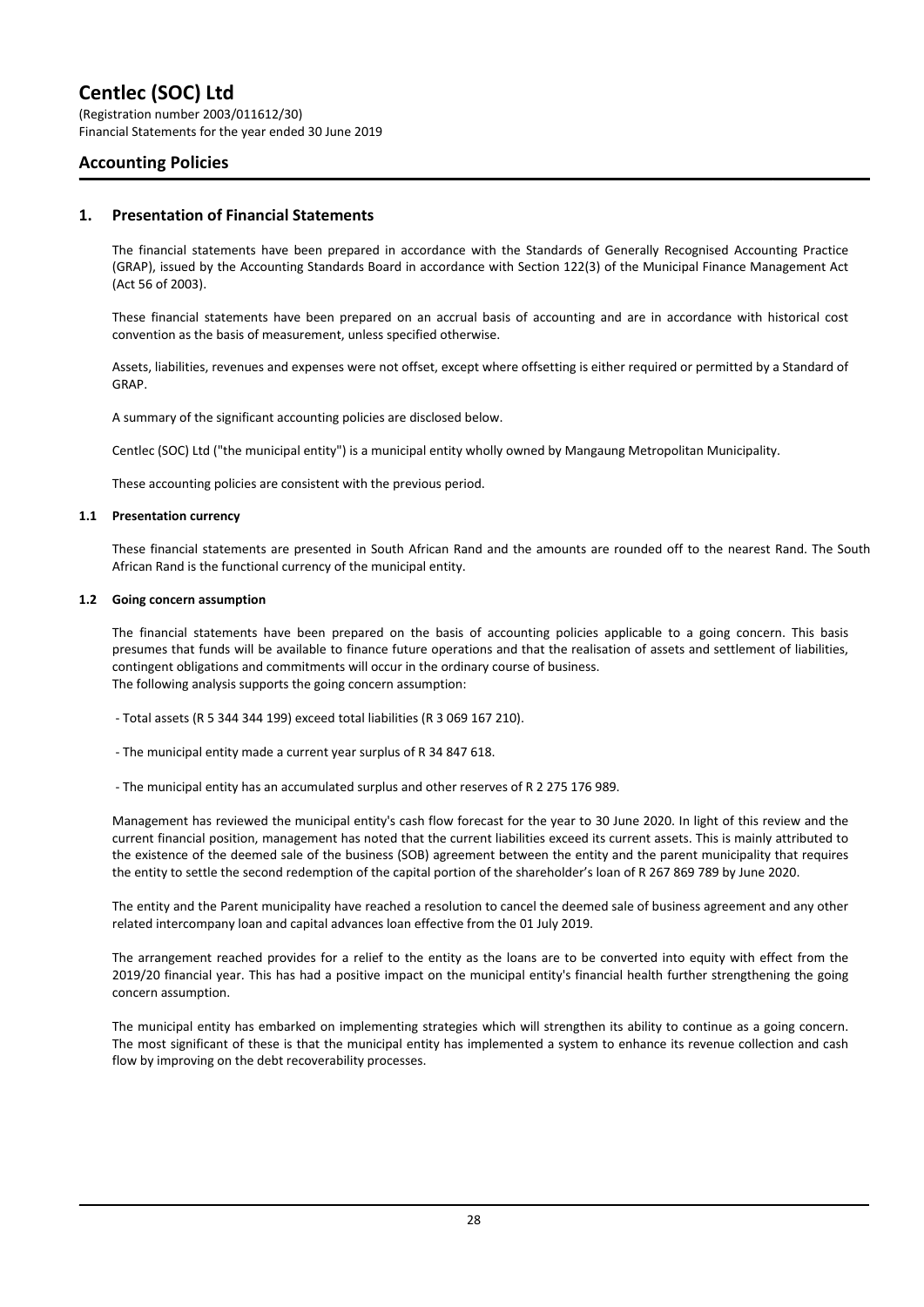(Registration number 2003/011612/30) Financial Statements for the year ended 30 June 2019

## **Accounting Policies**

### **1.2 Going concern assumption (continued)**

The revenue protection unit's effort to curb meter tampering/bypassing is likely to improve revenue collection.

Other supplementary considerations include the fact that the entity managed to report an operating surplus of R 34 847 618 despite the fact that the sale of business agreement and the related interest charges were reported as though still in existence.

The entity still has the capacity and ability to continue with providing the services it is mandated to at the approved rates and will thus generate revenue from services in the future.

### **1.3 Transfer of functions between entities under common control**

### **Definitions**

An acquirer is the entity that obtains control of the acquiree or transferor.

Carrying amount of an asset or liability is the amount at which an asset or liability is recognised in the statement of financial position.

Control is the power to govern the financial and operating policies of another entity so as to benefit from its activities.

A merger is the establishment of a new combined entity in which none of the former entities obtains control over any other and no acquirer can be identified.

Transfer date is the date on which the acquirer obtains control of the function and the transferor loses control of that function.

A transfer of functions is the reorganisation and/or the re-allocation of functions between entities by transferring functions between entities or into another entity.

A transferor is the entity that relinquishes control of a function.

Common control - For a transaction or event to occur between entities under common control, the transaction or event needs to be undertaken between entities within the same sphere of government or between entities that are part of the same economic entity. Entities that are ultimately controlled by the same entity before and after the transfer of functions are within the same economic entity.

A function is an integrated set of activities that is capable of being conducted and managed for purposes of achieving an entity's objectives, either by providing economic benefits or service potential. A function consists of inputs and processes applied to those inputs that have the ability to create outputs. A function can either be a part or a portion of an entity or can consist of the whole entity. Although functions may have outputs, outputs are not required to qualify as a function. The three elements of a function are defined as follows:

- Input: Any resource that creates, or has the ability to create, outputs when one or more processes are applied to it.
- Process: Any system, standard, protocol, convention or rule that when applied to an input or inputs, creates or has the ability to create outputs.
- Output: The result of inputs and processes applied to achieve and improve efficiency. This may be in the form of achieving service delivery objectives, or the delivery of goods and/or services.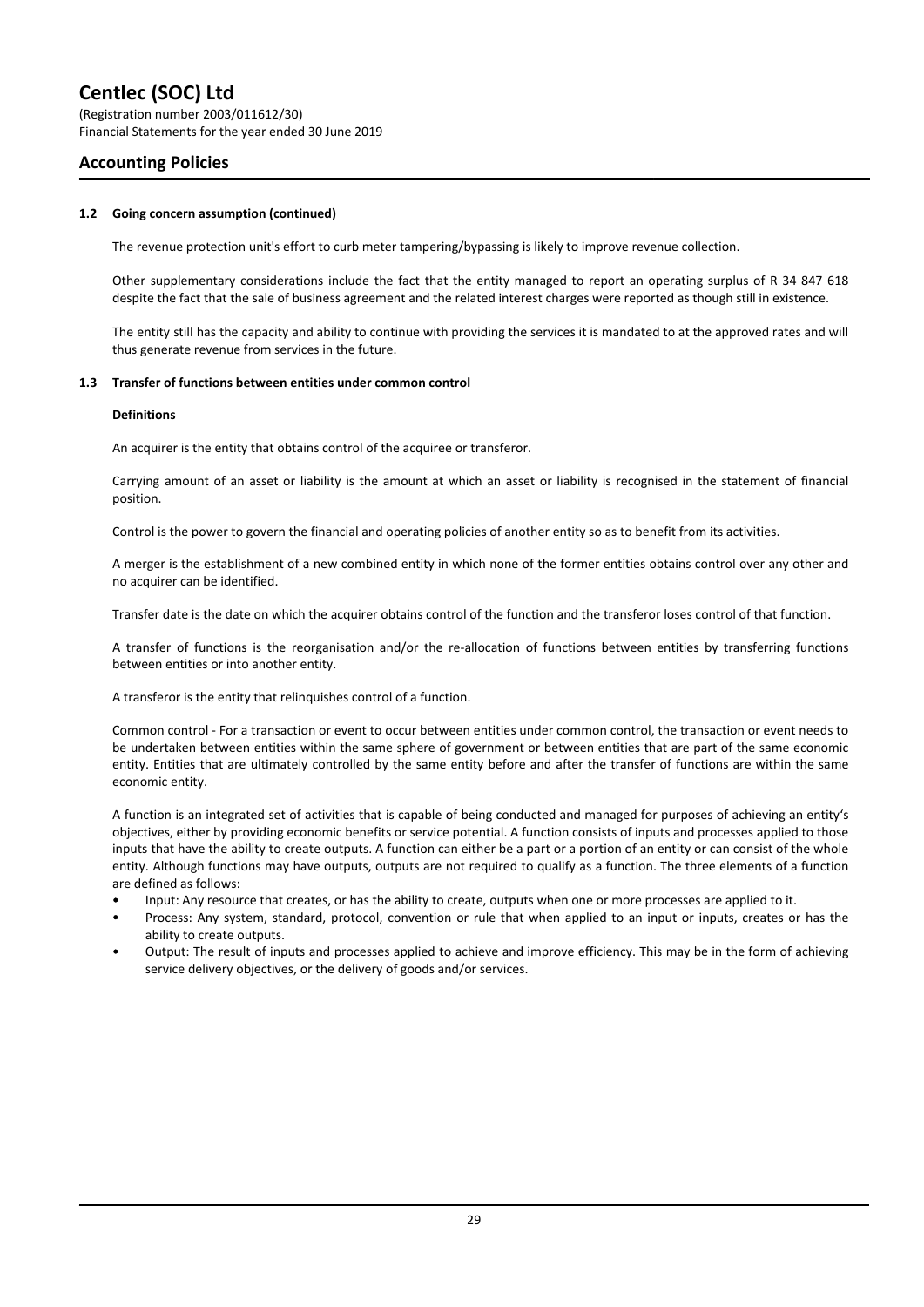(Registration number 2003/011612/30) Financial Statements for the year ended 30 June 2019

## **Accounting Policies**

### **1.3 Transfer of functions between entities under common control (continued)**

### **Identifying the acquirer and transferor**

For each transfer of functions between entities under common control an acquirer and transferor are identified. All relevant facts and circumstances are considered in identifying the acquirer and transferor.

The terms and conditions of a transfer of functions undertaken between entities under common control are set out in a binding arrangement. The binding arrangement governing the terms and conditions of a transfer of functions may identify which entity to the transaction or event is the transferor(s) and which entity is the acquirer. Where the binding arrangement does not clearly identify the acquirer or the transferor, the behaviour or actions of the entities may indicate which entity is the acquirer and which entity is the transferor.

Determining the acquirer includes a consideration of, amongst other things, which of the entities involved in the transfer of functions initiated the transaction or event, the relative size of the entities, as well as whether the assets or revenue of one of the entities involved in the transaction or event significantly exceed those of the other entities. If no acquirer can be identified, the transaction or event is accounted for in terms of the Standard of GRAP on Mergers.

### **Determining the transfer date**

The acquirer and the transferor identify the transfer date, which is the date on which the acquirer obtains control and the transferor loses control of that function.

All relevant facts and circumstances are considered in identifying the transfer date.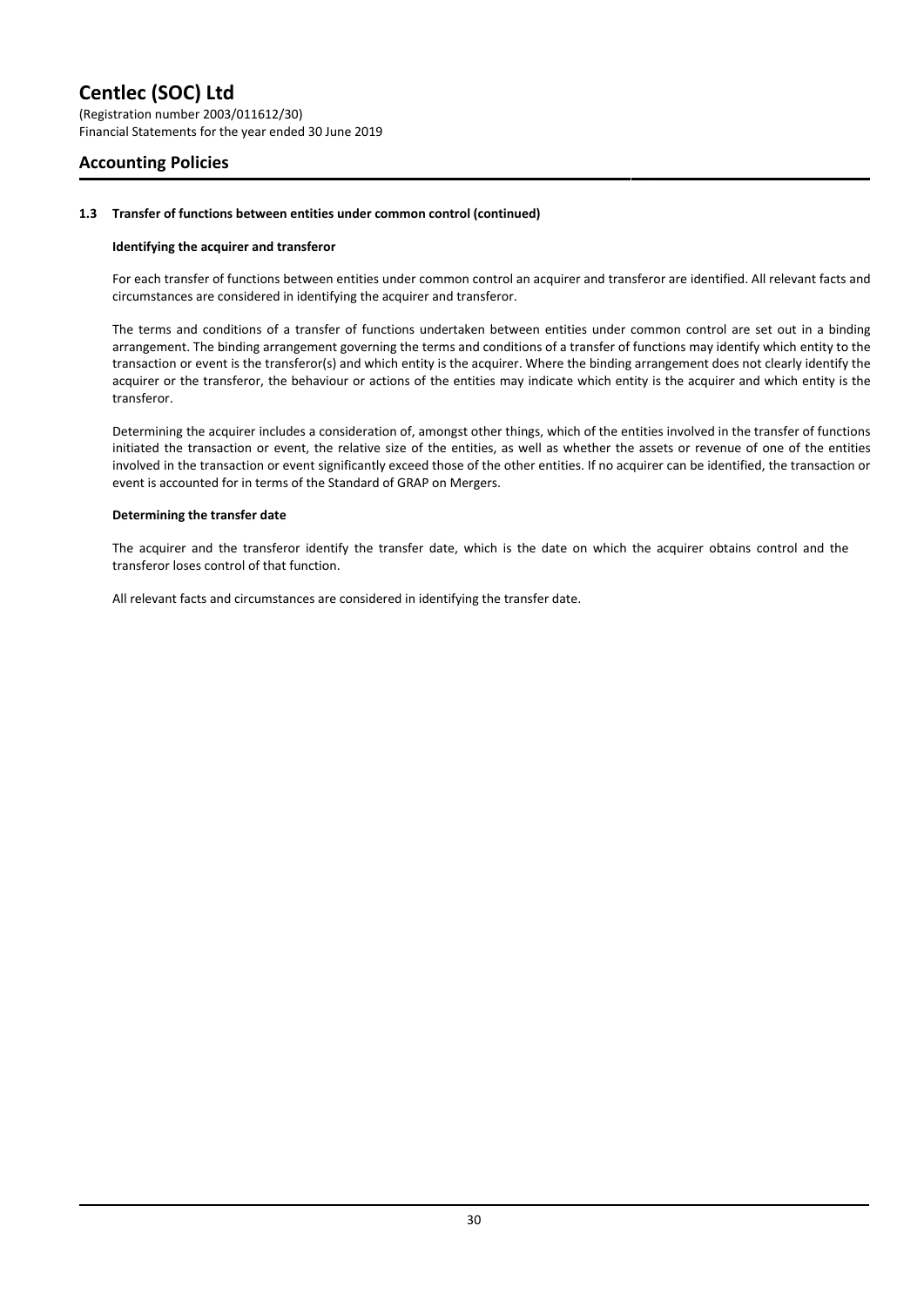(Registration number 2003/011612/30) Financial Statements for the year ended 30 June 2019

## **Accounting Policies**

### **1.3 Transfer of functions between entities under common control (continued)**

### **Assets acquired [transferred] and liabilities assumed [relinquished]**

The recognition of assets and liabilities, is subject to the following conditions:

The assets acquired and the liabilities assumed are part of what had been agreed to in terms of the binding arrangement (if applicable), rather than the result of separate transactions.

### **Determining what is part of the transfer of functions transaction**

Where the entity and the transferor have a pre-existing relationship before or when negotiations for a transfer of functions began, or where a binding arrangement is entered into during the negotiations that are separate from a transfer of functions, any amounts that are not part of what were transferred in a transfer of functions are identified. This policy only applies to the consideration transferred and the assets acquired and liabilities assumed in a transfer of functions as governed by the terms and conditions of the binding arrangement.

The following factors are considered, which are neither mutually exclusive nor individually conclusive, to determine whether a transaction is part of a transfer of function or whether the transaction is separate:

- the reasons for the transaction
- the timing of the transaction

### **Effective settlement of a pre-existing relationship between the entity (as acquirer) and transferor in a transfer of functions**

A pre-existing relationship between the entity (as acquirer) and the transferor may be contractual or non-contractual. If a transfer of functions in effect settles a pre-existing relationship, the entity (as acquirer) recognises a gain or loss, measured as follows:

- for a pre-existing non-contractual relationship, fair value.
- for a pre-existing contractual relationship, the lesser of the following:
	- **-** the amount by which the binding arrangement is favourable or unfavourable from the perspective of the entity (as acquirer) when compared with terms for current market transactions for the same or similar items.
	- **-** the amount of any stated settlement provisions in the binding arrangement available to the counterparty to whom the contract is unfavourable.

If the latter is less, the difference is included as part of a transfer of functions accounting. The amount of gain or loss recognised may depend in part on whether the entity (as acquirer) had previously recognised a related asset or liability, and the reported gain or loss therefore may differ from the amount calculated by applying the above requirements.

### **Other criteria for the entity (as acquirer)**

The assets acquired and liabilities assumed that qualify for recognition as set out in the binding arrangement meets the definitions of assets and liabilities in the Framework for the Preparation and Presentation of Financial Statements and the recognition criteria in the applicable Standards of GRAP at the transfer date.

Costs that the entity expects, but which it is not obliged to incur in the future to effect its plan to exit an activity of the transferor or to terminate the employment of, or relocate the transferor's employees, is not accounted for as part of the liabilities at the transfer date. The entity does not recognise those costs as part of a transfer of functions. Instead, the entity recognises these costs in its financial statements after the transfer has occurred, in accordance with the applicable Standards of GRAP.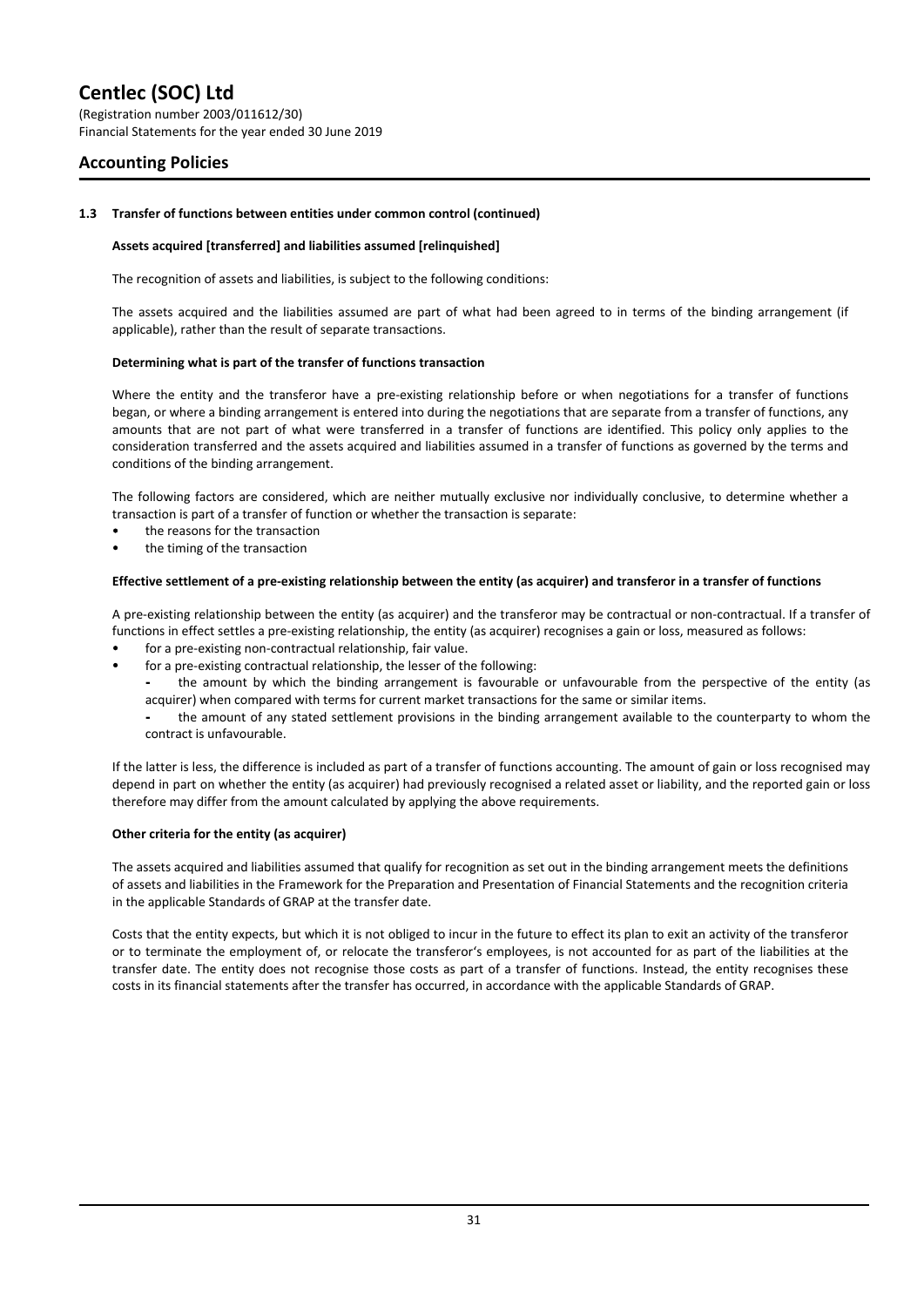(Registration number 2003/011612/30) Financial Statements for the year ended 30 June 2019

### **Accounting Policies**

### **1.3 Transfer of functions between entities under common control (continued)**

#### **Accounting by the entity as acquirer**

#### **Initial recognition and measurement**

As of the transfer date, the entity recognises the purchase consideration paid to the transferor and all the assets acquired and liabilities assumed in a transfer of functions. The assets acquired and liabilities assumed are measured at their carrying amounts.

If, prior to the transfer of functions, the transferor was not applying the accrual basis of accounting, the transferor changes its basis of accounting to the accrual basis of accounting prior to the transfer.

The consideration paid by the entity can be in the form of cash, cash equivalents or other assets. If the consideration paid is in the form of other assets, the entity de-recognises such assets on the transfer date at their carrying amounts.

The difference between the carrying amounts of the assets acquired, the liabilities assumed and the consideration paid to the transferor, is recognised in accumulated surplus or deficit.

#### **Measurement period**

If the initial accounting for a transfer of functions is incomplete by the end of the reporting period in which the transfer occurs, the entity reports in its financial statements provisional amounts for the items for which the accounting is incomplete. During the measurement period, the entity retrospectively adjust the provisional amounts recognised at the transfer date to reflect new information obtained about facts and circumstances that existed as of the transfer date and, if known, would have affected the measurement of the amounts recognised as of that date. The measurement period ends as soon as the entity receives the information it was seeking about facts and circumstances that existed as of the transfer date or learns that more information is not obtainable. However, the measurement period does not exceed two years from the transfer date.

The entity considers all relevant factors in determining whether information obtained after the transfer date should result in an adjustment to the provisional amounts recognised or whether that information results from events that occurred after the transfer date.

The entity recognises an increase (decrease) in the provisional amount recognised for an asset (liability) by means of decreasing (increasing) the excess of the purchase consideration paid over the carrying amount of the assets acquired and liabilities assumed previously recognised in accumulated surplus or deficit. However, new information obtained during the measurement period may sometimes result in an adjustment to the provisional amount of more than one asset or liability.

During the measurement period, the entity recognises adjustments to the provisional amounts as if the accounting for the transfer of functions had been completed at the transfer date. Thus, the entity revises comparative information for prior periods presented in financial statements as needed, including making any change in depreciation, amortisation or other income effects recognised in completing the initial accounting.

After the measurement period ends, the entity revises the accounting for a transfer of functions only to correct an error in accordance with the Standard of GRAP on Accounting Policies, Changes in Accounting Estimates and Errors.

### **Acquisition-related costs**

Acquisition-related costs are costs that the entity incurs to affect the transfer of functions. These costs include advisory, legal, accounting and other professional or consulting fees, general administrative costs, and costs of registering and issuing debt and equity securities. The entity accounts for acquisition-related costs as expenses in the period in which the costs are incurred and the services are received, with the exception of the costs incurred to issue debt or equity securities, which are recognised in accordance with the Standard of GRAP on Financial Instruments.

#### **Subsequent measurement**

The entity subsequently measure any assets acquired and any liabilities assumed in a transfer of functions in accordance with the applicable Standards of GRAP.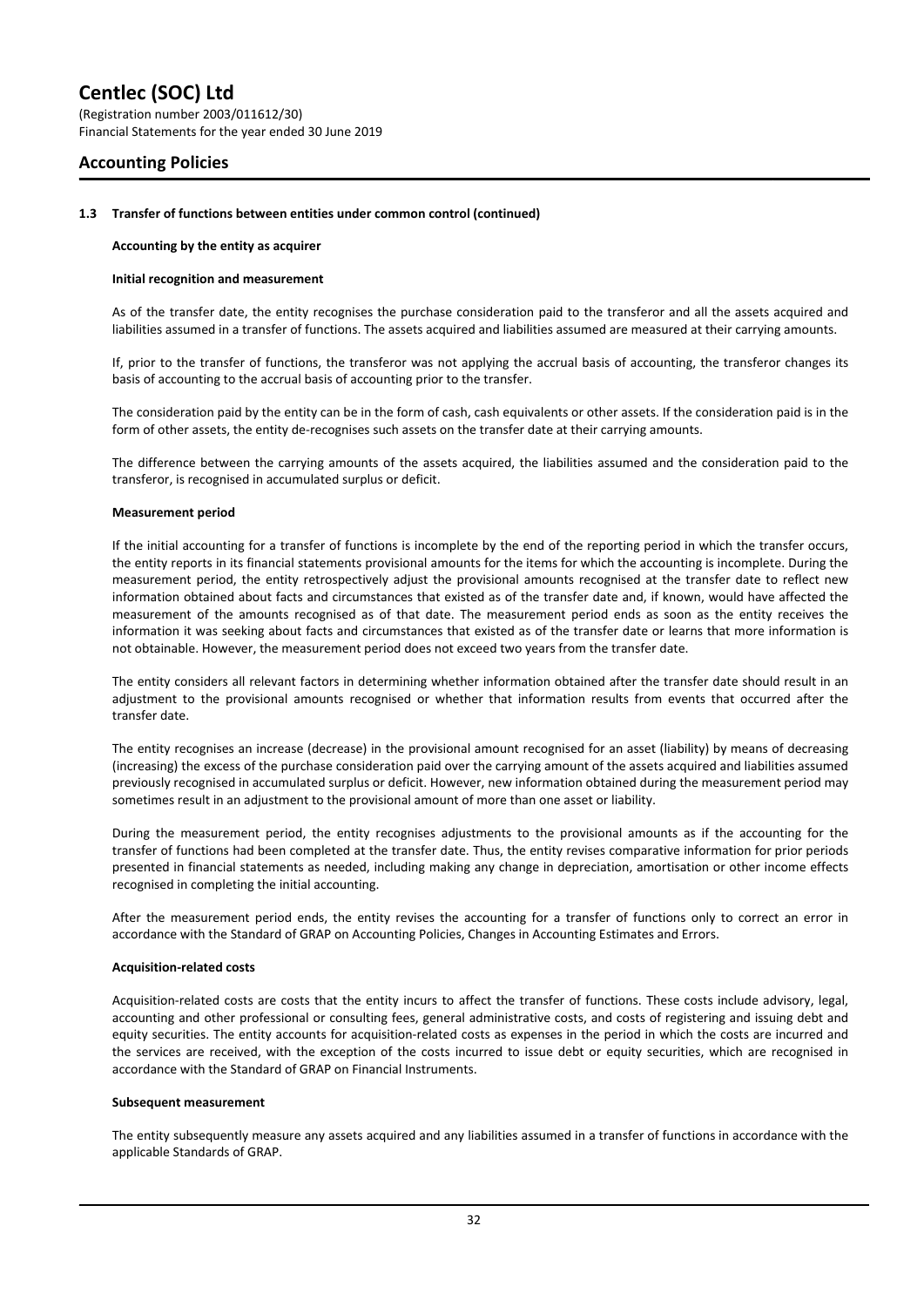(Registration number 2003/011612/30) Financial Statements for the year ended 30 June 2019

## **Accounting Policies**

### **1.3 Transfer of functions between entities under common control (continued)**

At the transfer date, the entity classifies or designates the assets acquired and liabilities assumed as necessary to apply other Standards of GRAP subsequently. The entity makes those classifications or designations on the basis of the terms of the binding arrangement, economic conditions, its operating or accounting policies and other relevant conditions that exist at the transfer date. An exception is that the entity classifies the following contracts on the basis of the contractual terms and other factors at the inception of the contract (or, if the terms of the contract have been modified in a manner that would change its classification, at the date of that modification, which might be the transfer date):

- classification of a lease contract as either an operating lease or a finance lease in accordance with the Standard of GRAP on Leases; and
- classification of a contract as an insurance contract in accordance with the International Financial Reporting Standard on Insurance Contracts.

### **1.4 Significant judgements and sources of estimation uncertainty**

In preparing the financial statements, management is required to make estimates and assumptions that affect the amounts represented in the financial statements and related disclosures. Use of available information and the application of judgement is inherent in the formation of estimates. Actual results in the future could differ from these estimates which may be material to the financial statements. Significant judgements include:

### **Trade receivables and/or loans and receivables**

The municipal entity assesses its trade receivables and loans and receivables for impairment at the end of each reporting period. In determining whether an impairment loss should be recorded in surplus or deficit, the municipal entity makes judgements as to whether there is observable data indicating a measurable decrease in the estimated future cash flows from a financial asset.

### **Allowance for slow moving, damaged and obsolete inventory items**

An allowance for inventory to write inventory down to the lower of cost or net realisable value. Management have made estimates of the selling price and direct cost to sell on certain inventory items. The write down is included in the surplus or deficit.

### **Impairment testing**

The recoverable (service) amounts of cash-generating units and individual assets have been determined based on the higher of value-in-use calculations and fair values less costs to sell. These calculations require the use of estimates and assumptions. It is reasonably possible that the assumptions may change which may then impact our estimations and may then require a material adjustment to the carrying value of tangible assets.

### **Value in use of cash generating assets:**

The municipal entity reviews and tests the carrying value of assets when events or changes in circumstances suggest that the carrying amount may not be recoverable. Assets are grouped at the lowest level for which identifiable cash flows are largely independent of cash flows of other assets and liabilities. If there are indications that impairment may have occurred, estimates are prepared of expected future cash flows for each group of assets. Expected future cash flows used to determine the value in use of tangible assets are inherently uncertain and could materially change over time. They are significantly affected by a number of factors, together with economic factors such as inflation and interest.

### **Value in use of non-cash generating assets:**

The municipal entity reviews and tests the carrying value of assets when events or changes in circumstances suggest that the carrying amount may not be recoverable. If there are indications that impairment may have occurred, the remaining service potential of the asset is determined. The most appropriate approach selected to determine the remaining service potential is dependent on the availability of data and the nature of the impairment.

### **Provisions**

Provisions were raised and management determined an estimate based on the information available. Additional disclosure of these estimates of provisions are included in the notes to the financial statements.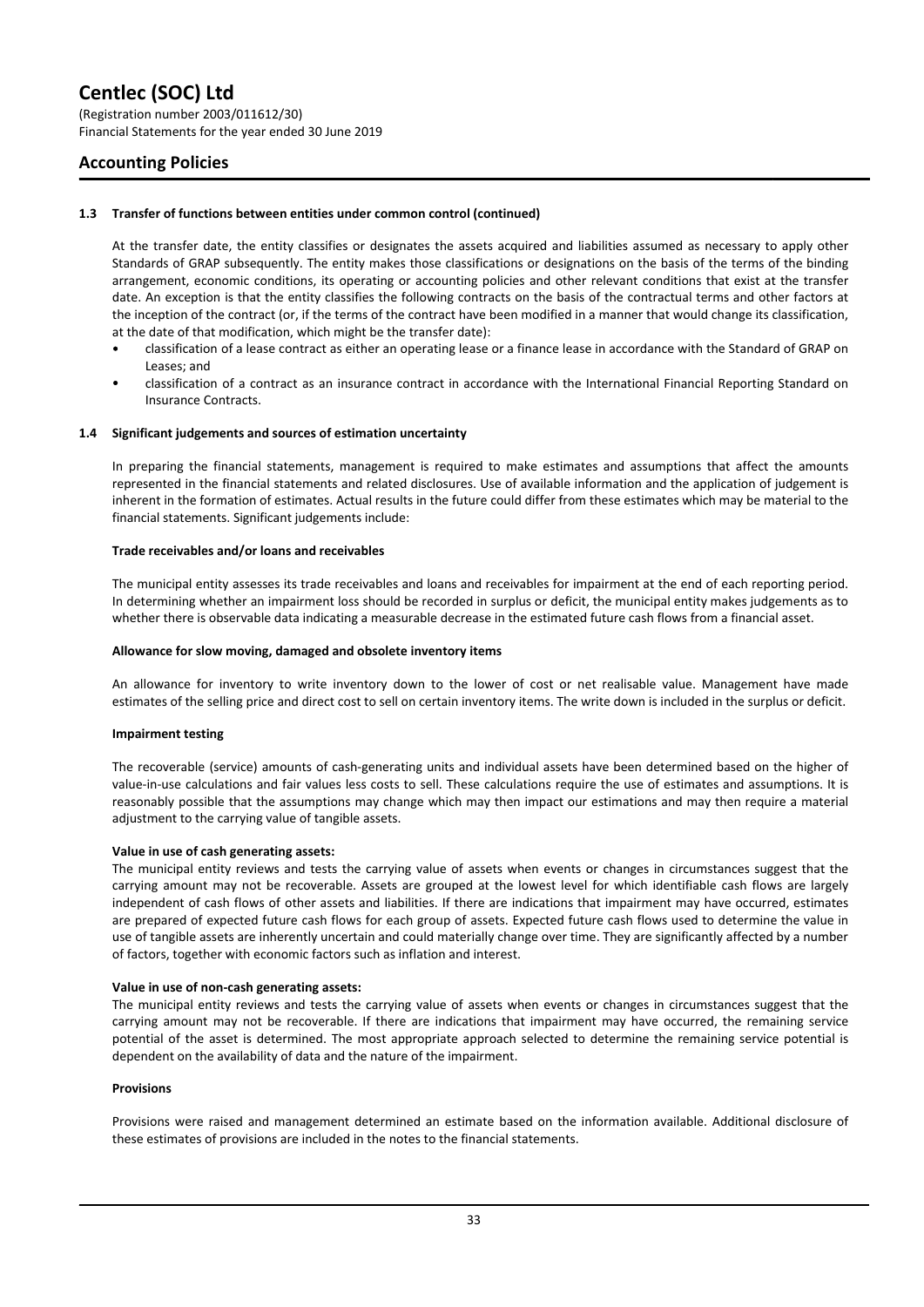(Registration number 2003/011612/30) Financial Statements for the year ended 30 June 2019

## **Accounting Policies**

### **1.4 Significant judgements and sources of estimation uncertainty (continued)**

### **Taxation**

Judgement is required in determining the provision for income taxes due to the complexity of legislation. There are many transactions and calculations for which the ultimate tax determination is uncertain during the ordinary course of business. The municipal entity recognises liabilities for anticipated tax audit issues based on estimates of whether additional taxes will be due. Where the final tax outcome of these matters is different from the amounts that were initially recorded, such differences will impact the income tax and deferred tax provisions in the period in which such determination is made.

The municipal entity recognises the net future tax benefit related to deferred income tax assets to the extent that it is probable that the deductible temporary differences will reverse in the foreseeable future. Assessing the recoverability of deferred income tax assets requires the municipal entity to make significant estimates related to expectations of future taxable income. Estimates of future taxable income are based on forecast cash flows from operations and the application of existing tax laws in each jurisdiction. To the extent that future cash flows and taxable income differ significantly from estimates, the ability of the municipal entity to realise the net deferred tax assets recorded at the end of the reporting period could be impacted.

### **Current tax assets and liabilities**

Current tax for current and prior periods is, to the extent unpaid, recognised as a liability. If the amount already paid in respect of current and prior periods exceeds the amount due for those periods, the excess is recognised as an asset.

Current tax liabilities (assets) for the current and prior periods are measured at the amount expected to be paid to (recovered from) the tax authorities, using the tax rates (and tax laws) that have been enacted or substantively enacted by the end of the reporting period.

### **Deferred tax**

A deferred tax liability is recognised for all taxable temporary differences, except to the extent that the deferred tax liability arises from the initial recognition of an asset or liability in a transaction which at the time of the transaction, affects neither accounting surplus nor taxable profit (tax loss).

A deferred tax asset is recognised for all deductible temporary differences to the extent that it is probable that taxable surplus will be available against which the deductible temporary difference can be utilised. A deferred tax asset is not recognised when it arises from the initial recognition of an asset or liability in a transaction at the time of the transaction, affects neither accounting surplus nor taxable profit (tax loss).

A deferred tax asset is recognised for the carry forward of unused tax losses to the extent that it is probable that future taxable surplus will be available against which the unused tax losses can be utilised.

Deferred tax assets and liabilities are measured at the tax rates that are expected to apply to the period when the asset is realised or the liability is settled, based on tax rates (and tax laws) that have been enacted or substantively enacted by the end of the reporting period.

### **Tax expense**

Current and deferred taxes are recognised as income or an expense and included in surplus or deficit for the period, except to the extent that the tax arises from:

- a transaction or event which is recognised, in the same or a different period, to net assets; or
- a business combination.

Current tax and deferred taxes are charged or credited to net assets if the tax relates to items that are credited or charged, in the same or a different period, to net assets.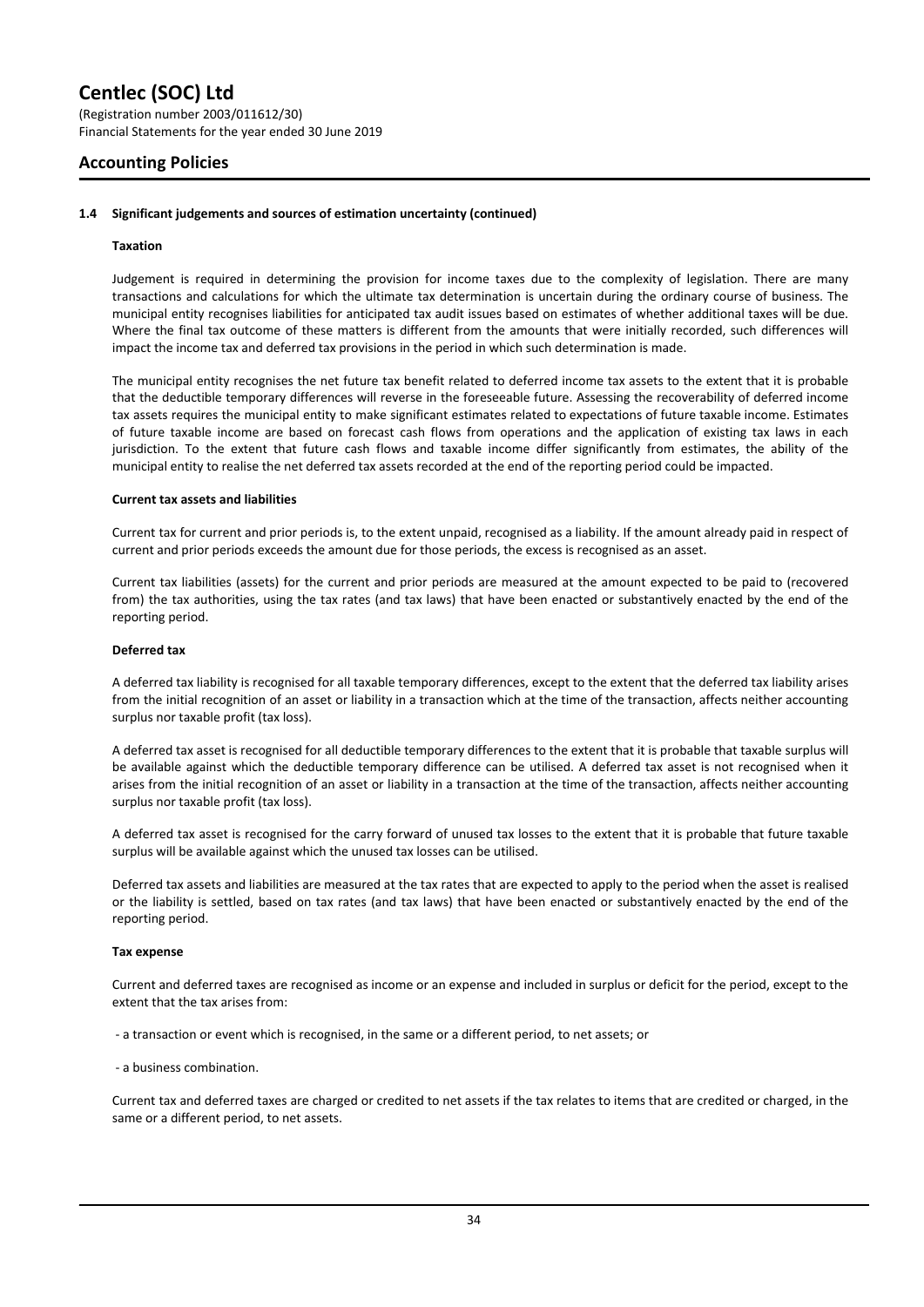(Registration number 2003/011612/30) Financial Statements for the year ended 30 June 2019

## **Accounting Policies**

### **1.4 Significant judgements and sources of estimation uncertainty (continued)**

### **Useful lives of property, plant and equipment and other assets**

The municipal entity's management determines the estimated useful lives and related depreciation charges for property, plant and equipment and other assets. This estimate is based on the pattern in which an asset's future economic benefits or service potential are expected to be consumed by the municipal entity.

### **Effective interest rate**

The municipal entity uses the prime interest rate to discount future cash flows.

### **Allowance for impairment**

For receivables an impairment loss is recognised in surplus and deficit when there is objective evidence that it is impaired. The impairment is measured as the difference between the receivables carrying amount and the present value of estimated future cash flows discounted at the effective interest rate, computed at initial recognition.

### **1.5 Property, plant and equipment**

Property, plant and equipment are tangible non-current assets (including infrastructure assets) that are held for use in the production or supply of goods or services, rental to others or for administrative purposes and are expected to be used during more than one period.

The cost of an item of property, plant and equipment is recognised as an asset when:

- it is probable that future economic benefits or service potential associated with the item will flow to the municipal entity; and
- the cost or fair value of the item can be measured reliably.

Property, plant and equipment is initially measured at cost.

The cost of an item of property, plant and equipment is the purchase price and other costs attributable to bring the asset to the location and condition necessary for it to be capable of operating in the manner intended by management. Trade discounts and rebates are deducted in arriving at the cost.

Where an asset is acquired through a non-exchange transaction, its cost is its fair value as at date of acquisition.

Where an item of property, plant and equipment is acquired in exchange for a non-monetary asset or monetary assets, or a combination of monetary and non-monetary assets, the asset acquired is initially measured at fair value (the cost). If the acquired item's fair value was not determinable, its deemed cost is the carrying amount of the asset(s) given up.

When significant components of an item of property, plant and equipment have different useful lives, they are accounted for as separate items (major components) of property, plant and equipment.

Costs include costs incurred initially to acquire or construct an item of property, plant and equipment and costs incurred subsequently to add to, replace part of, or service it. If a replacement cost is recognised in the carrying amount of an item of property, plant and equipment, the carrying amount of the replaced part is derecognised.

The initial estimate of the costs of dismantling and removing the item and restoring the site on which it is located is also included in the cost of property, plant and equipment, where the municipal entity is obligated to incur such expenditure, and where the obligation arises as a result of acquiring the asset or using it for purposes other than the production of inventories.

Recognition of costs in the carrying amount of an item of property, plant and equipment ceases when the item is in the location and condition necessary for it to be capable of operating in the manner intended by management.

Items such as spare parts, standby equipment and servicing equipment are recognised when they meet the definition of property, plant and equipment.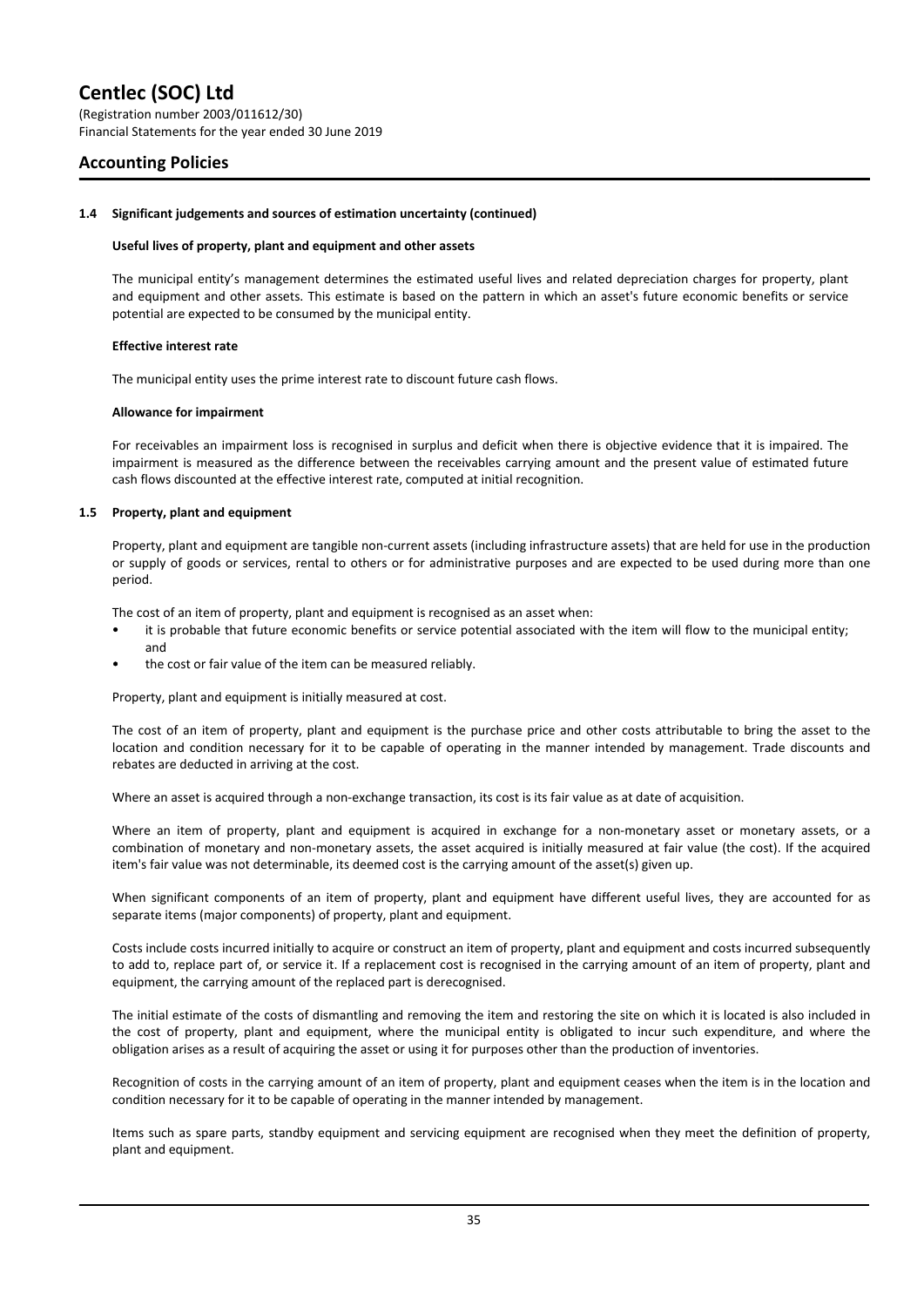(Registration number 2003/011612/30) Financial Statements for the year ended 30 June 2019

### **Accounting Policies**

#### **1.5 Property, plant and equipment (continued)**

Major inspection costs which are a condition of continuing use of an item of property, plant and equipment and which meet the recognition criteria above are included as a replacement in the cost of the item of property, plant and equipment. Any remaining inspection costs from the previous inspection are derecognised.

#### **Subsequent measurement:**

#### **Cost model**

Motor vehicles and office equipment are carried at cost less accumulated depreciation and any impairment losses.

#### **Revaluation model**

Land, building, plant and machinery and infrastructure assets are carried at revalued amounts, being the fair value at the date of revaluation less any subsequent accumulated depreciation and subsequent accumulated impairment losses.

Revaluations are made with sufficient regularity such that the carrying amount does not differ materially from that which would be determined using fair value at the end of the reporting period.

When an item of property, plant and equipment is revalued, any accumulated depreciation at the date of the revaluation is restated proportionately with the change in the gross carrying amount of the asset so that the carrying amount of the asset after revaluation equals its revalued amount.

Any increase in an asset's carrying amount, as a result of a revaluation, is credited directly to a revaluation surplus. The increase is recognised in surplus or deficit to the extent that it reverses a revaluation decrease of the same asset previously recognised in surplus or deficit.

Any decrease in an asset's carrying amount, as a result of a revaluation, is recognised in surplus or deficit in the current period. The decrease is debited directly to a revaluation surplus to the extent of any credit balance existing in the revaluation surplus in respect of that class of asset.

The revaluation surplus relating to an asset will be realised over time by transferring some or the whole of the surplus to accumulated surplus or deficit by way of, either:

- Through the use of the asset: transferring the portion, as the asset to which the surplus relates to, is depreciated; or
- When the asset is derecognised: transferring the portion, when the asset to which the surplus relates to, is disposed.

An impairment loss on a non-revalued asset is recognised in surplus or deficit. However, an impairment loss on a revalued asset is recognised directly against any revaluation surplus for the asset to the extent that the impairment loss does not exceed the amount in the revaluation surplus for that same asset.

#### **Depreciation**

Property, plant and equipment are depreciated on the straight line basis over their expected useful lives to their estimated residual value.

Depreciation is calculated over the depreciable amount, which is the cost or revaluation amount of an asset less its residual value.

Depreciation commences when an asset is available for use and ceases when the asset is derecognised.

Depreciation is recognised in surplus or deficit on a straight-line basis over the estimated useful lives of each part of an item of property, plant and equipment, since this most closely reflects the expected pattern of consumption of the future economic benefits embodied in the asset. Land is not depreciated.

The useful lives of items of property, plant and equipment have been assessed as follows: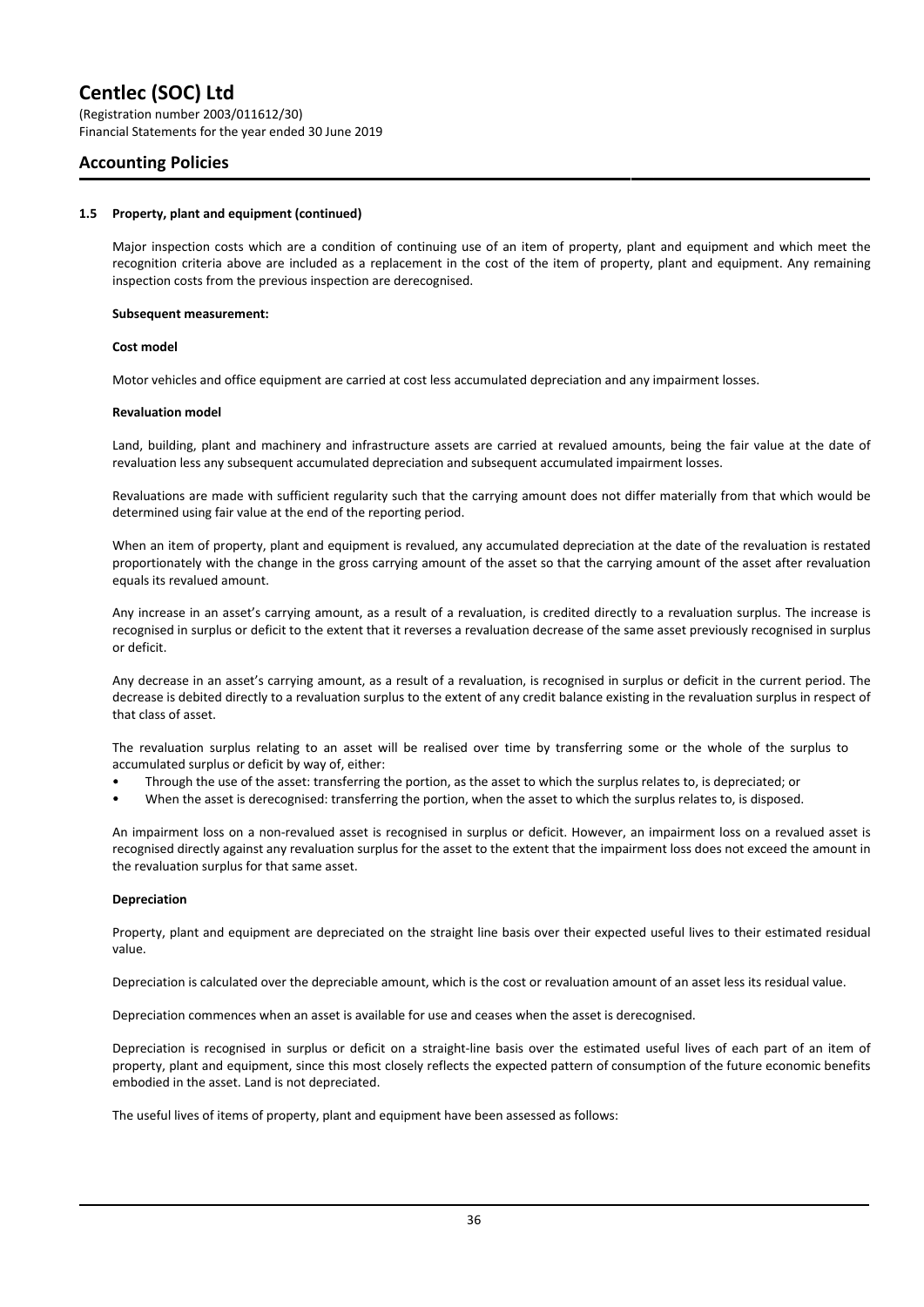(Registration number 2003/011612/30) Financial Statements for the year ended 30 June 2019

# **Accounting Policies**

### **1.5 Property, plant and equipment (continued)**

| Indefinite<br>Straight line<br>Office buildings<br>40 years<br>Training centres<br>40 years<br>Fixtures & fittings<br>3 years<br>Straight line<br>Trucks and light delivery vehicles<br>5-7 years<br>Ordinary motor vehicles<br>5-7 years<br>Motor cycles<br>3 years<br>Straight line<br>Computer hardware<br>5 years<br>Computer machines<br>3-5 years<br>Air conditioners<br>5-7 years<br>Chairs<br>7-10 years<br>Tables and desks<br>7-10 years<br>Cabinets and cupboards<br>7-10 years<br>Access control systems<br>5 years<br>Security systems<br>5 years<br>Household refuse bins<br>5 years<br>Bulk refuse containers<br>10 years<br>Fire hoses<br>5 years<br>Other fire-fighting equipment<br>15 years<br><b>Emergency lights</b><br>5 years<br>Straight line<br>Printing machines<br>3 years<br>Straight line<br>Generation<br>50 years<br>HV Transformers<br>40 years<br><b>HV Substation Equipment</b><br>45 years<br><b>HV Lines</b><br>40 years<br><b>HV Cables</b><br>45 years<br><b>Buildings</b><br>50 years<br><b>MV Transformers</b><br>40 years<br>MV Switchgear<br>45years<br><b>MV Lines</b><br>50 years<br><b>MV Cables</b><br>50 years<br>MV Switching Station<br>45 years<br>OH Line Equipment<br>40 years<br><b>Service Connections</b><br>45 years<br>LV Distribution Boxes<br>50 years<br>45 years<br>LV Lines<br>LV Cables<br>50 years<br><b>Meters Consumer Credit</b><br>20 years<br>Meters Consumer Prepaid<br>15 years<br>Meter Consumer Electronic<br>15 years<br><b>Meters Consumer Smart</b><br>15 years<br>Load Control<br>15 years<br>20 years<br>Protection<br><b>Electrical Information Systems</b><br>7 years<br><b>IT Equipment</b><br>5 years<br><b>MV Batteries</b><br>20 years<br>Security fencing<br>3 years | Item             | <b>Depreciation method</b> | Average useful life |
|-----------------------------------------------------------------------------------------------------------------------------------------------------------------------------------------------------------------------------------------------------------------------------------------------------------------------------------------------------------------------------------------------------------------------------------------------------------------------------------------------------------------------------------------------------------------------------------------------------------------------------------------------------------------------------------------------------------------------------------------------------------------------------------------------------------------------------------------------------------------------------------------------------------------------------------------------------------------------------------------------------------------------------------------------------------------------------------------------------------------------------------------------------------------------------------------------------------------------------------------------------------------------------------------------------------------------------------------------------------------------------------------------------------------------------------------------------------------------------------------------------------------------------------------------------------------------------------------------------------------------------------------------------------------------------------------------------------------------------------------------------------|------------------|----------------------------|---------------------|
|                                                                                                                                                                                                                                                                                                                                                                                                                                                                                                                                                                                                                                                                                                                                                                                                                                                                                                                                                                                                                                                                                                                                                                                                                                                                                                                                                                                                                                                                                                                                                                                                                                                                                                                                                           | Land             |                            |                     |
|                                                                                                                                                                                                                                                                                                                                                                                                                                                                                                                                                                                                                                                                                                                                                                                                                                                                                                                                                                                                                                                                                                                                                                                                                                                                                                                                                                                                                                                                                                                                                                                                                                                                                                                                                           | <b>Buildings</b> |                            |                     |
|                                                                                                                                                                                                                                                                                                                                                                                                                                                                                                                                                                                                                                                                                                                                                                                                                                                                                                                                                                                                                                                                                                                                                                                                                                                                                                                                                                                                                                                                                                                                                                                                                                                                                                                                                           |                  |                            |                     |
|                                                                                                                                                                                                                                                                                                                                                                                                                                                                                                                                                                                                                                                                                                                                                                                                                                                                                                                                                                                                                                                                                                                                                                                                                                                                                                                                                                                                                                                                                                                                                                                                                                                                                                                                                           |                  |                            |                     |
|                                                                                                                                                                                                                                                                                                                                                                                                                                                                                                                                                                                                                                                                                                                                                                                                                                                                                                                                                                                                                                                                                                                                                                                                                                                                                                                                                                                                                                                                                                                                                                                                                                                                                                                                                           |                  |                            |                     |
|                                                                                                                                                                                                                                                                                                                                                                                                                                                                                                                                                                                                                                                                                                                                                                                                                                                                                                                                                                                                                                                                                                                                                                                                                                                                                                                                                                                                                                                                                                                                                                                                                                                                                                                                                           | Motor vehicles   |                            |                     |
|                                                                                                                                                                                                                                                                                                                                                                                                                                                                                                                                                                                                                                                                                                                                                                                                                                                                                                                                                                                                                                                                                                                                                                                                                                                                                                                                                                                                                                                                                                                                                                                                                                                                                                                                                           |                  |                            |                     |
|                                                                                                                                                                                                                                                                                                                                                                                                                                                                                                                                                                                                                                                                                                                                                                                                                                                                                                                                                                                                                                                                                                                                                                                                                                                                                                                                                                                                                                                                                                                                                                                                                                                                                                                                                           | ٠                |                            |                     |
|                                                                                                                                                                                                                                                                                                                                                                                                                                                                                                                                                                                                                                                                                                                                                                                                                                                                                                                                                                                                                                                                                                                                                                                                                                                                                                                                                                                                                                                                                                                                                                                                                                                                                                                                                           | ٠                |                            |                     |
|                                                                                                                                                                                                                                                                                                                                                                                                                                                                                                                                                                                                                                                                                                                                                                                                                                                                                                                                                                                                                                                                                                                                                                                                                                                                                                                                                                                                                                                                                                                                                                                                                                                                                                                                                           | Office equipment |                            |                     |
|                                                                                                                                                                                                                                                                                                                                                                                                                                                                                                                                                                                                                                                                                                                                                                                                                                                                                                                                                                                                                                                                                                                                                                                                                                                                                                                                                                                                                                                                                                                                                                                                                                                                                                                                                           |                  |                            |                     |
|                                                                                                                                                                                                                                                                                                                                                                                                                                                                                                                                                                                                                                                                                                                                                                                                                                                                                                                                                                                                                                                                                                                                                                                                                                                                                                                                                                                                                                                                                                                                                                                                                                                                                                                                                           |                  |                            |                     |
|                                                                                                                                                                                                                                                                                                                                                                                                                                                                                                                                                                                                                                                                                                                                                                                                                                                                                                                                                                                                                                                                                                                                                                                                                                                                                                                                                                                                                                                                                                                                                                                                                                                                                                                                                           |                  |                            |                     |
|                                                                                                                                                                                                                                                                                                                                                                                                                                                                                                                                                                                                                                                                                                                                                                                                                                                                                                                                                                                                                                                                                                                                                                                                                                                                                                                                                                                                                                                                                                                                                                                                                                                                                                                                                           | ٠                |                            |                     |
|                                                                                                                                                                                                                                                                                                                                                                                                                                                                                                                                                                                                                                                                                                                                                                                                                                                                                                                                                                                                                                                                                                                                                                                                                                                                                                                                                                                                                                                                                                                                                                                                                                                                                                                                                           |                  |                            |                     |
|                                                                                                                                                                                                                                                                                                                                                                                                                                                                                                                                                                                                                                                                                                                                                                                                                                                                                                                                                                                                                                                                                                                                                                                                                                                                                                                                                                                                                                                                                                                                                                                                                                                                                                                                                           |                  |                            |                     |
|                                                                                                                                                                                                                                                                                                                                                                                                                                                                                                                                                                                                                                                                                                                                                                                                                                                                                                                                                                                                                                                                                                                                                                                                                                                                                                                                                                                                                                                                                                                                                                                                                                                                                                                                                           |                  |                            |                     |
|                                                                                                                                                                                                                                                                                                                                                                                                                                                                                                                                                                                                                                                                                                                                                                                                                                                                                                                                                                                                                                                                                                                                                                                                                                                                                                                                                                                                                                                                                                                                                                                                                                                                                                                                                           |                  |                            |                     |
|                                                                                                                                                                                                                                                                                                                                                                                                                                                                                                                                                                                                                                                                                                                                                                                                                                                                                                                                                                                                                                                                                                                                                                                                                                                                                                                                                                                                                                                                                                                                                                                                                                                                                                                                                           |                  |                            |                     |
|                                                                                                                                                                                                                                                                                                                                                                                                                                                                                                                                                                                                                                                                                                                                                                                                                                                                                                                                                                                                                                                                                                                                                                                                                                                                                                                                                                                                                                                                                                                                                                                                                                                                                                                                                           |                  |                            |                     |
|                                                                                                                                                                                                                                                                                                                                                                                                                                                                                                                                                                                                                                                                                                                                                                                                                                                                                                                                                                                                                                                                                                                                                                                                                                                                                                                                                                                                                                                                                                                                                                                                                                                                                                                                                           |                  |                            |                     |
|                                                                                                                                                                                                                                                                                                                                                                                                                                                                                                                                                                                                                                                                                                                                                                                                                                                                                                                                                                                                                                                                                                                                                                                                                                                                                                                                                                                                                                                                                                                                                                                                                                                                                                                                                           |                  |                            |                     |
|                                                                                                                                                                                                                                                                                                                                                                                                                                                                                                                                                                                                                                                                                                                                                                                                                                                                                                                                                                                                                                                                                                                                                                                                                                                                                                                                                                                                                                                                                                                                                                                                                                                                                                                                                           |                  |                            |                     |
|                                                                                                                                                                                                                                                                                                                                                                                                                                                                                                                                                                                                                                                                                                                                                                                                                                                                                                                                                                                                                                                                                                                                                                                                                                                                                                                                                                                                                                                                                                                                                                                                                                                                                                                                                           | Leased assets    |                            |                     |
|                                                                                                                                                                                                                                                                                                                                                                                                                                                                                                                                                                                                                                                                                                                                                                                                                                                                                                                                                                                                                                                                                                                                                                                                                                                                                                                                                                                                                                                                                                                                                                                                                                                                                                                                                           |                  |                            |                     |
|                                                                                                                                                                                                                                                                                                                                                                                                                                                                                                                                                                                                                                                                                                                                                                                                                                                                                                                                                                                                                                                                                                                                                                                                                                                                                                                                                                                                                                                                                                                                                                                                                                                                                                                                                           | Infrastructure   |                            |                     |
|                                                                                                                                                                                                                                                                                                                                                                                                                                                                                                                                                                                                                                                                                                                                                                                                                                                                                                                                                                                                                                                                                                                                                                                                                                                                                                                                                                                                                                                                                                                                                                                                                                                                                                                                                           | ٠                |                            |                     |
|                                                                                                                                                                                                                                                                                                                                                                                                                                                                                                                                                                                                                                                                                                                                                                                                                                                                                                                                                                                                                                                                                                                                                                                                                                                                                                                                                                                                                                                                                                                                                                                                                                                                                                                                                           | ٠                |                            |                     |
|                                                                                                                                                                                                                                                                                                                                                                                                                                                                                                                                                                                                                                                                                                                                                                                                                                                                                                                                                                                                                                                                                                                                                                                                                                                                                                                                                                                                                                                                                                                                                                                                                                                                                                                                                           |                  |                            |                     |
|                                                                                                                                                                                                                                                                                                                                                                                                                                                                                                                                                                                                                                                                                                                                                                                                                                                                                                                                                                                                                                                                                                                                                                                                                                                                                                                                                                                                                                                                                                                                                                                                                                                                                                                                                           |                  |                            |                     |
|                                                                                                                                                                                                                                                                                                                                                                                                                                                                                                                                                                                                                                                                                                                                                                                                                                                                                                                                                                                                                                                                                                                                                                                                                                                                                                                                                                                                                                                                                                                                                                                                                                                                                                                                                           |                  |                            |                     |
|                                                                                                                                                                                                                                                                                                                                                                                                                                                                                                                                                                                                                                                                                                                                                                                                                                                                                                                                                                                                                                                                                                                                                                                                                                                                                                                                                                                                                                                                                                                                                                                                                                                                                                                                                           |                  |                            |                     |
|                                                                                                                                                                                                                                                                                                                                                                                                                                                                                                                                                                                                                                                                                                                                                                                                                                                                                                                                                                                                                                                                                                                                                                                                                                                                                                                                                                                                                                                                                                                                                                                                                                                                                                                                                           |                  |                            |                     |
|                                                                                                                                                                                                                                                                                                                                                                                                                                                                                                                                                                                                                                                                                                                                                                                                                                                                                                                                                                                                                                                                                                                                                                                                                                                                                                                                                                                                                                                                                                                                                                                                                                                                                                                                                           | ٠                |                            |                     |
|                                                                                                                                                                                                                                                                                                                                                                                                                                                                                                                                                                                                                                                                                                                                                                                                                                                                                                                                                                                                                                                                                                                                                                                                                                                                                                                                                                                                                                                                                                                                                                                                                                                                                                                                                           |                  |                            |                     |
|                                                                                                                                                                                                                                                                                                                                                                                                                                                                                                                                                                                                                                                                                                                                                                                                                                                                                                                                                                                                                                                                                                                                                                                                                                                                                                                                                                                                                                                                                                                                                                                                                                                                                                                                                           |                  |                            |                     |
|                                                                                                                                                                                                                                                                                                                                                                                                                                                                                                                                                                                                                                                                                                                                                                                                                                                                                                                                                                                                                                                                                                                                                                                                                                                                                                                                                                                                                                                                                                                                                                                                                                                                                                                                                           |                  |                            |                     |
|                                                                                                                                                                                                                                                                                                                                                                                                                                                                                                                                                                                                                                                                                                                                                                                                                                                                                                                                                                                                                                                                                                                                                                                                                                                                                                                                                                                                                                                                                                                                                                                                                                                                                                                                                           |                  |                            |                     |
|                                                                                                                                                                                                                                                                                                                                                                                                                                                                                                                                                                                                                                                                                                                                                                                                                                                                                                                                                                                                                                                                                                                                                                                                                                                                                                                                                                                                                                                                                                                                                                                                                                                                                                                                                           |                  |                            |                     |
|                                                                                                                                                                                                                                                                                                                                                                                                                                                                                                                                                                                                                                                                                                                                                                                                                                                                                                                                                                                                                                                                                                                                                                                                                                                                                                                                                                                                                                                                                                                                                                                                                                                                                                                                                           |                  |                            |                     |
|                                                                                                                                                                                                                                                                                                                                                                                                                                                                                                                                                                                                                                                                                                                                                                                                                                                                                                                                                                                                                                                                                                                                                                                                                                                                                                                                                                                                                                                                                                                                                                                                                                                                                                                                                           |                  |                            |                     |
|                                                                                                                                                                                                                                                                                                                                                                                                                                                                                                                                                                                                                                                                                                                                                                                                                                                                                                                                                                                                                                                                                                                                                                                                                                                                                                                                                                                                                                                                                                                                                                                                                                                                                                                                                           |                  |                            |                     |
|                                                                                                                                                                                                                                                                                                                                                                                                                                                                                                                                                                                                                                                                                                                                                                                                                                                                                                                                                                                                                                                                                                                                                                                                                                                                                                                                                                                                                                                                                                                                                                                                                                                                                                                                                           |                  |                            |                     |
|                                                                                                                                                                                                                                                                                                                                                                                                                                                                                                                                                                                                                                                                                                                                                                                                                                                                                                                                                                                                                                                                                                                                                                                                                                                                                                                                                                                                                                                                                                                                                                                                                                                                                                                                                           |                  |                            |                     |
|                                                                                                                                                                                                                                                                                                                                                                                                                                                                                                                                                                                                                                                                                                                                                                                                                                                                                                                                                                                                                                                                                                                                                                                                                                                                                                                                                                                                                                                                                                                                                                                                                                                                                                                                                           |                  |                            |                     |
|                                                                                                                                                                                                                                                                                                                                                                                                                                                                                                                                                                                                                                                                                                                                                                                                                                                                                                                                                                                                                                                                                                                                                                                                                                                                                                                                                                                                                                                                                                                                                                                                                                                                                                                                                           |                  |                            |                     |
|                                                                                                                                                                                                                                                                                                                                                                                                                                                                                                                                                                                                                                                                                                                                                                                                                                                                                                                                                                                                                                                                                                                                                                                                                                                                                                                                                                                                                                                                                                                                                                                                                                                                                                                                                           |                  |                            |                     |
|                                                                                                                                                                                                                                                                                                                                                                                                                                                                                                                                                                                                                                                                                                                                                                                                                                                                                                                                                                                                                                                                                                                                                                                                                                                                                                                                                                                                                                                                                                                                                                                                                                                                                                                                                           |                  |                            |                     |
|                                                                                                                                                                                                                                                                                                                                                                                                                                                                                                                                                                                                                                                                                                                                                                                                                                                                                                                                                                                                                                                                                                                                                                                                                                                                                                                                                                                                                                                                                                                                                                                                                                                                                                                                                           |                  |                            |                     |
|                                                                                                                                                                                                                                                                                                                                                                                                                                                                                                                                                                                                                                                                                                                                                                                                                                                                                                                                                                                                                                                                                                                                                                                                                                                                                                                                                                                                                                                                                                                                                                                                                                                                                                                                                           |                  |                            |                     |
|                                                                                                                                                                                                                                                                                                                                                                                                                                                                                                                                                                                                                                                                                                                                                                                                                                                                                                                                                                                                                                                                                                                                                                                                                                                                                                                                                                                                                                                                                                                                                                                                                                                                                                                                                           |                  |                            |                     |
|                                                                                                                                                                                                                                                                                                                                                                                                                                                                                                                                                                                                                                                                                                                                                                                                                                                                                                                                                                                                                                                                                                                                                                                                                                                                                                                                                                                                                                                                                                                                                                                                                                                                                                                                                           |                  |                            |                     |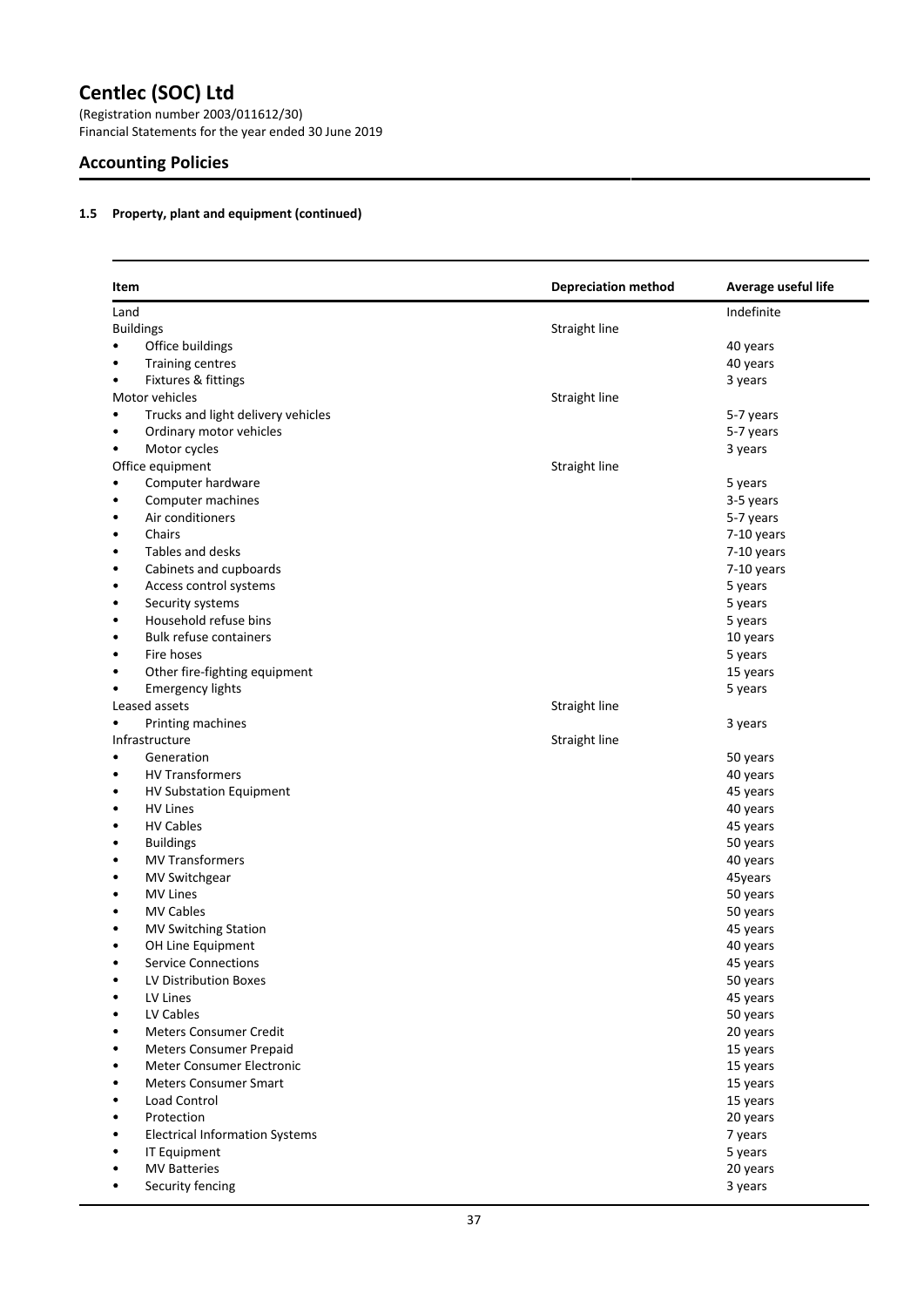(Registration number 2003/011612/30) Financial Statements for the year ended 30 June 2019

### **Accounting Policies**

#### **1.5 Property, plant and equipment (continued)**

Street lights 45 years 45 years and the street lights 45 years and the street lights 45 years 45 years and the street lights 45 years and the street lights 45 years and the street lights and the street light street lights

The depreciable amount of an asset is allocated on a systematic basis over its useful life.

Each part of an item of property, plant and equipment with a cost that is significant in relation to the total cost of the item is depreciated separately.

The municipal entity assesses at each reporting date whether there is any indication that the municipal entity expectations about the residual value and the useful life of an asset have changed since the preceding reporting date. If any such indication exists, the municipal entity revises the expected useful life and/or residual value accordingly. The change is accounted for as a change in an accounting estimate in terms of the Standard of GRAP on Accounting Policies, Changes in Estimates and Errors.

Reviewing the useful life of an asset on an annual basis does not require the municipal entity to amend the previous estimate unless expectations differ from the previous estimate.

The depreciation charge for each period is recognised in surplus or deficit unless it is included in the carrying amount of another asset.

Items of property, plant and equipment are derecognised when the asset is disposed of or when there are no further economic benefits or service potential expected from the use of the asset.

The gain or loss arising from the derecognition of an item of property, plant and equipment is included in surplus or deficit when the item is derecognised. The gain or loss arising from the derecognition of an item of property, plant and equipment is determined as the difference between the net disposal proceeds, if any, and the carrying amount of the item.

The municipal entity separately discloses expenditure to repair and maintain property, plant and equipment in the notes to the financial statements (see note 9).

The municipal entity discloses relevant information relating to assets under construction or development, in the notes to the financial statements (see note 9).

#### **1.6 Intangible assets**

An asset is identifiable if it either:

- is separable, i.e. is capable of being separated or divided from an entity and sold, transferred, licensed, rented or exchanged, either individually or together with a related contract, identifiable assets or liability, regardless of whether the municipal entity intends to do so; or
- arises from binding arrangements (including rights from contracts), regardless of whether those rights are transferable or separable from the municipal entity or from other rights and obligations.

A binding arrangement describes an arrangement that confers similar rights and obligations on the parties to it as if it were in the form of a contract.

#### **Initial recognition**

An intangible asset is recognised when:

- it is probable that the expected future economic benefits or service potential that are attributable to the asset will flow to the municipal entity; and
- the cost or fair value of the asset can be measured reliably.

The municipal entity assesses the probability of expected future economic benefits or service potential using reasonable and supportable assumptions that represent management's best estimate of the set of economic conditions that will exist over the useful life of the asset.

Intangible assets are initially recognised at cost.

Where an intangible asset is acquired through a non-exchange transaction, its initial cost at the date of acquisition is measured at its fair value as at that date.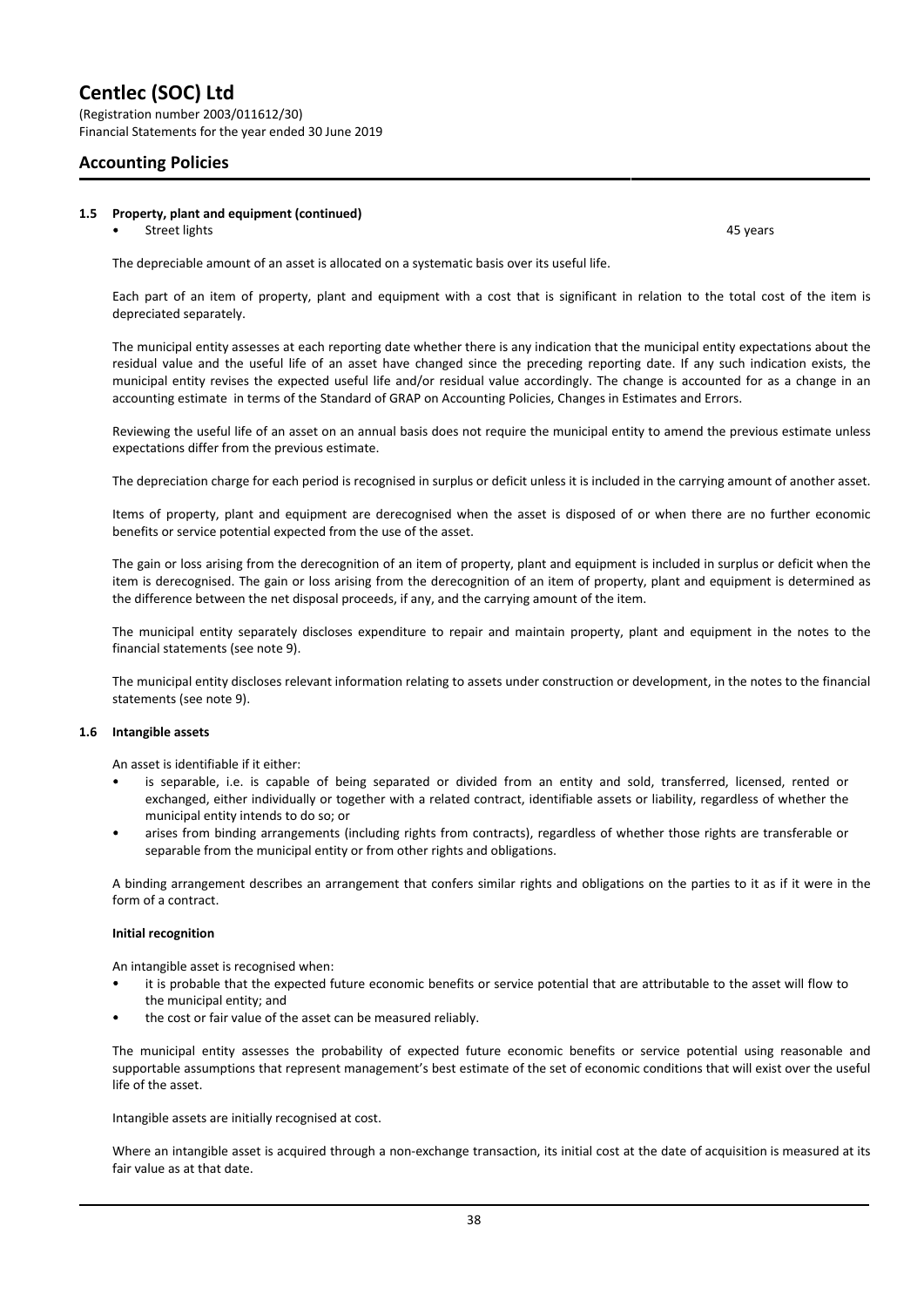(Registration number 2003/011612/30) Financial Statements for the year ended 30 June 2019

### **Accounting Policies**

#### **1.6 Intangible assets (continued)**

Expenditure on research (or on the research phase of an internal project) is recognised as an expense when it is incurred.

An intangible asset arising from development (or from the development phase of an internal project) is recognised when:

- it is technically feasible to complete the asset so that it will be available for use or sale.
- there is an intention to complete and use or sell it.
- there is an ability to use or sell it.
- it will generate probable future economic benefits or service potential.
- there are available technical, financial and other resources to complete the development and to use or sell the asset.
- the expenditure attributable to the asset during its development can be measured reliably.

Servitudes are classified as intangible assets. Servitudes are rights that are not amortised as they have an indefinite useful life.

#### **Subsequent measuring**

Intangible assets are carried at cost less any accumulated amortisation and any impairment losses.

Servitudes are subsequently measured in accordance with the revaluation model.

The amortisation period and the amortisation method for intangible assets are reviewed at each reporting date.

Other intangible assets that are acquired by the municipal entity and have finite useful lives are initially recognised at cost and subsequently measured at cost less accumulated amortisation and accumulated impairment losses.

Where an intangible asset is acquired at no cost, or for a nominal cost, the cost is deemed to be its fair value as at the date of acquisition.

Servitudes created through the exercise of legislation are not recognised as intangible assets and any costs incurred to register these servitudes are expensed. However, servitudes that are created through an agreement (contract) are recognised as intangible assets.

#### **Subsequent expenditure**

Expenditure on intangible assets shall be recognised as an expense when it is incurred unless it forms part of the cost of an intangible asset that meets the recognition criteria. All other expenditure, including expenditure on internally generated goodwill and customer lists, is recognised in surplus or deficit as incurred.

#### **Amortisation**

Amortisation is calculated over the cost of the asset, or other amount substituted for cost, less its residual value.

Servitudes are not amortised as their nature are similar to that of land rights, which is not a depreciable item. Servitudes are rights that are not amortised as they have an indefinite useful life.

Amortisation is recognised in surplus or deficit on a straight-line basis over the estimated useful lives of intangible assets, from the date that they are available for use, since this most closely reflects the expected pattern of consumption of the future economic benefits embodied in the asset. The estimated useful lives for the current and comparative periods are as follows:

| <b>Useful life</b> |
|--------------------|
| 1-5 years          |
| Indefinite         |
|                    |

An intangible asset is regarded as having an indefinite useful life when, based on all relevant factors, there is no foreseeable limit to the period over which the asset is expected to generate net cash inflows or service potential. Amortisation is not provided for these intangible assets, but they are tested for impairment annually and whenever there is an indication that the asset may be impaired. Where the carrying amount of an item of an intangible asset is greater than the estimated recoverable amount, it is written down immediately to its recoverable amount and an impairment loss is charged to the Statement of Financial Performance.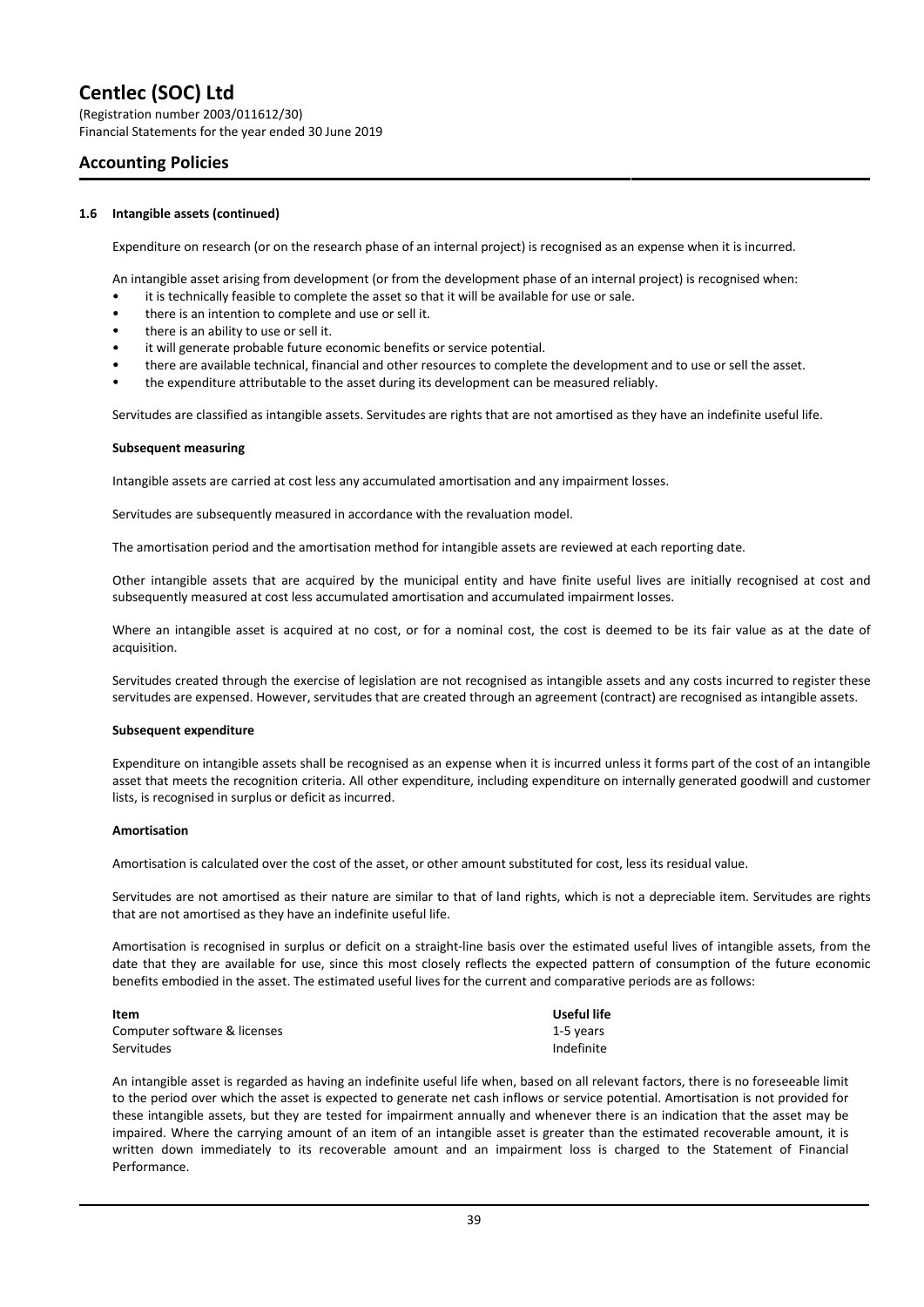(Registration number 2003/011612/30) Financial Statements for the year ended 30 June 2019

### **Accounting Policies**

#### **1.6 Intangible assets (continued)**

Amortisation methods, useful lives and residual values are reviewed at each financial year-end and adjusted if appropriate. Intangible assets are derecognised on disposal or when no future economic benefits or services potential are expected from its use or disposal. The gain or loss is the difference between the net disposal proceeds, if any, and the carrying amount. It is recognised in the Statement of Financial Performance when the asset is derecognised.

Intangible assets are derecognised:

- on disposal; or
- when no future economic benefits or service potential are expected from its use or disposal.

#### **1.7 Commitments**

The term 'commitments' is not defined in any of the standards but may be referred to as the intention to commit to an outflow from the municipal entity of resources embodying economic benefits.

Generally, a commitment arises when a decision is made to incur a liability e.g. a purchase contract. Such a decision is evidenced by, but not limited to, actions taken to determine the amount of the eventual resource outflow or a reliable estimate e.g. a quote, and conditions to be satisfied to establish an obligation e.g. delivery schedules. These preconditions ensure that the information relating to commitments is relevant and capable of reliable measurement.

The municipal entity may enter into a contract on or before the reporting date for expenditure over subsequent accounting periods e.g. a contract for construction of infrastructure assets, the purchase of major items of plant and equipment or significant consultancy contracts. In these events, a commitment exists at the reporting date as the entity has contracted for expenditure but no work has started and no payments have been made.

The notes to the financial statements must disclose the nature and amount of each material individual expenditure commitment and each material class of capital expenditure commitment as well as non-cancelable operating leases contracted for at the reporting date. Commitments for the supply of inventories, where a liability under a contract has not yet been recognised, do not require disclosure as a commitment.

Disclosures are required in respect of unrecognised contractual commitments.

Commitments for which disclosure is necessary to achieve a fair presentation is disclosed in a note to the financial statements, if both the following criteria are met:

- contracts should be non-cancelable or only cancelable at significant cost (for example, contracts for computer or building maintenance services); and
- contracts should relate to something other than the routine, steady, state business of the municipal entity therefore salary commitments relating to employment contracts or social security benefit commitments are excluded.

#### **1.8 Financial instruments**

A financial instrument is any contract that gives rise to a financial asset of one entity and a financial liability or a residual interest of another entity.

The amortised cost of a financial asset or financial liability is the amount at which the financial asset or financial liability is measured at initial recognition minus principal repayments, plus or minus the cumulative amortisation using the effective interest method of any difference between that initial amount and the maturity amount, and minus any reduction (directly or through the use of an allowance account) for impairment or uncollectibility.

A concessionary loan is a loan granted to or received by an entity on terms that are not market related.

Currency risk is the risk that the fair value or future cash flows of a financial instrument will fluctuate because of changes in foreign exchange rates.

Derecognition is the removal of a previously recognised financial asset or -liability from an entity's statement of financial position.

A derivative is a financial instrument or other contract with all three of the following characteristics: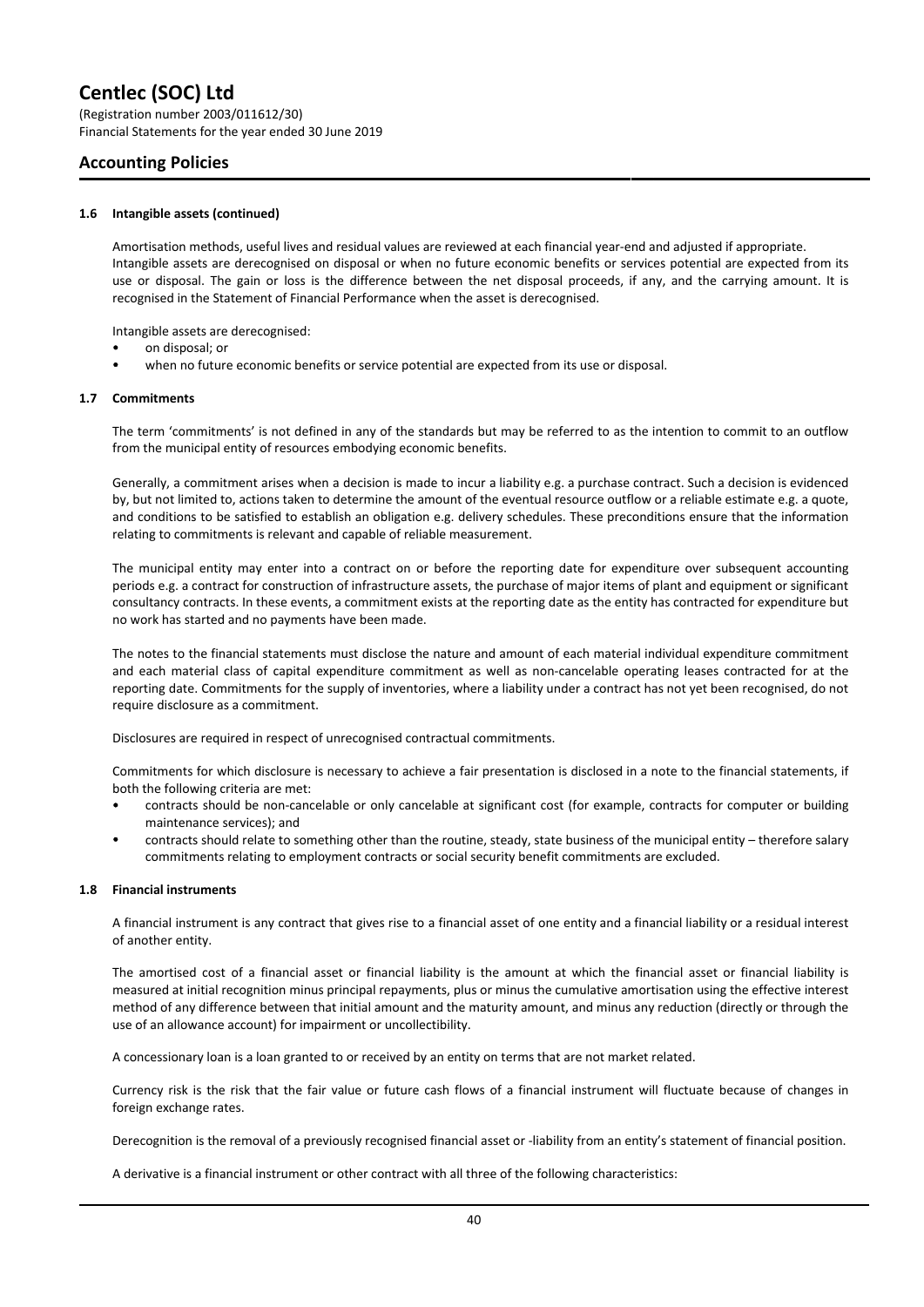(Registration number 2003/011612/30) Financial Statements for the year ended 30 June 2019

### **Accounting Policies**

#### **1.8 Financial instruments (continued)**

- Its value changes in response to the change in a specified interest rate, financial instrument price, commodity price, foreign exchange rate, index of prices or rates, credit rating or credit index, or other variable, provided in the case of a non-financial variable that the variable is not specific to a party to the contract (sometimes called the 'underlying').
- It requires no initial net investment or an initial net investment that is smaller than would be required for other types of contracts that would be expected to have a similar response to changes in market factors.
- It is settled at a future date.

The effective interest method is a method of calculating the amortised cost of a financial asset or -liability (or group of financial assets or -liabilities) and of allocating the interest income or interest expense over the relevant period. The effective interest rate is the rate that exactly discounts estimated future cash payments or receipts through the expected life of the financial instrument or, when appropriate, a shorter period to the net carrying amount of the financial asset or financial liability. When calculating the effective interest rate, an entity shall estimate cash flows considering all contractual terms of the financial instrument but shall not consider future credit losses. The calculation includes all fees and points paid or received between parties to the contract that are an integral part of the effective interest rate, transaction costs, and all other premiums or discounts. There is a presumption that the cash flows and the expected life of a group of similar financial instruments can be estimated reliably. However, in those rare cases when it is not possible to reliably estimate the cash flows or the expected life of a financial instrument (or group of financial instruments), the entity shall use the contractual cash flows over the full contractual term of the financial instrument (or group of financial instruments).

Fair value is the amount for which an asset could be exchanged, or a liability settled, between knowledgeable willing parties in an arm's length transaction.

A financial asset is:

- cash;
- a residual interest of another entity; or
- a contractual right to:
	- **-** receive cash or another financial asset from another entity; or
	- **-** exchange financial assets or financial liabilities with another entity under conditions that are potentially favourable to the entity.

A financial guarantee contract is a contract that requires the issuer to make specified payments to reimburse the holder for a loss it incurs because a specified debtor fails to make payment when due in accordance with the original or modified terms of a debt instrument.

A financial liability is any liability that is a contractual obligation to:

- deliver cash or another financial asset to another entity; or
- exchange financial assets or financial liabilities under conditions that are potentially unfavourable to the entity.

Interest rate risk is the risk that the fair value or future cash flows of a financial instrument will fluctuate because of changes in market interest rates.

Liquidity risk is the risk encountered by an entity in the event of difficulty in meeting obligations associated with financial liabilities that are settled by delivering cash or another financial asset.

Loan commitment is a firm commitment to provide credit under pre-specified terms and conditions.

Loans payable are financial liabilities, other than short-term payables on normal credit terms.

Market risk is the risk that the fair value or future cash flows of a financial instrument will fluctuate because of changes in market prices. Market risk comprises three types of risk: currency risk, interest rate risk and other price risk.

Other price risk is the risk that the fair value or future cash flows of a financial instrument will fluctuate because of changes in market prices (other than those arising from interest rate risk or currency risk), whether those changes are caused by factors specific to the individual financial instrument or its issuer, or factors affecting all similar financial instruments traded in the market.

A financial asset is past due when a counterparty has failed to make a payment when contractually due.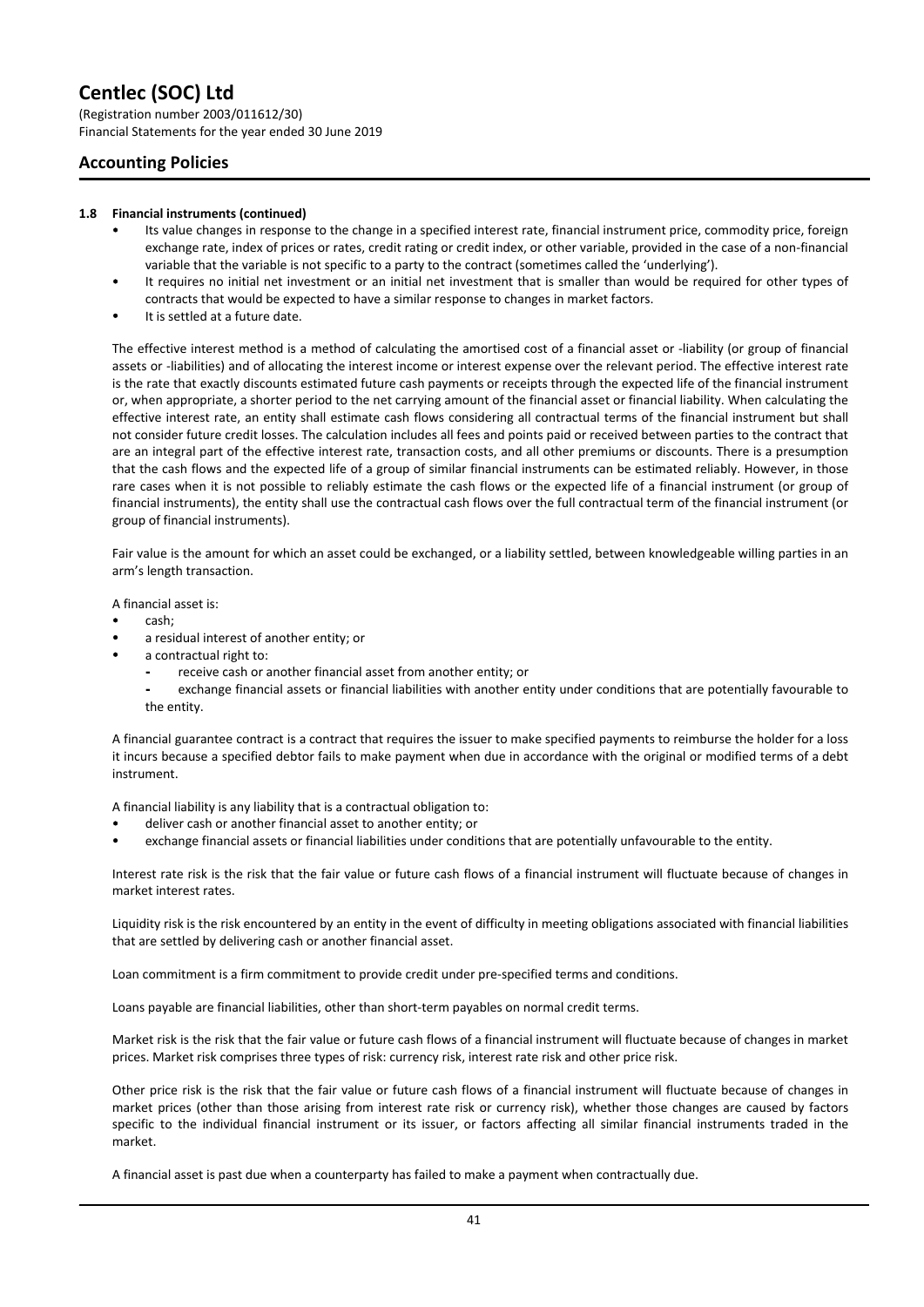(Registration number 2003/011612/30) Financial Statements for the year ended 30 June 2019

### **Accounting Policies**

#### **1.8 Financial instruments (continued)**

A residual interest is any contract that manifests an interest in the assets of an entity after deducting all of its liabilities. A residual interest includes contributions from owners, which may be shown as:

- equity instruments or similar forms of unitised capital;
- a formal designation of a transfer of resources (or a class of such transfers) by the parties to the transaction as forming part of an entity's net assets, either before the contribution occurs or at the time of the contribution; or
- a formal agreement, in relation to the contribution, establishing or increasing an existing financial interest in the net assets of an entity.

Transaction costs are incremental costs that are directly attributable to the acquisition, issue or disposal of a financial asset or financial liability. An incremental cost is one that would not have been incurred if the municipal entity had not acquired, issued or disposed of the financial instrument.

Financial instruments at amortised cost are non-derivative financial assets or non-derivative financial liabilities that have fixed or determinable payments, excluding those instruments that:

- the municipal entity designates at fair value at initial recognition; or
- are held for trading.

Financial instruments at cost are investments in residual interests that do not have a quoted market price in an active market, and whose fair value cannot be reliably measured.

Financial instruments at fair value comprise financial assets or financial liabilities that are:

- derivatives;
- combined instruments that are designated at fair value;
- instruments held for trading. A financial instrument is held for trading if:
	- it is acquired or incurred principally for the purpose of selling or repurchasing it in the near-term; or
	- on initial recognition it is part of a portfolio of identified financial instruments that are managed together and for which there is evidence of a recent actual pattern of short term profit-taking;
	- non-derivative financial assets or financial liabilities with fixed or determinable payments that are designated at fair value at initial recognition in accordance with paragraph 17 of GRAP 104; and
	- financial instruments that do not meet the definition of financial instruments at amortised cost or financial instruments at cost.

#### **Classification**

The municipal entity has the following types of financial assets (classes and category) as reflected on the face of the statement of financial position or in the notes thereto:

Cash and cash equivalents Financial asset measured at amortised cost

#### **Class Category**

Consumer receivables Financial asset measured at amortised cost Investments Financial asset measured at amortised cost Receivables from exchange transactions Financial asset measured at amortised cost Other financial assets Financial asset measured at amortised cost

The municipal entity has the following types of financial liabilities (classes and category) as reflected on the face of the statement of financial position or in the notes thereto:

#### **Class Category**

Consumer deposit **Financial liability measured at amortised cost** Financial liability measured at amortised cost Finance lease obligation Financial liability measured at amortised cost Loan from shareholder Financial liability measured at amortised cost Other current liabilities Financial liability measured at amortised cost Other non-current liabilities Financial liability measured at amortised cost Payable from exchange transactions Financial liability measured at amortised cost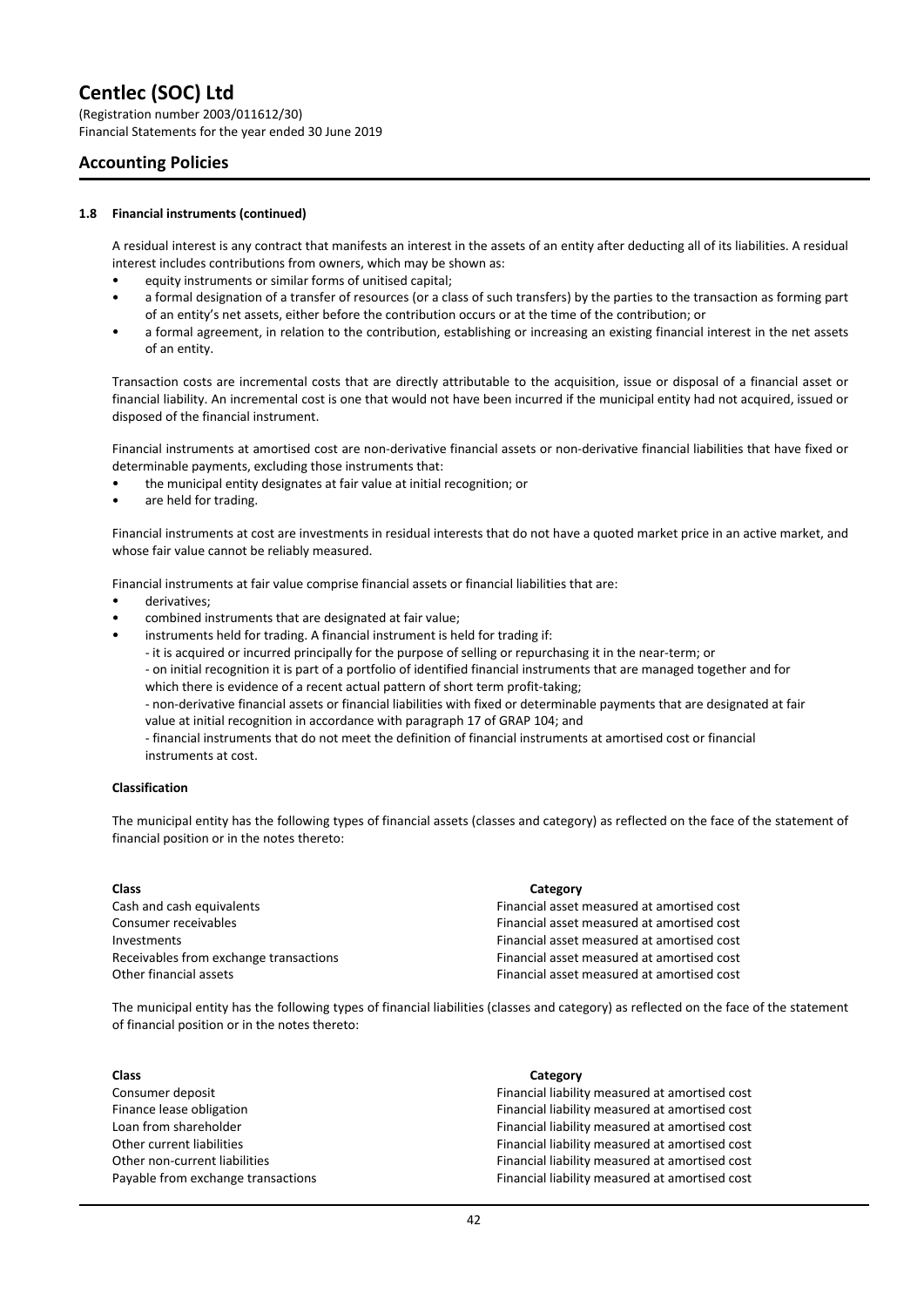(Registration number 2003/011612/30) Financial Statements for the year ended 30 June 2019

# **Accounting Policies**

#### **1.8 Financial instruments (continued)**

#### **Initial recognition**

The municipal entity recognises a financial asset or a financial liability in its statement of financial position when the municipal entity becomes a party to the contractual provisions of the instrument.

The municipal entity recognises financial assets using trade date accounting.

#### **Initial measurement of financial assets and financial liabilities**

The municipal entity measures a financial asset and financial liability initially at its fair value plus, in the case of a financial asset or a liability not subsequently measured at fair value, transaction costs that are directly attributable to the acquisition or issue of the financial asset or financial liability.

The municipal entity first assesses whether the substance of a concessionary loan is in fact a loan. On initial recognition, the municipal entity analyses a concessionary loan into its component parts and accounts for each component separately. The municipal entity accounts for that part of a concessionary loan that is:

- a social benefit in accordance with the Framework for the Preparation and Presentation of Financial Statements, where it is the issuer of the loan; or
- non-exchange revenue, in accordance with the Standard of GRAP on Revenue from Non-exchange Transactions (Taxes and Transfers), where it is the recipient of the loan.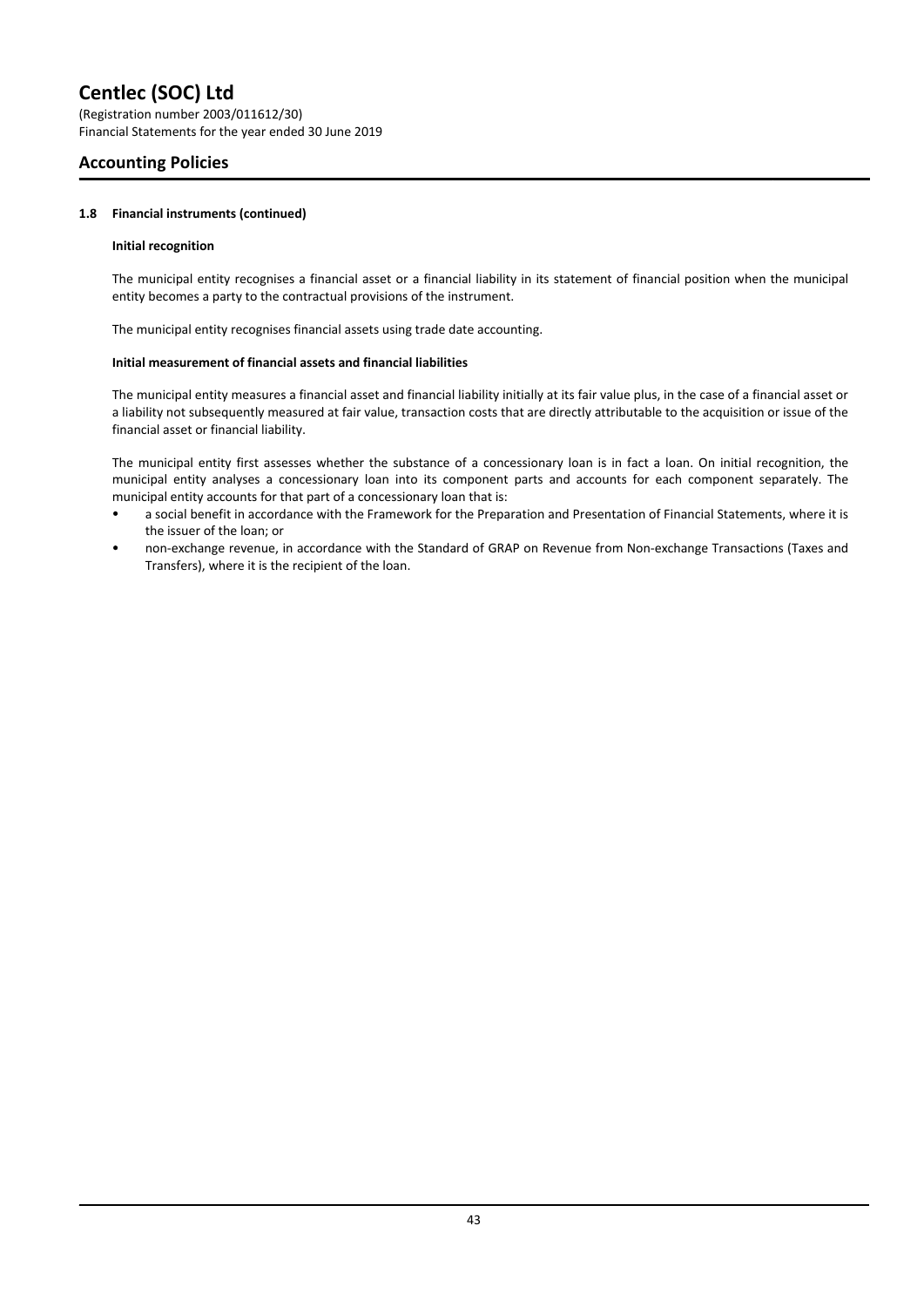(Registration number 2003/011612/30) Financial Statements for the year ended 30 June 2019

### **Accounting Policies**

#### **1.8 Financial instruments (continued)**

#### **Subsequent measurement of financial assets and financial liabilities**

The municipal entity measures all financial assets and financial liabilities after initial recognition using the following categories:

- Financial instruments at fair value.
- Financial instruments at amortised cost.
- Financial instruments at cost.

All financial assets measured at amortised cost, or cost, are subject to an impairment review.

#### **Fair value measurement considerations**

The best evidence of fair value is quoted prices in an active market. If the market for a financial instrument is not active, the municipal entity establishes fair value by using a valuation technique. The objective of using a valuation technique is to establish what the transaction price would have been on the measurement date in an arm's length exchange motivated by normal operating considerations. Valuation techniques include using recent arm's length market transactions between knowledgeable, willing parties, if available, reference to the current fair value of another instrument that is substantially the same and discounted cash flow analysis and option pricing models. If there is a valuation technique commonly used by market participants to price the instrument and that technique has been demonstrated to provide reliable estimates of prices obtained in actual market transactions, the municipal entity uses that technique. The chosen valuation technique makes maximum use of market inputs and relies as little as possible on entity-specific inputs. It incorporates all factors that market participants would consider in setting a price and is consistent with accepted economic methodologies for pricing financial instruments. Periodically, an entity calibrates the valuation technique and tests it for validity using prices from any observable current market transactions in the same instrument (i.e. without modification or repackaging) or based on any available observable market data.

The fair value of a financial liability with a demand feature (e.g. a demand deposit) is not less than the amount payable on demand, discounted from the first date that the amount could be required to be paid.

Short-term receivables and payables are not discounted where the initial credit period granted or received consistent with terms is used in the public sector, either through established practices or legislation.

#### **Reclassification**

The municipal entity does not reclassify a financial instrument while it is issued or held unless it is:

- combined instrument that is required to be measured at fair value; or
- an investment in a residual interest that meets the requirements for reclassification.

Where the municipal entity cannot reliably measure the fair value of an embedded derivative that has been separated from a host contract that is a financial instrument at a subsequent reporting date, it measures the combined instrument at fair value. This requires a reclassification of the instrument from amortised cost or cost to fair value.

If fair value can no longer be measured reliably for an investment in a residual interest measured at fair value, the municipal entity reclassifies the investment from fair value to cost. The carrying amount at the date that fair value is no longer available becomes the cost.

If a reliable measure becomes available for an investment in a residual interest for which a measure was previously not available, and the instrument would have been required to be measured at fair value, the municipal entity reclassifies the instrument from cost to fair value.

#### **Gains and losses**

A gain or loss arising from a change in the fair value of a financial asset or financial liability measured at fair value is recognised in surplus or deficit.

The impact of the fair value gains or losses is taken into account in the calculation of current and deferred taxation.

For financial assets and financial liabilities measured at amortised cost or cost, a gain or loss is recognised in surplus or deficit when the financial asset or financial liability is derecognised or impaired, or through the amortisation process.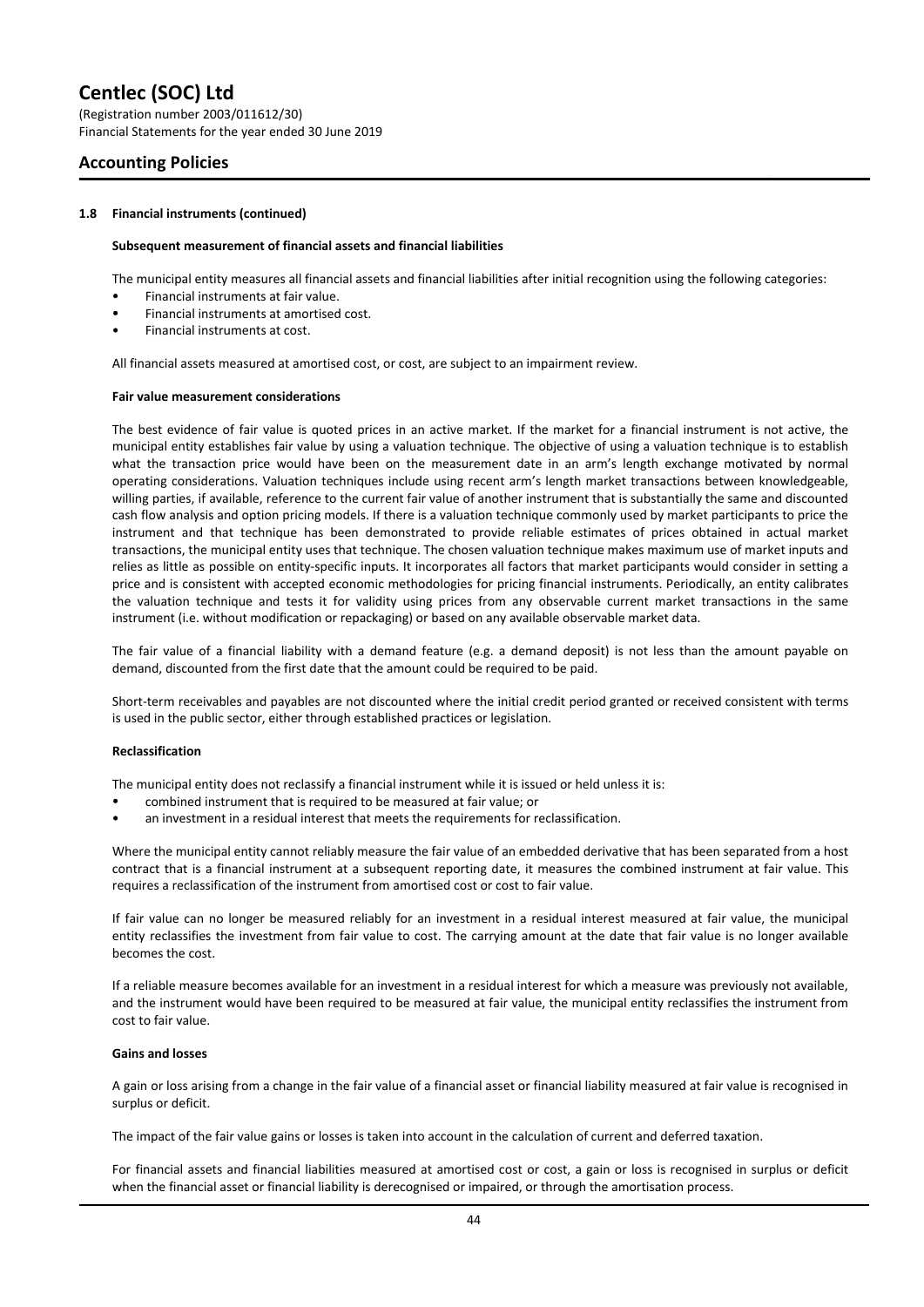(Registration number 2003/011612/30) Financial Statements for the year ended 30 June 2019

# **Accounting Policies**

#### **1.8 Financial instruments (continued)**

#### **Impairment and uncollectibility of financial assets**

The municipal entity assess at the end of each reporting period whether there is any objective evidence that a financial asset or group of financial assets is impaired.

### **Financial assets measured at amortised cost:**

If there is objective evidence that an impairment loss on financial assets measured at amortised cost has been incurred, the amount of the loss is measured as the difference between the asset's carrying amount and the present value of estimated future cash flows (excluding future credit losses that have not been incurred) discounted at the financial asset's original effective interest rate. The carrying amount of the asset is reduced directly (i.e. in the cases of other receivables and investments) or through the use of an allowance account (i.e. in the case of consumer receivables). The amount of the loss is recognised in surplus or deficit.

If, in a subsequent period, the amount of the impairment loss decreases and the decrease can be related objectively to an event occurring after the impairment was recognised, the previously recognised impairment loss is reversed directly or by adjusting an allowance account. The reversal does not result in a carrying amount of the financial asset that exceeds what the amortised cost would have been had the impairment not been recognised at the date the impairment is reversed. The amount of the reversal is recognised in surplus or deficit.

For amounts due to the municipal entity, significant financial difficulties of the receivable, probability that the receivable will enter bankruptcy and default of payments are all considered indicators of impairment.

#### **Financial assets measured at cost:**

If there is objective evidence that an impairment loss has been incurred on an investment in a residual interest that is not measured at fair value because its fair value cannot be measured reliably, the amount of the impairment loss is measured as the difference between the carrying amount of the financial asset and the present value of estimated future cash flows discounted at the current market rate of return for a similar financial asset. Such impairment losses are not reversed.

Where financial assets are impaired through the use of an allowance account, the amount of the loss is recognised in surplus or deficit within operating expenses. When such financial assets are written off, the write off is made against the relevant allowance account. Subsequent recoveries of amounts previously written off are credited against operating expenses.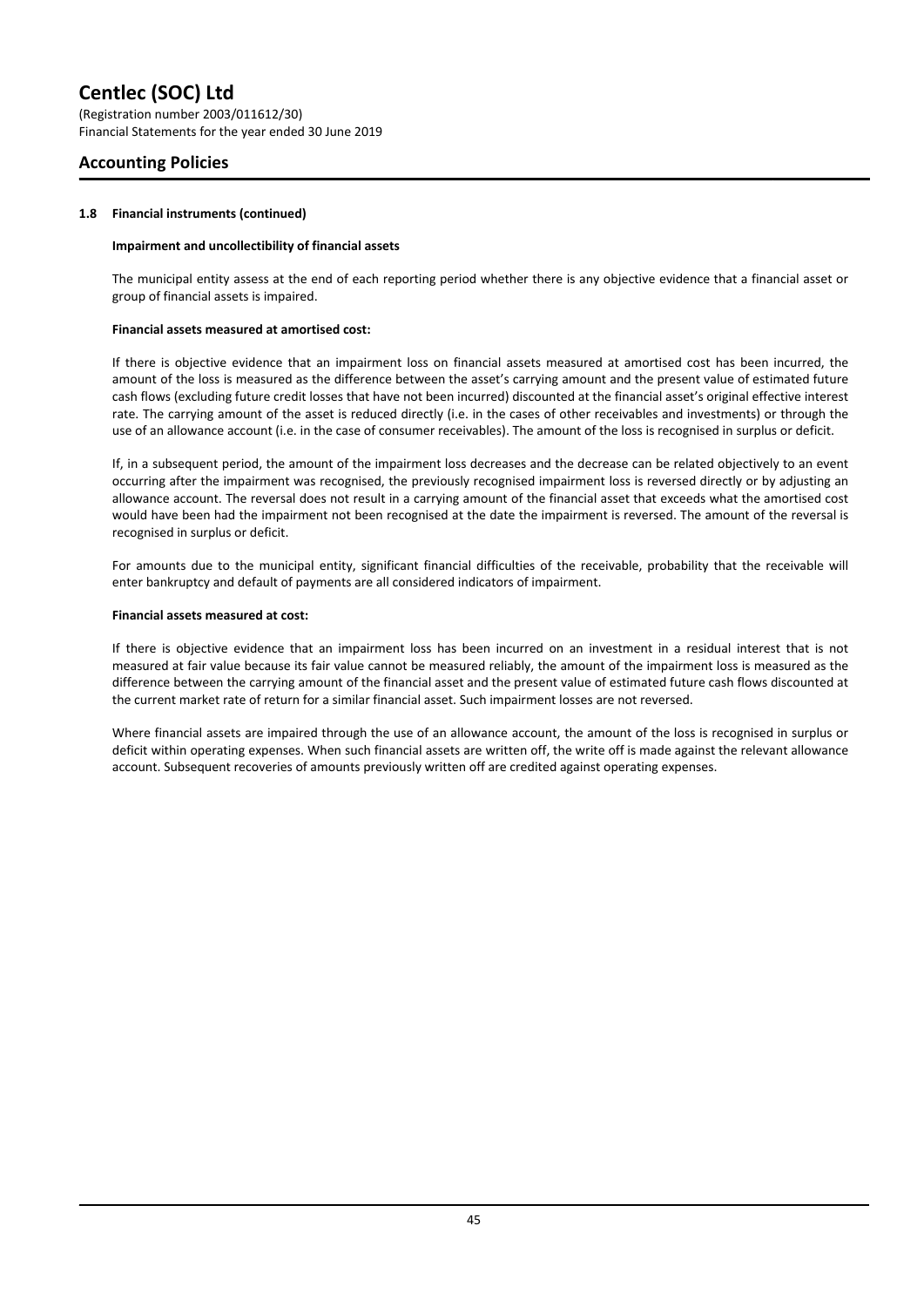(Registration number 2003/011612/30) Financial Statements for the year ended 30 June 2019

### **Accounting Policies**

#### **1.8 Financial instruments (continued)**

#### **Derecognition**

#### **Financial assets**

The municipal entity derecognises financial assets using trade date accounting.

The municipal entity derecognises a financial asset only when:

- the contractual rights to the cash flows from the financial asset expire, are settled or waived;
- the municipal entity transfers to another party substantially all of the risks and rewards of ownership of the financial asset; or
- the municipal entity, despite having retained some significant risks and rewards of ownership of the financial asset, has transferred control of the asset to another party and the other party has the practical ability to sell the asset in its entirety to an unrelated third party, and is able to exercise that ability unilaterally and without needing to impose additional restrictions on the transfer. In this case, the municipal entity :
	- **-** derecognise the asset; and
	- **-** recognise separately any rights and obligations created or retained in the transfer.

The carrying amounts of the transferred asset are allocated between the rights or obligations retained and those transferred on the basis of their relative fair values at the transfer date. Newly created rights and obligations are measured at their fair values at that date. Any difference between the consideration received and the amounts recognised and derecognised is recognised in surplus or deficit in the period of the transfer.

If the municipal entity transfers a financial asset in a transfer that qualifies for derecognition in its entirety and retains the right to service the financial asset for a fee, it recognise either a servicing asset or a servicing liability for that servicing contract. If the fee to be received is not expected to compensate the municipal entity adequately for performing the servicing, a servicing liability for the servicing obligation is recognised at its fair value. If the fee to be received is expected to be more than adequate compensation for the servicing, a servicing asset is recognised for the servicing right at an amount determined on the basis of an allocation of the carrying amount of the larger financial asset.

If, as a result of a transfer, a financial asset is derecognised in its entirety but the transfer results in the municipal entity obtaining a new financial asset or assuming a new financial liability, or a servicing liability, the municipal entity recognise the new financial asset, financial liability or servicing liability at fair value.

On derecognition of a financial asset in its entirety, the difference between the carrying amount and the sum of the consideration received is recognised in surplus or deficit.

If the transferred asset is part of a larger financial asset and the part transferred qualifies for derecognition in its entirety, the previous carrying amount of the larger financial asset is allocated between the part that continues to be recognised and the part that is derecognised, based on the relative fair values of those parts, on the date of the transfer. For this purpose, a retained servicing asset is treated as a part that continues to be recognised. The difference between the carrying amount allocated to the part derecognised and the sum of the consideration received for the part derecognised is recognised in surplus or deficit.

If a transfer does not result in derecognition because the municipal entity has retained substantially all the risks and rewards of ownership of the transferred asset, the municipal entity continue to recognise the transferred asset in its entirety and recognise a financial liability for the consideration received. In subsequent periods, the municipal entity recognises any revenue on the transferred asset and any expense incurred on the financial liability. Neither the asset, and the associated liability nor the revenue, and the associated expenses are offset.

### **Financial liabilities**

The municipal entity removes a financial liability (or a part of a financial liability) from its statement of financial position when it is extinguished — i.e. when the obligation specified in the contract is discharged, cancelled, expires or waived.

An exchange between an existing borrower and lender of debt instruments with substantially different terms is accounted for as having extinguished the original financial liability and a new financial liability is recognised. Similarly, a substantial modification of the terms of an existing financial liability or a part of it is accounted for as having extinguished the original financial liability and having recognised a new financial liability.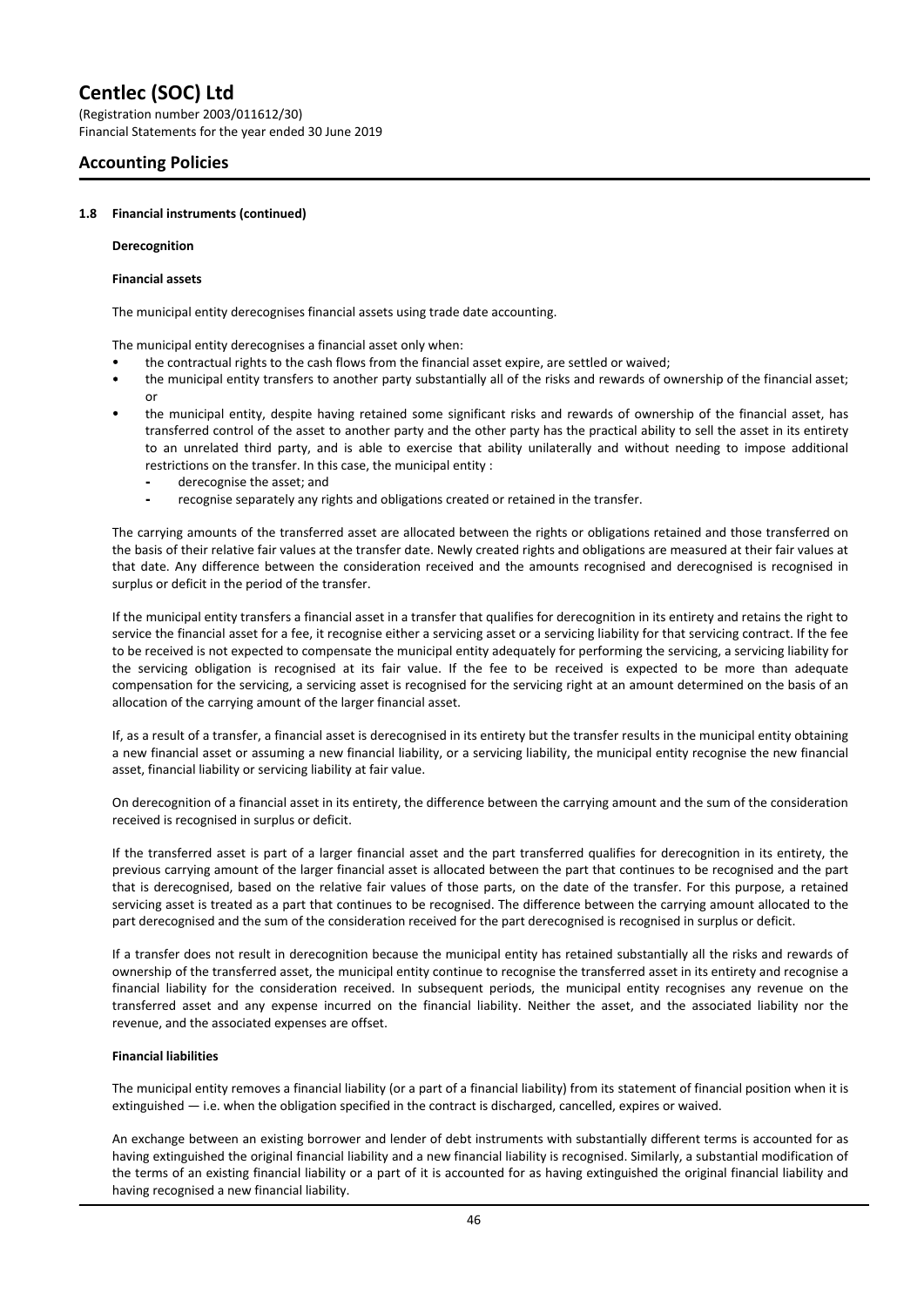(Registration number 2003/011612/30) Financial Statements for the year ended 30 June 2019

### **Accounting Policies**

#### **1.8 Financial instruments (continued)**

The difference between the carrying amount of a financial liability (or part of a financial liability) extinguished or transferred to another party and the consideration paid, including any non-cash assets transferred or liabilities assumed, is recognised in surplus or deficit. Any liabilities that are waived, forgiven or assumed by another entity by way of a non-exchange transaction are accounted for in accordance with the Standard of GRAP on Revenue from Non-exchange Transactions (Taxes and Transfers).

#### **Presentation**

Interest relating to a financial instrument or a component that is a financial liability is recognised as revenue or expense in surplus deficit.

Dividends or similar distributions relating to a financial instrument or a component that is a financial liability is recognised as revenue or expense in surplus or deficit.

Losses and gains relating to a financial instrument or a component that is a financial liability is recognised as revenue or expense in surplus or deficit.

Distributions to holders of residual interests are recognised by the municipal entity directly in net assets. Transaction costs incurred on residual interests are accounted for as a deduction from net assets. Income tax (where applicable) relating to distributions to holders of residual interests and to transaction costs incurred on residual interests are accounted for in accordance with the International Accounting Standard on Income Taxes.

A financial asset and a financial liability are only offset and the net amount presented in the statement of financial position when the municipal entity currently has a legally enforceable right to set off the recognised amounts and intends either to settle on a net basis, or to realise the asset and settle the liability simultaneously.

In accounting for a transfer of a financial asset that does not qualify for derecognition, the municipal entity does not offset the transferred asset and the associated liability.

#### Cash and cash equivalents

Cash and cash equivalents comprise of cash on hand and demand deposits, and other short-term highly liquid investments that are readily convertible to a known amount of cash and are subject to an insignificant risk of changes in value. These are initially and subsequently recorded at amortised cost. Fair value approximates the carrying amount. However, where the asset is not readily convertible into cash amounts for a period exceeding three months these are treated as investments.

### **1.9 Tax**

### **Current tax assets and liabilities**

Current tax for current and prior periods is, to the extent unpaid, recognised as a liability. If the amount already paid in respect of current and prior periods exceeds the amount due for those periods, the excess is recognised as an asset.

Current tax liabilities (assets) for the current and prior periods are measured at the amount expected to be paid to or recovered from the tax authorities, using the tax rates (and tax laws) that have been enacted or substantively enacted by the end of the reporting period.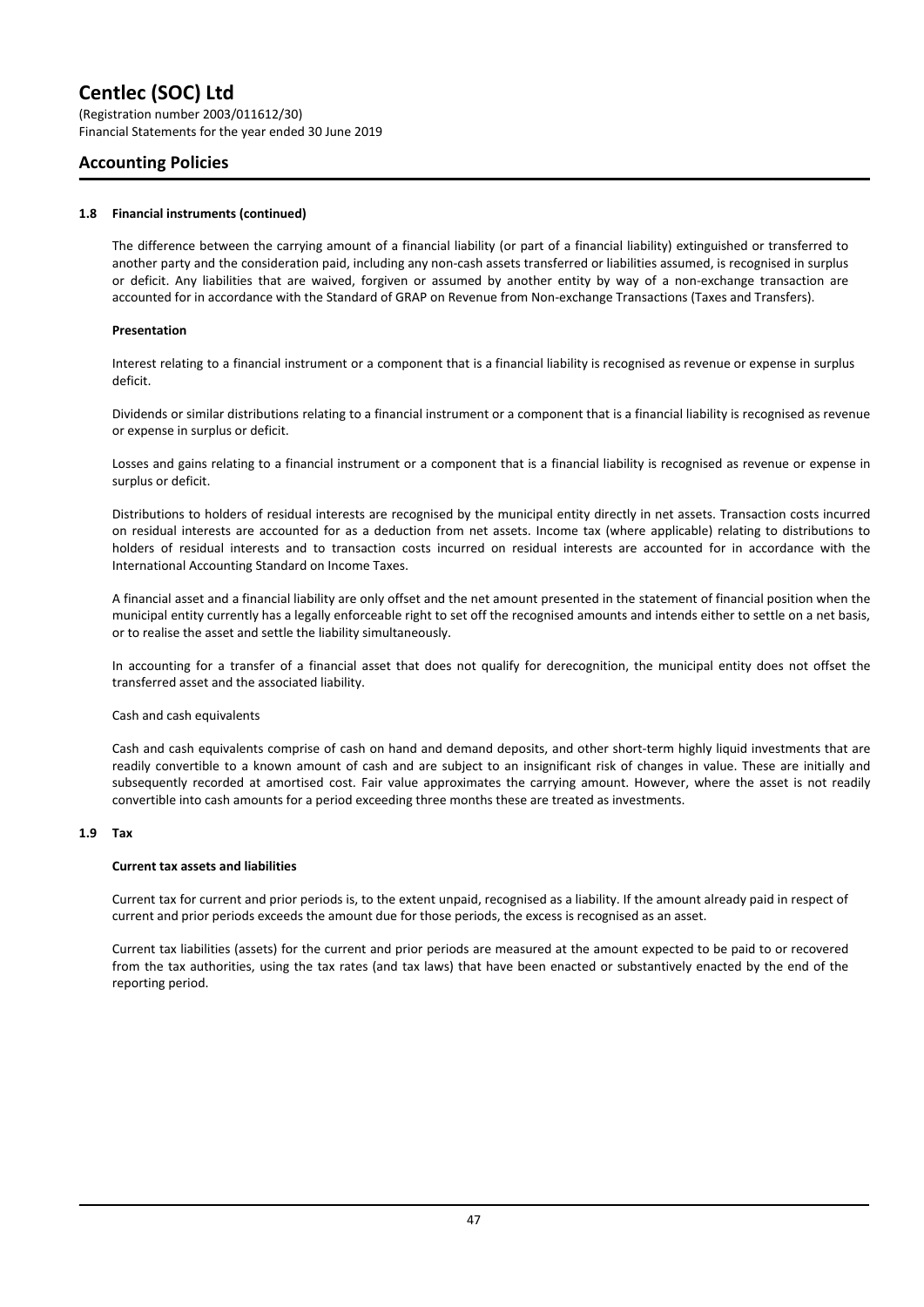(Registration number 2003/011612/30) Financial Statements for the year ended 30 June 2019

# **Accounting Policies**

#### **1.9 Tax (continued)**

### **Deferred tax assets and liabilities**

A deferred tax liability is recognised for all taxable temporary differences, except to the extent that the deferred tax liability arises from the initial recognition of an asset or liability in a transaction which at the time of the transaction, affects neither accounting surplus nor taxable profit (tax loss).

A deferred tax asset is recognised for all deductible temporary differences to the extent that it is probable that taxable surplus will be available against which the deductible temporary difference can be utilised. A deferred tax asset is not recognised when it arises from the initial recognition of an asset or liability in a transaction at the time of the transaction, affects neither accounting surplus nor taxable profit (tax loss).

A deferred tax asset is recognised for the carry forward of unused tax losses and unused STC credits to the extent that it is probable that future taxable surplus will be available against which the unused tax losses and unused STC credits can be utilised.

Deferred tax assets and liabilities are measured at the tax rates that are expected to apply to the period when the asset is realised or the liability is settled, based on tax rates (and tax laws) that have been enacted or substantively enacted by the end of the reporting period.

Current tax and deferred taxes are recognised in net assets if the tax relates to items that are credited or recognised, in the same or a different period, to net assets.

#### **Value added tax (VAT)**

The municipal entity is registered with the South African Revenue Services (SARS) for VAT on the payments/cash basis, in accordance with Section 15(2) of the VAT Act (Act No. 89 of 1991) and accounts for VAT on this basis. The municipal entity is liable to account for VAT at the standard rate of 15% after 1 April 2018 (14% prior to 1 April 2018) in terms of section 7 (1) (a) of the VAT Act in respect of the supply of goods or services, except where the supplies are specifically zero-rated in terms of section 11, exempted in terms of section 12 of the VAT Act or are scoped out for VAT purposes. The municipal entity accounts for VAT on a monthly basis.

#### **1.10 Leases**

A lease is classified as a finance lease if it transfers substantially all the risks and rewards incidental to ownership. A lease is classified as an operating lease if it does not transfer substantially all the risks and rewards incidental to ownership.

When a lease includes both land and buildings elements, the municipal entity assesses the classification of each element separately.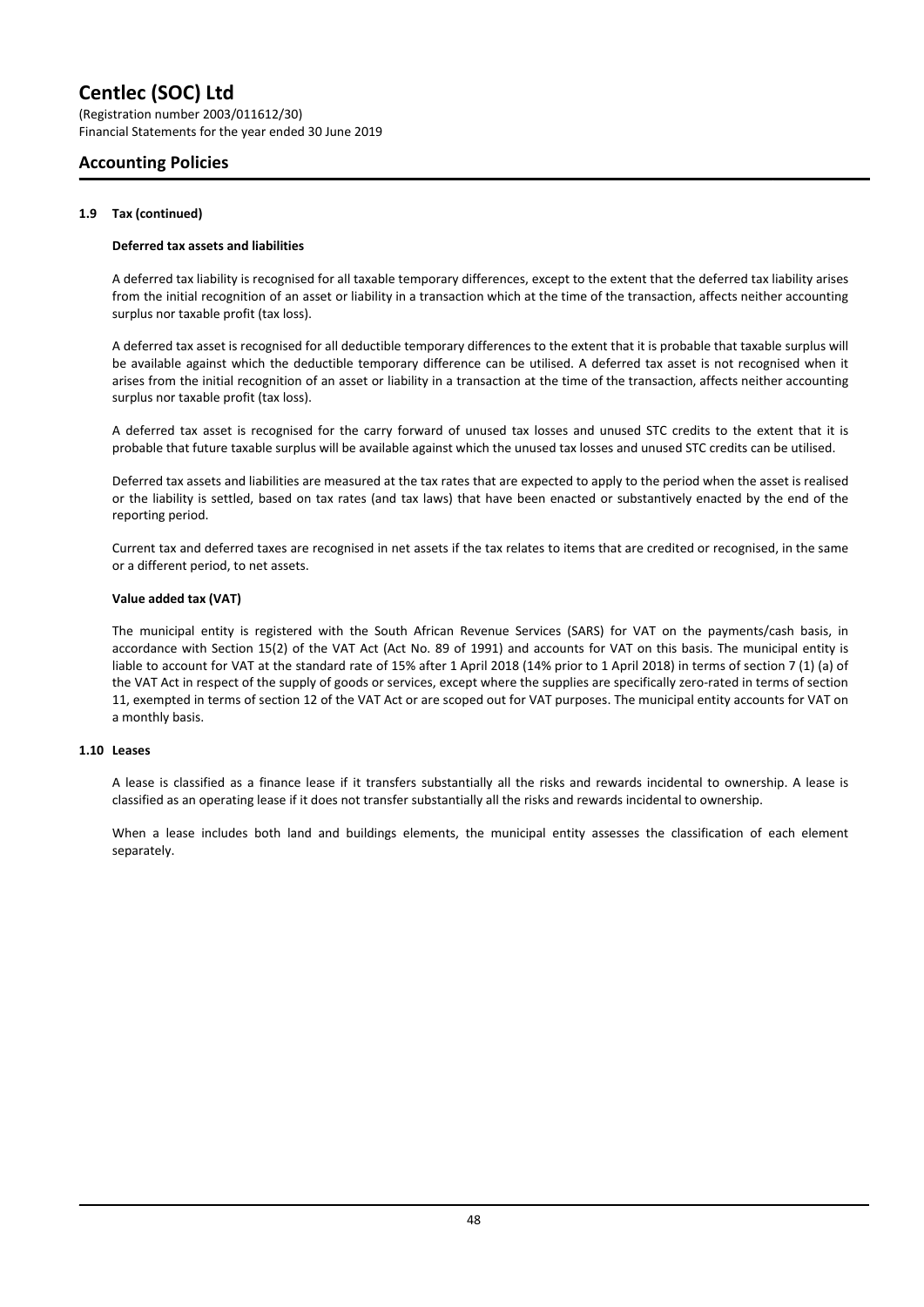(Registration number 2003/011612/30) Financial Statements for the year ended 30 June 2019

## **Accounting Policies**

#### **1.10 Leases (continued)**

#### **Finance leases - municipal entity as lessee**

Finance leases are recognised as assets and liabilities in the statement of financial position at amounts equal to the fair value of the leased property or, if lower, the present value of the minimum lease payments. The corresponding liability to the lessor is included in the statement of financial position as a finance lease obligation.

The discount rate used in calculating the present value of the minimum lease payments is the interest rate implicit in the lease or where no interest rate implicit in the lease is available, the rate used is the municipal entity's incremental borrowing rate.

Minimum lease payments are apportioned between the finance charge and reduction of the outstanding liability. The finance charge is allocated to each period during the lease term so as to produce a constant periodic rate on the remaining balance of the liability.

Any contingent rents are expensed in the period in which they are incurred.

Subsequent to initial recognition, the asset is accounted for in accordance with the accounting policy applicable to that asset.

Assets held under finance leases are depreciated over their expected useful lives on the same basis as owned assets, or where shorter, the term of the relevant lease.

The determination of whether an arrangement is, or contains a lease is based on the substance of the arrangement at inception date of whether the fulfillment of the arrangement is dependent on the use of a specific asset or assets or the arrangement conveys a right to use the asset.

#### **Operating leases - lessee**

Operating lease payments are recognised as an expense on a straight-line basis over the lease term. The difference between the amounts recognised as an expense and the contractual payments are recognised as an operating lease asset or liability.

Lease incentives received are recognised as an integral part of the total lease expense, over the term of the lease.

#### **1.11 Inventories**

Inventories are initially measured at cost except where inventories are acquired through a non-exchange transaction, then their costs are their fair value as at the date of acquisition.

Subsequently inventories are measured at the lower of cost and net realisable value.

Inventories are measured at the lower of cost and current replacement cost where they are held for;

- distribution at no charge or for a nominal charge; or
- consumption in the production process of goods to be distributed at no charge or for a nominal charge.

Net realisable value is the estimated selling price in the ordinary course of operations less the estimated costs of completion and the estimated costs necessary to make the sale, exchange or distribution.

Current replacement cost is the cost the municipal entity incurs to acquire the asset on the reporting date.

The cost of inventories comprises of all costs of purchase, costs of conversion and other costs incurred in bringing the inventories to their present location and condition.

The cost of inventories of items that are not ordinarily interchangeable and goods or services produced and segregated for specific projects is assigned using specific identification of the individual costs.

The cost of inventories is assigned using the first-in, first-out (FIFO) formula. The same cost formula is used for all inventories having a similar nature and use to the municipal entity.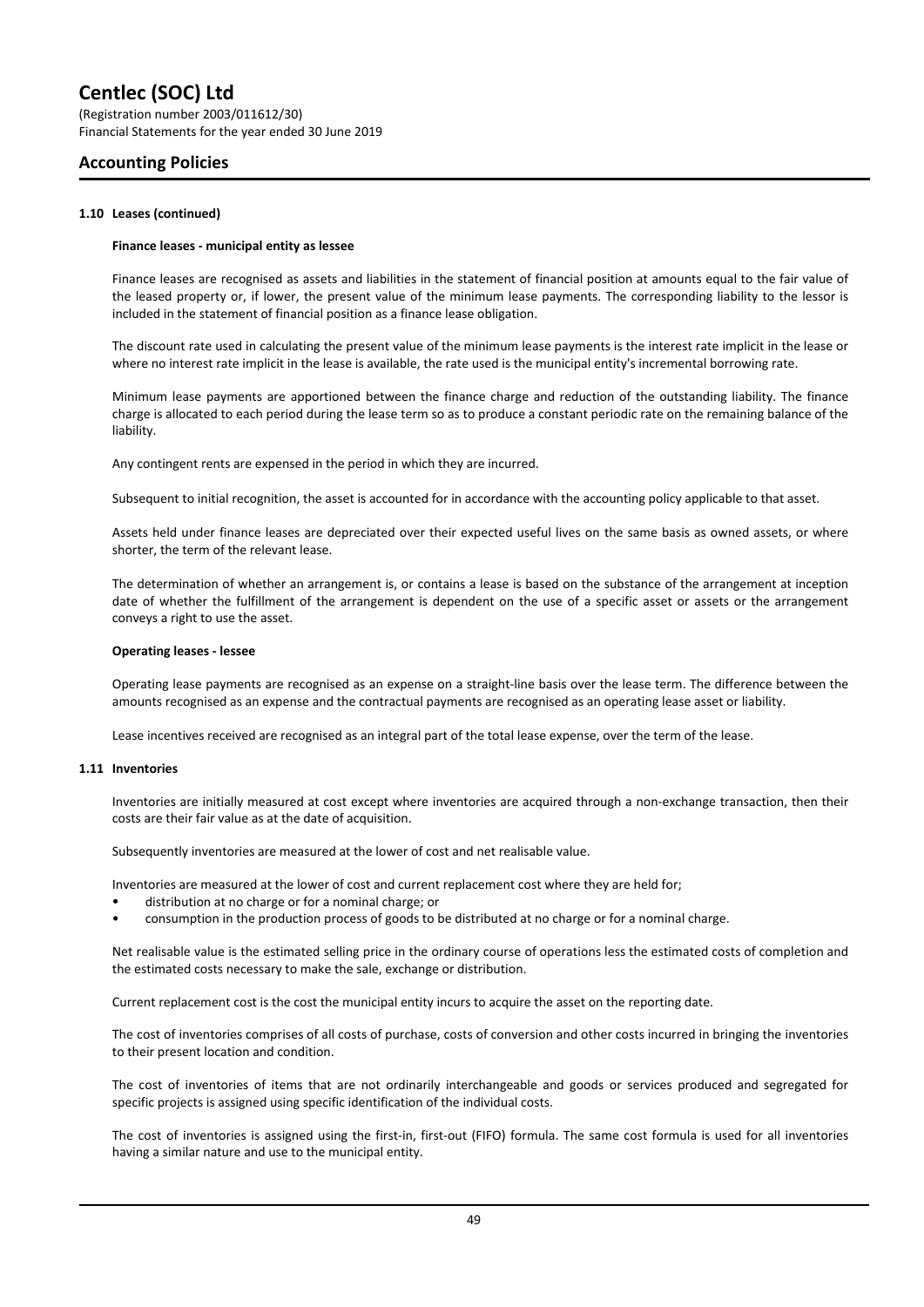(Registration number 2003/011612/30) Financial Statements for the year ended 30 June 2019

### **Accounting Policies**

#### **1.11 Inventories (continued)**

When inventories are sold, the carrying amounts of those inventories are recognised as an expense in the period in which the related revenue is recognised. If there is no related revenue, the expenses are recognised when the goods are distributed, or related services are rendered. The amount of any write-down of inventories to net realisable value or current replacement cost and all losses of inventories are recognised as an expense in the period the write-down or loss occurs. The amount of any reversal of any write-down of inventories, arising from an increase in net realisable value or current replacement cost, are recognised as a reduction in the amount of inventories recognised as an expense in the period in which the reversal occurs.

#### **1.12 Impairment of cash-generating assets**

Cash-generating assets are assets used with the objective of generating a commercial return. Commercial return means that positive cash flows are expected to be significantly higher than the cost of the asset.

Impairment is a loss in the future economic benefits or service potential of an asset, over and above the systematic recognition of the loss of the asset's future economic benefits or service potential through depreciation (amortisation).

Carrying amount is the amount at which an asset is recognised in the statement of financial position after deducting any accumulated depreciation and accumulated impairment losses thereon.

A cash-generating unit is the smallest identifiable group of assets used with the objective of generating a commercial return that generates cash inflows from continuing use that are largely independent of the cash inflows from other assets or groups of assets.

Costs of disposal are incremental costs directly attributable to the disposal of an asset, excluding finance costs and income tax expense.

Depreciation (Amortisation) is the systematic allocation of the depreciable amount of an asset over its useful life.

Fair value less costs to sell is the amount obtainable from the sale of an asset in an arm's length transaction between knowledgeable, willing parties, less the costs of disposal.

Recoverable amount of an asset or a cash-generating unit is the higher its fair value less costs to sell and its value in use.

Useful life is either:

- the period of time over which an asset is expected to be used by the municipal entity; or
- the number of production or similar units expected to be obtained from the asset by the municipal entity.

The entity classifies all assets held with the primary objective of generating a commercial return as cash-generating assets. All other assets are classified as non-cash-generating assets.

#### **Identification**

When the carrying amount of a cash-generating asset exceeds its recoverable amount, it is impaired.

The municipal entity assesses at each reporting date whether there is any indication that a cash-generating asset may be impaired. If any such indication exists, the municipal entity estimates the recoverable amount of the asset.

Irrespective of whether there is any indication of impairment, the municipal entity also test a cash-generating intangible asset with an indefinite useful life or a cash-generating intangible asset not yet available for use for impairment annually by comparing its carrying amount with its recoverable amount. This impairment test is performed at the same time every year. If an intangible asset was initially recognised during the current reporting period, that intangible asset was tested for impairment before the end of the current reporting period.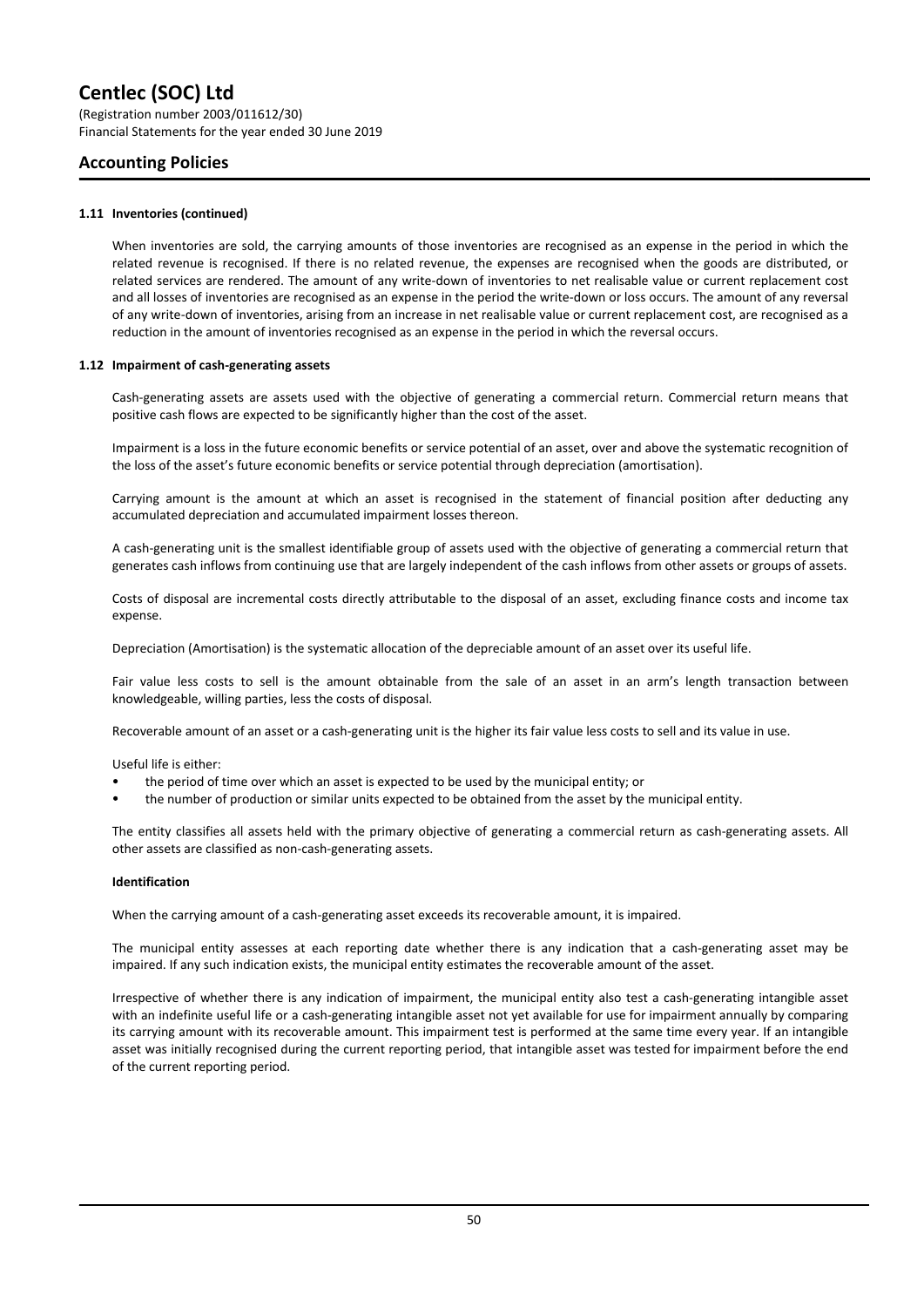(Registration number 2003/011612/30) Financial Statements for the year ended 30 June 2019

## **Accounting Policies**

#### **1.12 Impairment of cash-generating assets (continued)**

#### **Value in use**

Value in use of a cash-generating asset is the present value of the estimated future cash flows expected to be derived from the continuing use of an asset and from its disposal at the end of its useful life.

When estimating the value in use of an asset, the municipal entity estimates the future cash inflows and outflows to be derived from continuing use of the asset and from its ultimate disposal and the municipal entity applies the appropriate discount rate to those future cash flows.

Where it is not practical to determine the fair value less costs to sell, the municipal entity uses the value in use.

#### **Basis for estimates of future cash flows**

In measuring value in use the municipal entity:

- base cash flow projections on reasonable and supportable assumptions that represent management's best estimate of the range of economic conditions that will exist over the remaining useful life of the asset. Greater weight is given to external evidence;
- base cash flow projections on the most recent approved financial budgets/forecasts, but excludes any estimated future cash inflows or outflows expected to arise from future restructuring or from improving or enhancing the asset's performance. Projections based on these budgets/forecasts covers a maximum period of five years, unless a longer period can be justified; and
- estimate cash flow projections beyond the period covered by the most recent budgets/forecasts by extrapolating the projections based on the budgets/forecasts using a steady or declining growth rate for subsequent years, unless an increasing rate can be justified. This growth rate does not exceed the long-term average growth rate for the products, industries, or country or countries in which the municipal entity operates, or for the market in which the asset is used, unless a higher rate can be justified.

#### **Composition of estimates of future cash flows**

Estimates of future cash flows include:

- projections of cash inflows from the continuing use of the asset;
- projections of cash outflows that are necessarily incurred to generate the cash inflows from continuing use of the asset (including cash outflows to prepare the asset for use) and can be directly attributed, or allocated on a reasonable and consistent basis, to the asset; and
- net cash flows, if any, to be received (or paid) for the disposal of the asset at the end of its useful life.

Estimates of future cash flows exclude:

- cash inflows or outflows from financing activities; and
- income tax receipts or payments.

The estimate of net cash flows to be received (or paid) for the disposal of an asset at the end of its useful life is the amount that the municipal entity expects to obtain from the disposal of the asset in an arm's length transaction between knowledgeable, willing parties, after deducting the estimated costs of disposal.

#### **Discount rate**

The discount rate is a pre-tax rate that reflects current market assessments of the time value of money, represented by the current risk-free rate of interest and the risks specific to the asset for which the future cash flow estimates have not been adjusted.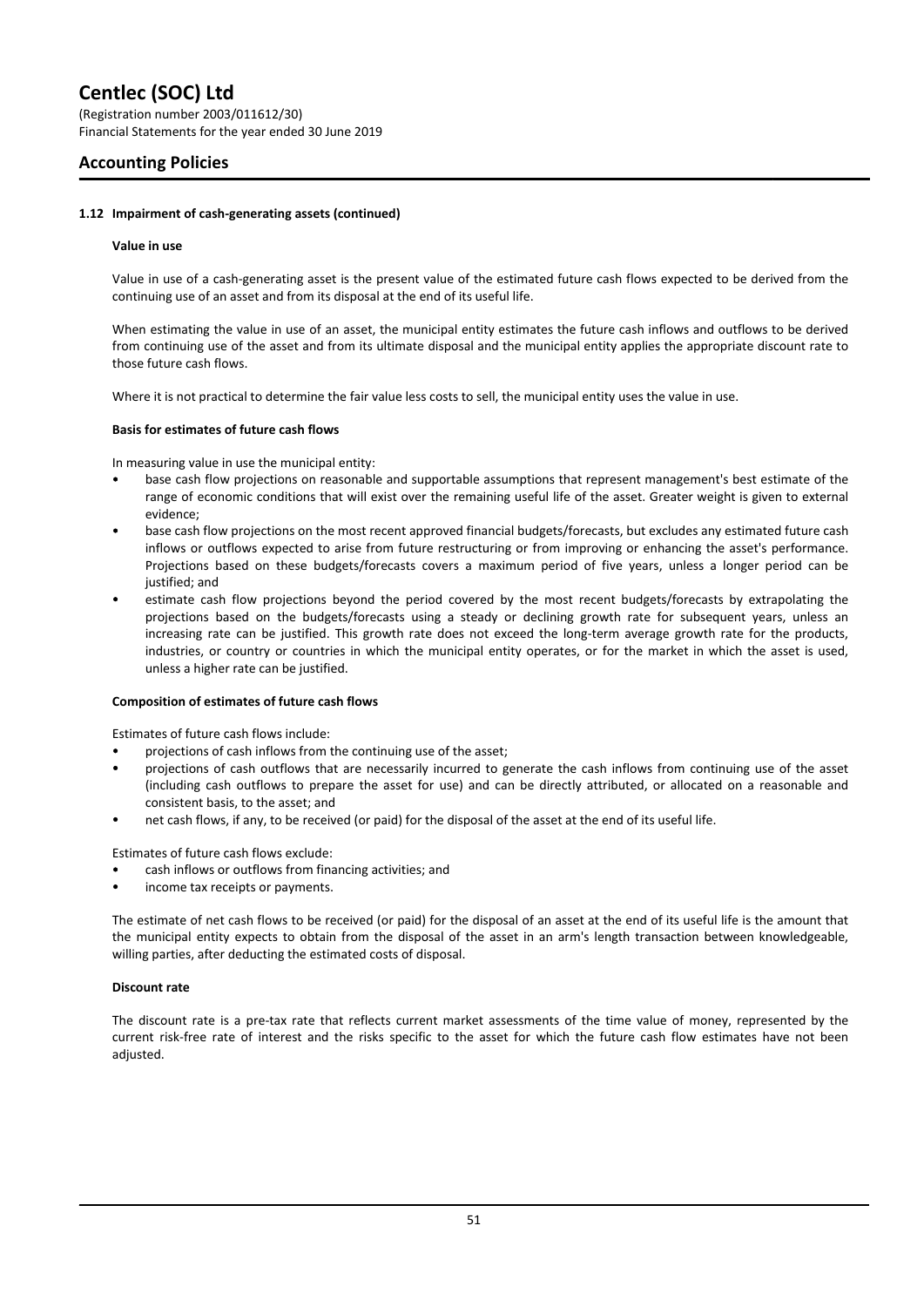(Registration number 2003/011612/30) Financial Statements for the year ended 30 June 2019

# **Accounting Policies**

#### **1.12 Impairment of cash-generating assets (continued)**

#### **Recognition and measurement (individual asset)**

If the recoverable amount of a cash-generating asset is less than its carrying amount, the carrying amount of the asset is reduced to its recoverable amount. This reduction is an impairment loss.

An impairment loss is recognised immediately in surplus or deficit.

Any impairment loss of a revalued cash-generating asset is treated as a revaluation decrease.

When the amount estimated for an impairment loss is greater than the carrying amount of the cash-generating asset to which it relates, the municipal entity recognises a liability only to the extent that is a requirement in the Standard of GRAP.

After the recognition of an impairment loss, the depreciation (amortisation) charge for the cash-generating asset is adjusted in future periods to allocate the cash-generating asset's revised carrying amount, less its residual value (if any), on a systematic basis over its remaining useful life.

#### **Cash-generating units**

If there is any indication that an asset may be impaired, the recoverable amount is estimated for the individual asset. If it is not possible to estimate the recoverable amount of the individual asset, the municipal entity determines the recoverable amount of the cash-generating unit to which the asset belongs (the asset's cash-generating unit).

If an active market exists for the output produced by an asset or group of assets, that asset or group of assets is identified as a cash-generating unit, even if some or all of the output is used internally. If the cash inflows generated by any asset or cashgenerating unit are affected by internal transfer pricing, the municipal entity use management's best estimate of future price(s) that could be achieved in arm's length transactions in estimating:

- the future cash inflows used to determine the asset's or cash-generating unit's value in use; and
- the future cash outflows used to determine the value in use of any other assets or cash-generating units that are affected by the internal transfer pricing.

Cash-generating units are identified consistently from period to period for the same asset or types of assets, unless a change is justified.

The carrying amount of a cash-generating unit is determined on a basis consistent with the way the recoverable amount of the cash-generating unit is determined.

An impairment loss is recognised for a cash-generating unit if the recoverable amount of the unit is less than the carrying amount of the unit. The impairment is allocated to reduce the carrying amount of the cash-generating assets of the unit on a pro rata basis, based on the carrying amount of each asset in the unit. These reductions in carrying amounts are treated as impairment losses on individual assets.

In allocating an impairment loss, the municipal entity does not reduce the carrying amount of an asset below the highest of:

- its fair value less costs to sell (if determinable);
- its value in use (if determinable); and
- zero.

The amount of the impairment loss that would otherwise have been allocated to the asset is allocated pro rata to the other cashgenerating assets of the unit.

Where a non-cash-generating asset contributes to a cash-generating unit, a proportion of the carrying amount of that non-cashgenerating asset is allocated to the carrying amount of the cash-generating unit prior to estimation of the recoverable amount of the cash-generating unit.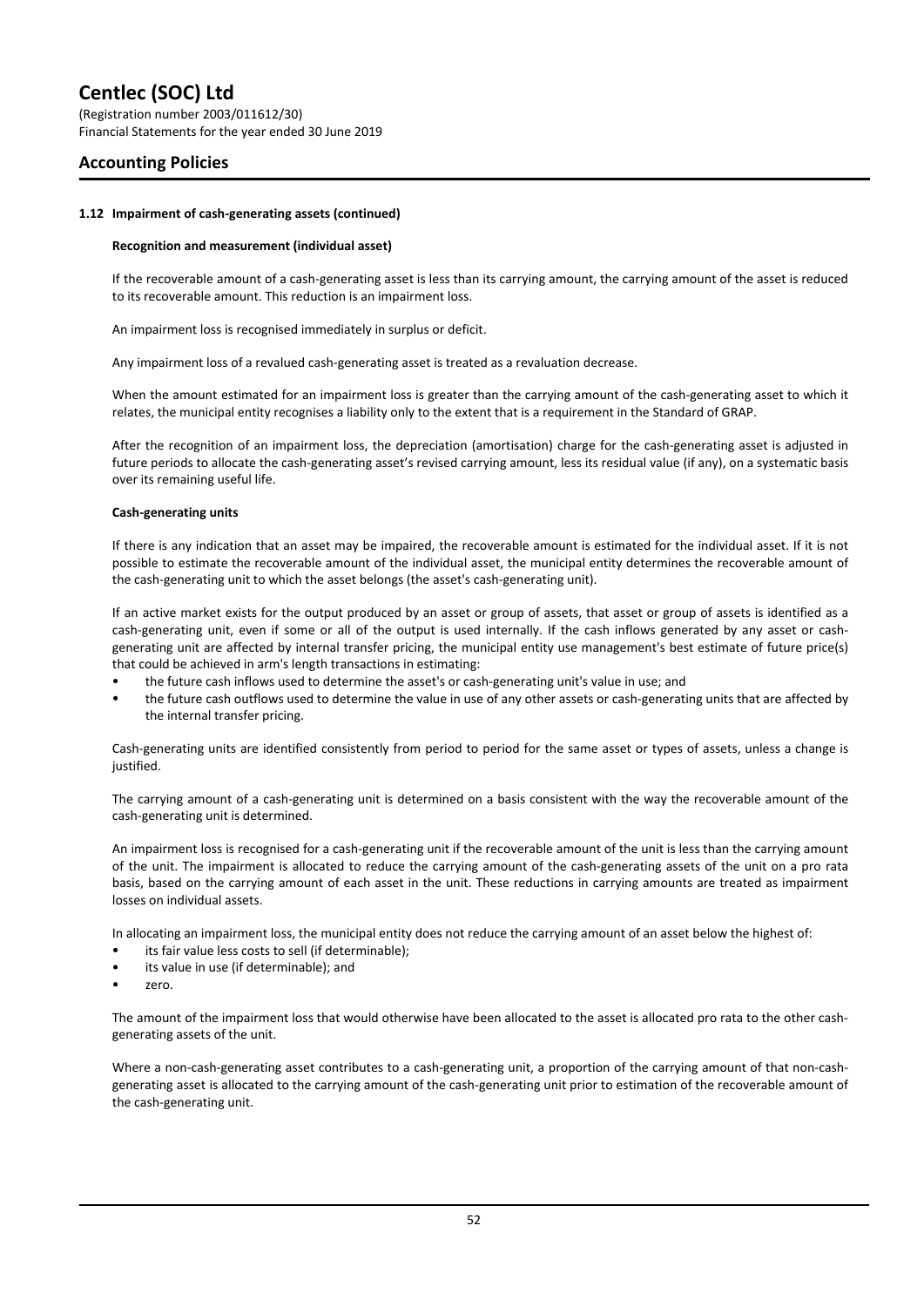(Registration number 2003/011612/30) Financial Statements for the year ended 30 June 2019

### **Accounting Policies**

#### **1.12 Impairment of cash-generating assets (continued)**

#### **Reversal of impairment loss**

The municipal entity assesses at each reporting date whether there is any indication that an impairment loss recognised in prior periods for a cash-generating asset may no longer exist or may have decreased. If any such indication exists, the municipal entity estimates the recoverable amount of that asset.

An impairment loss recognised in prior periods for a cash-generating asset is reversed if there has been a change in the estimates used to determine the asset's recoverable amount since the last impairment loss was recognised. The carrying amount of the asset is increased to its recoverable amount. This increase is a reversal of an impairment loss. The increased carrying amount of an asset attributable to a reversal of an impairment loss does not exceed the carrying amount that would have been determined (net of depreciation or amortisation) had no impairment loss been recognised for the asset in prior periods.

A reversal of an impairment loss for a cash-generating asset is recognised immediately in surplus or deficit.

Any reversal of an impairment loss of a revalued cash-generating asset is treated as a revaluation increase.

After a reversal of an impairment loss is recognised, the depreciation (amortisation) charge for the cash-generating asset is adjusted in future periods to allocate the cash-generating asset's revised carrying amount, less its residual value (if any), on a systematic basis over its remaining useful life.

A reversal of an impairment loss for a cash-generating unit is allocated to the cash-generating assets of the unit pro rata with the carrying amounts of those assets. These increases in carrying amounts are treated as reversals of impairment losses for individual assets. No part of the amount of such a reversal is allocated to a non-cash-generating asset contributing service potential to a cash-generating unit.

In allocating a reversal of an impairment loss for a cash-generating unit, the carrying amount of an asset is not increased above the lower of:

- its recoverable amount (if determinable); and
- the carrying amount that would have been determined (net of amortisation or depreciation) had no impairment loss been recognised for the asset in prior periods.

The amount of the reversal of the impairment loss that would otherwise have been allocated to the asset is allocated pro rata to the other assets of the unit.

### **Redesignation**

The redesignation of assets from a cash-generating asset to a non-cash-generating asset or from a non-cash-generating asset to a cash-generating asset only occur when there is clear evidence that such a redesignation is appropriate.

#### **1.13 Impairment of non-cash-generating assets**

Cash-generating assets are assets used with the objective of generating a commercial return. Commercial return means that positive cash flows are expected to be significantly higher than the cost of the asset.

Non-cash-generating assets are assets other than cash-generating assets.

Impairment is a loss in the future economic benefits or service potential of an asset, over and above the systematic recognition of the loss of the asset's future economic benefits or service potential through depreciation (amortisation).

Carrying amount is the amount at which an asset is recognised in the statement of financial position after deducting any accumulated depreciation and accumulated impairment losses thereon.

A cash-generating unit is the smallest identifiable group of assets managed with the objective of generating a commercial return that generates cash inflows from continuing use that are largely independent of the cash inflows from other assets or groups of assets.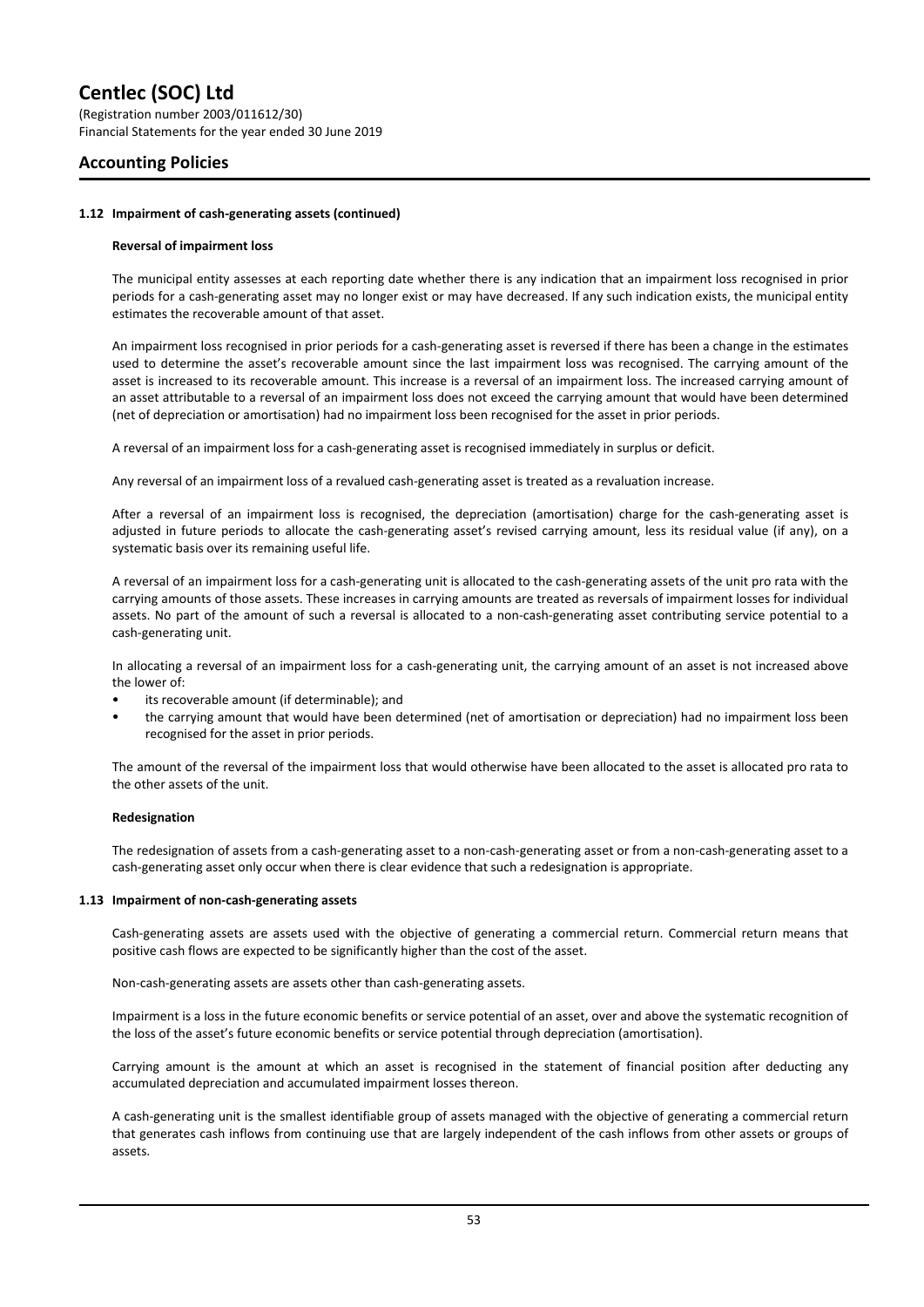(Registration number 2003/011612/30) Financial Statements for the year ended 30 June 2019

# **Accounting Policies**

#### **1.13 Impairment of non-cash-generating assets (continued)**

Costs of disposal are incremental costs directly attributable to the disposal of an asset, excluding finance costs and income tax expense.

Depreciation (Amortisation) is the systematic allocation of the depreciable amount of an asset over its useful life.

Fair value less costs to sell is the amount obtainable from the sale of an asset in an arm's length transaction between knowledgeable, willing parties, less the costs of disposal.

Recoverable service amount is the higher of a non-cash-generating asset's fair value less costs to sell and its value in use.

Useful life is either:

- the period of time over which an asset is expected to be used by the municipal entity; or
- the number of production or similar units expected to be obtained from the asset by the municipal entity.

The entity classifies all assets held with the primary objective of generating a commercial return as cash-generating assets. All other assets are classified as non-cash-generating assets.

#### **Identification**

When the carrying amount of a non-cash-generating asset exceeds its recoverable service amount, it is impaired.

The municipal entity assesses at each reporting date whether there is any indication that a non-cash-generating asset may be impaired. If any such indication exists, the municipal entity estimates the recoverable service amount of the asset.

Irrespective of whether there is any indication of impairment, the municipal entity also tests a non-cash-generating intangible asset with an indefinite useful life or a non-cash-generating intangible asset not yet available for use for impairment annually by comparing its carrying amount with its recoverable service amount. This impairment test is performed at the same time every year. If an intangible asset was initially recognised during the current reporting period, that intangible asset was tested for impairment before the end of the current reporting period.

#### **Value in use**

Where it is not practical to determine the fair value less costs to sell, the municipal entity uses the value in use.

Value in use of non-cash-generating assets is the present value of the non-cash-generating assets remaining service potential.

The present value of the remaining service potential of a non-cash-generating assets is determined using the following approach:

#### **Depreciated replacement cost approach**

The present value of the remaining service potential of a non-cash-generating asset is determined as the depreciated replacement cost of the asset. The replacement cost of an asset is the cost to replace the asset's gross service potential. This cost is depreciated to reflect the asset in its used condition. An asset may be replaced either through reproduction (replication) of the existing asset or through replacement of its gross service potential. The depreciated replacement cost is measured as the current reproduction or replacement cost of the asset, whichever is lower, less accumulated depreciation calculated on the basis of such cost, to reflect the already consumed or expired service potential of the asset.

The replacement cost and reproduction cost of an asset is determined on an "optimised" basis. The rationale is that the municipal entity would not replace or reproduce the asset with a like asset if the asset to be replaced or reproduced is an overdesigned or overcapacity asset. Overdesigned assets contain features which are unnecessary for the goods or services the asset provides. Overcapacity assets are assets that have a greater capacity than is necessary to meet the demand for goods or services the asset provides. The determination of the replacement cost or reproduction cost of an asset on an optimised basis thus reflects the service potential required of the asset.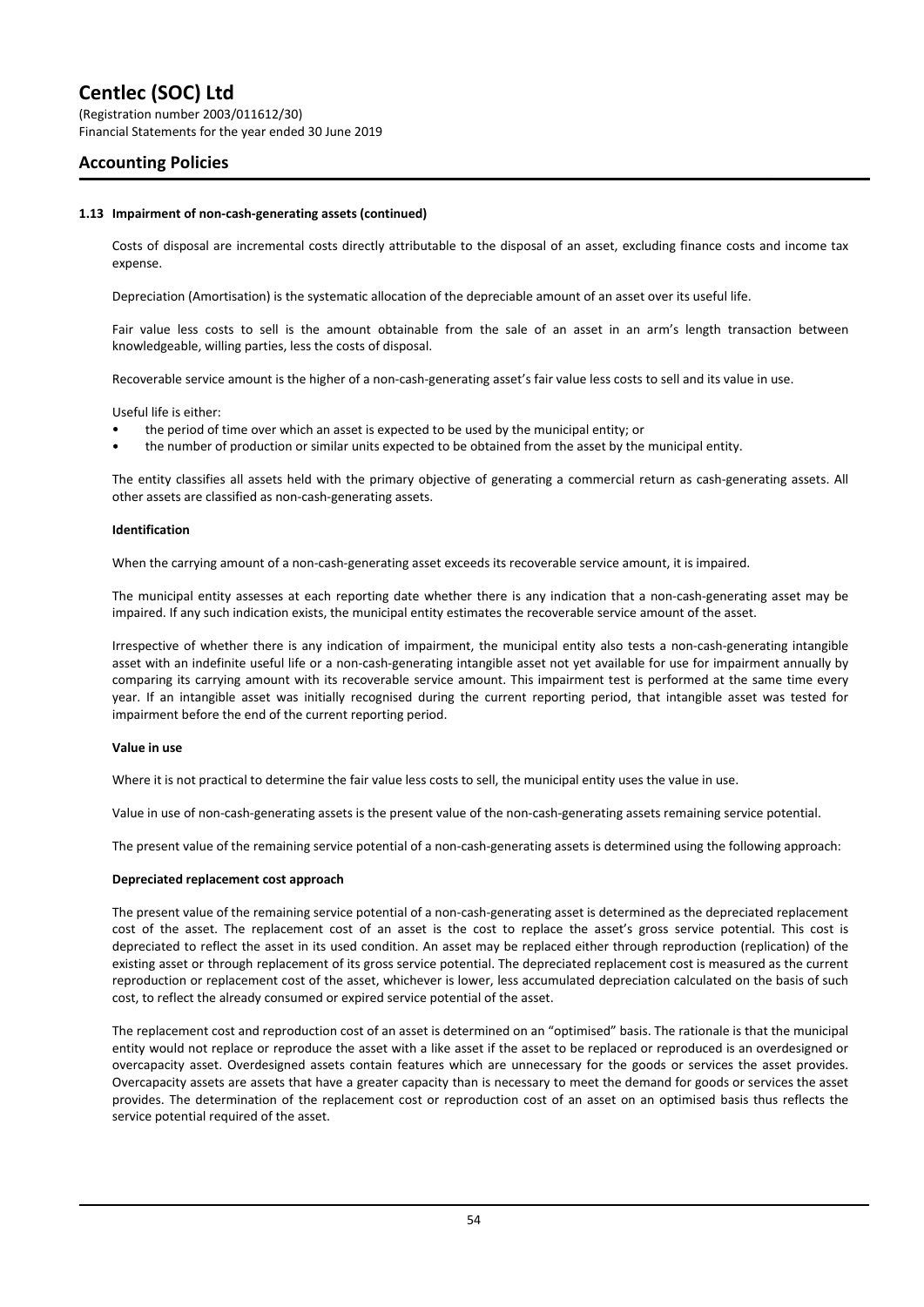(Registration number 2003/011612/30) Financial Statements for the year ended 30 June 2019

### **Accounting Policies**

#### **1.13 Impairment of non-cash-generating assets (continued)**

#### **Recognition and measurement**

If the recoverable service amount of a non-cash-generating asset is less than its carrying amount, the carrying amount of the asset is reduced to its recoverable service amount. This reduction is an impairment loss.

An impairment loss is recognised immediately in surplus or deficit.

Any impairment loss of a revalued non-cash-generating asset is treated as a revaluation decrease.

When the amount estimated for an impairment loss is greater than the carrying amount of the non-cash-generating asset to which it relates, the municipal entity recognises a liability only to the extent that is a requirement in the Standards of GRAP.

After the recognition of an impairment loss, the depreciation (amortisation) charge for the non-cash-generating asset is adjusted in future periods to allocate the non-cash-generating asset's revised carrying amount, less its residual value (if any), on a systematic basis over its remaining useful life.

#### **Reversal of an impairment loss**

The municipal entity assess at each reporting date whether there is any indication that an impairment loss recognised in prior periods for a non-cash-generating asset may no longer exist or may have decreased. If any such indication exists, the municipal entity estimates the recoverable service amount of that asset.

An impairment loss recognised in prior periods for a non-cash-generating asset is reversed if there has been a change in the estimates used to determine the asset's recoverable service amount since the last impairment loss was recognised. The carrying amount of the asset is increased to its recoverable service amount. The increase is a reversal of an impairment loss. The increased carrying amount of an asset attributable to a reversal of an impairment loss does not exceed the carrying amount that would have been determined (net of depreciation or amortisation) had no impairment loss been recognised for the asset in prior periods.

A reversal of an impairment loss for a non-cash-generating asset is recognised immediately in surplus or deficit.

Any reversal of an impairment loss of a revalued non-cash-generating asset is treated as a revaluation increase.

After a reversal of an impairment loss is recognised, the depreciation (amortisation) charge for the non-cash-generating asset is adjusted in future periods to allocate the non-cash-generating asset's revised carrying amount, less its residual value (if any), on a systematic basis over its remaining useful life.

#### **Redesignation**

The redesignation of assets from a cash-generating asset to a non-cash-generating asset or from a non-cash-generating asset to a cash-generating asset only occur when there is clear evidence that such a redesignation is appropriate.

#### **1.14 Share capital / contributed capital**

An equity instrument is any contract that evidences a residual interest in the assets of a municipal entity after deducting all of its liabilities.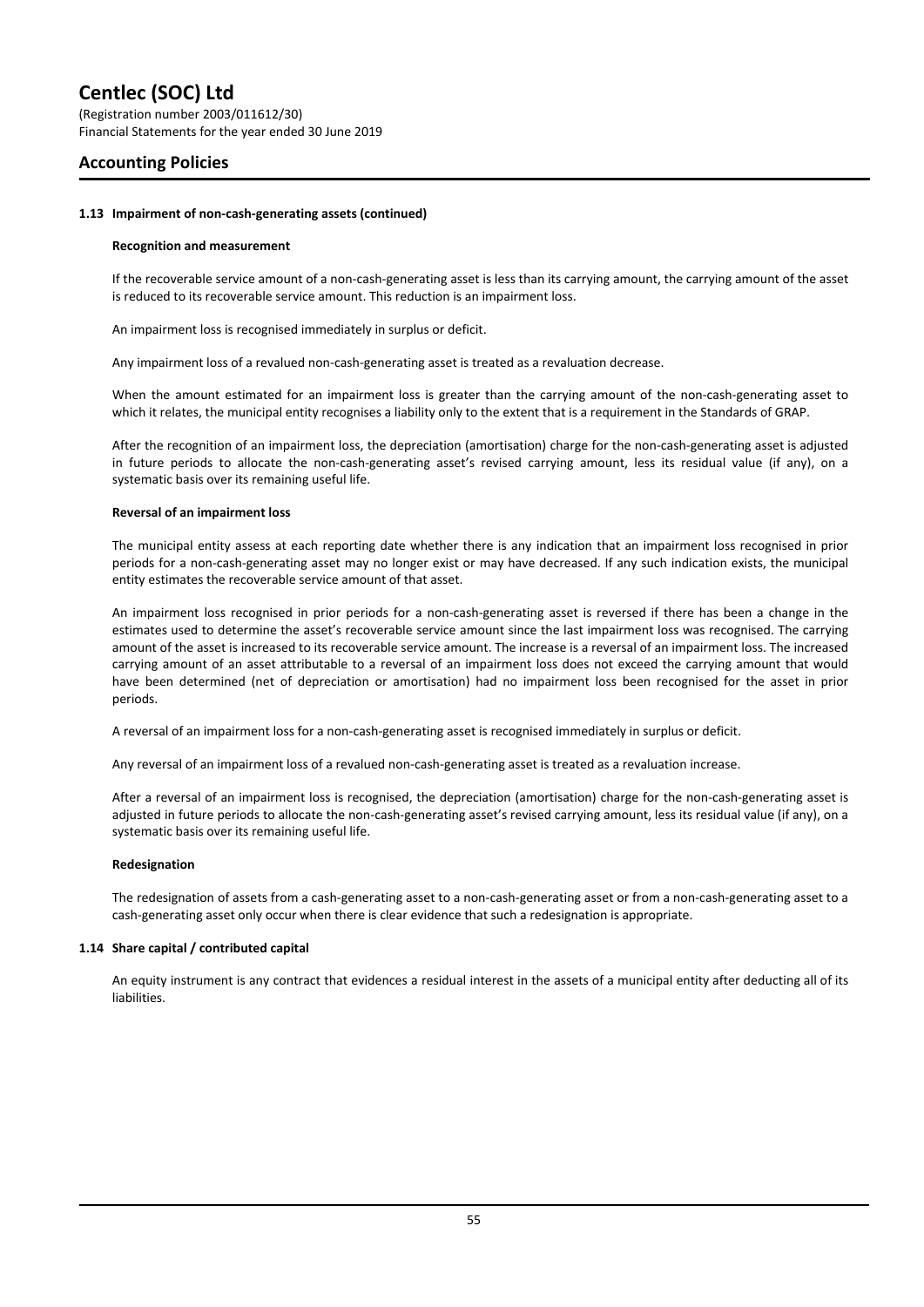(Registration number 2003/011612/30) Financial Statements for the year ended 30 June 2019

# **Accounting Policies**

### **1.15 Employee benefits**

Employee benefits are all forms of consideration given by an entity in exchange for service rendered by employees.

A qualifying insurance policy is an insurance policy issued by an insurer that is not a related party (as defined in the Standard of GRAP on Related Party Disclosures) of the reporting entity, if the proceeds of the policy can be used only to pay or fund employee benefits under a defined benefit plan and are not available to the reporting entity's own creditors (even in liquidation) and cannot be paid to the reporting entity, unless either:

- the proceeds represent surplus assets that are not needed for the policy to meet all the related employee benefit obligations; or
- the proceeds are returned to the reporting entity to reimburse it for employee benefits already paid.

Termination benefits are employee benefits payable as a result of either:

- an entity's decision to terminate an employee's employment before the normal retirement date; or
- an employee's decision to accept voluntary redundancy in exchange for those benefits

The Board is demonstrably committed to a termination when the Board has a detailed formal plan for the termination and is without realistic possibility of withdrawal. The detailed plan includes as a minimum:

- the location, function, and approximate number of employees whose services are to be terminated;
- the termination benefits for each job classification or function; and
- the time at which the plan will be implemented.

Implementation begins as soon as possible and the period of time to complete implementation is such that material changes to the plan are not likely.

Where termination benefits fall due more than twelve months after the reporting date, they are discounted using an appropriate discount rate. The rate used to discount the benefit reflects the time value of money. The currency and term of the financial instrument selected to reflect the time value of money is consistent with the currency and estimated term of the benefit.

In the case of an offer made to encourage voluntary redundancy, the measurement of termination benefits is based on the number of employees expected to accept the offer.

Other long-term employee benefits are employee benefits (other than post-employment benefits and termination benefits) that are not due to be settled within twelve months after the end of the period in which the employees render the related service.

Vested employee benefits are employee benefits that are not conditional on future employment.

A constructive obligation is an obligation that derives from the municipal entity's actions where by an established pattern of past practice, published policies or a sufficiently specific current statement, the municipal entity has indicated to other parties that it will accept certain responsibilities and as a result, the municipal entity has created a valid expectation on the part of those other parties that it will discharge those responsibilities.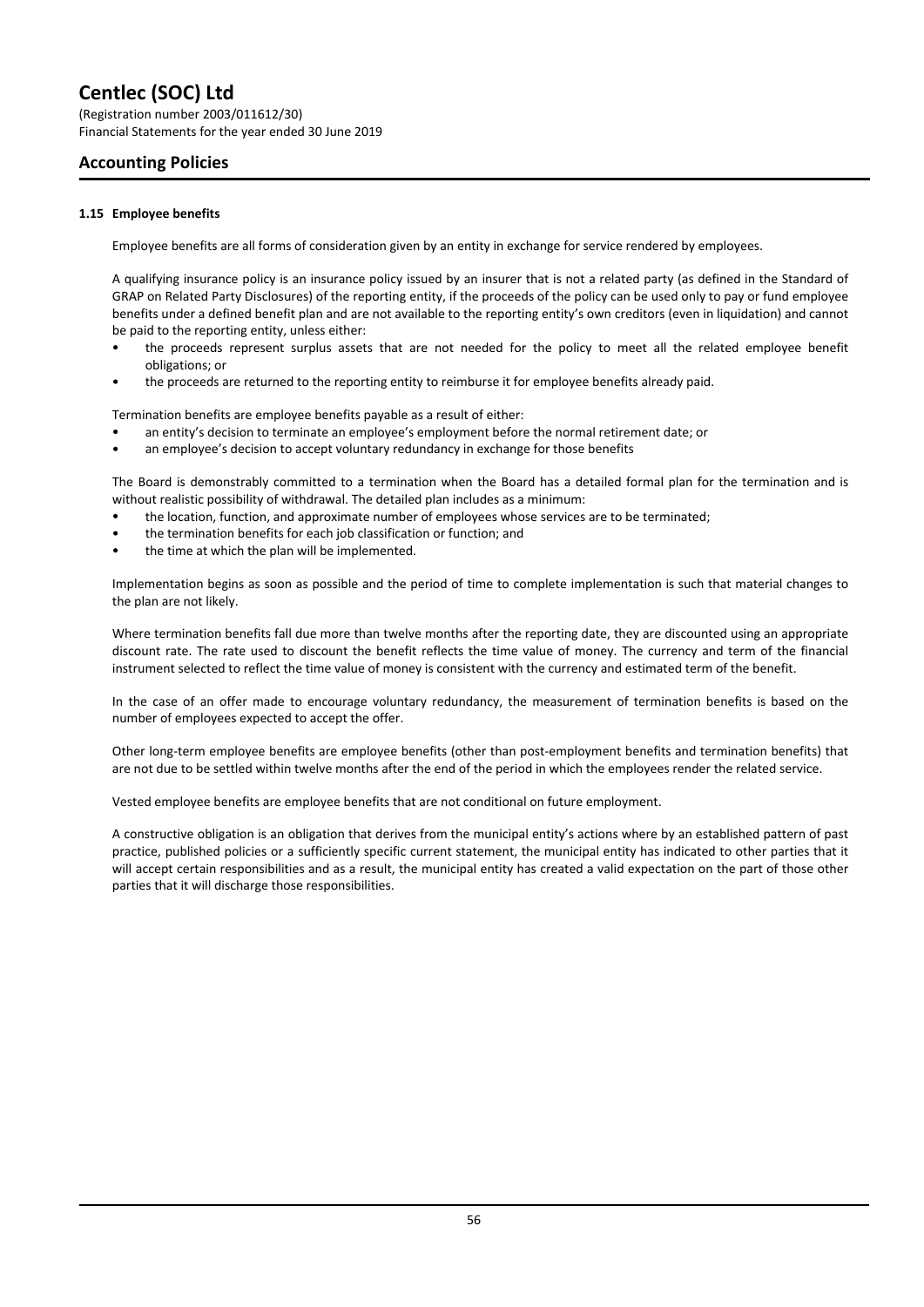(Registration number 2003/011612/30) Financial Statements for the year ended 30 June 2019

# **Accounting Policies**

### **1.15 Employee benefits (continued)**

#### **Short-term employee benefits**

Short-term employee benefits are employee benefits (other than termination benefits) that are due to be settled within twelve months after the end of the period in which the employees render the related service.

Short-term employee benefits include items such as:

- wages, salaries and social security contributions;
- short-term compensated absences (such as paid annual leave and paid sick leave) where the compensation for the absences is due to be settled within twelve months after the end of the reporting period in which the employees render the related employee service;
- bonus, incentive and performance related payments payable within twelve months after the end of the reporting period in which the employees render the related service; and
- non-monetary benefits (for example, medical care, and free or subsidised goods or services such as housing, cars and cellphones) for current employees.

When an employee has rendered service to the municipal entity during a reporting period, the municipal entity recognise the undiscounted amount of short-term employee benefits expected to be paid in exchange for that service:

- as a liability (accrued expense), after deducting any amount already paid. If the amount already paid exceeds the undiscounted amount of the benefits, the municipal entity recognise that excess as an asset (prepaid expense) to the extent that the prepayment will lead to, for example, a reduction in future payments or a cash refund; and
- as an expense, unless another Standard requires or permits the inclusion of the benefits in the cost of an asset.

The expected cost of compensated absences is recognised as an expense as the employees render services that increase their entitlement or, in the case of non-accumulating absences, when the absence occurs. The municipal entity measure the expected cost of accumulating compensated absences as the additional amount that the municipal entity expects to pay as a result of the unused entitlement that has accumulated at the reporting date.

The municipal entity recognise the expected cost of bonus, incentive and performance related payments when the municipal entity has a present legal or constructive obligation to make such payments as a result of past events and a reliable estimate of the obligation can be made. A present obligation exists when the municipal entity has no realistic alternative but to make the payments.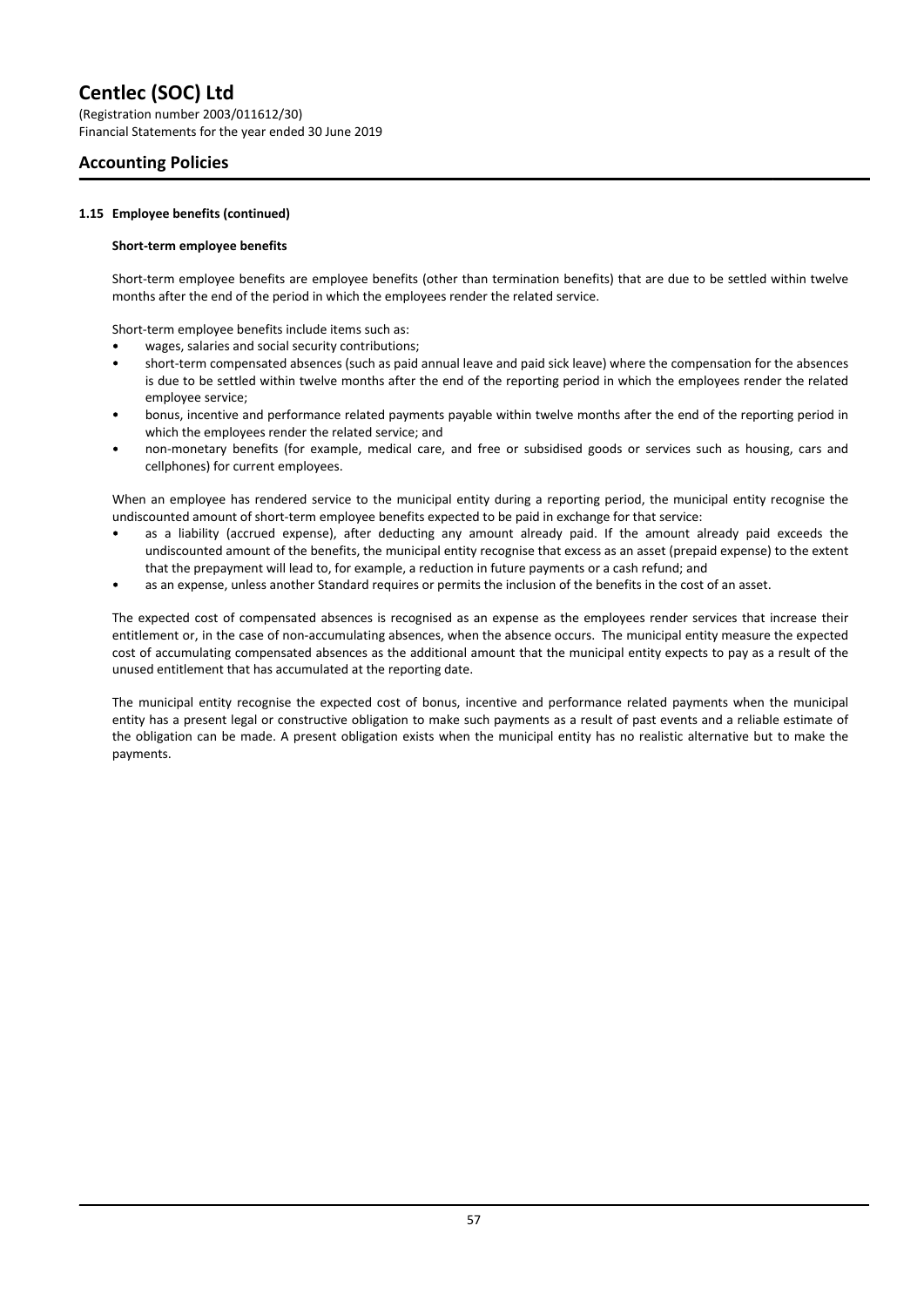(Registration number 2003/011612/30) Financial Statements for the year ended 30 June 2019

### **Accounting Policies**

#### **1.15 Employee benefits (continued)**

#### **Other long-term employee benefits**

For long service awards the cost of providing the benefits is determined using the projected unit credit method.

Actuarial valuations are conducted on an annual basis by independent actuaries.

Actuarial gains and losses are recognised in the statement of financial performance in the period that they occur.

Gains or losses on the curtailment or settlement of long service awards are recognised when the municipal entity is demonstrably committed to curtailment or settlement.

When it is virtually certain that another party will reimburse some or all of the expenditure required to settle the long service awards, the right to reimbursement is recognised as a separate asset. The asset is measured at fair value. In all other respects, the asset is treated in the same way as plan assets. In surplus or deficit, the expense relating to a long service award is presented as the net of the amount recognised for a reimbursement.

The amount recognised in the statement of financial position represents the present value of the long service award obligation minus the fair value of plan assets, if any.

Actuarial assumptions are included in the note of long service awards.

The municipal entity shall recognise the net total of the following amounts as expense or revenue, except to the extent that another Standard requires or permits their inclusion in the cost of an asset:

- current service cost;
- interest cost;
- the expected return on any plan assets and on any reimbursement right recognised as an asset;
- actuarial gains and losses, which shall all be recognised immediately;
- past service cost, which shall all be recognised immediately; and
- the effect of any curtailments or settlements.

#### **1.16 Provisions and contingencies**

Provisions are recognised when:

- the municipal entity has a present obligation as a result of a past event;
- it is probable that an outflow of resources embodying economic benefits or service potential will be required to settle the obligation; and
- a reliable estimate can be made of the obligation.

The amount of a provision is the best estimate of the expenditure expected to be required to settle the present obligation at the reporting date.

Where the effect of time value of money is material, the amount of a provision is the present value of the expenditures expected to be required to settle the obligation.

The discount rate is a pre-tax rate that reflects current market assessments of the time value of money and the risks specific to the liability.

#### **Reimbursements**

Where some or all of the expenditure required to settle a provision is expected to be reimbursed by another party, the reimbursement is recognised when, and only when, it is virtually certain that reimbursement will be received if the municipal entity settles the obligation. The reimbursement is treated as a separate asset. The amount recognised for the reimbursement does not exceed the amount of the provision.

Provisions are reviewed at each reporting date and adjusted to reflect the current best estimate. Provisions are reversed if it is no longer probable that an outflow of resources embodying economic benefits or service potential will be required, to settle the obligation.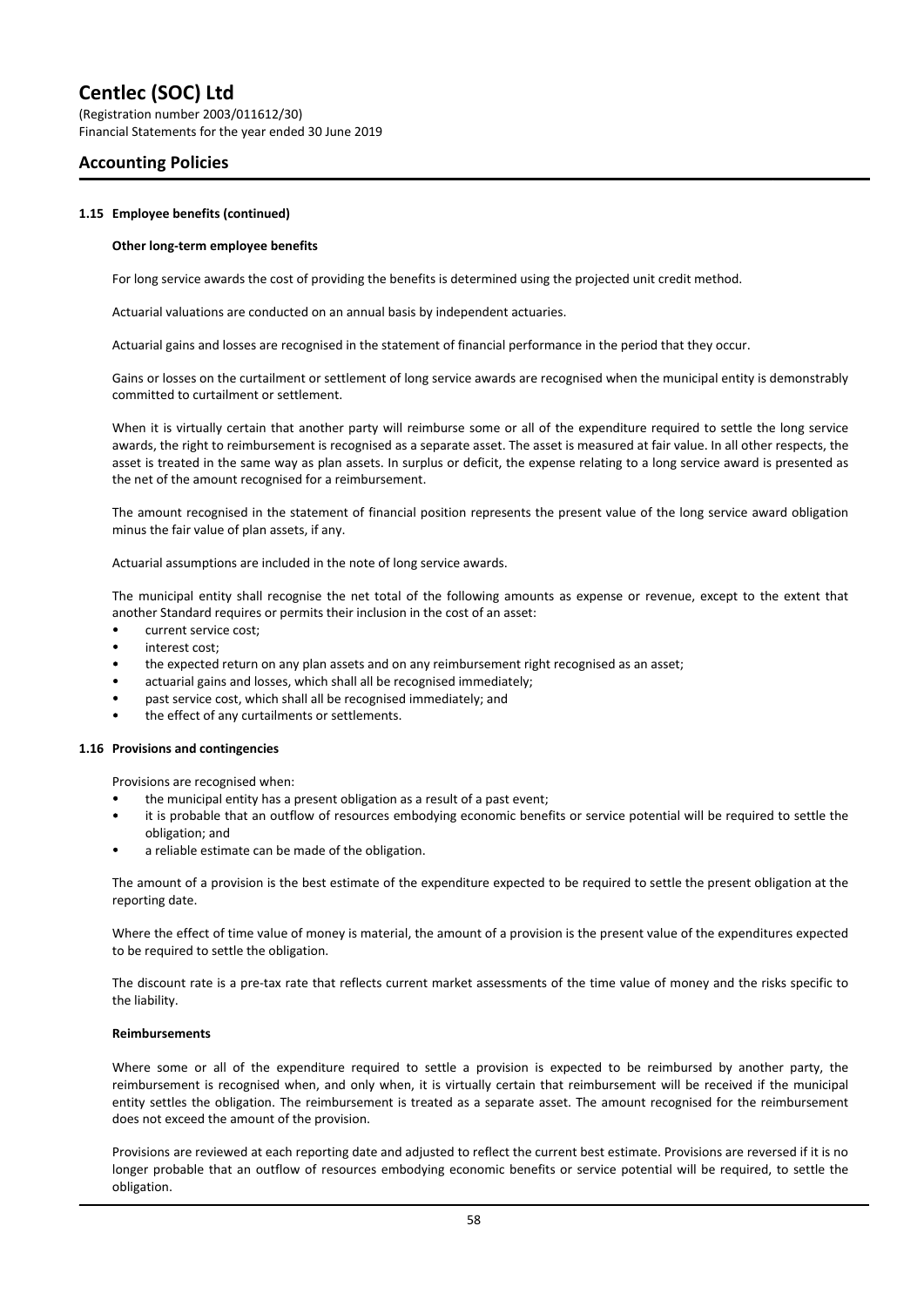(Registration number 2003/011612/30) Financial Statements for the year ended 30 June 2019

### **Accounting Policies**

#### **1.16 Provisions and contingencies (continued)**

Where discounting is used, the carrying amount of a provision increases in each period to reflect the passage of time. This increase is recognised as an interest expense.

A provision is used only for expenditures for which the provision was originally recognised.

Provisions are not recognised for future operating deficits.

A constructive obligation to restructure arises only when an entity:

- has a detailed formal plan for the restructuring, identifying at least:
	- **-** the activity/operating unit or part of a activity/operating unit concerned;
	- **-** the principal locations affected;
	- **-** the location, function, and approximate number of employees who will be compensated for services being terminated;
	- **-** the expenditures that will be undertaken; and
	- **-** when the plan will be implemented; and
- has raised a valid expectation in those affected that it will carry out the restructuring by starting to implement that plan or announcing its main features to those affected by it.

A restructuring provision includes only the direct expenditures arising from the restructuring, which are those that are both:

- necessarily entailed by the restructuring; and
- not associated with the ongoing activities of the municipal entity

No obligation arises as a consequence of the sale or transfer of an operation until the municipal entity is committed to the sale or transfer, that is, there is a binding arrangement.

A contingent asset is a possible asset that arises from past events and whose existence will be confirmed only by the occurrence or non-occurrence of one or more uncertain future events not wholly within the control of the Board.

A contingent liability is:

- a possible obligation that arises from past events and whose existence will be confirmed only by the occurrence or nonoccurrence of one or more uncertain future events not wholly within the control of the Board; or
- a present obligation that arises from past events but is not recognised because:
- it is not probable that an outflow of resources embodying economic benefits or service potential will be required to settle the obligation;
- the amount of the obligation cannot be measured with sufficient reliability.

After their initial recognition, contingent liabilities recognised in business combinations that are recognised separately are subsequently measured at the higher of:

- the amount that would be recognised as a provision; and
- the amount initially recognised less cumulative amortisation.

Contingent assets and contingent liabilities are not recognised. Contingencies are disclosed in note 38.

#### **1.17 Revenue from exchange transactions**

Revenue is the gross inflow of economic benefits or service potential during the reporting period when those inflows result in an increase in net assets, other than increases relating to contributions from owners.

An exchange transaction is one in which the municipal entity receives assets or services, or has liabilities extinguished, and directly gives approximately equal value (primarily in the form of goods, services or use of assets) to the other party in exchange.

Fair value is the amount for which an asset could be exchanged, or a liability settled, between knowledgeable, willing parties in an arm's length transaction.

#### **Measurement**

Revenue is measured at the fair value of the consideration received or receivable, net of trade discounts and volume rebates.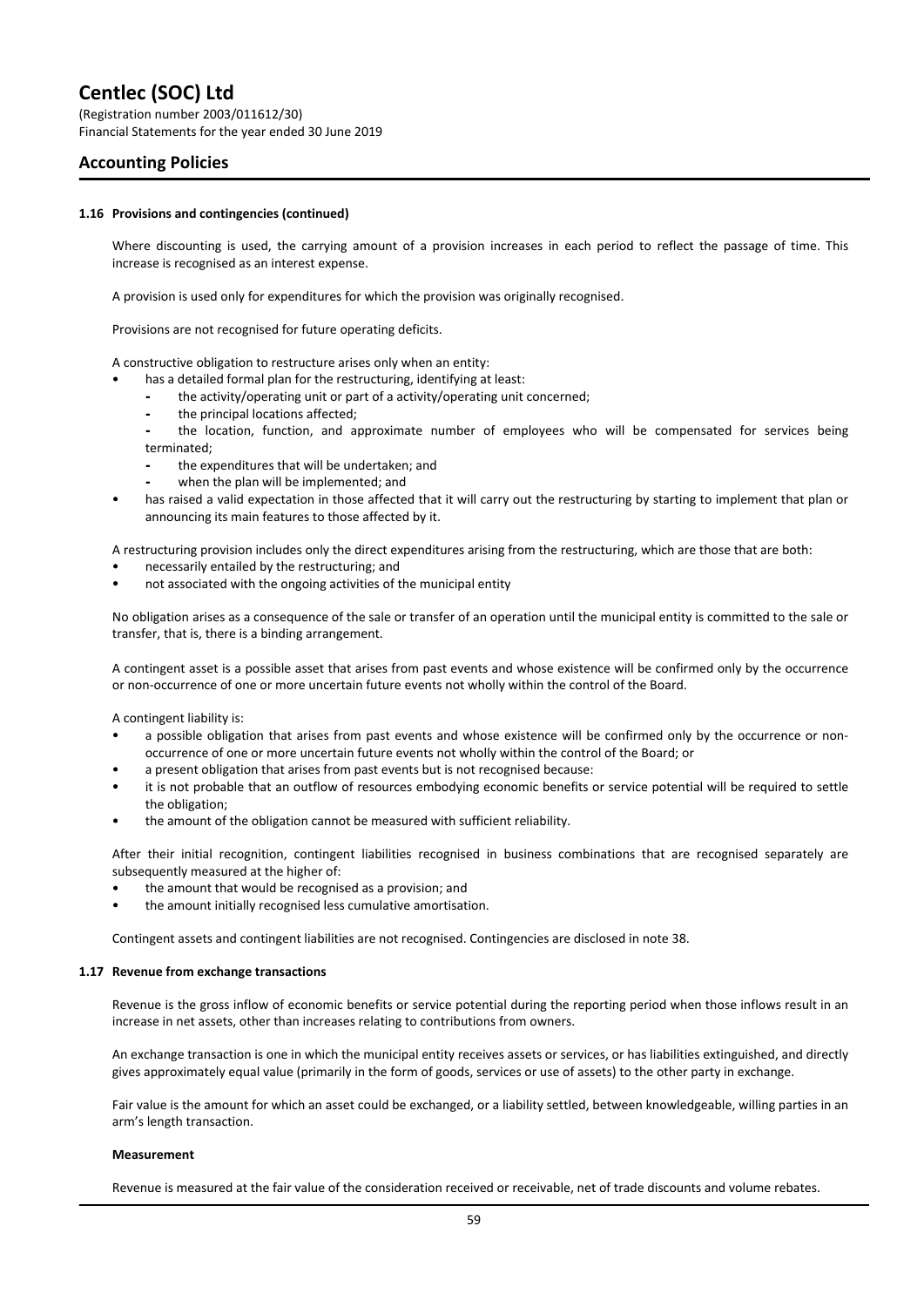(Registration number 2003/011612/30) Financial Statements for the year ended 30 June 2019

# **Accounting Policies**

#### **1.17 Revenue from exchange transactions (continued)**

#### **Sale of goods**

Revenue from the sale of goods is recognised when all the following conditions have been satisfied:

- the municipal entity has transferred to the purchaser the significant risks and rewards of ownership of the goods;
- the municipal entity retains neither continuing managerial involvement to the degree usually associated with ownership nor effective control over the goods sold;
- the amount of revenue can be measured reliably;
- it is probable that the economic benefits or service potential associated with the transaction will flow to the municipal entity; and
- the costs incurred or to be incurred in respect of the transaction can be measured reliably.

#### **Rendering of services**

When the outcome of a transaction involving the rendering of services can be estimated reliably, revenue associated with the transaction is recognised by reference to the stage of completion of the transaction at the reporting date. The outcome of a transaction can be estimated reliably when all the following conditions are satisfied:

- the amount of revenue can be measured reliably;
- it is probable that the economic benefits or service potential associated with the transaction will flow to the municipal entity;
- the stage of completion of the transaction at the reporting date can be measured reliably; and
- the costs incurred for the transaction and the costs to complete the transaction can be measured reliably.

When services are performed by an indeterminate number of acts over a specified time frame, revenue is recognised on a straight line basis over the specified time frame unless there is evidence that some other method better represents the stage of completion. When a specific act is much more significant than any other acts, the recognition of revenue is postponed until the significant act is executed.

When the outcome of the transaction involving the rendering of services cannot be estimated reliably, revenue is recognised only to the extent of the expenses recognised that are recoverable.

Service revenue is recognised by reference to the stage of completion of the transaction at the reporting date. Stage of completion is determined by services performed to date as a percentage of total services to be performed.

#### **Service charges**

Service charges relating to distribution of electricity are based on consumption. Meters are read on a monthly basis and are recognised as revenue when invoiced. Provisional estimates of consumption, based on the consumption history, are made on a monthly basis when meter readings have not been performed. The provisional estimates of consumption are recognised as revenue when invoiced, except at year-end when estimates of consumption up to year-end are recorded as revenue without it being invoiced. In respect of estimates of consumption between the last reading date and the reporting date, an accrual is raised based on the average monthly consumption. Adjustments to provisional estimates of consumption are made in the invoicing period in which meters are read. These adjustments are recognised as revenue in the invoicing period. Estimates of consumption between meter readings are based on historical information.

### **Pre-paid electricity**

Prepaid electricity revenue is recognised at the point of sale. Revenue is measured at the fair value of the consideration received or receivable, net of trade discounts and volume rebates. Pre-paid electricity sales are reconciled on a monthly basis and the sum of the monthly sales provides the total sales for the year. The financial year is divided in two seasons based on the application of tariffs with the seasons being summer (1 September – 31 May) and winter (1 June to 31 August). The deferred portion of revenue is accounted for by an adjustment for units not consumed at year end. This adjustment is based on the average consumption history, multiplied by the weighted average cost of units sold in June. Average consumption in units is determined per active prepaid meter using a trend analysis of historical consumer purchase data per meter for the previous financial years' months of May, June and July. The deferred portion of revenue is the amount by which the actual prepaid electricity sold for the month of June exceeds the average consumption calculated.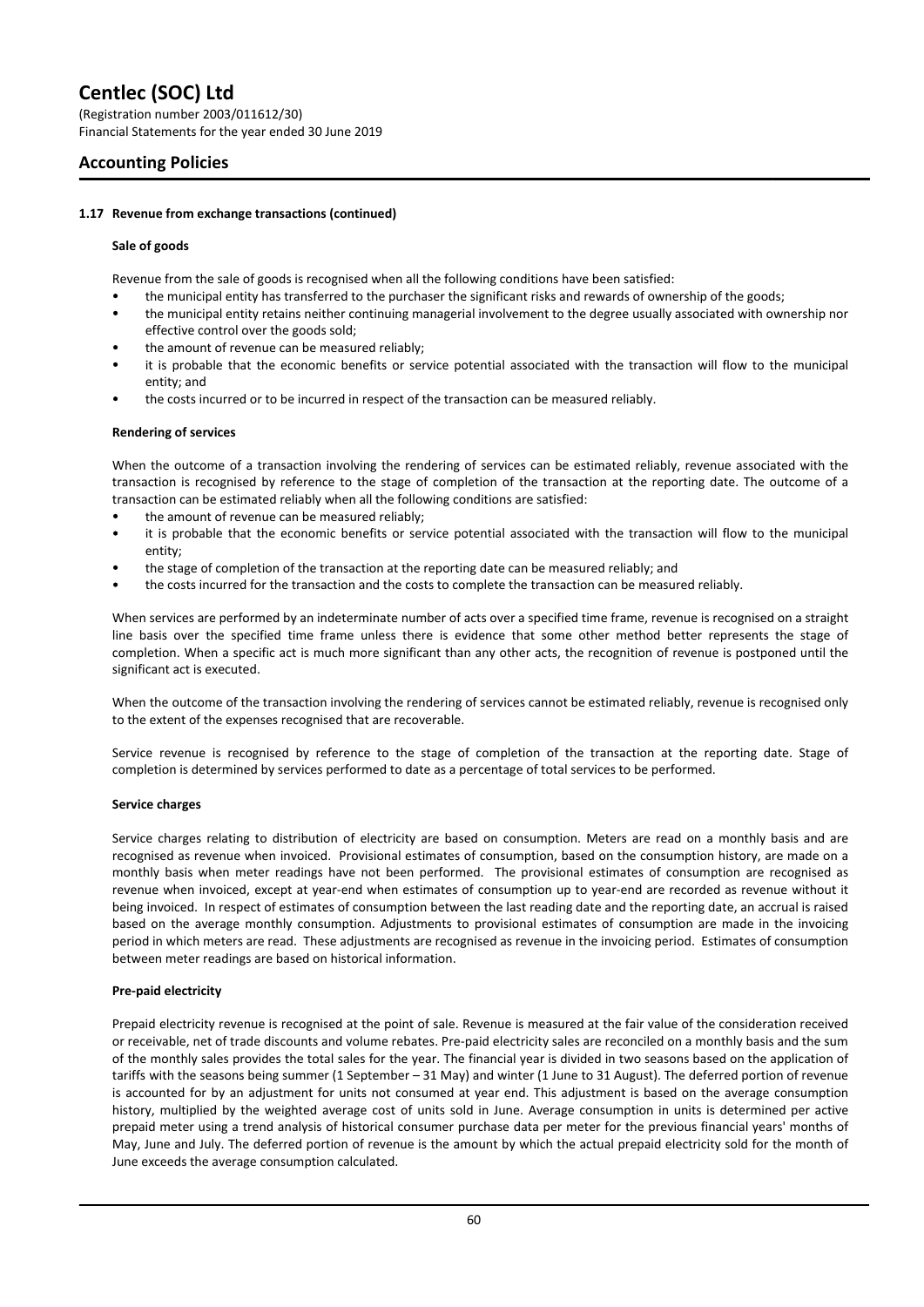(Registration number 2003/011612/30) Financial Statements for the year ended 30 June 2019

# **Accounting Policies**

#### **1.18 Revenue from non-exchange transactions**

Non-exchange transactions are defined as transactions where the municipal entity receives value from another entity without directly giving approximately equal value in exchange.

Revenue is the gross inflow of economic benefits or service potential during the reporting period when those inflows result in an increase in net assets, other than increases relating to contributions from owners.

Fair value is the amount for which an asset could be exchanged, or a liability settled, between knowledgeable, willing parties in an arm's length transaction.

#### **Conditional grants and receipts**

Revenue from conditional grants is recognised when it is probable that the economic benefits or service potential will flow to the municipal entity and the amount of the revenue can be measured reliably and to the extent that there has been compliance with any restrictions associated with the grant.

#### **Recognition**

An inflow of resources from a non-exchange transaction recognised as an asset is recognised as revenue, except to the extent that a liability is also recognised in respect of the same inflow.

As the municipal entity satisfies a present obligation recognised as a liability in respect of an inflow of resources from a nonexchange transaction recognised as an asset, it reduces the carrying amount of the liability recognised and recognises an amount of revenue equal to that reduction.

#### **Measurement**

Revenue from a non-exchange transaction is measured at the amount of the increase in net assets recognised by the municipal entity.

When, as a result of a non-exchange transaction, the municipal entity recognises an asset, it also recognises revenue equivalent to the amount of the asset measured at its fair value as at the date of acquisition, unless it is also required to recognise a liability.

Where a liability is required to be recognised it will be measured as the best estimate of the amount required to settle the obligation at the reporting date, and the amount of the increase in net assets, if any, recognised as revenue. When a liability is subsequently reduced, because the taxable event occurs or a condition is satisfied, the amount of the reduction in the liability is recognised as revenue.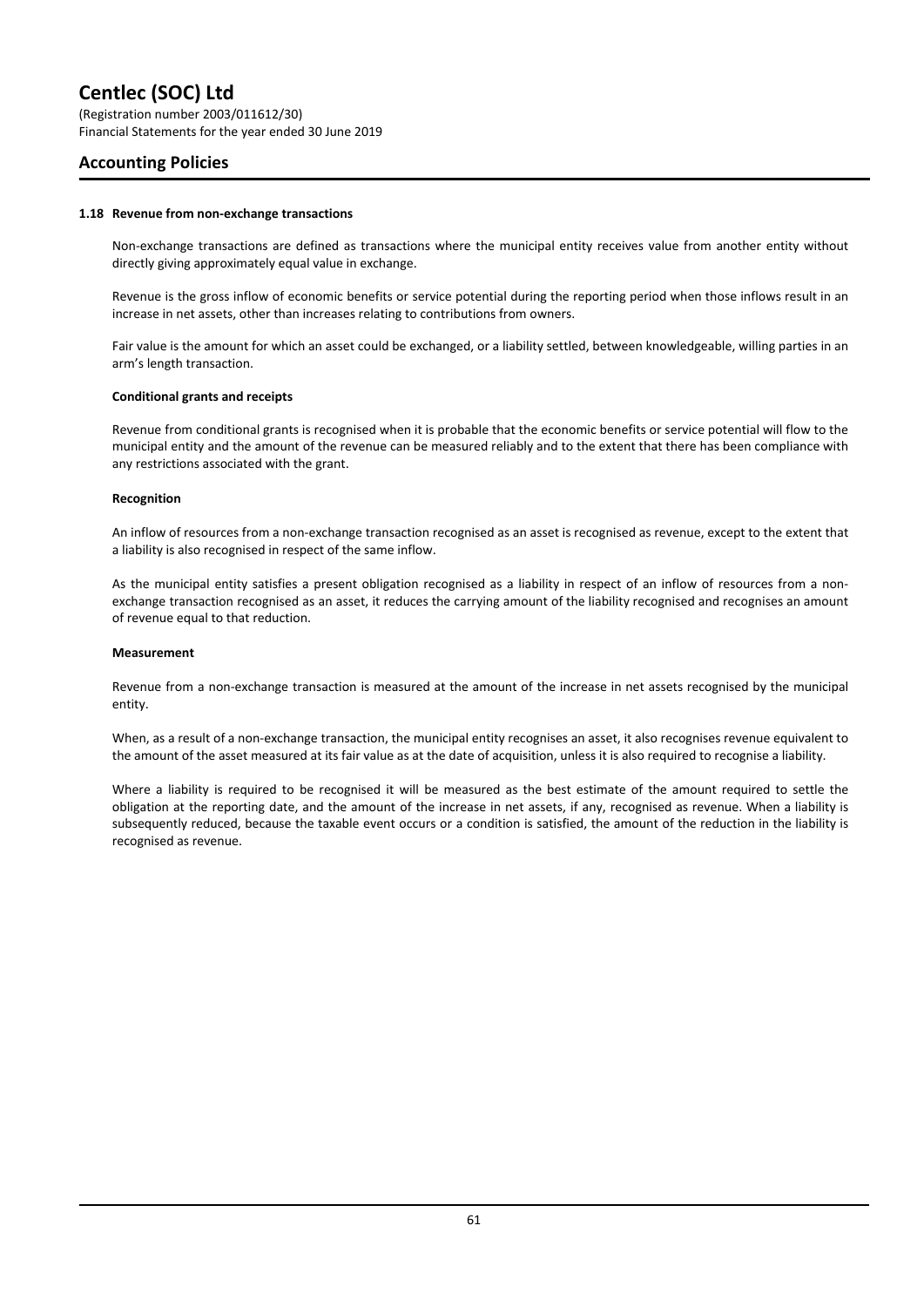(Registration number 2003/011612/30) Financial Statements for the year ended 30 June 2019

### **Accounting Policies**

#### **1.18 Revenue from non-exchange transactions (continued)**

#### **Government grants**

Government grants are recognised as revenue when:

- it is probable that the economic benefits or service potential associated with the transaction will flow to the municipal entity,
- the amount of the revenue can be measured reliably, and
- to the extent that there has been compliance with any restrictions associated with the grant.

The municipal entity assesses the degree of certainty attached to the flow of future economic benefits or service potential on the basis of the available evidence. Certain grants payable by one level of government to another are subject to the availability of funds. Revenue from these grants is only recognised when it is probable that the economic benefits or service potential associated with the transaction will flow to the municipal entity. An announcement at the beginning of a financial year that grants may be available for qualifying entities in accordance with an agreed program may not be sufficient evidence of the probability of the flow. Revenue is then only recognised once evidence of the probability of the flow becomes available.

Restrictions on government grants may result in such revenue being recognised on a time proportion basis. Where there is no restriction on the period, such revenue is recognised on receipt or when the Act becomes effective, which-ever is earlier.

When government remit grants on a re-imbursement basis, revenue is recognised when the qualifying expense has been incurred and to the extent that any other restrictions have been complied with.

#### **Other grants and donations**

Other grants and donations are recognised as revenue when:

- it is probable that the economic benefits or service potential associated with the transaction will flow to the municipal entity;
- the amount of the revenue can be measured reliably; and
- to the extent that there has been compliance with any restrictions associated with the grant.

If goods in-kind are received without conditions attached, revenue is recognised immediately. If conditions are attached, a liability is recognised, which is reduced and revenue recognised as the conditions are satisfied.

#### **1.19 Turnover**

Turnover comprises of sales to customers and service rendered to customers. Turnover is stated at the invoice amount and is exclusive of value added taxation.

#### **1.20 Investment income**

Investment income is recognised on a time-proportion basis using the effective interest method.

#### **1.21 Borrowing costs**

Borrowing costs are interest and other expenses incurred by an entity in connection with the borrowing of funds.

Qualifying asset is an asset that necessarily takes a substantial period of time to get ready for its intended use of sale.

Borrowing costs are recognised as an expense in the period in which they are incurred.

#### **1.22 Comparative figures**

When the presentation or classification of an item in the annual financial statements are amended, comparative amounts are reclassified.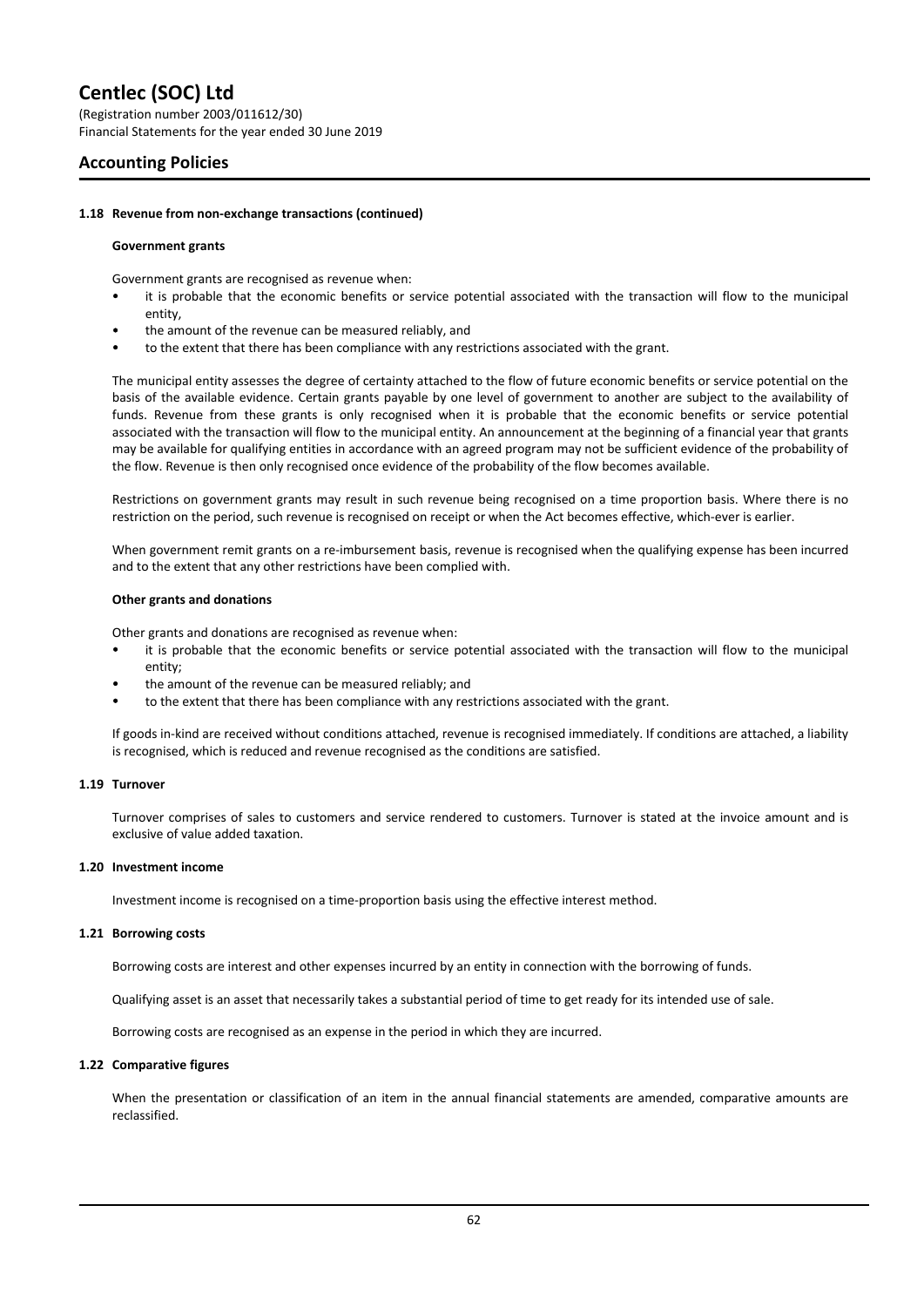(Registration number 2003/011612/30) Financial Statements for the year ended 30 June 2019

### **Accounting Policies**

#### **1.23 Fruitless and wasteful expenditure**

Fruitless and wasteful expenditure means expenditure which was made in vain and would have been avoided had reasonable care been exercised.

All expenditure relating to fruitless and wasteful expenditure is recognised as an expense in the Statement of Financial Performance in the year that the expenditure was incurred. The expenditure is classified in accordance with the nature of the expense, and where recovered, it is subsequently accounted for as revenue in the Statement of Financial Performance. Detailed disclosure have been made in the notes to the financial statements as required by MFMA.

#### **1.24 Irregular expenditure**

Irregular expenditure is expenditure that is contrary to the Municipal Finance Management Act (Act No.56 of 2003), the Municipal Systems Act (Act No.32 of 2000), and the Public Office Bearers Act (Act No. 20 of 1998) or is in contravention of the municipal entity's supply chain management policy. Irregular expenditure is accounted for as expenditure in the Statement of Financial Performance and where recovered, it is subsequently accounted for as revenue in the Statement of Financial Performance.

Irregular expenditure that was incurred and identified during the current financial year and which was condoned before year end and/or before finalisation of the financial statements must also be recorded appropriately in the irregular expenditure register. In such an instance, no further action is required with the exception of updating the note to the financial statements.

Irregular expenditure that was incurred and identified during the current financial year and for which condonement is being awaited at year end must be recorded in the irregular expenditure register. No further action is required with the exception of updating the note to the financial statements.

Where irregular expenditure was incurred in the previous financial year and is only condoned in the following financial year, the register and the disclosure note to the financial statements must be updated with the amount condoned.

Irregular expenditure that was incurred and identified during the current financial year and which was not condoned by the National Treasury or the relevant authority must be recorded appropriately in the irregular expenditure register. If liability for the irregular expenditure can be attributed to a person, a debt account must be created if such a person is liable in law. Immediate steps must thereafter be taken to recover the amount from the person concerned. If recovery is not possible, the accounting officer may write off the amount as debt impairment and disclose such in the relevant note to the financial statements. The irregular expenditure register must also be updated accordingly. If the irregular expenditure has not been condoned and no person is liable in law, the expenditure related thereto must remain against the relevant program/expenditure item, be disclosed as such in the note to the financial statements and updated accordingly in the irregular expenditure register.

#### **1.25 Revaluation reserve**

The surplus arising from the revaluation of property, plant and equipment is credited to a non-distributable reserve. The revaluation surplus is realised when revalued buildings and infrastructure is disposed off or impaired, through a transfer from the revaluation reserve to the accumulated surplus/deficit. On disposal, the net revaluation surplus is transferred to the accumulated surplus/deficit while gains or losses on disposal, based on revalued amounts, are credited or charged to the statement of financial performance.

#### **1.26 Investments**

Where the carrying amount of an investment is greater than the estimated recoverable amount, it is written down immediately to its recoverable amount and an impairment loss is charged to the statement of financial performance.

#### **1.27 Budget information**

The approved budget is prepared on an accrual basis and presented by functional classification linked to performance outcome objectives.

The approved budget covers the fiscal period from 2018-07-01 to 2019-06-30.

The financial statements and the budget are on the same basis of accounting therefore a comparison with the budgeted amounts for the reporting period have been included in the Statement of comparison of budget and actual amounts.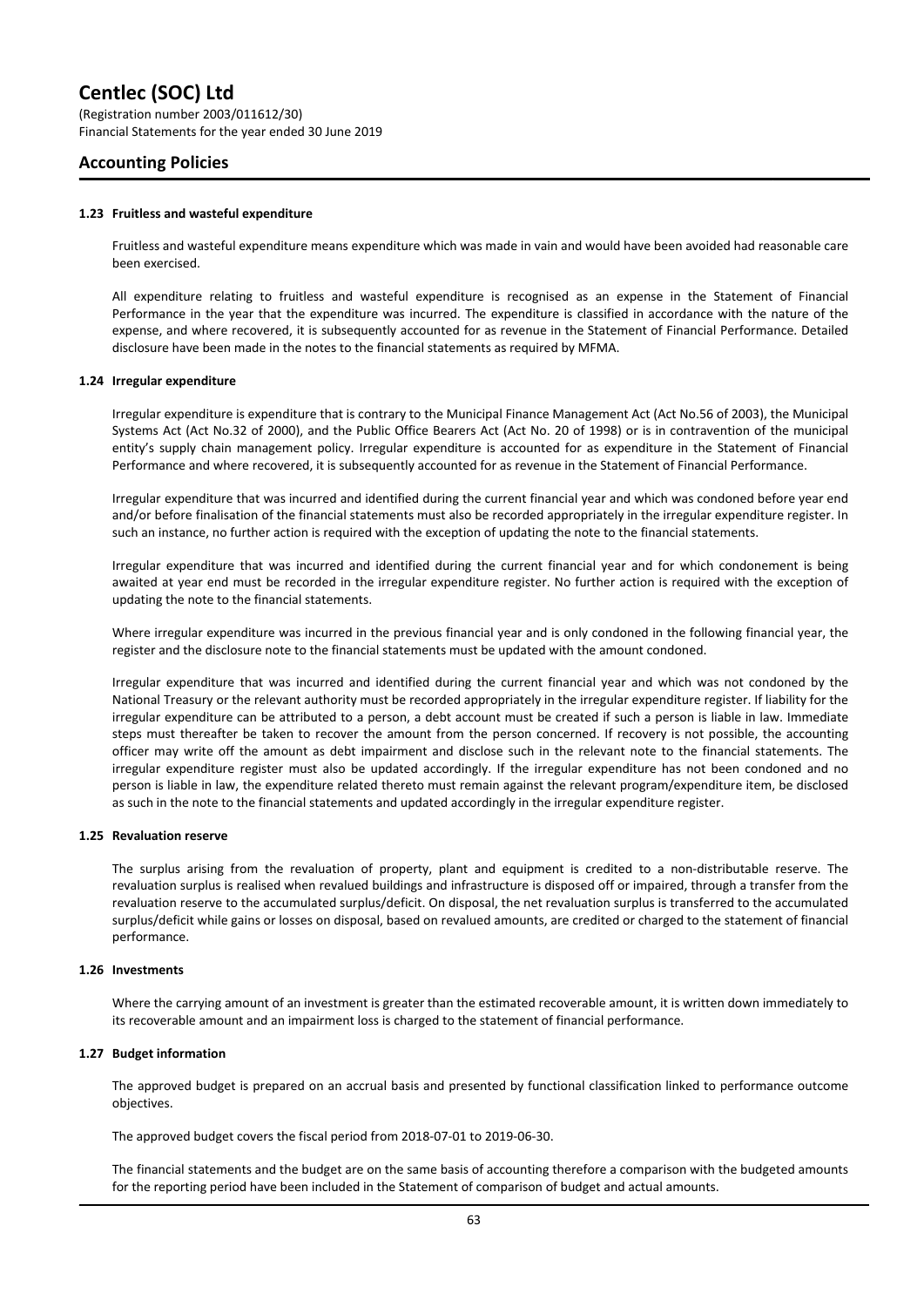(Registration number 2003/011612/30) Financial Statements for the year ended 30 June 2019

### **Accounting Policies**

#### **1.27 Budget information (continued)**

Comparative information is not required.

#### **1.28 Related parties**

A related party is a person or an entity with the ability to control or jointly control the other party, or exercise significant influence over the other party, or vice versa, or an entity that is subject to common control, or joint control.

Control is the power to govern the financial and operating policies of an entity so as to obtain benefits from its activities.

Joint control is the agreed sharing of control over an activity by a binding arrangement, and exists only when the strategic financial and operating decisions relating to the activity require the unanimous consent of the parties sharing control (the venturers).

Related party transaction is a transfer of resources, services or obligations between the reporting entity and a related party, regardless of whether a price is charged.

Significant influence is the power to participate in the financial and operating policy decisions of an entity, but is not control over those policies.

Management are those persons responsible for planning, directing and controlling the activities of the municipal entity, including those charged with the governance of the municipal entity in accordance with legislation, in instances where they are required to perform such functions.

Close members of the family of a person are considered to be those family members who may be expected to influence, or be influenced by, that management in their dealings with the municipal entity.

The municipal entity is exempt from disclosure requirements in relation to related party transactions if that transaction occurs within normal supplier and/or client/recipient relationships on terms and conditions no more or less favourable than those which it is reasonable to expect the municipal entity to have adopted if dealing with that individual entity or person in the same circumstances and terms and conditions are within the normal operating parameters established by that reporting entity's legal mandate.

Where the entity is exempt from the disclosures in accordance with the above, the municipal entity discloses narrative information about the nature of the transactions and the related outstanding balances, to enable users of the entity's financial statements to understand the effect of related party transactions on its financial statements.

#### **1.29 Events after reporting date**

Events after reporting date are those events, both favourable and unfavourable, that occur between the reporting date and the date when the financial statements are authorised for issue. Two types of events can be identified:

- those that provide evidence of conditions that existed at the reporting date (adjusting events after the reporting date); and
- those that are indicative of conditions that arose after the reporting date (non-adjusting events after the reporting date).

The municipal entity will adjust the amount recognised in the financial statements to reflect adjusting events after the reporting date once the event has occurred.

The municipal entity will disclose the nature of the event and an estimate of its financial effect or a statement that such estimate cannot be made in respect of all material non-adjusting events, where non-disclosure could influence the economic decisions of users taken on the basis of the financial statements.

### **1.30 Accumulated surplus**

The municipal entity's surplus or deficit for the year is accounted for in the accumulated surplus in the statement of changes in net assets.

The accumulated surplus/deficit represents the net difference between total assets and total liabilities of the municipal entity. Any surpluses and deficits realised during a specific financial year are credited/debited against accumulated surplus/deficit. Prior year adjustments relating to income and expenditure are debited/credited against accumulated surplus when retrospective adjustments are made.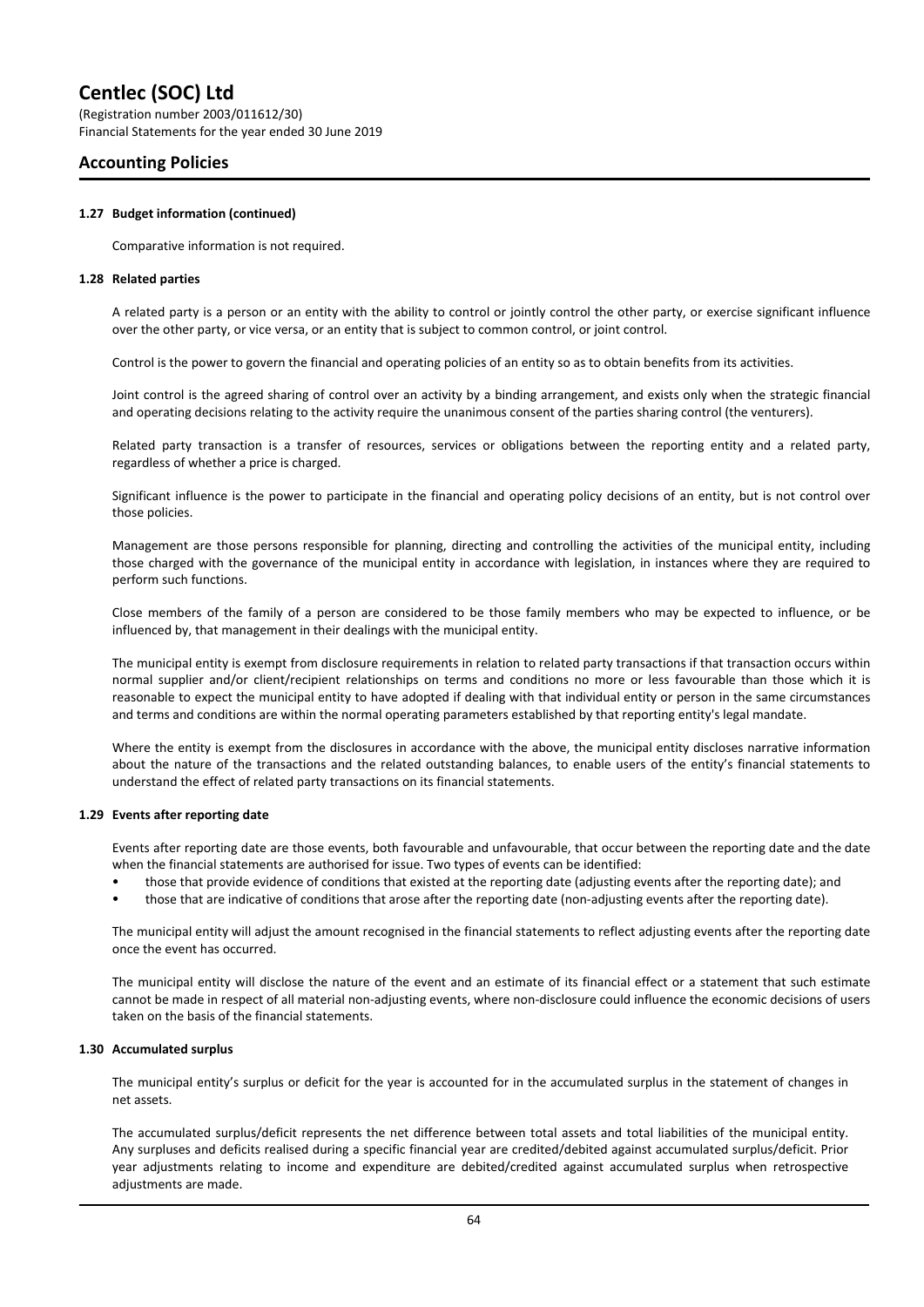(Registration number 2003/011612/30) Financial Statements for the year ended 30 June 2019

# **Notes to the Financial Statements**

| ากา<br>2015 | 2010 |
|-------------|------|
|             | . .  |

### **2. New standards and interpretations**

### **2.1 Standards and interpretations effective and adopted in the current year**

In the current year, the entity has adopted the following standards and interpretations that are effective for the current financial year and that are relevant to its operations:

### **GRAP 12 (as amended 2016): Inventories**

Amendments to the Standard of GRAP on Inventories resulted from inconsistencies in measurement requirements in GRAP 23 and other asset-related Standards of GRAP in relation to the treatment of transaction costs. Other changes resulted from changes made to IPSAS 12 on Inventories (IPSAS 12) as a result of the IPSASB's Improvements to IPSASs 2015 issued in March 2016.

The most significant changes to the Standard are:

- General improvements: To clarify the treatment of transaction costs and other costs incurred on assets acquired in nonexchange transactions to be in line with the principle in GRAP 23 (paragraph .12)
- IPSASB amendments: To align terminology in GRAP 12 with that in IPSAS 12. The term "ammunition" in IPSAS 12 was replaced with the term "military inventories" and provides a description of what it comprises in accordance with Government Finance Statistics terminology

The effective date of the amendment is for years beginning on or after 01 April 2018.

The entity has adopted the amendment for the first time in the 2018/2019 financial statements.

The impact of the amendment is not material.

### **GRAP 17 (as amended 2016): Property, Plant and Equipment**

Amendments to the Standard of GRAP on Property, Plant and Equipment resulted from editorial changes to the original text and inconsistencies in measurement requirements in GRAP 23 and other asset-related Standards of GRAP in relation to the treatment of transaction costs. Other changes resulted from changes made to IPSAS 17 on Property, Plant and Equipment (IPSAS 17) as a result of the IPSASB's Improvements to IPSASs 2014 issued in January 2015 and Improvements to IPSASs 2015 issued in March 2016.

The most significant changes to the Standard are:

- General improvements: To clarify the treatment of transaction costs and other costs incurred on assets acquired in nonexchange transactions to be in line with the principle in GRAP 23 (paragraph .12); and To clarify the measurement principle when assets may be acquired in exchange for a non-monetary asset or assets, or a combination of monetary and nonmonetary assets.
- IPSASB amendments: To clarify the revaluation methodology of the carrying amount and accumulated depreciation when an item of property, plant, and equipment is revalued; To clarify acceptable methods of depreciating assets; To align terminology in GRAP 17 with that in IPSAS 17. The term "specialist military equipment" in IPSAS 17 was replaced with the term "weapon systems" and provides a description of what it comprises in accordance with Government Finance Statistics terminology; and To define a bearer plant and include bearer plants within the scope of GRAP 17, while the produce growing on bearer plants will remain within the scope of GRAP 27.

The effective date of the amendment is for years beginning on or after 01 April 2018.

The entity has adopted the amendment for the first time in the 2018/2019 financial statements.

The impact of the amendment is not material.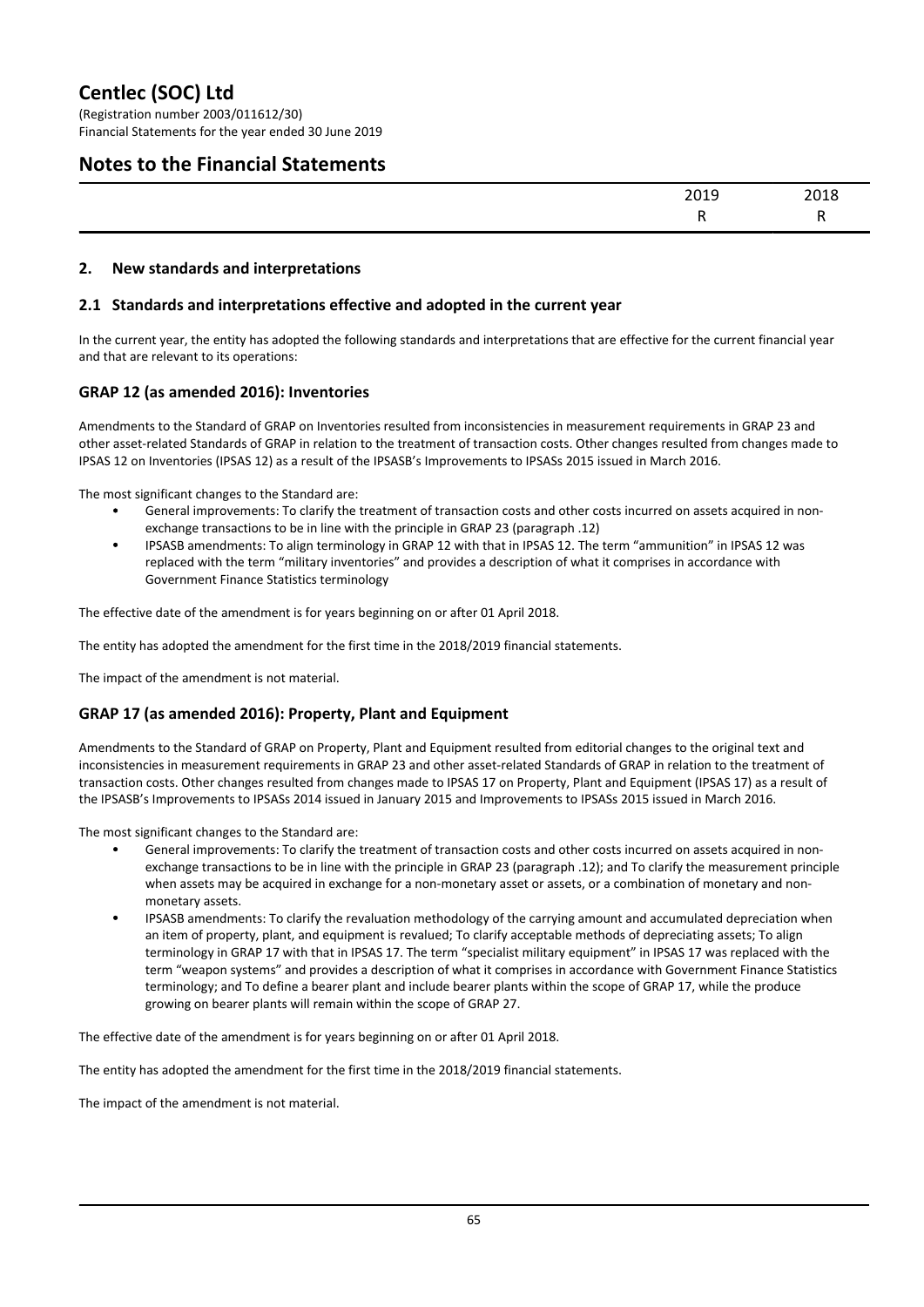(Registration number 2003/011612/30) Financial Statements for the year ended 30 June 2019

# **Notes to the Financial Statements**

### **2. New standards and interpretations (continued)**

### **GRAP 21 (as amended 2016): Impairment of non-cash-generating assets**

Amendments to the Standard of GRAP on Impairment of Non-cash Generating Assets resulted from changes made to IPSAS 21 on Impairment of Non-Cash-Generating Assets (IPSAS 21) as a result of the IPSASB's Impairment of Revalued Assets issued in March 2016.

The most significant changes to the Standard are:

 IPSASB amendments: To update the Basis of conclusions and Comparison with IPSASs to reflect the IPSASB's recent decision on the impairment of revalued assets.

The effective date of the amendment is for years beginning on or after 01 April 2018.

The entity has adopted the amendment for the first time in the 2018/2019 financial statements.

The impact of the amendment is not material.

### **GRAP 26 (as amended 2016): Impairment of cash-generating assets**

Amendments Changes to the Standard of GRAP on Impairment of Cash Generating Assets resulted from changes made to IPSAS 26 on Impairment of Cash-Generating Assets (IPSAS 26) as a result of the IPSASB's Impairment of Revalued Assets issued in March 2016.

The most significant changes to the Standard are:

 IPSASB amendments: To update the Basis of conclusions and Comparison with IPSASs to reflect the IPSASB's recent decision on the impairment of revalued assets.

The effective date of the amendment is for years beginning on or after 01 April 2018.

The entity has adopted the amendment for the first time in the 2018/2019 financial statements.

The impact of the amendment is not material.

### **GRAP 31 (as amended 2016): Intangible Assets**

Amendments to the Standard of GRAP on Intangible Assets resulted from inconsistencies in measurement requirements in GRAP 23 and other asset-related Standards of GRAP in relation to the treatment of transaction costs. Other changes resulted from changes made to IPSAS 31 on Intangible Assets (IPSAS 31) as a result of the IPSASB's Improvements to IPSASs 2014 issued in January 2015.

The most significant changes to the Standard are:

- General improvements: To add the treatment of transaction costs and other costs incurred on assets acquired in nonexchange transactions to be in line with the principle in GRAP 23 (paragraph .12); and To clarify the measurement principle when assets may be acquired in exchange for a non-monetary asset or assets, or a combination of monetary and nonmonetary assets
- IPSASB amendments: To clarify the revaluation methodology of the carrying amount and accumulated depreciation when an item of intangible assets is revalued; and To clarify acceptable methods of depreciating assets

The effective date of the amendment is for years beginning on or after 01 April 2018.

The entity has adopted the amendment for the first time in the 2018/2019 financial statements.

The impact of the amendment is not material.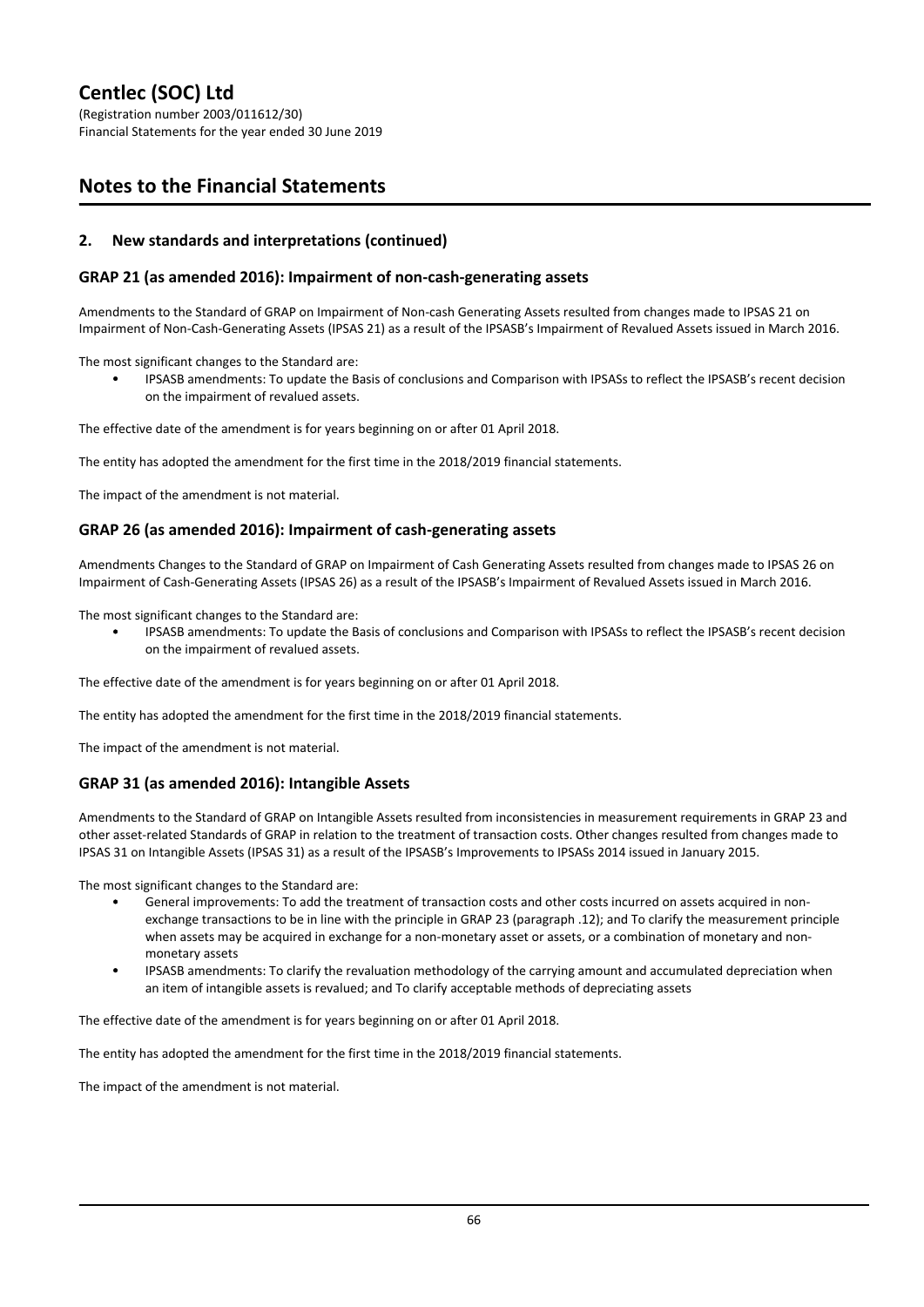(Registration number 2003/011612/30) Financial Statements for the year ended 30 June 2019

# **Notes to the Financial Statements**

## **2. New standards and interpretations (continued)**

### **2.2 Standards and interpretations issued, but not yet effective**

The entity has not applied the following standards and interpretations, which have been published and are mandatory for the entity's accounting periods beginning on or after 01 July 2019 or later periods:

### **GRAP 104 (revised): Financial Instruments**

Following the global financial crisis, a number of concerns were raised about the accounting for financial instruments. This included that (a) information on credit losses and defaults on financial assets was received too late to enable proper decision-making, (b) using fair value in certain instances was inappropriate, and (c) some of the existing accounting requirements were seen as too rules based. As a result, the International Accounting Standards Board® amended its existing Standards to deal with these issues. The IASB issued IFRS® Standard on Financial Instruments (IFRS 9) in 2009 to address many of the concerns raised. Revisions were also made to IAS® on Financial Instruments: Presentation and the IFRS Standard® on Financial Instruments: Disclosures. The IPSASB issued revised International Public Sector Accounting Standards in June 2018 so as to align them with the equivalent IFRS Standards.

The revisions better align the Standards of GRAP with recent international developments. The amendments result in better information available to make decisions about financial assets and their recoverability, and more transparent information on financial liabilities.

The most significant changes to the Standard affect:

- Financial guarantee contracts issued
- Loan commitments issued
- Classification of financial assets
- Amortised cost of financial assets
- Impairment of financial assets
- Disclosures

The effective date of the amendment is not yet set by the Minister of Finance.

The entity expects to adopt the amendment for the first time when the Minister sets the effective date for the amendment.

The entity is unable to reliably estimate the impact of the standard on the financial statements.

### **Guideline: Guideline on the Application of Materiality to Financial Statements**

The objective of this guideline: The objective of this Guideline is to provide guidance that will assist entities to apply the concept of materiality when preparing financial statements in accordance with Standards of GRAP. This Guideline aims to assist entities in achieving the overall financial reporting objective. This Guideline outlines a process that may be considered by entities when applying materiality to the preparation of financial statements. The process was developed based on concepts outlined in Discussion Paper 9 on Materiality – Reducing Complexity and Improving Reporting, while also clarifying existing principles from the Conceptual Framework for General Purpose Financial Reporting ("the Conceptual Framework") and other relevant Standards of GRAP. This Guideline includes examples and case studies to illustrate how an entity may apply the principles in this Guideline, based on specific facts presented.

It covers: Definition and characteristics of materiality, Role of materiality in the financial statements, Identifying the users of financial statements and their information needs, assessing whether information is material, applying materiality in preparing the financial statements, and Appendixes with References to the Conceptual Framework for General Purpose Financial Reporting & References to pronouncements used in the Guideline.

The Guideline does not have an effective date as it is non-mandatory. GRAP 3 on Accounting Policies, Changes in Accounting Estimates and Errors already requires consideration of materiality. The Guideline merely provides guidance on how to consider materiality.

It is unlikely that the standard will have a material impact on the entity's financial statements.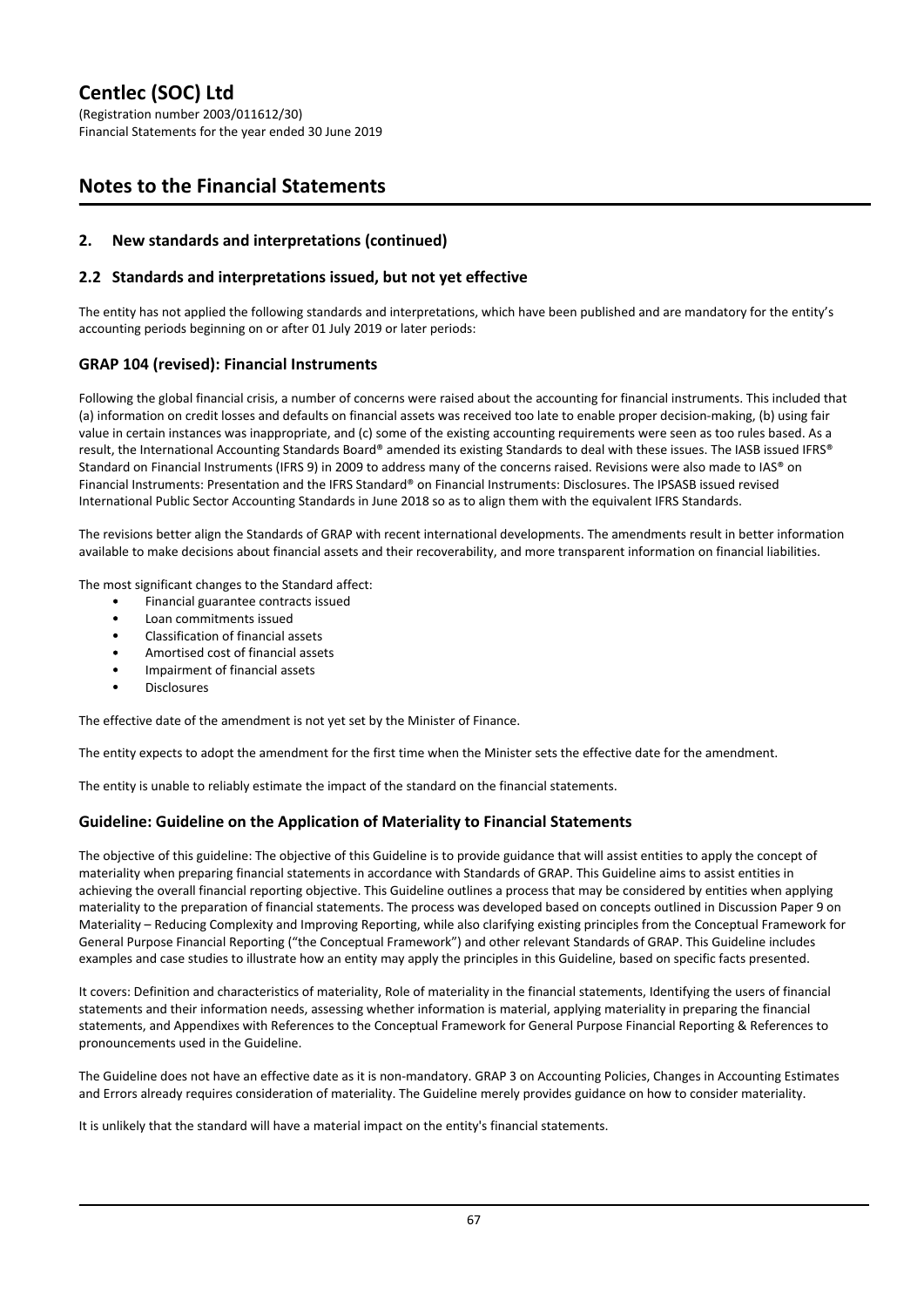(Registration number 2003/011612/30) Financial Statements for the year ended 30 June 2019

# **Notes to the Financial Statements**

## **2. New standards and interpretations (continued)**

### **GRAP 34: Separate Financial Statements**

The objective of this Standard is to prescribe the accounting and disclosure requirements for investments in controlled entities, joint ventures and associates when an entity prepares separate financial statements.

It furthermore covers Definitions, Preparation of separate financial statements, Disclosure, Transitional provisions and Effective date.

The effective date of the standard is for years beginning on or after 01 April 2020.

The entity expects to adopt the standard for the first time in the 2019/2020 financial statements.

It is unlikely that the standard will have a material impact on the entity's financial statements.

## **GRAP 110 (as amended 2016): Living and Non-living Resources**

The objective of this Standard is to prescribe the:

- recognition, measurement, presentation and disclosure requirements for living resources; and
- disclosure requirements for non-living resources

It furthermore covers Definitions, Recognition, Measurement, Depreciation, Impairment, Compensation for impairment, Transfers, Derecognition, Disclosure, Transitional provisions and Effective date.

The subsequent amendments to the Standard of GRAP on Living and Non-living Resources resulted from editorial changes to the original text and inconsistencies in measurement requirements in GRAP 23 and other asset-related Standards of GRAP in relation to the treatment of transaction costs. Other changes resulted from changes made to IPSAS 17 on Property, Plant and Equipment (IPSAS 17) as a result of the IPSASB's Improvements to IPSASs 2014 issued in January 2015 and Improvements to IPSASs 2015 issued in March 2016.

The most significant changes to the Standard are:

- General improvements: To clarify the treatment of transaction costs and other costs incurred on assets acquired in nonexchange transactions to be in line with the principle in GRAP 23; and To clarify the measurement principle when assets may be acquired in exchange for a non-monetary asset or assets, or a combination of monetary and non-monetary assets
- IPSASB amendments: To clarify the revaluation methodology of the carrying amount and accumulated depreciation when a living resource is revalued; To clarify acceptable methods of depreciating assets; and To define a bearer plant and include bearer plants within the scope of GRAP 17 or GRAP 110, while the produce growing on bearer plants will remain within the scope of GRAP 27

The effective date of the standard is for years beginning on or after 01 April 2020.

The entity expects to adopt the standard for the first time in the 2020/2021 financial statements.

It is unlikely that the standard will have a material impact on the entity's financial statements.

## **IGRAP 1 (revised): Applying the Probability Test on Initial Recognition of Revenue**

The amendments to this Interpretation of the Standard of GRAP clarifies that the entity should also consider other factors in assessing the probability of future economic benefits or service potential to the entity. Entities are also uncertain of the extent to which factors, other than the uncertainty about the collectability of revenue, should be considered when determining the probability of the inflow of future economic benefits or service potential on initial recognition of revenue. For example, in providing certain goods or services, or when charging non-exchange revenue, the amount of revenue charged may be reduced or otherwise modified under certain circumstances. These circumstances include, for example, where the entity grants early settlement discounts, rebates or similar reductions based on the satisfaction of certain criteria, or as a result of adjustments to revenue already recognised following the outcome of any review, appeal or objection process.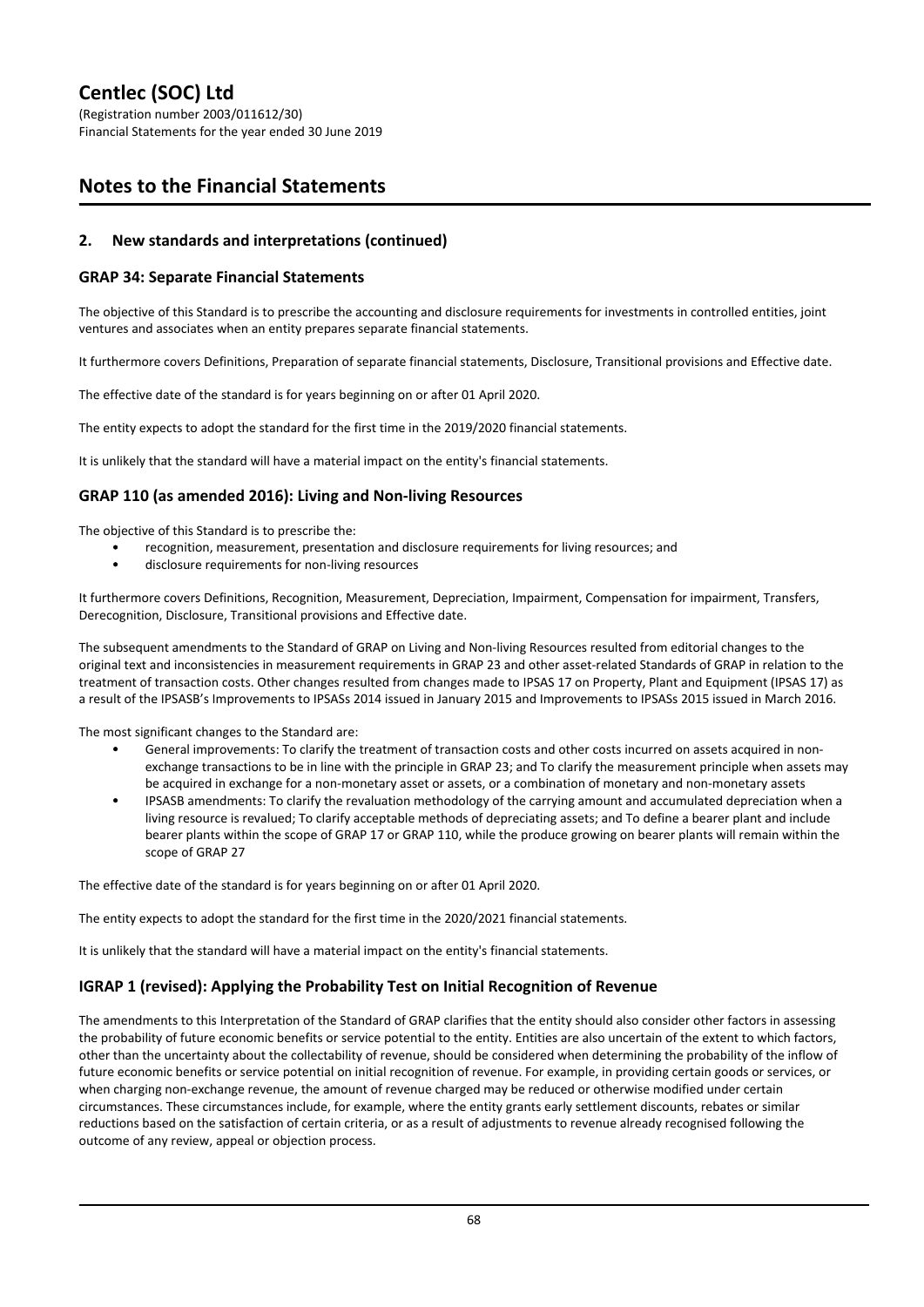(Registration number 2003/011612/30) Financial Statements for the year ended 30 June 2019

# **Notes to the Financial Statements**

### **2. New standards and interpretations (continued)**

The consensus is that on initial recognition of revenue, an entity considers the revenue it is entitled to, following its obligation to collect all revenue due to it in terms of legislation or similar means. In addition, an entity considers other factors that will impact the probable inflow of future economic benefits or service potential, based on past experience and current facts and circumstances that exist on initial recognition.

An entity applies judgement based on past experience and current facts and circumstances.

The effective date of the amendment is for years beginning on or after 01 April 2020.

The entity expects to adopt the standard for the first time in the 2020/2021 financial statements.

It is unlikely that the standard will have a material impact on the entity's financial statements.

### **Directive 7 (revised): The Application of Deemed Cost**

This Directive was originally issued by the Accounting Standards Board (the Board) in December 2009. Since then, it has been amended by:

- Consequential amendments when the following Standards of GRAP were amended to clarify some of the principles:
	- **-** GRAP 105 Transfer of Functions Between Entities Under Common Control
	- **-** GRAP 107 Mergers
- Consequential amendments arising from GRAP 110 *Living and Non-living Resources* issued in December 2017.
- Consequential amendments arising from the following Standards of GRAP in May 2018:
	- **-** GRAP 34 *Separate Financial Statements*
	- **-** GRAP 35 *Consolidated Financial Statements*
	- **-** GRAP 36 *Investments in Associates and Joint Ventures*
	- **-** GRAP 37 *Joint Arrangements*
	- **-** GRAP 38 *Disclosure of Interests in Other Entities*

The effective date of this Directive coincides with the effective dates of the applicable Standards of GRAP, as determined by the Minister of Finance. If an entity has assets that it previously could not recognise and/or measure in accordance with the Standards of GRAP on their initial adoption on the transfer date or the merger date because information about the acquisition cost of the assets was not available, an entity applies this Directive to those assets. The fair value of those assets is determined at the date of adopting the Standards of GRAP on the transfer date or the merger date in accordance with the Directive's Appendix paragraph A3.

The effective date of this revised directive is for years beginning on or after 01 April 2019.

The entity expects to adopt the directive for the first time in the 2018/2019 financial statements.

It is unlikely that the standard will have a material impact on the entity's financial statements.

### **GRAP 18 (as amended 2016): Segment Reporting**

Segments are identified by the way in which information is reported to management, both for purposes of assessing performance and making decisions about how future resources will be allocated to the various activities undertaken by the municipality. The major classifications of activities identified in budget documentation will usually reflect the segments for which an entity reports information to management.

Segment information is either presented based on service or geographical segments. Service segments relate to a distinguishable component of an entity that provides specific outputs or achieves particular operating objectives that are in line with the municipality's overall mission. Geographical segments relate to specific outputs generated, or particular objectives achieved, by an entity within a particular region.

The subsequent amendments to the Standard of GRAP on Segment Reporting resulted from editorial and other changes to the original text have been made to ensure consistency with other Standards of GRAP.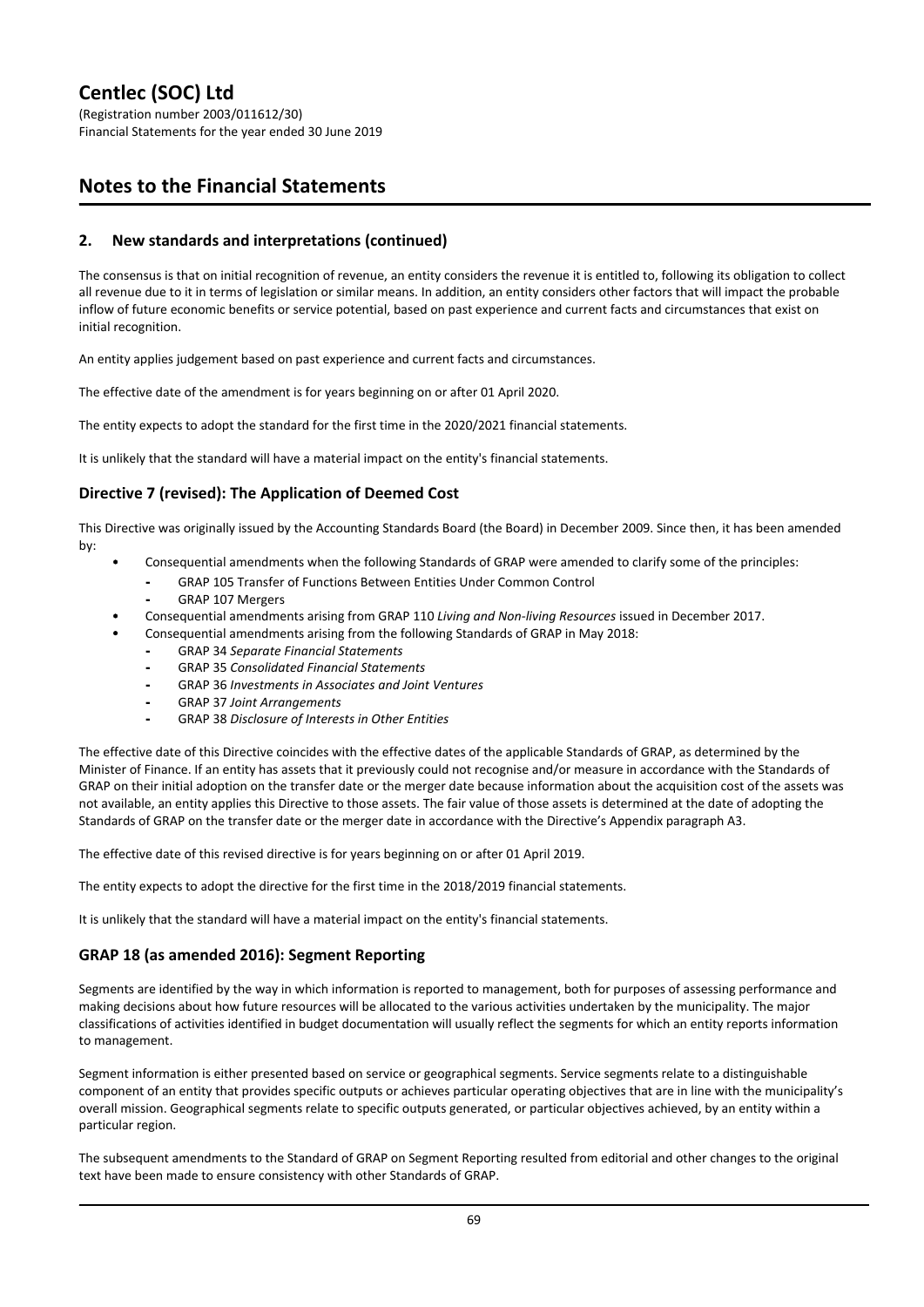(Registration number 2003/011612/30) Financial Statements for the year ended 30 June 2019

# **Notes to the Financial Statements**

# **2. New standards and interpretations (continued)**

The most significant changes to the Standard are:

 General improvements: An appendix with illustrative segment disclosures has been deleted from the Standard as the National Treasury has issued complete examples as part of its implementation guidance.

The effective date of the standard is for years beginning on or after 01 April 2020.

The entity expects to adopt the standard for the first time in the 2020/2021 financial statements.

The adoption of this standard is not expected to impact on the results of the entity, but may result in more disclosure than is currently provided in the financial statements.

## **GRAP 20: Related parties**

The objective of this standard is to ensure that a reporting entity's financial statements contain the disclosures necessary to draw attention to the possibility that its financial position and surplus or deficit may have been affected by the existence of related parties and by transactions and outstanding balances with such parties.

An entity that prepares and presents financial statements under the accrual basis of accounting (in this standard referred to as the reporting entity) shall apply this standard in:

- identifying related party relationships and transactions;
- identifying outstanding balances, including commitments, between an entity and its related parties;
- identifying the circumstances in which disclosure of the items in (a) and (b) is required; and
- determining the disclosures to be made about those items.

This standard requires disclosure of related party relationships, transactions and outstanding balances, including commitments, in the consolidated and separate financial statements of the reporting entity in accordance with the Standard of GRAP on Consolidated and Separate Financial Statements. This standard also applies to individual financial statements.

Disclosure of related party transactions, outstanding balances, including commitments, and relationships with related parties may affect users' assessments of the financial position and performance of the reporting entity and its ability to deliver agreed services, including assessments of the risks and opportunities facing the entity. This disclosure also ensures that the reporting entity is transparent about its dealings with related parties.

The standard states that a related party is a person or an entity with the ability to control or jointly control the other party, or exercise significant influence over the other party, or vice versa, or an entity that is subject to common control, or joint control. As a minimum, the following are regarded as related parties of the reporting entity:

- A person or a close member of that person's family is related to the reporting entity if that person:
	- **-** has control or joint control over the reporting entity;
	- **-** has significant influence over the reporting entity;
	- **-** is a member of the management of the entity or its controlling entity.
- An entity is related to the reporting entity if any of the following conditions apply:

**-** the entity is a member of the same economic entity (which means that each controlling entity, controlled entity and fellow controlled entity is related to the others);

**-** one entity is an associate or joint venture of the other entity (or an associate or joint venture of a member of an economic entity of which the other entity is a member);

- **-** both entities are joint ventures of the same third party;
- **-** one entity is a joint venture of a third entity and the other entity is an associate of the third entity;
- **-** the entity is a post-employment benefit plan for the benefit of employees of either the entity or an entity related to the entity. If the reporting entity is itself such a plan, the sponsoring employers are related to the entity;
- **-** the entity is controlled or jointly controlled by a person identified in (a); and

**-** a person identified in (a)(i) has significant influence over that entity or is a member of the management of that entity (or its controlling entity).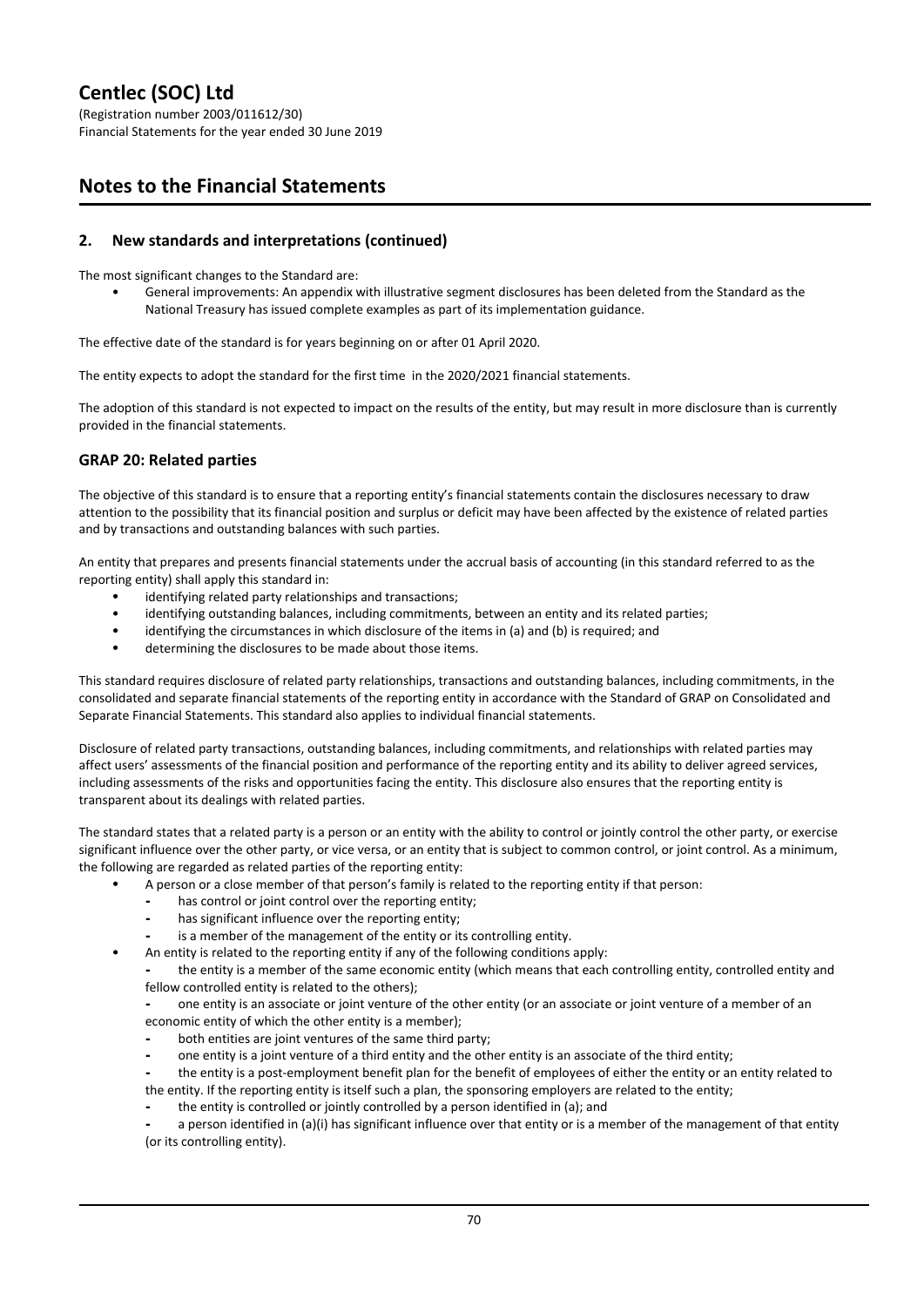(Registration number 2003/011612/30) Financial Statements for the year ended 30 June 2019

# **Notes to the Financial Statements**

### **2. New standards and interpretations (continued)**

The standard furthermore states that related party transaction is a transfer of resources, services or obligations between the reporting entity and a related party, regardless of whether a price is charged.

The standard elaborates on the definitions and identification of:

- Close member of the family of a person;
- Management;
- Related parties;
- Remuneration; and
- Significant influence

The standard sets out the requirements, inter alia, for the disclosure of:

- Control;
- Related party transactions; and
- Remuneration of management

The effective date of the standard is for years beginning on or after 01 April 2020.

The entity expects to adopt the standard for the first time in the 2020/2021 financial statements.

It is unlikely that the standard will have a material impact on the entity's financial statements.

### **GRAP 32: Service Concession Arrangements: Grantor**

The objective of this Standard is: to prescribe the accounting for service concession arrangements by the grantor, a public sector entity.

It furthermore covers: Definitions, recognition and measurement of a service concession asset, recognition and measurement of liabilities, other liabilities, contingent liabilities, and contingent assets, other revenues, presentation and disclosure, transitional provisions, as well as the effective date.

The effective date of the standard is for years beginning on or after 01 April 2019.

The entity expects to adopt the standard for the first time in the 2019/2020 financial statements.

The adoption of this standard is not expected to impact on the results of the entity, but may result in more disclosure than is currently provided in the financial statements.

## **GRAP 105 (as amended): Transfers of functions between entities under common control**

The objective of this Standard is to establish accounting principles for the acquirer and transferor in a transfer of functions between entities under common control. It requires an acquirer and a transferor that prepares and presents financial statements under the accrual basis of accounting to apply this Standard to a transaction or event that meets the definition of a transfer of functions. It includes a diagram and requires that entities consider the diagram in determining whether this Standard should be applied in accounting for a transaction or event that involves a transfer of functions or merger.

It furthermore covers Definitions, Identifying the acquirer and transferor, Determining the transfer date, Assets acquired or transferred and liabilities assumed or relinquished, Accounting by the acquirer and transferor, Disclosure, Transitional provisions as well as the Effective date of the standard.

The effective date of the standard is for years beginning on or after 01 April 2019.

The entity expects to adopt the standard for the first time in the 2019/2020 financial statements.

It is unlikely that the amendment will have a material impact on the entity's financial statements.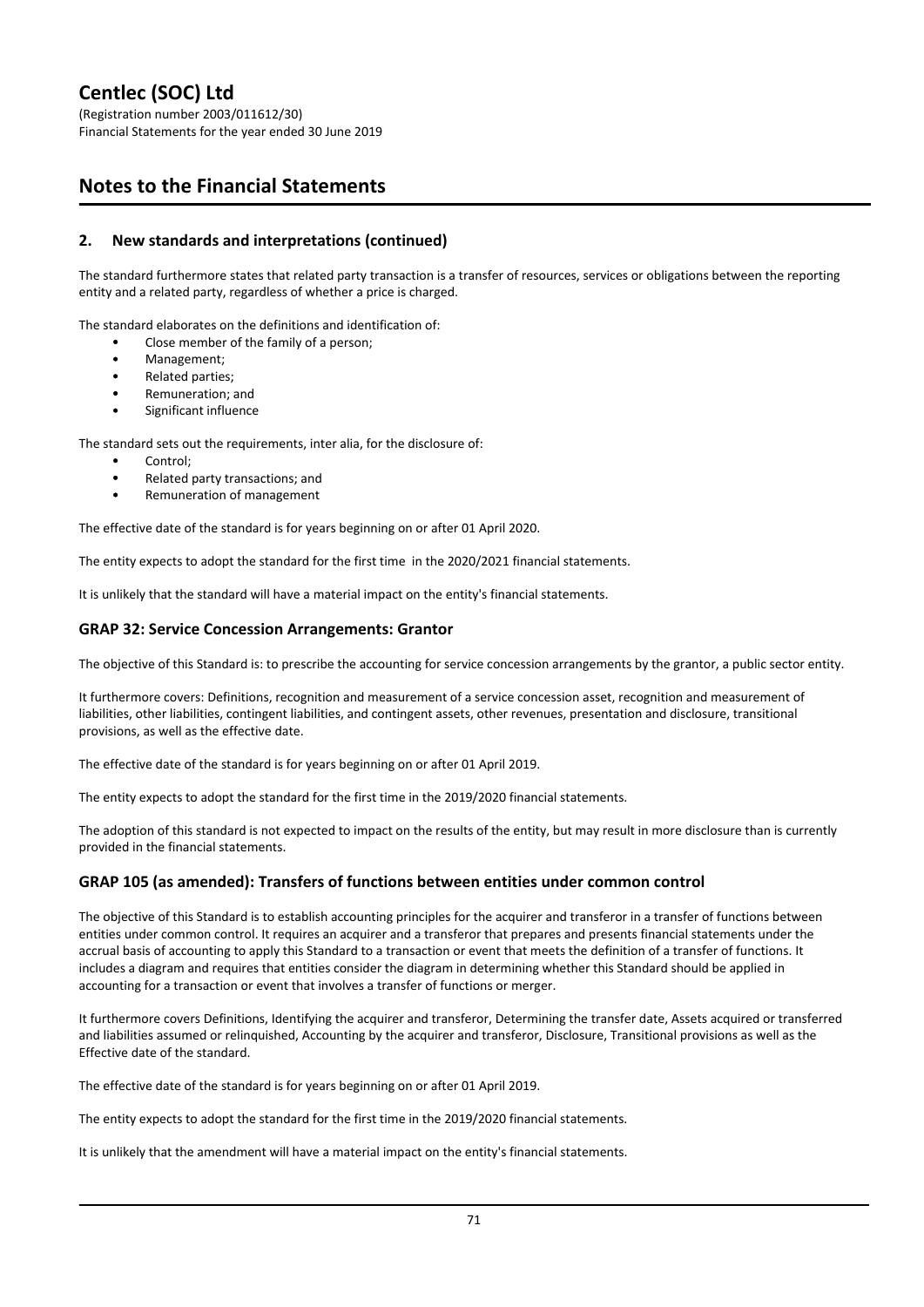(Registration number 2003/011612/30) Financial Statements for the year ended 30 June 2019

# **Notes to the Financial Statements**

### **2. New standards and interpretations (continued)**

### **GRAP 106 (as amended 2016): Transfers of functions between entities not under common control**

The objective of this Standard is to establish accounting principles for the acquirer in a transfer of functions between entities not under common control. It requires an entity that prepares and presents financial statements under the accrual basis of accounting to apply this Standard to a transaction or other event that meets the definition of a transfer of functions. It includes a diagram and requires that entities consider the diagram in determining whether this Standard should be applied in accounting for a transaction or event that involves a transfer of functions or merger.

It furthermore covers Definitions, Identifying a transfer of functions between entities not under common control, The acquisition method, Recognising and measuring the difference between the assets acquired and liabilities assumed and the consideration transferred, Measurement period, Determining what is part of a transfer of functions, Subsequent measurement and accounting, Disclosure, Transitional provisions as well as the Effective date of the standard.

The subsequent amendments to the Standard of GRAP on Transfer of Functions Between Entities Not Under Common Control resulted from changes made to IFRS 3 on Business Combinations (IFRS 3) as a result of the IASB's amendments on Annual Improvements to IFRSs 2010 – 2012 Cycle issued in December 2013.

The most significant changes to the Standard are:

 IASB amendments: To require contingent consideration that is classified as an asset or a liability to be measured at fair value at each reporting period.

The effective date of the standard is for years beginning on or after 01 April 2019.

The entity expects to adopt the standard for the first time in the 2019/2020 financial statements.

It is unlikely that the standard will have a material impact on the entity's financial statements.

### **GRAP 107 (as amended): Mergers**

The objective of this Standard is to establish accounting principles for the acquirer in a transfer of functions between entities not under common control. It requires an entity that prepares and presents financial statements under the accrual basis of accounting to apply this Standard to a transaction or other event that meets the definition of a transfer of functions. It includes a diagram and requires that entities consider the diagram in determining whether this Standard should be applied in accounting for a transaction or event that involves a transfer of functions or merger.

It furthermore covers Definitions, Identifying a transfer of functions between entities not under common control, The acquisition method, Recognising and measuring the difference between the assets acquired and liabilities assumed and the consideration transferred, Measurement period, Determining what is part of a transfer of functions, Subsequent measurement and accounting, Disclosure, Transitional provisions as well as the Effective date of the standard.

The effective date of the standard is for years beginning on or after 01 April 2019.

The entity expects to adopt the standard for the first time in the 2019/2020 financial statements.

It is unlikely that the amendment will have a material impact on the entity's financial statements.

### **GRAP 108: Statutory Receivables**

The objective of this Standard is: to prescribe accounting requirements for the recognition, measurement, presentation and disclosure of statutory receivables.

It furthermore covers: Definitions, recognition, derecognition, measurement, presentation and disclosure, transitional provisions, as well as the effective date.

The effective date of the standard is for years beginning on or after 01 April 2019.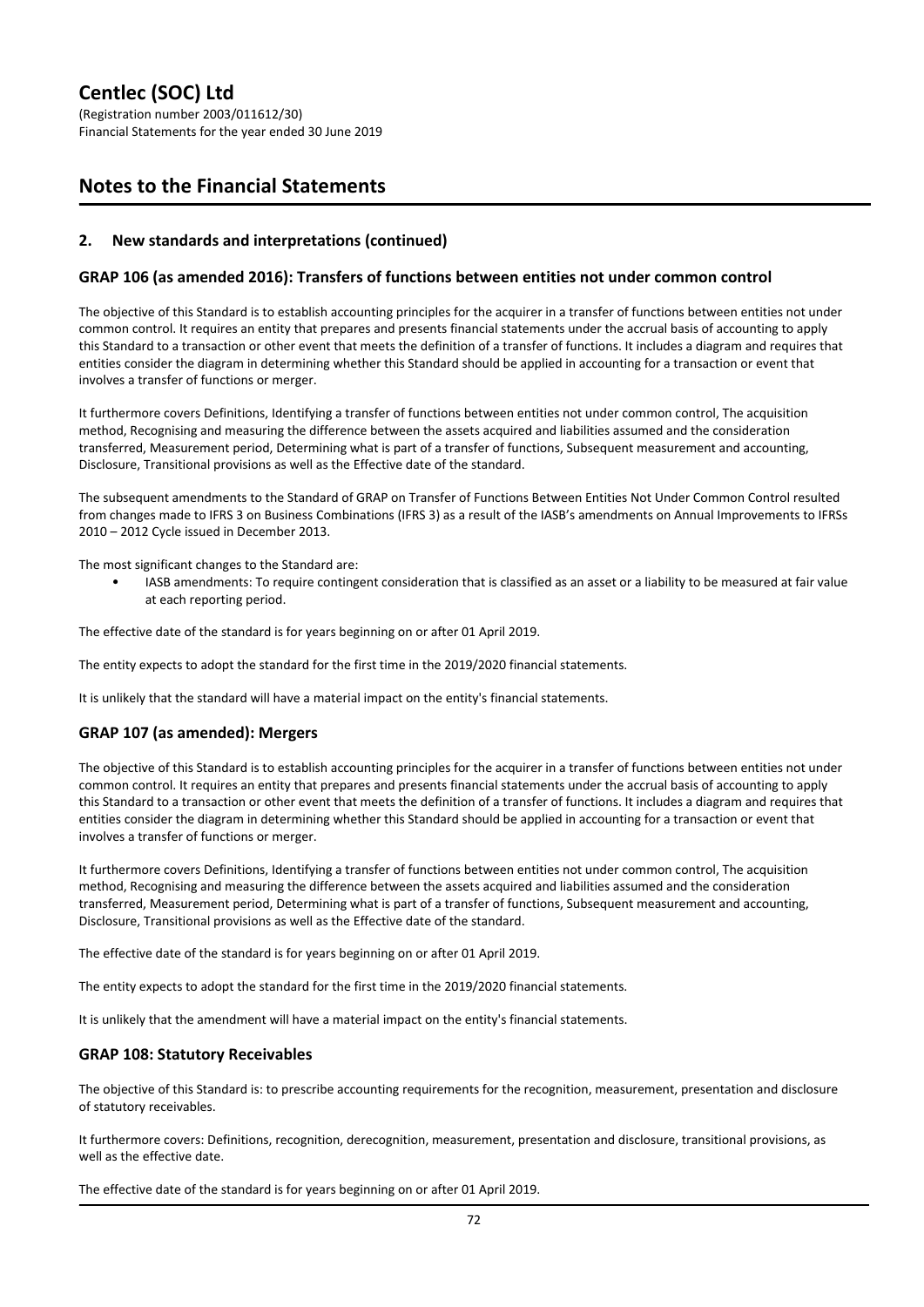(Registration number 2003/011612/30) Financial Statements for the year ended 30 June 2019

# **Notes to the Financial Statements**

## **2. New standards and interpretations (continued)**

The entity expects to adopt the standard for the first time in the 2019/2020 financial statements.

It is unlikely that the standard will have a material impact on the entity's financial statements.

## **GRAP 109: Accounting by Principals and Agents**

The objective of this Standard is to outline principles to be used by an entity to assess whether it is party to a principal-agent arrangement, and whether it is a principal or an agent in undertaking transactions in terms of such an arrangement. The Standard does not introduce new recognition or measurement requirements for revenue, expenses, assets and/or liabilities that result from principalagent arrangements. The Standard does however provide guidance on whether revenue, expenses, assets and/or liabilities should be recognised by an agent or a principal, as well as prescribe what information should be disclosed when an entity is a principal or an agent.

It furthermore covers Definitions, Identifying whether an entity is a principal or agent, Accounting by a principal or agent, Presentation, Disclosure, Transitional provisions and Effective date.

The effective date of the standard is for years beginning on or after 01 April 2019.

The entity expects to adopt the standard for the first time in the 2019/2020 financial statements.

The adoption of this standard is not expected to impact on the results of the entity, but may result in more disclosure than is currently provided in the financial statements.

### **IGRAP 17: Service Concession Arrangements where a Grantor Controls a Significant Residual Interest in an Asset**

This Interpretation of the Standards of GRAP provides guidance to the grantor where it has entered into a service concession arrangement, but only controls, through ownership, beneficial entitlement or otherwise, a significant residual interest in a service concession asset at the end of the arrangement, where the arrangement does not constitute a lease. This Interpretation of the Standards of GRAP shall not be applied by analogy to other types of transactions or arrangements.

A service concession arrangement is a contractual arrangement between a grantor and an operator in which the operator uses the service concession asset to provide a mandated function on behalf of the grantor for a specified period of time. The operator is compensated for its services over the period of the service concession arrangement, either through payments, or through receiving a right to earn revenue from third party users of the service concession asset, or the operator is given access to another revenuegenerating asset of the grantor for its use.

Before the grantor can recognise a service concession asset in accordance with the Standard of GRAP on Service Concession Arrangements: Grantor, both the criteria as noted in paragraph .01 of this Interpretation of the Standards of GRAP need to be met. In some service concession arrangements, the grantor only controls the residual interest in the service concession asset at the end of the arrangement, and can therefore not recognise the service concession asset in terms of the Standard of GRAP on Service Concession Arrangements: Grantor.

A consensus is reached, in this Interpretation of the Standards of GRAP, on the recognition of the performance obligation and the right to receive a significant interest in a service concession asset.

The effective date of the standard is for years beginning on or after 01 April 2019.

The entity expects to adopt the standard for the first time in the 2019/2020 financial statements.

The adoption of this interpretation is not expected to impact on the results of the entity, but may result in more disclosure than is currently provided in the financial statements.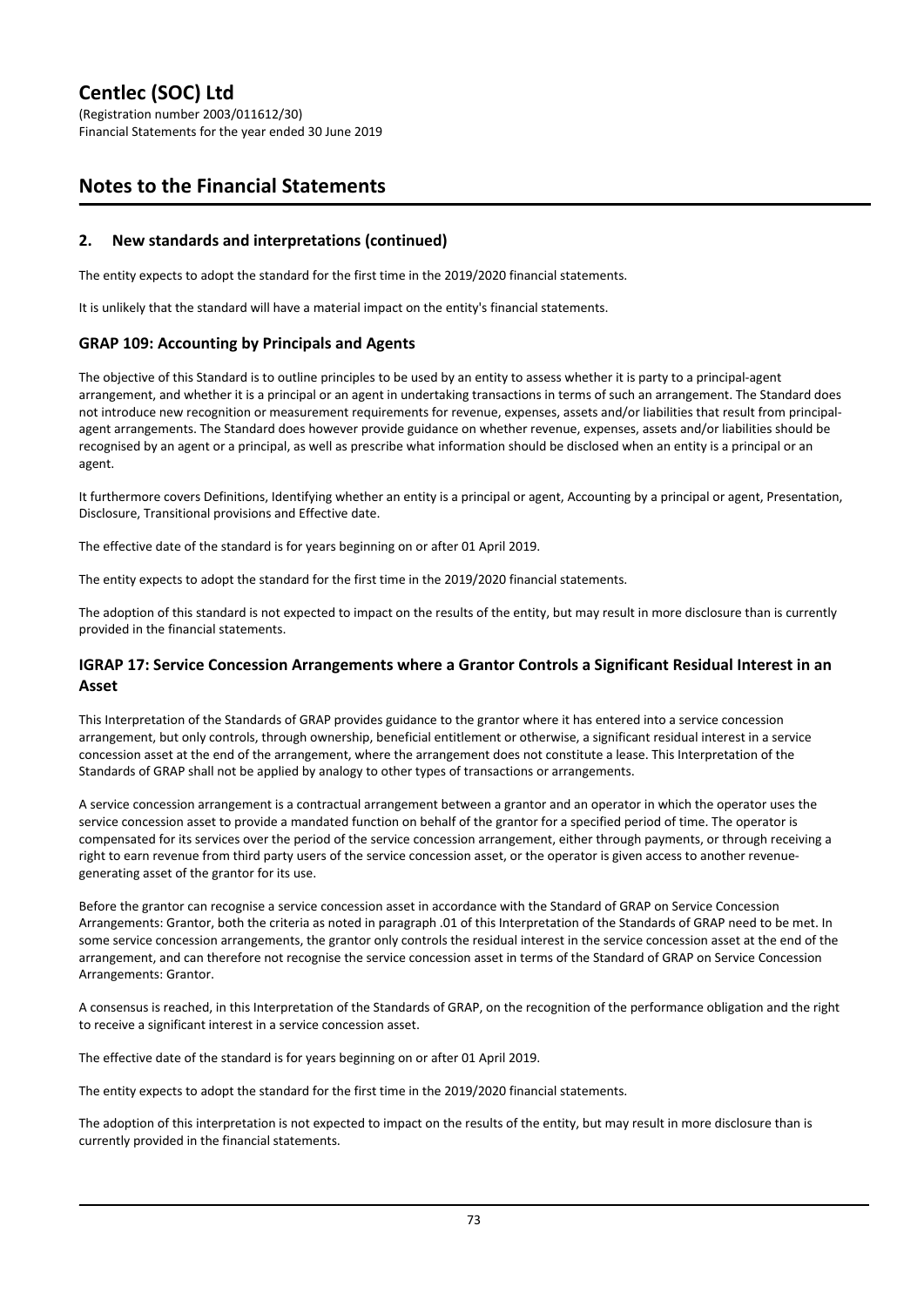(Registration number 2003/011612/30) Financial Statements for the year ended 30 June 2019

# **Notes to the Financial Statements**

## **2. New standards and interpretations (continued)**

### **2.3 Standards and interpretations not yet effective or relevant**

The following standards and interpretations have been published and are mandatory for the entity's accounting periods beginning on or after 01 July 2019 or later periods but are not relevant to its operations:

### **Guideline: Guideline on Accounting for Landfill Sites**

The objective of this guideline: The Constitution of South Africa, Act No. 108 of 1996 (the constitution), gives local government the executive authority over the functions of cleaning, refuse removal, refuse dumps and solid waste disposal. Even though waste disposal activities are mainly undertaken by municipalities, other public sector entities may also be involved in these activities from time to time. Concerns were raised by preparers about the inconsistent accounting practices for landfill sites and the related rehabilitation provision where entities undertake waste disposal activities. The objective of the Guideline is therefore to provide guidance to entities that manage and operate landfill sites. The guidance will improve comparability and provide the necessary information to the users of the financial statements to hold entities accountable and for decision making. The principles from the relevant Standards are applied in accounting for the landfill site and the related rehabilitation provision. Where appropriate, the Guideline also illustrates the accounting for the landfill site and the related rehabilitation provision.

It covers: Overview of the legislative requirements that govern landfill sites, Accounting for land in a landfill, Accounting for the landfill site asset, Accounting for the provision for rehabilitation, closure, end-use and monitoring, Other considerations, and Annexures with Terminology, Summary of guidance from other standard setters & References to pronouncements used in the Guideline.

The effective date of the guideline is not yet set by the Minister of Finance.

The entity does not envisage the adoption of the guideline until such time as it becomes applicable to the entity's operations.

It is unlikely that the standard will have a material impact on the entity's financial statements.

### **GRAP 35: Consolidated Financial Statements**

The objective of this Standard is to establish principles for the presentation and preparation of consolidated financial statements when an entity controls one or more other entities.

To meet this objective, the Standard:

- requires an entity (the controlling entity) that controls one or more other entities (controlled entities) to present consolidated financial statements;
- defines the principle of control, and establishes control as the basis for consolidation;
- sets out how to apply the principle of control to identify whether an entity controls another entity and therefore must consolidate that entity;
- sets out the accounting requirements for the preparation of consolidated financial statements; and
- defines an investment entity and sets out an exception to consolidating particular controlled entities of an investment entity.

It furthermore covers Definitions, Control, Accounting requirements, Investment entities: Fair value requirement, Transitional provisions and Effective date.

The effective date of the standard is for years beginning on or after 01 April 2020.

The entity does not envisage the adoption of the standard until such time as it becomes applicable to the entity's operations.

It is unlikely that the standard will have a material impact on the entity's financial statements.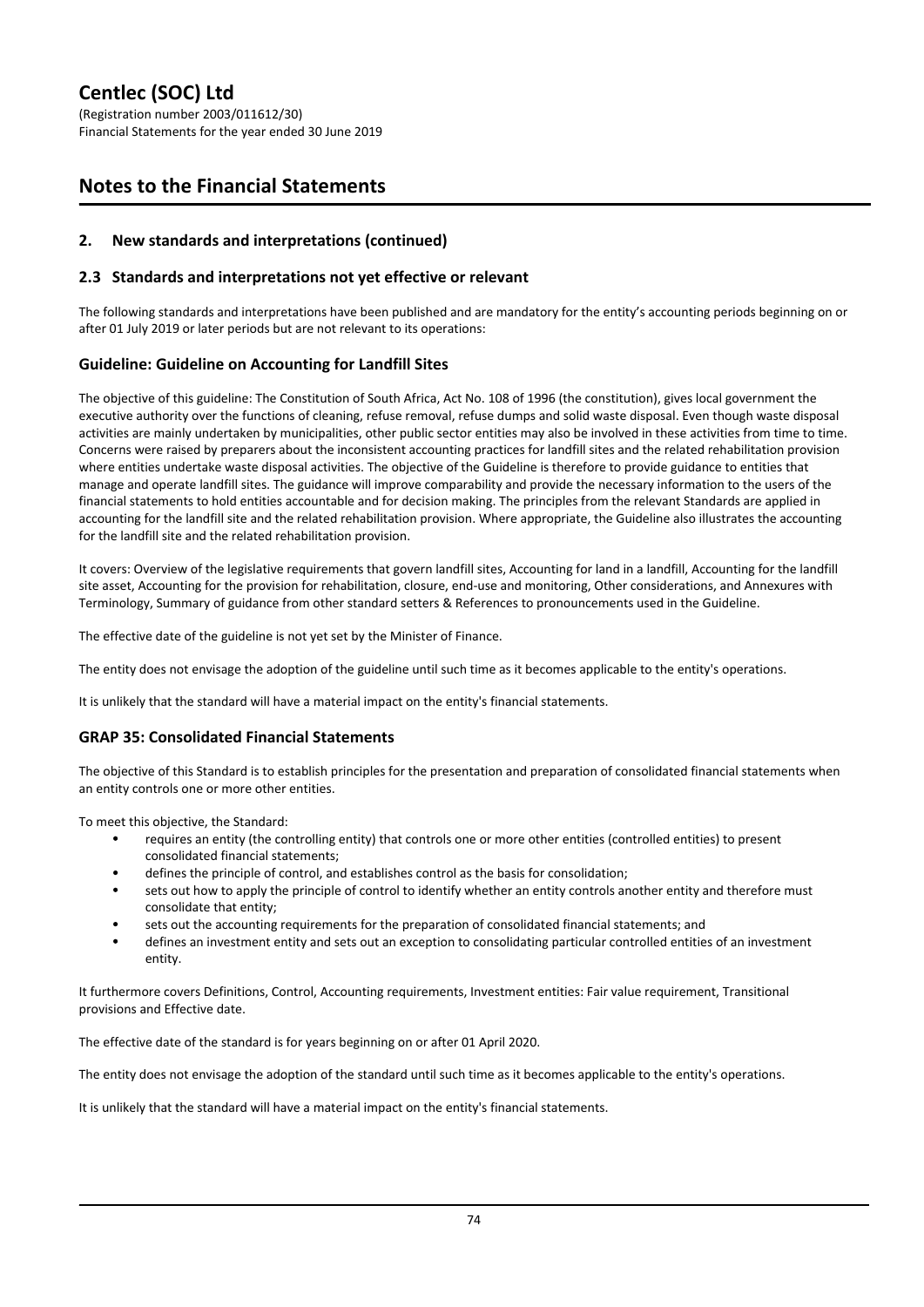(Registration number 2003/011612/30) Financial Statements for the year ended 30 June 2019

# **Notes to the Financial Statements**

## **2. New standards and interpretations (continued)**

### **GRAP 36: Investments in Associates and Joint Ventures**

The objective of this Standard is to prescribe the accounting for investments in associates and joint ventures and to set out the requirements for the application of the equity method when accounting for investments in associates and joint ventures.

It furthermore covers Definitions, Significant influence, Equity method, Application of the equity method, Separate financial statements, Transitional provisions and Effective date.

The effective date of the standard is for years beginning on or after 01 April 2020.

The entity does not envisage the adoption of the standard until such time as it becomes applicable to the entity's operations.

It is unlikely that the standard will have a material impact on the entity's financial statements.

### **GRAP 37: Joint Arrangements**

The objective of this Standard is to establish principles for financial reporting by entities that have an interest in arrangements that are controlled jointly (i.e. joint arrangements).

To meet this objective, the Standard defines joint control and requires an entity that is a party to a joint arrangement to determine the type of joint arrangement in which it is involved by assessing its rights and obligations and to account for those rights and obligations in accordance with that type of joint arrangement.

It furthermore covers Definitions, Joint arrangements, Financial statements and parties to a joint arrangement, Separate financial statements, Transitional provisions and Effective date.

The effective date of the standard is for years beginning on or after 01 April 2020

The entity does not envisage the adoption of the standard until such time as it becomes applicable to the entity's operations.

It is unlikely that the standard will have a material impact on the entity's financial statements.

### **GRAP 38: Disclosure of Interests in Other Entities**

The objective of this Standard is to require an entity to disclose information that enables users of its financial statements to evaluate:

- the nature of, and risks associated with, its interests in controlled entities, unconsolidated controlled entities, joint arrangements and associates, and structured entities that are not consolidated; and
- the effects of those interests on its financial position, financial performance and cash flows.

It furthermore covers Definitions, Disclosing information about interests in other entities, Significant judgements and assumptions, Investment entity status, Interests in controlled entities, Interests in joint arrangements and associates, Interests in structured entities that are not consolidated, Non-qualitative ownership interests, Controlling interests acquired with the intention of disposal, Transitional provisions and Effective date.

The effective date of the standard is for years beginning on or after 01 April 2020.

The entity does not envisage the adoption of the standard until such time as it becomes applicable to the entity's operations.

It is unlikely that the standard will have a material impact on the entity's financial statements.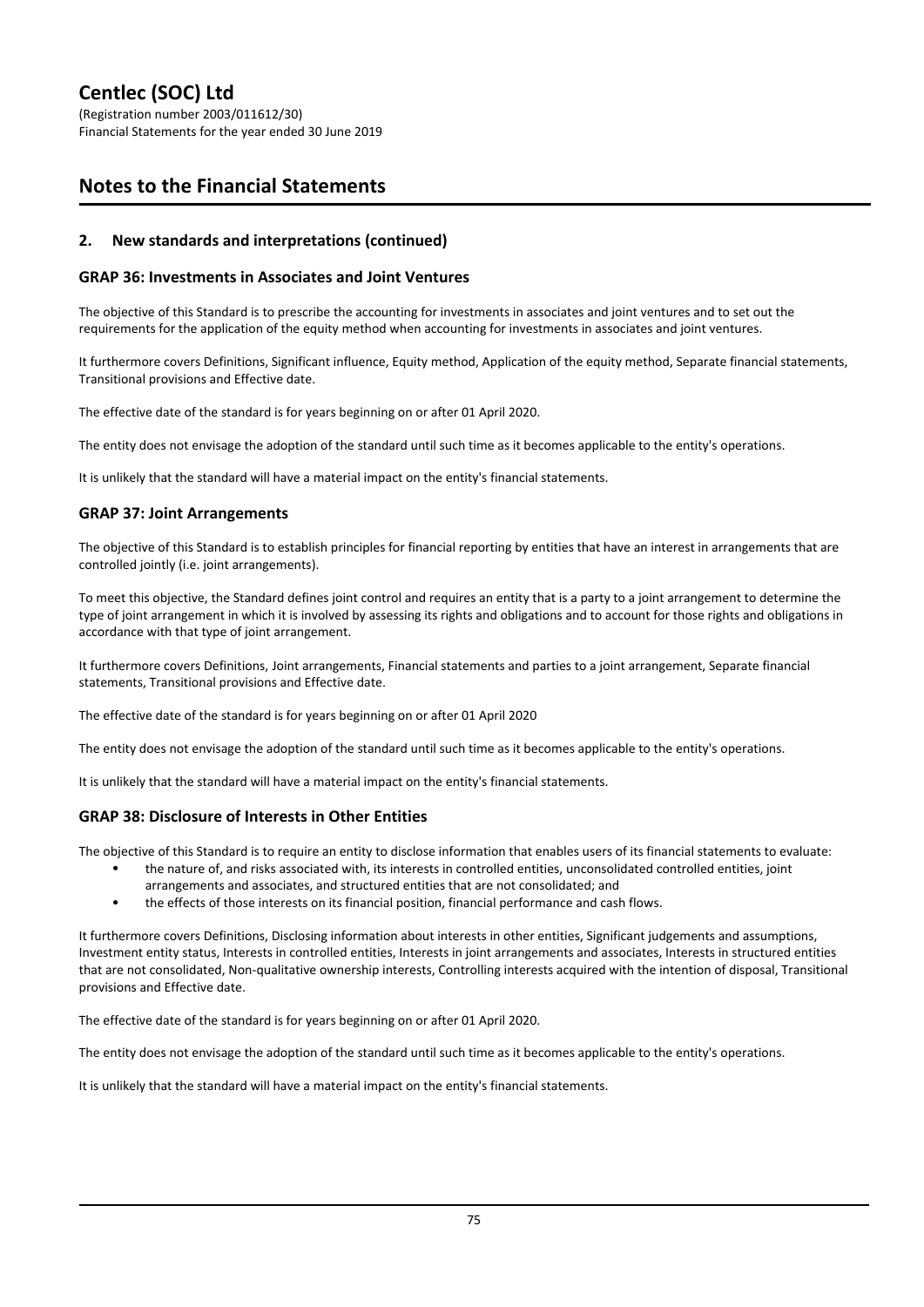(Registration number 2003/011612/30) Financial Statements for the year ended 30 June 2019

# **Notes to the Financial Statements**

### **2. New standards and interpretations (continued)**

## **Directive 13: Transitional Provisions for the Adoption of Standards of GRAP by Community Education and Training (CET) Colleges**

The objective of this Directive is to prescribe the transitional provisions for the adoption of Standards of GRAP by CET colleges. Standards of GRAP set out the recognition, measurement, presentation and disclosure requirements for financial reporting in the public sector. As a result, this Directive should be read in conjunction with the relevant Standards of GRAP. The Directive prescribes the transitional provisions to be applied by CET colleges established in terms of the Continuing Education and Training Act, Act No. 16 of 2006 (as amended).

The effective date of the directive is for years beginning on or after 01 April 2019.

The entity does not envisage the adoption of the directive until such time as it becomes applicable to the entity's operations.

It is unlikely that the standard will have a material impact on the entity's financial statements.

### **Guideline: Accounting for Arrangements Undertaken i.t.o the National Housing Programme**

The objective of this guideline: Entities in the public sector are frequently involved in the construction of houses as part of government's housing policy, implemented through the national housing programme, which is aimed at developing sustainable human settlements. The Housing Act, Act No. 107 of 1997 provides information about the housing programmes that fall within the scope of the national housing programme. Concerns were raised by preparers about the inconsistent accounting applied to housing arrangements undertaken by entities under the national housing programme. Different accounting may be appropriate where there are differences between the terms and conditions of arrangements concluded by entities. However, under housing arrangements that are undertaken in terms of the national housing programme, there are common features and issues that need to be considered. As a result, the Board agreed to develop high-level guidance for arrangements undertaken in terms of the national housing programme.

It covers: Background to arrangements undertaken in terms of the national housing programme, Transactions that affect the accounting of housing arrangements, Consider whether the municipality undertakes transactions with third parties on behalf of another party, Accounting by municipalities appointed as project manager, Disclosure requirements, Accounting by municipalities appointed as project developer, Accounting for the accreditation fee, commission, administration or transaction fee received, Land and infrastructure, Conclusion and Application of this Guideline to existing arrangements.

The effective date of the guideline is for years beginning on or after 01 April 2019.

The entity does not envisage the adoption of the guideline until such time as it becomes applicable to the entity's operations.

It is unlikely that the guideline will have a material impact on the entity's financial statements.

#### **GRAP 6 (as revised 2010): Consolidated and Separate Financial Statements**

The definition of 'minority interest' has been amended to 'non-controlling interest', and paragraph .60 was added by the Improvements to the Standards of GRAP issued in November 2010. If an entity elects to apply these amendments earlier, it shall disclose this fact.

Paragraph .59 was amended by Improvements to the Standards of GRAP issued in November 2010. An entity shall apply these amendments prospectively for annual financial periods beginning on or after the effective date [in conjunction with the effective date to be determined by the Minister of Finance for GRAP 105, 106 and 107] from the date at which it first applied the Standard of GRAP on Non-current Assets Held for Sale and Discontinued Operations. If an entity elects to apply these amendments earlier, it shall disclose this fact.

The Standards of GRAP on Transfer of Functions Between Entities Under Common Control, Transfer of Functions Between Entities Not Under Common Control and Mergers amended paragraphs .03, .39, .47 to .50 and added paragraphs .51 to .58 and .61 to .62. An entity shall apply these amendments when it applies the Standards of GRAP on Transfer of Functions Between Entities Under Common Control, Transfer of Functions Between Entities Not Under Common Control and Mergers.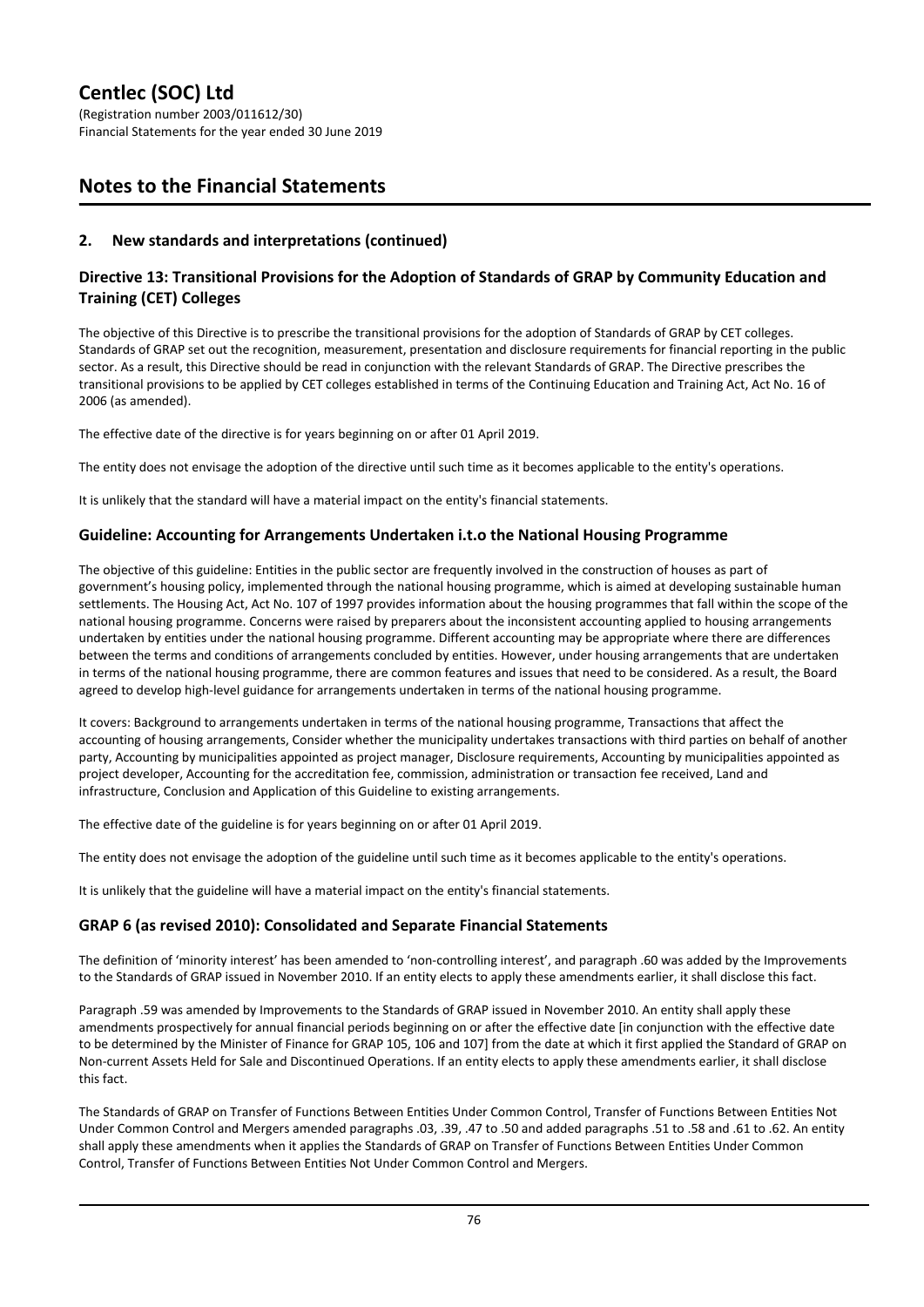(Registration number 2003/011612/30) Financial Statements for the year ended 30 June 2019

# **Notes to the Financial Statements**

## **2. New standards and interpretations (continued)**

The effective date of the amendment is for years beginning on or after 01 April 2019.

The entity does not envisage the adoption of the amendment until such time as it becomes applicable to the entity's operations.

It is unlikely that the amendment will have a material impact on the entity's financial statements.

## **GRAP 7 (as revised 2010): Investments in Associates**

Paragraphs .03 and .42 were amended by the Improvements to the Standards of GRAP issued in November 2010. If an entity elects to apply these amendments earlier, it shall disclose this fact.

The Standards of GRAP on Transfer of Functions Between Entities Under Common Control, Transfer of Functions Between Entities Not Under Common Control and Mergers amended paragraphs .22, .28 and .38 and added paragraph .24. An entity shall apply these amendments and addition when it applies the Standards of GRAP on Transfer of Functions Between Entities Under Common Control, Transfer of Functions Between Entities Not Under Common Control and Mergers.

The effective date of the standard is for years beginning on or after 01 April 2019.

The entity does not envisage the adoption of the standard until such time as it becomes applicable to the entity's operations.

It is unlikely that the amendment will have a material impact on the entity's financial statements.

## **GRAP 8 (as revised 2010): Interests in Joint Ventures**

Paragraph .04 was amended by the Improvements to the Standards of GRAP issued in November 2010. If an entity elects to apply these amendments earlier, it shall disclose this fact.

The Standards of GRAP on Transfer of Functions Between Entities Under Common Control, Transfer of Functions Between Entities Not Under Common Control and Mergers added paragraph .50 and amended paragraphs .51 and .52. An entity shall apply these amendments and addition when it applies the Standards of GRAP on Transfer of Functions Between Entities Under Common Control, Transfer of Functions Between Entities Not Under Common Control and Mergers.

The effective date of the standard is for years beginning on or after 01 April 2019.

The entity does not envisage the adoption of the standard until such time as it becomes applicable to the entity's operations.

It is unlikely that the amendment will have a material impact on the entity's financial statements.

## **IGRAP 11: Consolidation – Special purpose entities**

An entity may be created to accomplish a narrow and well-defined objective (e.g. to effect a lease, research and development activities or a securitisation of financial assets). Such a special purpose entity ('SPE') may take the form of a corporation, trust, partnership or unincorporated entity. SPEs often are created with legal arrangements that impose strict and sometimes permanent limits on the decision-making powers of their management over the operations of the SPE. Frequently, these provisions specify that the policy guiding the ongoing activities of the SPE cannot be modified, other than perhaps by its creator or sponsor (ie they operate on so-called 'autopilot'). The sponsor (or entity on whose behalf the SPE was created) frequently transfers assets to the SPE, obtains the right to use assets held by the SPE or performs services for the SPE, while other parties ('capital providers') may provide the funding to the SPE. An entity that engages in transactions with an SPE (frequently the creator or sponsor) may in substance control the SPE. A beneficial interest in an SPE may, for example, take the form of a debt instrument, an equity instrument, a participation right, a residual interest or a lease. Some beneficial interests may simply provide the holder with a fixed or stated rate of return, while others give the holder rights or access to other future economic benefits or service potential of the SPE's activities. In most cases, the creator or sponsor (or the entity on whose behalf the SPE was created) retains a significant beneficial interest in the SPE's activities, even though it may own little or none of the SPE's net assets.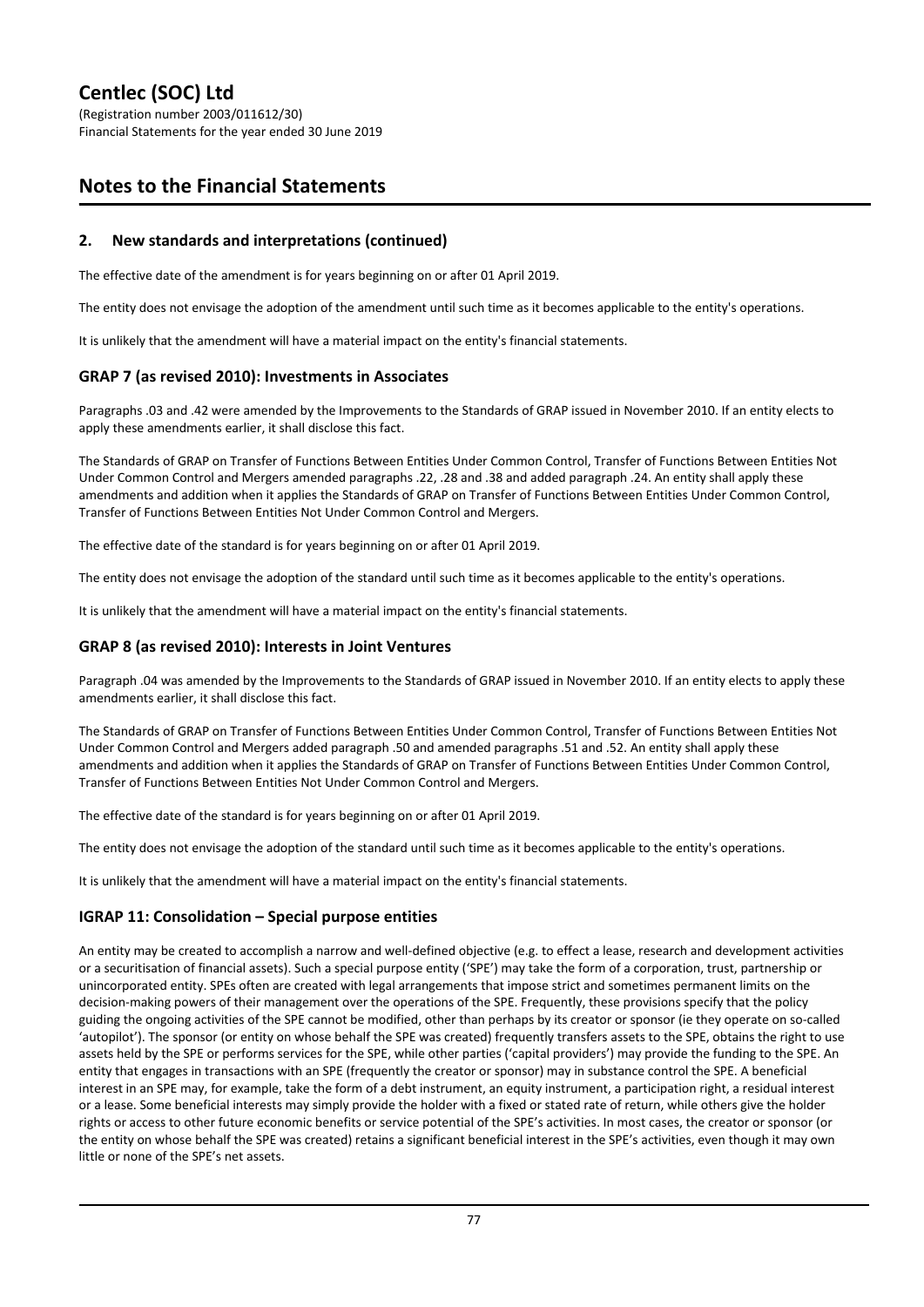(Registration number 2003/011612/30) Financial Statements for the year ended 30 June 2019

# **Notes to the Financial Statements**

## **2. New standards and interpretations (continued)**

The Standard of GRAP on Consolidated and Separate Financial Statements requires the consolidation of entities that are controlled by the reporting entity. However, the Standard of GRAP does not provide explicit guidance on the consolidation of SPEs. The issue is under what circumstances an entity should consolidate an SPE. This interpretation of the Standards of GRAP does not apply to postemployment benefit plans or other long-term employee benefit plans to which the Standard of GRAP on Employee Benefits applies.

A transfer of assets from an entity to an SPE may qualify as a sale by that entity. Even if the transfer does qualify as a sale, the provisions of the Standard of GRAP on Consolidated and Separate Financial Statements and this Interpretation of the Standards of GRAP may mean that the entity should consolidate the SPE. This Interpretation of the Standards of GRAP does not address the circumstances in which sale treatment should apply for the entity or the elimination of the consequences of such a sale upon consolidation.

The effective date of this interpretation is dependent on/in conjunction with the effective date of GRAP105, 106 and 107.

The entity does not envisage the adoption of the interpretation until such time as it becomes applicable to the entity's operations.

It is unlikely that the interpretation will have a material impact on the entity's financial statements.

## **IGRAP 12: Jointly controlled entities – Non-monetary contributions by ventures**

Paragraph .54 in the Standard of GRAP on Interests in Joint Ventures refers to both contributions and sales between a venturer and a joint venture as follows: 'When a venturer contributes or sells assets to a joint venture, recognition of any portion of a gain or loss from the transaction shall reflect the substance of the transaction'. In addition, paragraph 31 in the Standard of GRAP on Interests in Joint Ventures says that 'a jointly controlled entity is a joint venture that involves the establishment of a corporation, partnership or other entity in which each venturer has an interest'. There is no explicit guidance on the recognition of gains and losses resulting from contributions of non-monetary assets to jointly controlled entities ('JCEs').

Contributions to a JCE are transfers of assets by venturers in exchange for an interest in the net asset in the JCE. Such contributions may take various forms. Contributions may be made simultaneously by the venturers either upon establishing the JCE or subsequently. The consideration received by the venturer(s) in exchange for assets contributed to the JCE may also include cash or other consideration that does not depend on future cash flows of the JCE ('additional consideration').

The issues are:

- when the appropriate portion of gains or losses resulting from a contribution of a non-monetary asset to a JCE in exchange for an interest in the net assets in the JCE should be recognised by the venturer in surplus or deficit;
- how additional consideration should be accounted for by the venturer; and
- how any unrealised gain or loss should be presented in the consolidated

This Interpretation of the Standards of GRAP deals with the venturer's accounting for non-monetary contributions to a JCE in exchange for an interest in the net assets in the JCE that is accounted for using either the equity method or proportionate consolidation.

The effective date of this interpretation is dependent on/in conjunction with the effective date of GRAP105, 106 and 107.

The entity does not envisage the adoption of the interpretation until such time as it becomes applicable to the entity's operations

It is unlikely that the interpretation will have a material impact on the entity's financial statements.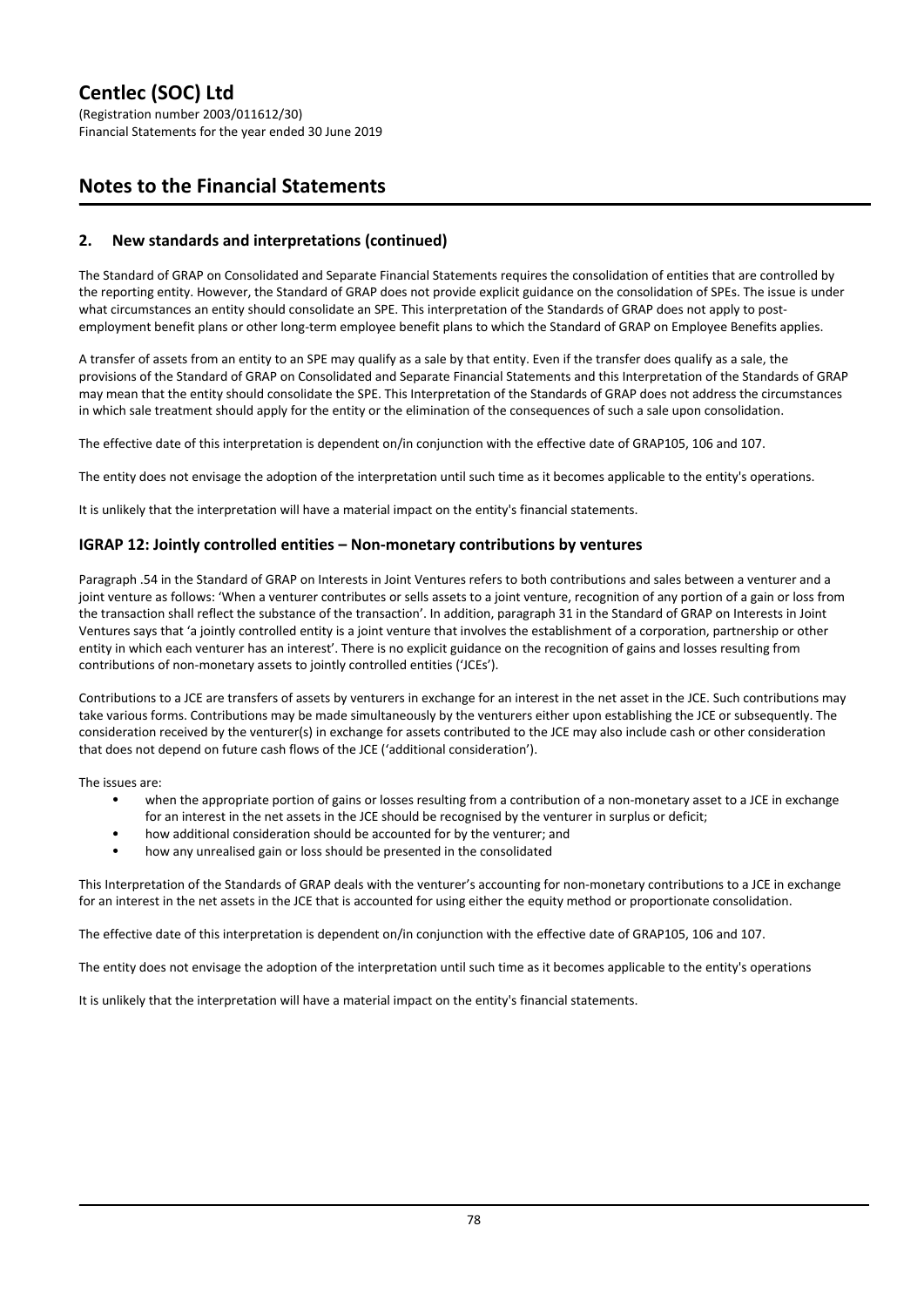(Registration number 2003/011612/30) Financial Statements for the year ended 30 June 2019

# **Notes to the Financial Statements**

## **2. New standards and interpretations (continued)**

### **IGRAP 18: Interpretation of the Standard of GRAP on Recognition and Derecognition of Land**

This Interpretation of the Standards of GRAP applies to the initial recognition and derecognition of land in an entity's financial statements. It also considers joint control of land by more than one entity.

When an entity concludes that it controls the land after applying the principles in this Interpretation of the Standards of GRAP, it applies the applicable Standard of GRAP, i.e. the Standard of GRAP on Inventories, Investment Property (GRAP 16), Property, Plant and Equipment (GRAP 17) or Heritage Assets. As this Interpretation of the Standards of GRAP does not apply to the classification, initial and subsequent measurement, presentation and disclosure requirements of land, the entity applies the applicable Standard of GRAP to account for the land once control of the land has been determined. An entity also applies the applicable Standards of GRAP to the derecognition of land when it concludes that it does not control the land after applying the principles in this Interpretation of the Standards of GRAP.

In accordance with the principles in the Standards of GRAP, buildings and other structures on the land are accounted for separately. These assets are accounted for separately as the future economic benefits or service potential embodied in the land differs from those included in buildings and other structures. The recognition and derecognition of buildings and other structures are not addressed in this Interpretation of the Standards of GRAP.

The effective date of the interpretation is for years beginning on or after 01 April 2019.

The entity does not envisage the adoption of the interpretation until such time as it becomes applicable to the entity's operations.

It is unlikely that the interpretation will have a material impact on the entity's financial statements.

### **IGRAP 19: Liabilities to Pay Levies**

This Interpretation of the Standards of GRAP provides guidance on the accounting for levies in the financial statements of the entity that is paying the levy. It clarifies when entities need to recognise a liability to pay a levy that is accounted for in accordance with GRAP 19.

To clarify the accounting for a liability to pay a levy, this Interpretation of the Standards of GRAP addresses the following issues:

- What is the obligating event that gives rise to the recognition of a liability to pay a levy?
- Does economic compulsion to continue to operate in a future period create a constructive obligation to pay a levy that will be triggered by operating in that future period?
- Does the going concern assumption imply that an entity has a present obligation to pay a levy that will be triggered by operating in a future period?
- Does the recognition of a liability to pay a levy arise at a point in time or does it, in some circumstances, arise progressively over time?
- What is the obligating event that gives rise to the recognition of a liability to pay a levy that is triggered if a minimum threshold is reached?

Consensus reached in this interpretation:

- The obligating event that gives rise to a liability to pay a levy is the activity that triggers the payment of the levy, as identified by the legislation;
- An entity does not have a constructive obligation to pay a levy that will be triggered by operating in a future period as a result of the entity being economically compelled to continue to operate in that future period;
- The preparation of financial statements under the going concern assumption does not imply that an entity has a present obligation to pay a levy that will be triggered by operating in a future period;
- The liability to pay a levy is recognised progressively if the obligating event occurs over a period of time;
- If an obligation to pay a levy is triggered when a minimum threshold is reached, the accounting for the liability that arises from that obligation shall be consistent with the principles established in this Interpretation of the Standards of GRAP; and
- An entity shall recognise an asset, in accordance with the relevant Standard of GRAP, if it has prepaid a levy but does not yet have a present obligation to pay that levy.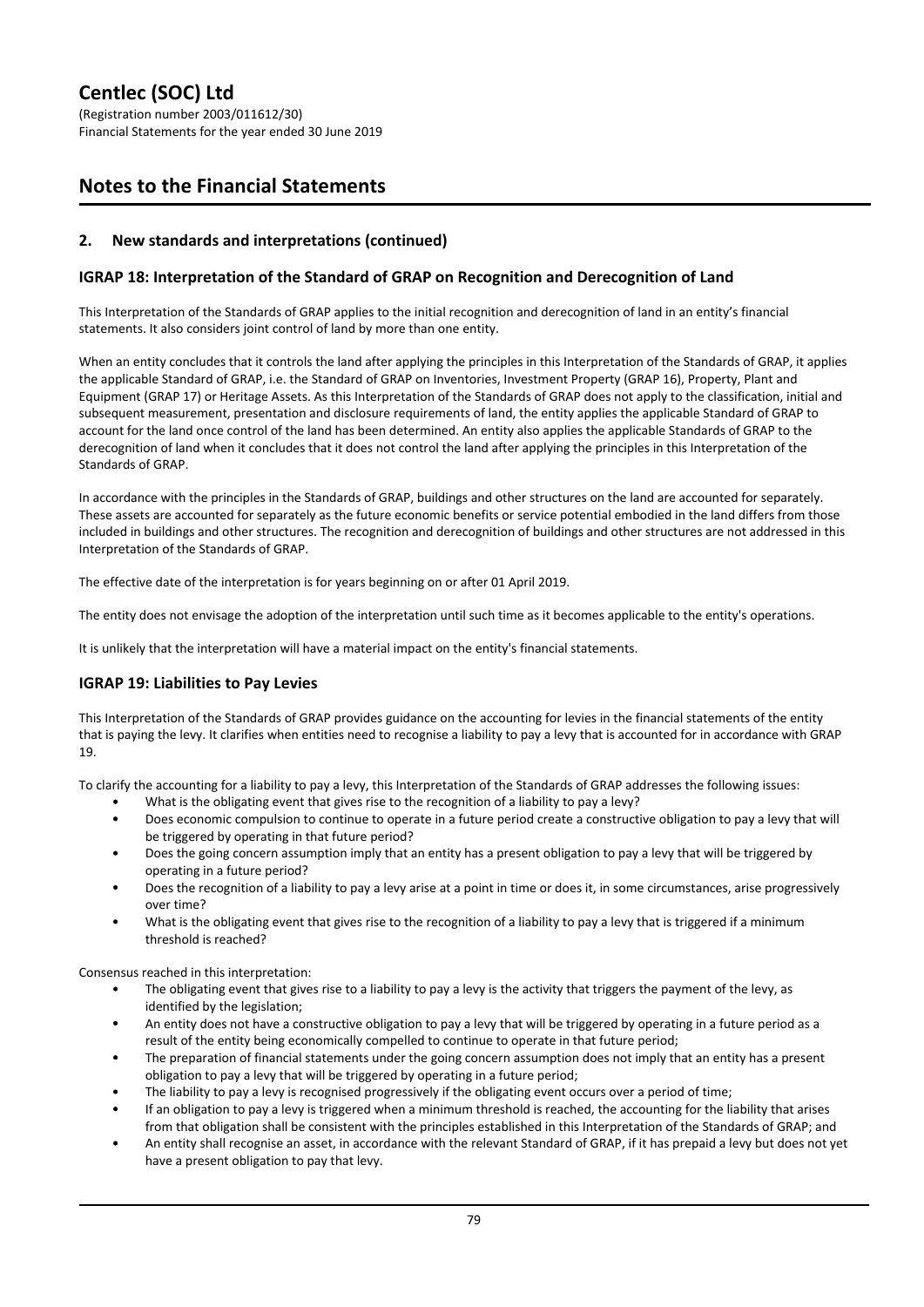(Registration number 2003/011612/30) Financial Statements for the year ended 30 June 2019

# **Notes to the Financial Statements**

## **2. New standards and interpretations (continued)**

The effective date of the interpretation is not yet set by the Minister of Finance.

The entity does not envisage the adoption of the interpretation until such time as it becomes applicable to the entity's operations.

It is unlikely that the interpretation will have a material impact on the entity's financial statements.

## **GRAP 16 (as amended 2016): Investment Property**

Amendments to the Standard of GRAP on Investment Property resulted from editorial changes to the original text and inconsistencies in measurement requirements in GRAP 23 and other asset-related Standards of GRAP in relation to the treatment of transaction costs. Other changes resulted from changes made to IAS 40 on Investment Property (IAS 40) as a result of the IASB's amendments on Annual Improvements to IFRSs 2011 – 2013 Cycle issued in December 2013.

The most significant changes to the Standard are:

- General improvements: To clarify the treatment of transaction costs and other costs incurred on assets acquired in nonexchange transactions to be in line with the principle in GRAP 23 (paragraph .12); and To clarify the measurement principle when assets may be acquired in exchange for a non-monetary asset or assets, or a combination of monetary and nonmonetary assets.
- IASB amendments: To clarify the interrelationship between the Standards of GRAP on Transfer of Functions Between Entities Not Under Common Control and Investment Property when classifying investment property or owner-occupied property.

The effective date of the amendment is for years beginning on or after 01 April 2018.

The entity does not envisage the adoption of the amendment until such time as it becomes applicable to the entity's operations.

It is unlikely that the amendment will have a material impact on the entity's financial statements.

## **GRAP 27 (as amended 2016): Agriculture**

Amendments to the Standard of GRAP on Agriculture resulted from changes made to IPSAS 27 on Agriculture (IPSAS 27) as a result of the IPSASB's Improvements to IPSASs 2015 issued in March 2016.

The most significant changes to the Standard are:

 IPSASB amendments: To define a bearer plant and include bearer plants within the scope of GRAP 17, while the produce growing on bearer plants will remain within the scope of GRAP 27. In addition to the changes made by the IPSASB, a consequential amendment has been made to GRAP 103 on Heritage Assets. The IPSASB currently does not have a pronouncement on this topic.

The effective date of the amendment is for years beginning on or after 01 April 2018.

The entity does not envisage the adoption of the amendment until such time as it becomes applicable to the entity's operations.

It is unlikely that the amendment will have a material impact on the entity's financial statements.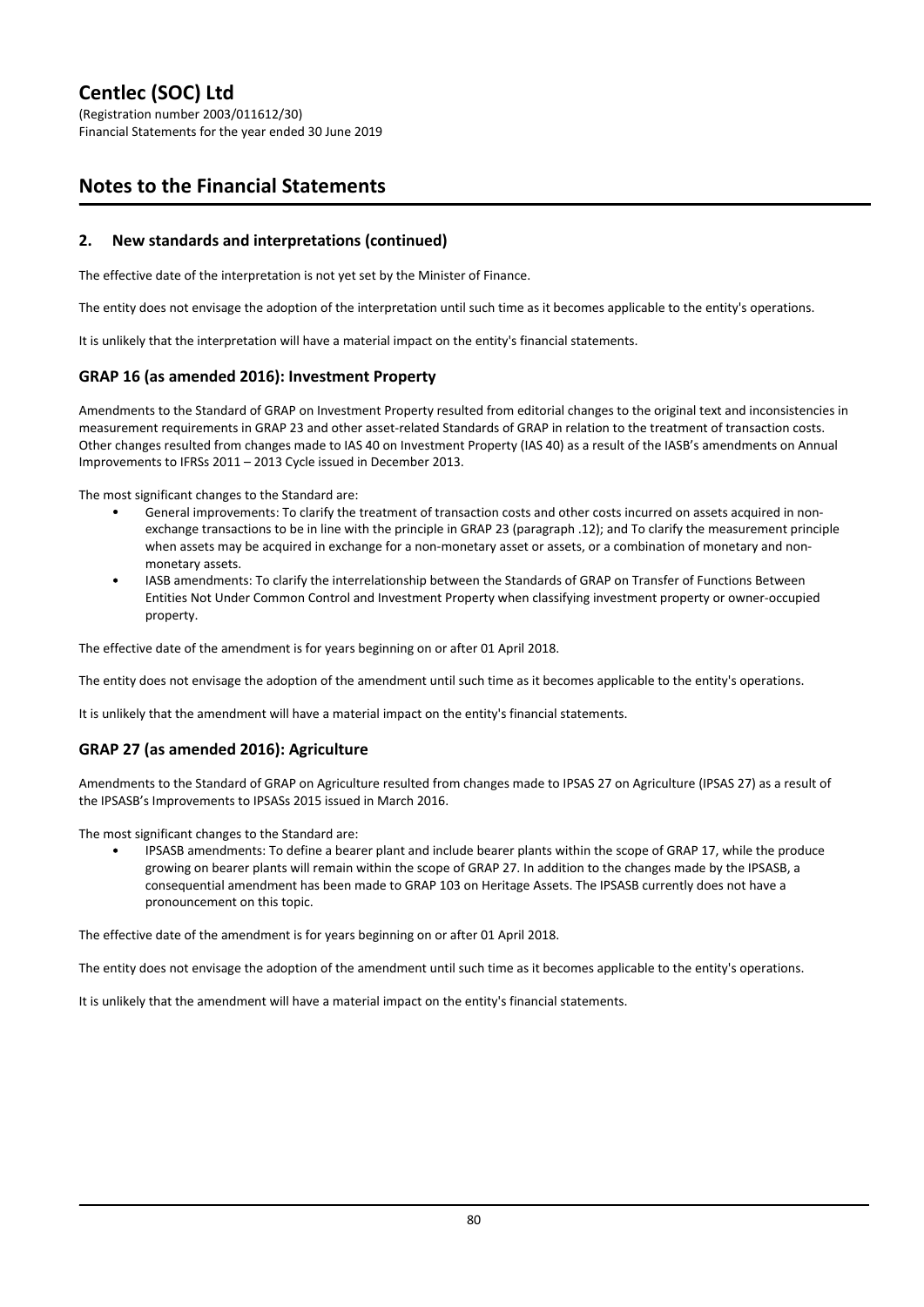(Registration number 2003/011612/30) Financial Statements for the year ended 30 June 2019

# **Notes to the Financial Statements**

## **2. New standards and interpretations (continued)**

## **GRAP 103 (as amended 2016): Heritage Assets**

Amendments to the Standard of GRAP on Heritage Assets resulted from inconsistencies in measurement requirements in GRAP 23 and other asset-related Standards of GRAP in relation to the treatment of transaction costs. Other changes resulted from editorial changes to the original text.

The most significant changes to the Standard are:

 General improvements: To clarify the treatment of transaction costs and other costs incurred on assets acquired in nonexchange transactions to be in line with the principle in GRAP 23 (paragraph .12); and To clarify the measurement principle when assets may be acquired in exchange for a non-monetary asset or assets, or a combination of monetary and nonmonetary assets

The effective date of the amendment is for years beginning on or after 01 April 2018.

The entity does not envisage the adoption of the amendment until such time as it becomes applicable to the entity's operations.

It is unlikely that the amendment will have a material impact on the entity's financial statements.

## **Directive 12: The Selection of an Appropriate Reporting Framework by Public Entities**

Historically, public entities have prepared financial statements in accordance with generally recognised accounting practice, unless the Accounting Standards Board (the Board) approved the application of generally accepted accounting practice for that entity. "Generally accepted accounting practice" has been taken to mean Statements of Generally Accepted Accounting Practice (Statements of GAAP), or for certain entities, International Financial Reporting Standards (IFRSs) issued by the International Accounting Standards Board. Since Statements of GAAP have been withdrawn from 1 December 2012, public entities will be required to apply another reporting framework in the future.

The purpose of this Directive is to prescribe the criteria to be applied by public entities in selecting and applying an appropriate reporting framework.

The effective date of the directive is for years beginning on or after 01 April 2018.

The entity does not envisage the adoption of the directive until such time as it becomes applicable to the entity's operations.

It is unlikely that the directive will have a material impact on the entity's financial statements.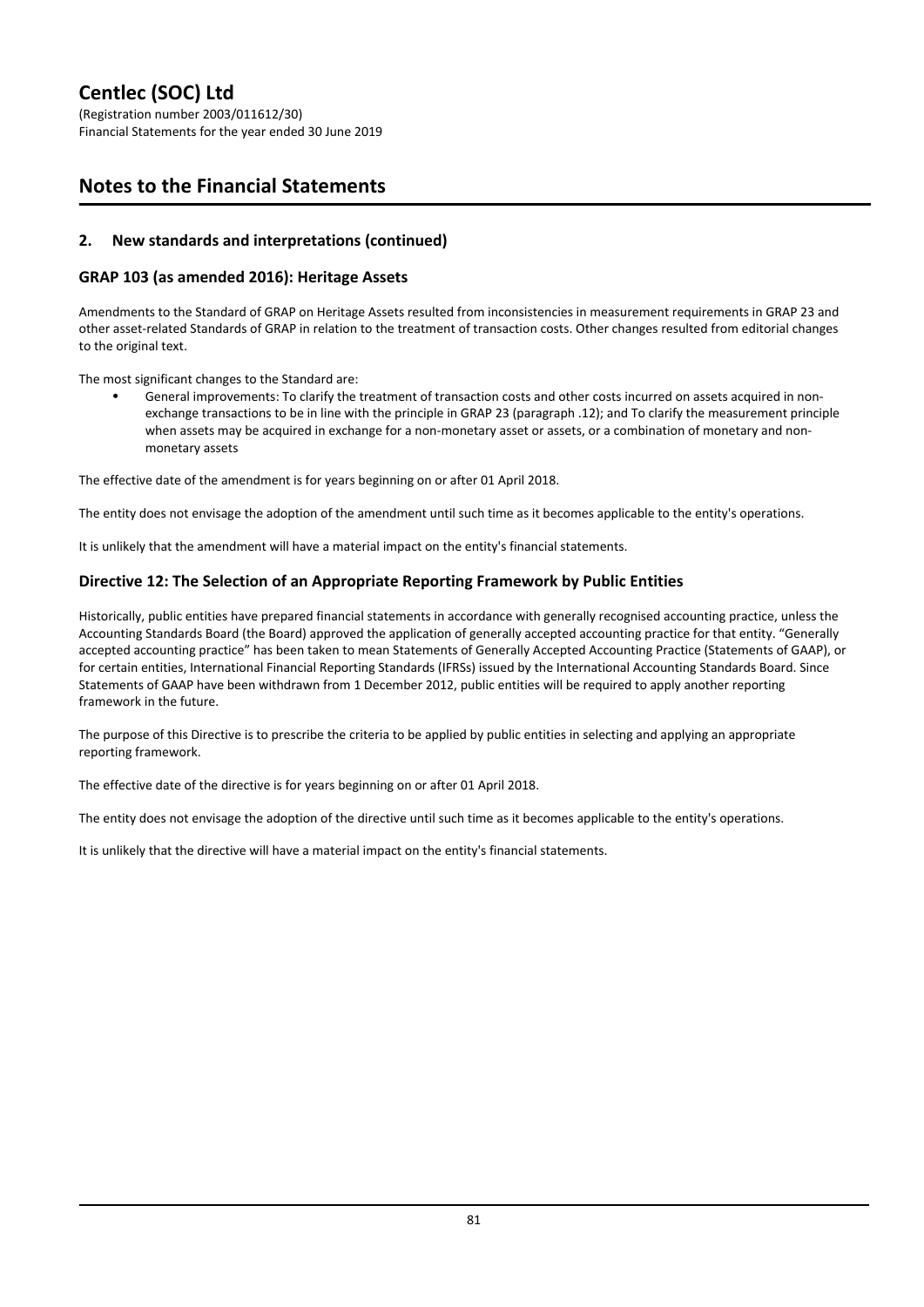(Registration number 2003/011612/30) Financial Statements for the year ended 30 June 2019

# **Notes to the Financial Statements**

|                              | 2019 | 2018 |
|------------------------------|------|------|
|                              | R    | R    |
|                              |      |      |
| 3. Cash and cash equivalents |      |      |

Cash and cash equivalents consist of:

| <b>Bank balances</b>            | 13 403 965 | 78 838 312 |
|---------------------------------|------------|------------|
| Short-term deposits             | 151 944    | 2629678    |
|                                 | 13 555 909 | 81 467 990 |
| Short-term deposits consist of: |            |            |
| ABSA - 1 Day call account       | 151 944    | 2 629 678  |

Short-term deposits consist of the following short-term investment with ABSA. The details and interest earned on this investment is set out below:

 - ABSA 1 Day call account with varying interest rates between 0.00% and 6.70% depending on the amount invested and the change in the prime interest rate.

## **The municipal entity had the following bank accounts**

| Account number /<br>description            |            | Bank statement balances |            |            | Cash book balances                                                            |               |
|--------------------------------------------|------------|-------------------------|------------|------------|-------------------------------------------------------------------------------|---------------|
|                                            |            |                         |            |            | 30 June 2019 30 June 2018 30 June 2017 30 June 2019 30 June 2018 30 June 2017 |               |
| ABSA Bank - Cheque account -<br>4058833582 | 5 807 147  | 67 092 738              | 36 794 498 | 10 081 227 | 74 971 033                                                                    | 42 969 184    |
| ABSA Bank - Cheque account -<br>4055133721 | 733        | 12 5 9 7                | 19 947     | 733        | 12 597                                                                        | 19 947        |
| ABSA Bank - Cheque account -<br>4054065339 | 59 655     | 292 339                 | 45 648     | 64 3 95    | 300 339                                                                       | 51 948        |
| ABSA Bank - Cheque account -<br>470001402  | 5497729    | 3 5 9 8 1 1 2           | 2 441 731  | 5498154    | 3 605 869                                                                     | 2 3 8 2 6 8 2 |
| ABSA Bank - Cheque account -<br>4054530924 | (19612)    | 3619                    | 621        | (19551)    | 3619                                                                          | 611           |
| ABSA Bank - Cheque account -<br>4078209583 | 43 2 2 9   | 92 981                  | 924 852    | (664 145)  | (426626)                                                                      | (1344076)     |
| ABSA Bank - Cheque account -<br>4080522070 | 1806       | 78 579                  | 7785       | (1526429)  | 84 674                                                                        | 8 3 3 5       |
| ABSA Bank - Cheque account -<br>4080521896 | 1504       | 77894                   | 498        | 1504       | 77894                                                                         | 195           |
| ABSA Bank - Cheque account -<br>9326102088 | 3 3 3 7    | 208 912                 | 2882       | (31923)    | 208 913                                                                       | (31304)       |
| <b>Total</b>                               | 11 395 528 | 71 457 771              | 40 238 462 | 13 403 965 | 78 838 312                                                                    | 44 057 522    |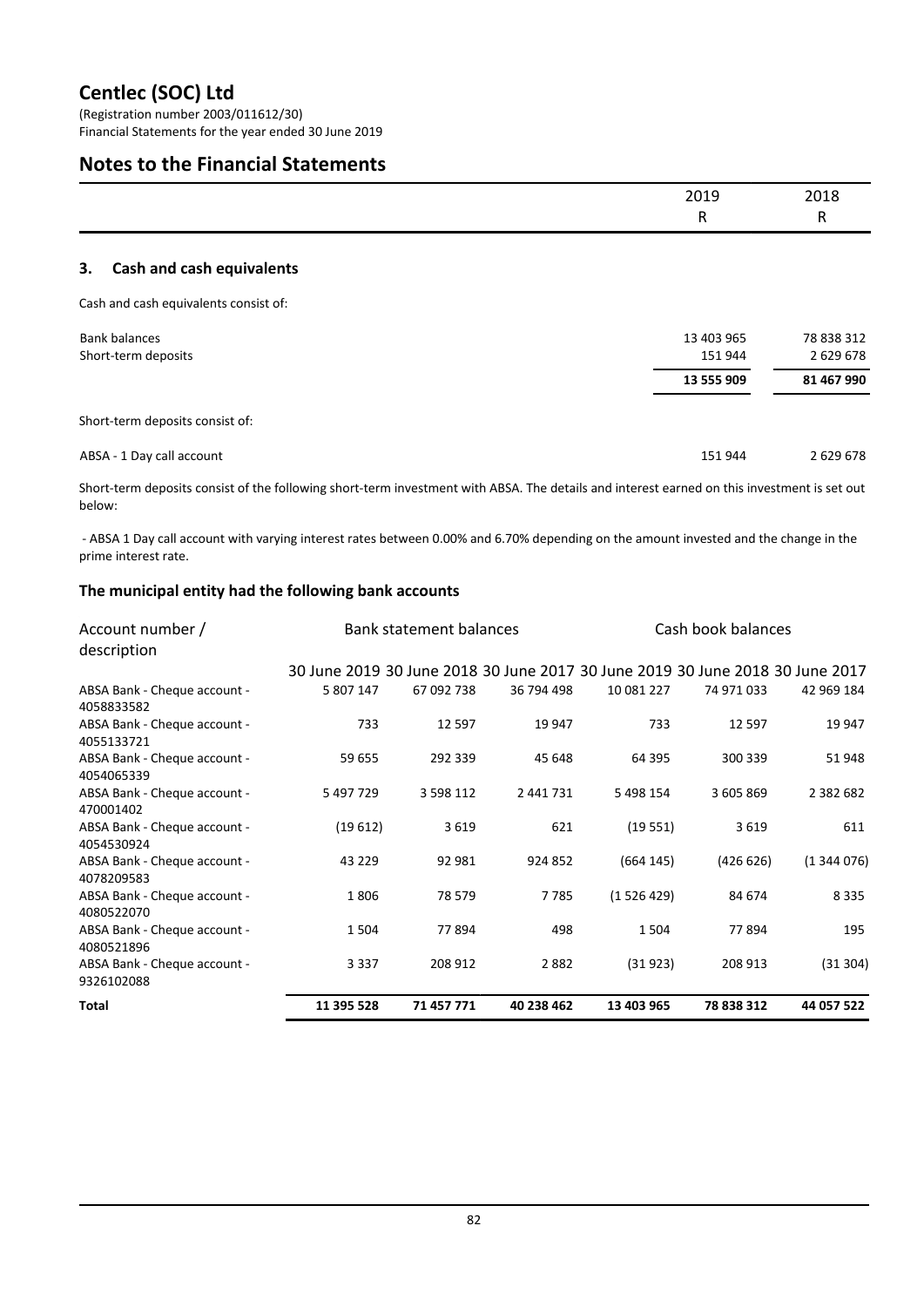(Registration number 2003/011612/30) Financial Statements for the year ended 30 June 2019

|                                                              | 2019<br>R                  | 2018<br>${\sf R}$          |
|--------------------------------------------------------------|----------------------------|----------------------------|
| <b>Consumer receivables from exchange transactions</b><br>4. |                            |                            |
|                                                              |                            |                            |
| <b>Gross balances</b><br>Electricity                         | 947 929 998                | 819 227 221                |
|                                                              |                            |                            |
| Less: Allowance for impairment                               |                            |                            |
| Electricity                                                  | (179084722)                | (232 785 202)              |
| <b>Net balance</b>                                           |                            |                            |
| Electricity                                                  | 768 845 276                | 586 442 019                |
| <b>Electricity</b>                                           |                            |                            |
| Current (0 -30 days)                                         | 116 185 981                | 105 980 289                |
| 31 - 60 days                                                 | 27 472 048                 | 26 709 265                 |
| 61 - 90 days                                                 | 19 131 568                 | 18 044 918                 |
| $90+$ days                                                   | 624 094 919<br>165 064 827 | 510 995 968<br>163 062 397 |
| Meter reading estimate at year end<br>Discounting            | (1229163)                  | (2399256)                  |
| Transferred to non-current receivables                       | (2790182)                  | (3 166 360)                |
|                                                              | 947 929 998                | 819 227 221                |
| Summary of debtors by customer classification                |                            |                            |
| <b>Residential and sundry</b>                                |                            |                            |
| Current (0 -30 days)                                         | 9 660 509                  | 9 349 215                  |
| 31 - 60 days                                                 | 1 399 018                  | 1639314                    |
| 61 - 90 days                                                 | 964 030                    | 896 729                    |
| $90+$ days                                                   | 134 001 063                | 139 472 212                |
|                                                              | 146 024 620                | 151 357 470                |
| <b>Business/Commercial and municipal</b>                     |                            |                            |
| Current (0 -30 days)                                         | 84 902 672                 | 82 608 312                 |
| 31 - 60 days                                                 | 10 910 905                 | 18 222 985                 |
| 61 - 90 days                                                 | 3 3 9 8 0 9 4              | 10 479 477                 |
| 90+ days                                                     | 95 077 995                 | 264 713 198                |
|                                                              | 194 289 666                | 376 023 972                |
| Government                                                   |                            |                            |
| Current (0 -30 days)                                         | 21 622 799                 | 14 022 763                 |
| 31 - 60 days                                                 | 15 162 124                 | 6 846 966                  |
| 61 - 90 days<br>90+ days                                     | 14 769 443<br>395 015 861  | 6 6 6 7 1 2<br>106 810 558 |
|                                                              |                            |                            |
|                                                              | 446 570 227                | 134 348 999                |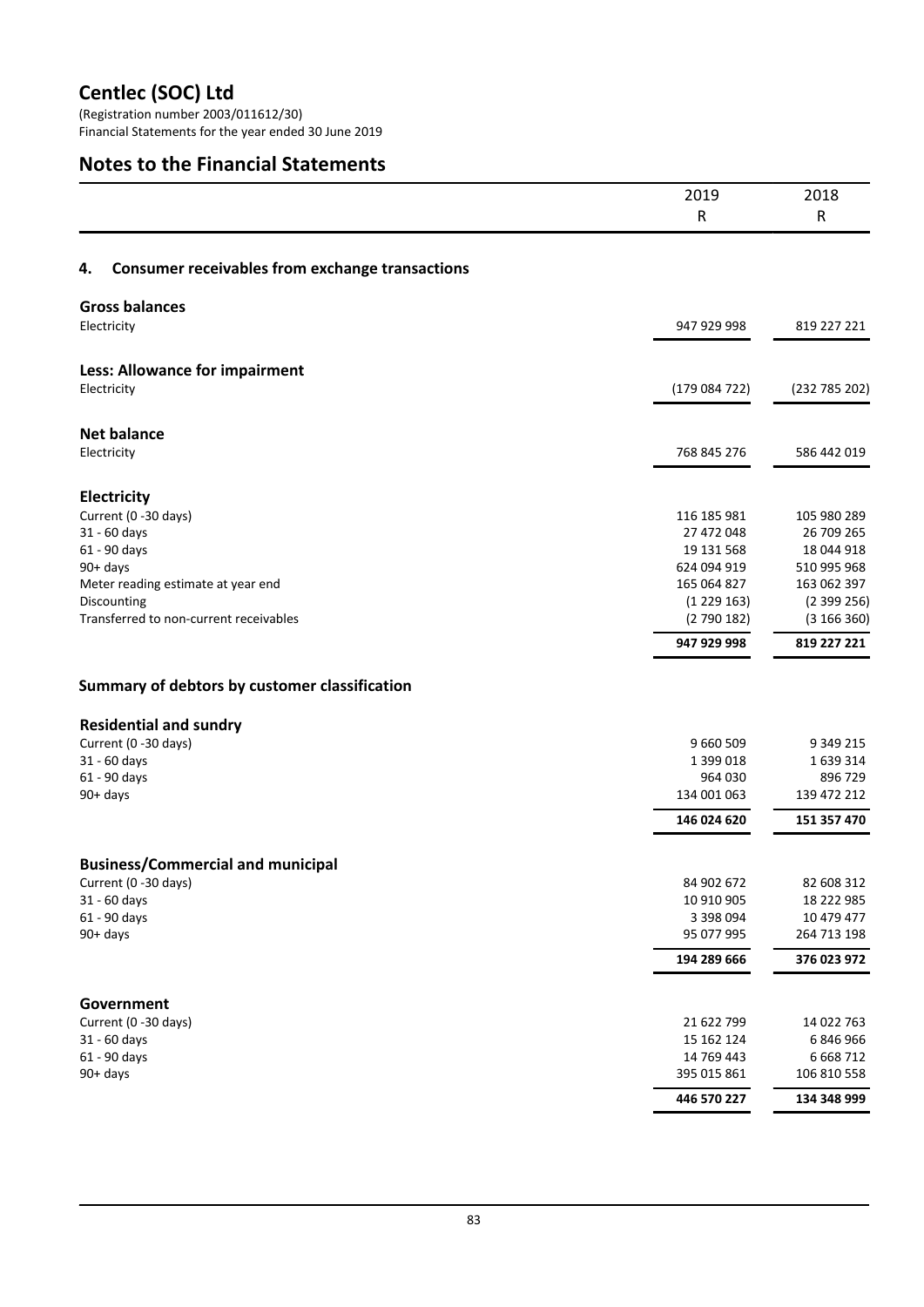(Registration number 2003/011612/30) Financial Statements for the year ended 30 June 2019

# **Notes to the Financial Statements**

|                                                                   | 2019          | 2018          |
|-------------------------------------------------------------------|---------------|---------------|
|                                                                   | R             | R             |
|                                                                   |               |               |
| Consumer receivables from exchange transactions (continued)<br>4. |               |               |
| Total                                                             |               |               |
| Current (0 -30 days)                                              | 116 185 981   | 105 980 289   |
| $31 - 60$ days                                                    | 27 472 048    | 26 709 265    |
| 61 - 90 days                                                      | 19 131 568    | 18 044 918    |
| $90+$ days                                                        | 624 094 919   | 510 995 968   |
| Meter reading estimate                                            | 165 064 827   | 163 062 397   |
| Discounting                                                       | (1229163)     | (2399256)     |
| Transferred to non-current receivables                            | (2790182)     | (3 166 360)   |
|                                                                   | 947 929 998   | 819 227 221   |
| Less: Provision for debt impairment                               | (179 084 722) | (232 785 202) |
|                                                                   | 768 845 276   | 586 442 019   |
| Less: Provision for debt impairment                               |               |               |
| Provision for debt impairment                                     | (179084722)   | (232785202)   |
| Reconciliation of allowance for impairment                        |               |               |
| Balance at beginning of the year                                  | (232785202)   | (218015600)   |
| Debt impairment written off against allowance                     | 745 751       |               |
| Reversal/(Contributions) of allowance                             | 52 954 729    | (14769602)    |
|                                                                   | (179084722)   | (232 785 202) |
|                                                                   |               |               |

### **Consumer receivables pledged as security**

No consumer receivables were pledged as security in the current or prior financial period.

#### **Fair value of consumer receivables**

Consumer receivables are reflected net of the provision for doubtful debt and the effect of discounting. The interest rate used in discounting is the prime rate at period end adjusted for CPI applicable to the public sector.

#### **Consumer debtors past due but not impaired**

Consumer debtors which are less than 3 months past due are not considered to be impaired. At 30 June 2019, R 607 792 601 (2018: R 320 639 508) were past due but not impaired.

Government debt is not considered for impairment which results in consumer debtors past due but not impaired.

The ageing of amounts past due but not impaired is as follows:

| 61 - 90 days<br>$90+$ days | 17 580 068<br>449 633 977 | 278 203 571 |
|----------------------------|---------------------------|-------------|
|                            |                           |             |
|                            |                           | 13 667 664  |
| $31 - 60$ days             | 25 945 440                | 13 522 634  |
| Current (0 -30 days)       | 114 633 116               | 15 245 639  |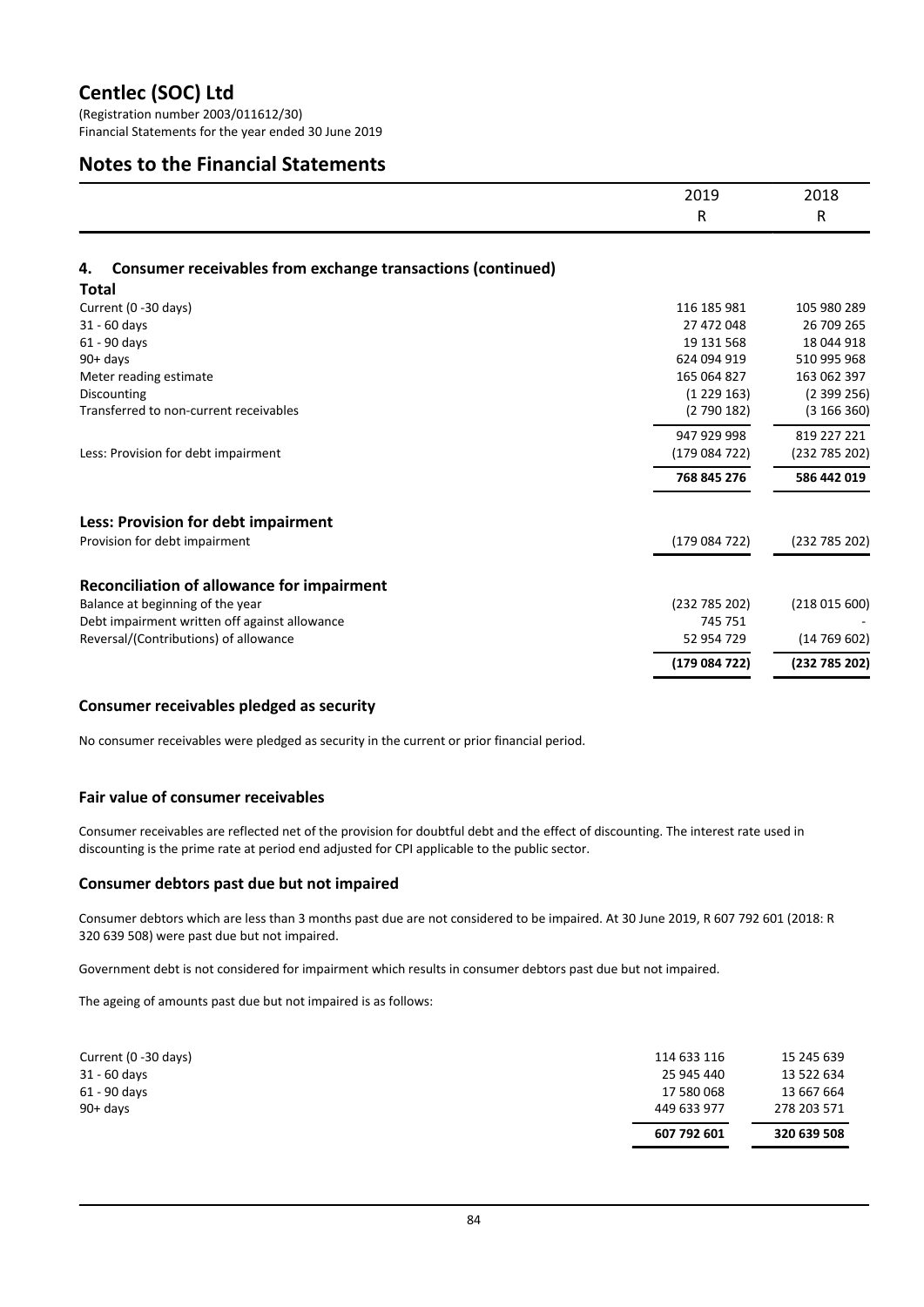(Registration number 2003/011612/30) Financial Statements for the year ended 30 June 2019

## **Notes to the Financial Statements**

| ---- |  |
|------|--|
|      |  |

### **4. Consumer receivables from exchange transactions (continued)**

### **Consumer debtors impaired**

As of 30 June 2019, consumer debtors of R 179 084 722 (2018: R 128 062 972) were impaired and provided for.

The ageing of these consumer debtors is as follows:

|                      | 179 084 722 | 128 062 972   |
|----------------------|-------------|---------------|
| 90+ days             | 174 453 749 | 118 483 661   |
| 61 - 90 days         | 1 551 500   | 3 0 1 2 9 9 0 |
| $31 - 60$ days       | 1 526 608   | 3 2 6 8 9 8 7 |
| Current (0 -30 days) | 1 552 865   | 3 297 334     |

The municipal entity enters into settlement agreements with debtors whose accounts are long overdue and these agreements carry no interest. The balance that is settled over a period longer than 12 months is deemed to constitute a financing arrangement and is accounted for at the net present value of the future cash flows. The accounts which are due for more than 12 months are disclosed as non-current receivables.

The creation and release of provision for impaired receivables have been included in expenses in the statement of financial performance. Unwinding of discount is included in the notes to the statement of financial performance. Amounts charged to the allowance account are generally written off when there is no expectation of recovering additional cash.

The maximum exposure to credit risk at the reporting date is the fair value of each class of consumer receivable mentioned above. The municipal entity does not hold any collateral as security.

Fair value of the consumer debtors approximates the carrying value at year end.

#### **5. Inventories**

| Raw materials, components | 89 088 282              | 100 426 274             |
|---------------------------|-------------------------|-------------------------|
| Inventories (write-downs) | 89 088 282<br>(1424116) | 100 426 274<br>(677422) |
|                           | 87 664 166              | 99 748 852              |

An assessment of the net realisable value against cost was performed and inventory was written down.

Inventories that were recognised as stores issues during the year amounted to R51 249 457 (2018: R62 286 346), of which a portion was capitalised.

### **Inventory pledged as security**

No inventory was pledged as security.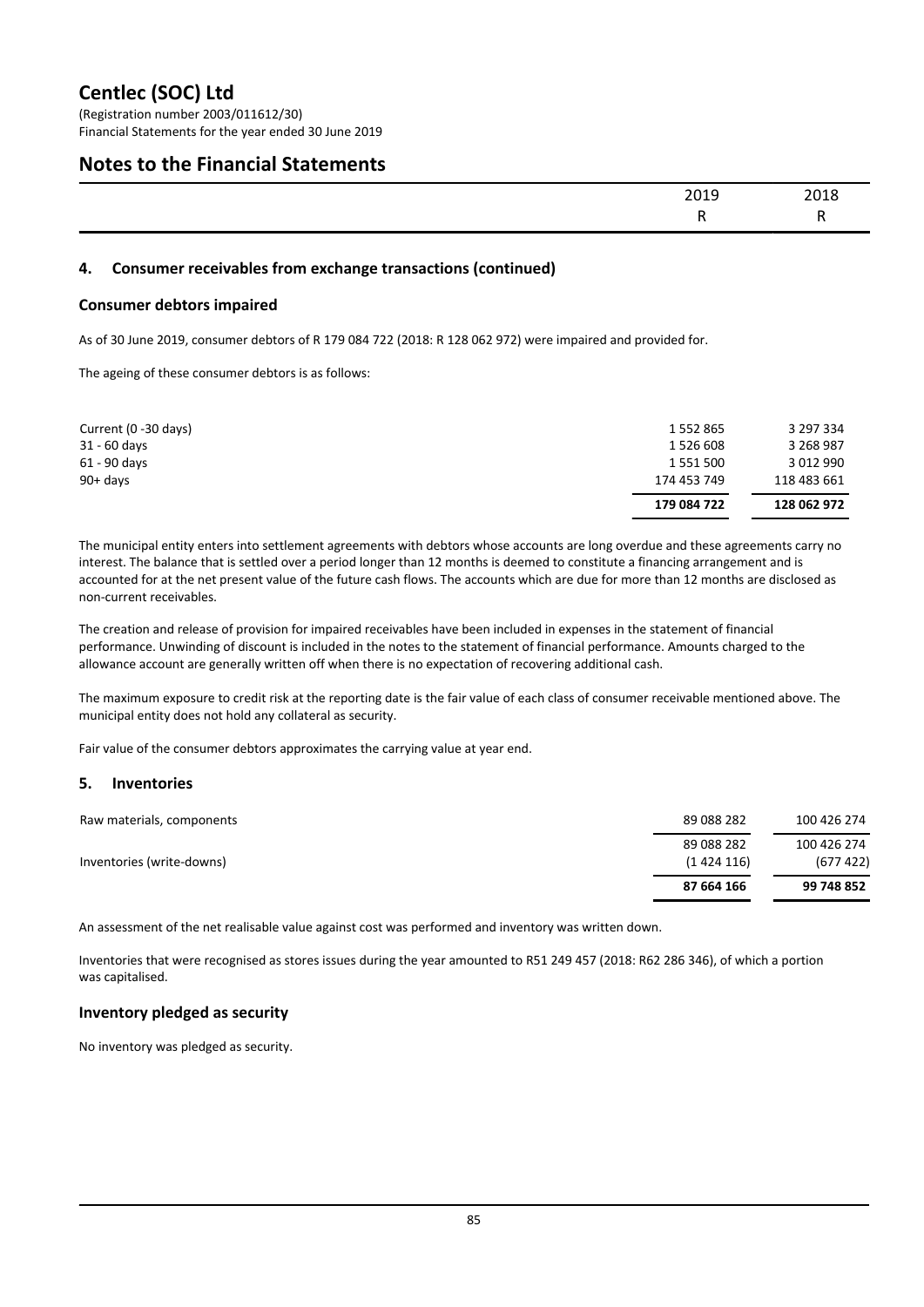(Registration number 2003/011612/30) Financial Statements for the year ended 30 June 2019

# **Notes to the Financial Statements**

|                                                                                                                                                                                                                                                                                                                                                                                                                                                                                                                                                       | 2019          | 2018        |
|-------------------------------------------------------------------------------------------------------------------------------------------------------------------------------------------------------------------------------------------------------------------------------------------------------------------------------------------------------------------------------------------------------------------------------------------------------------------------------------------------------------------------------------------------------|---------------|-------------|
|                                                                                                                                                                                                                                                                                                                                                                                                                                                                                                                                                       | R             | R           |
| 6.<br><b>Investments</b>                                                                                                                                                                                                                                                                                                                                                                                                                                                                                                                              |               |             |
|                                                                                                                                                                                                                                                                                                                                                                                                                                                                                                                                                       |               |             |
| <b>Bank investments</b>                                                                                                                                                                                                                                                                                                                                                                                                                                                                                                                               |               |             |
| ABSA<br>The investment is a short-term dynamic fixed deposit for a period of 365 days which<br>earns interest at 7% (2017: 7.96%). The initial investment matured during July 2017 and<br>was paid out to the municipal entity. A portion of the investment was re-invested. The<br>re-invested capital amount was withdrawn during the 2017/18 financial year due to<br>operational need and the interest earned at that point was left in the investment up<br>until the date of maturity of 29 June 2018, however the invested amount and interest |               | 1646362     |
| earned was only paid over to Centlec (SOC) Ltd after year end on 2 July 2018.<br><b>Standard Bank</b>                                                                                                                                                                                                                                                                                                                                                                                                                                                 |               | 51 618 836  |
| The investment is a short-term 32 day notice fixed deposit which earns interest at<br>8.15%. The investment matured during July 2018 and no reinvestment was made.                                                                                                                                                                                                                                                                                                                                                                                    |               |             |
|                                                                                                                                                                                                                                                                                                                                                                                                                                                                                                                                                       |               | 53 265 198  |
| Fair value of the investments approximates the carrying value at year-end.                                                                                                                                                                                                                                                                                                                                                                                                                                                                            |               |             |
| <b>Other financial assets</b><br>7.                                                                                                                                                                                                                                                                                                                                                                                                                                                                                                                   |               |             |
| At amortised cost                                                                                                                                                                                                                                                                                                                                                                                                                                                                                                                                     |               |             |
| Kopanong Local Municipality<br>The capital funding provided to Kopanong Local Municipality is repayable in monthly<br>installments based on the estimated useful life of the capital asset. The capital<br>advances bears interest at 10%                                                                                                                                                                                                                                                                                                             | 909 504       | 1089432     |
| Mohokare Local Municipality                                                                                                                                                                                                                                                                                                                                                                                                                                                                                                                           | 490 377       | 585 919     |
| The capital funding provided to Mohokare Local Municipality is repayable in monthly<br>installments based on the estimated useful life of the capital asset. The capital<br>advances bears interest at 10%                                                                                                                                                                                                                                                                                                                                            |               |             |
| Consumer debtors - Arrangements                                                                                                                                                                                                                                                                                                                                                                                                                                                                                                                       | 2790182       | 3 166 360   |
| Consumer debtors with arrangements which stretches over a period longer than 12<br>months.                                                                                                                                                                                                                                                                                                                                                                                                                                                            |               |             |
|                                                                                                                                                                                                                                                                                                                                                                                                                                                                                                                                                       | 4 190 063     | 4841711     |
| <b>Non-current assets</b>                                                                                                                                                                                                                                                                                                                                                                                                                                                                                                                             |               |             |
| Loans and receivables                                                                                                                                                                                                                                                                                                                                                                                                                                                                                                                                 | 3 9 1 4 5 9 3 | 4 5 6 2 4 1 |
| <b>Current assets</b>                                                                                                                                                                                                                                                                                                                                                                                                                                                                                                                                 |               |             |
| Loans and receivables                                                                                                                                                                                                                                                                                                                                                                                                                                                                                                                                 | 275 470       | 275 470     |
|                                                                                                                                                                                                                                                                                                                                                                                                                                                                                                                                                       |               |             |

## **Financial assets at fair value**

### **Renegotiated terms**

None of the financial assets that are fully performing have been renegotiated in the last year.

Fair value of the other financial assets approximates the carrying value at year end.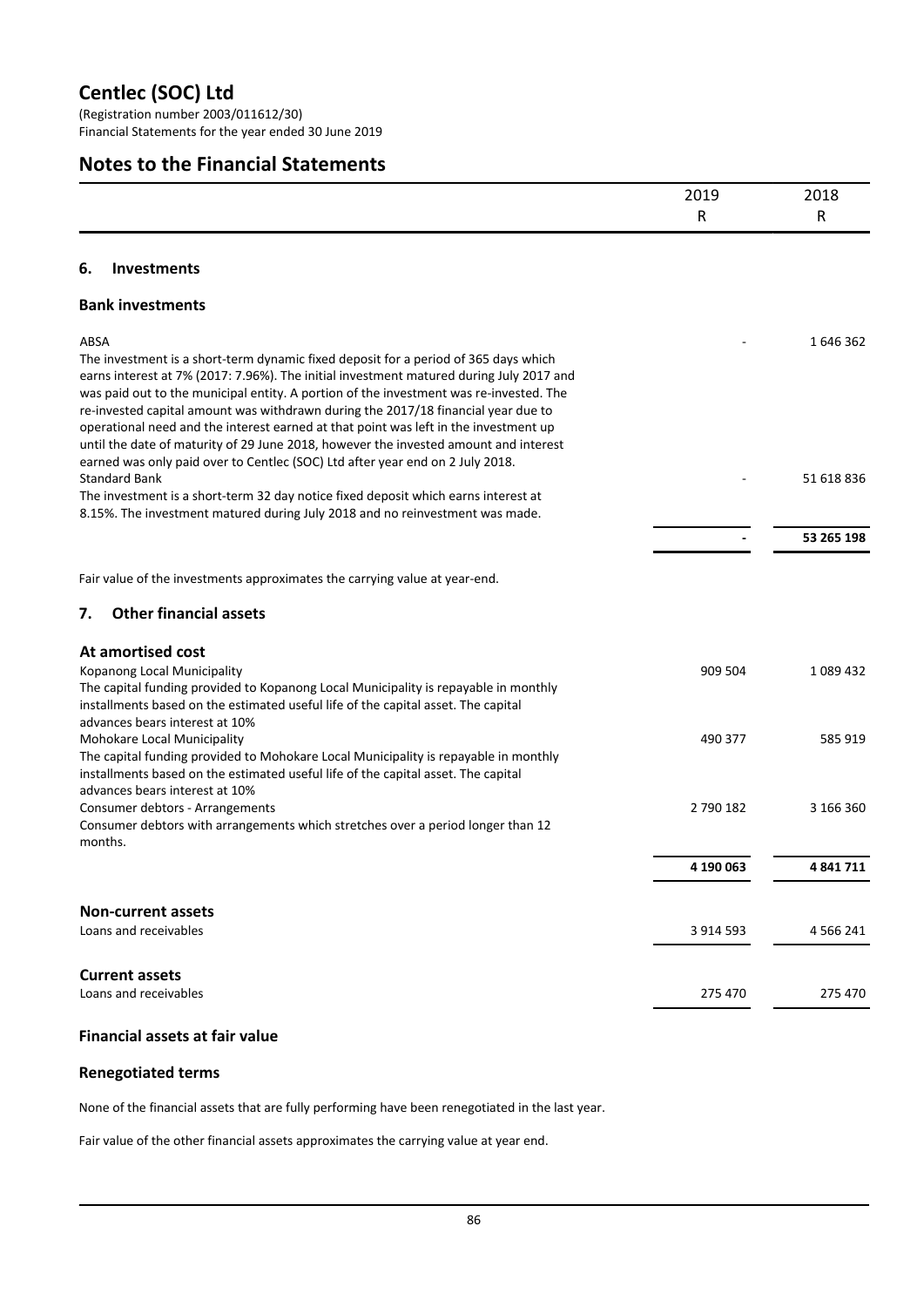(Registration number 2003/011612/30) Financial Statements for the year ended 30 June 2019

# **Notes to the Financial Statements**

| .<br>___ | 2018 |
|----------|------|
|          |      |

### **7. Other financial assets (continued)**

### **Financial assets pledged as security**

None of the financial assets were pledged as security for any financial liabilities and no securities are held for any of the financial assets.

### **8. Other receivables from exchange transactions**

| Deposits                              | 1 006 367  | 937 504       |
|---------------------------------------|------------|---------------|
| DOE Grant - Southern Free State Towns | 4 737 728  | 4 7 3 7 7 2 8 |
| Kopanong Local Municipality           | 15 540 615 | 17 732 260    |
| Mohokare Local Municipality           | 36 173 210 | 35 288 566    |
| Other receivables                     | 3 982 161  | 2 945 235     |
| Receipt reversal                      | 1043416    | 599 272       |
| Vendors                               | 4 853 079  | 4 787 124     |
|                                       | 67 336 576 | 67 027 689    |

### **Other receivables pledged as security**

No other receivables from exchange transactions were pledged as security for overdraft facilities of the municipal entity.

### **Fair value of other receivables**

The creation and release of provision for impaired receivables have been included in expenses in surplus or deficit.

Unwinding of discount is included in interest received in surplus or deficit. Amounts charged to the allowance account are generally written off when there is no expectation of recovering additional cash.

The maximum exposure to credit risk at the reporting date is the fair value of each class of loan mentioned above. The municipal entity does not hold any collateral as security.

Fair value of other receivables approximates the carrying value at year end.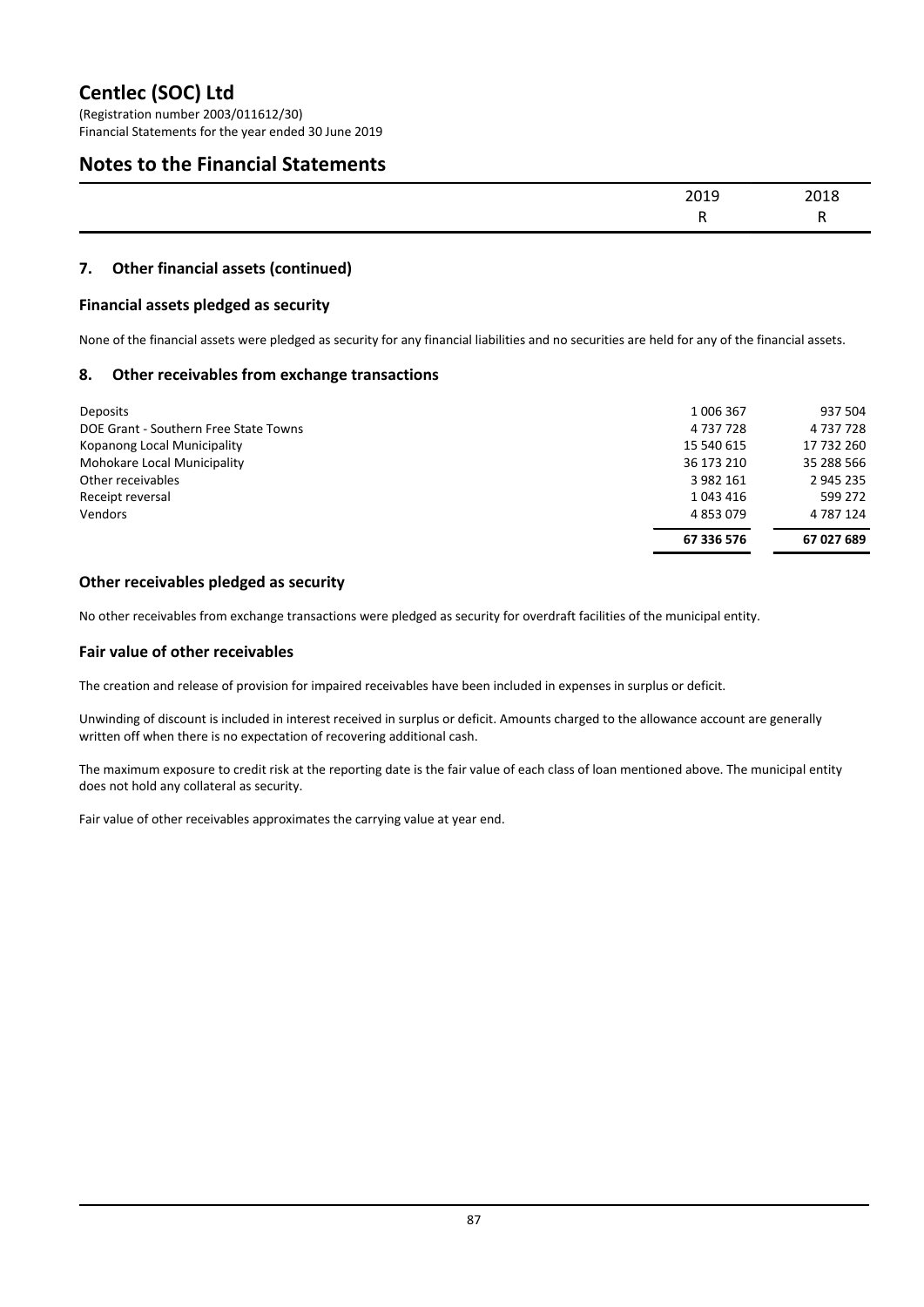(Registration number 2003/011612/30) Financial Statements for the year ended 30 June 2019

# **Notes to the Financial Statements**

Figures in Rand

## **9. Property, plant and equipment**

|                  | 2019               |                                                                 |                   | 2018               |                                                                 |                   |  |
|------------------|--------------------|-----------------------------------------------------------------|-------------------|--------------------|-----------------------------------------------------------------|-------------------|--|
|                  | Cost/<br>Valuation | Accumulated<br>depreciation<br>and<br>accumulated<br>impairment | Carrying<br>value | Cost/<br>Valuation | Accumulated<br>depreciation<br>and<br>accumulated<br>impairment | Carrying<br>value |  |
| Land             | 9859500            |                                                                 | 9859500           | 9 859 500          |                                                                 | 9859500           |  |
| <b>Buildings</b> | 87 573 926         | (9342043)                                                       | 78 231 883        | 89 250 642         | (9760955)                                                       | 79 489 687        |  |
| Infrastructure   | 4 440 974 211      | (735 484 968)                                                   | 3 705 489 243     | 4 291 894 625      | (627664334)                                                     | 3 664 230 291     |  |
| Motor vehicles   | 97 044 143         | (71019612)                                                      | 26 024 531        | 97 555 618         | (66732236)                                                      | 30 823 382        |  |
| Office equipment | 65 939 566         | (34 157 517)                                                    | 31 782 049        | 55 980 058         | (31029584)                                                      | 24 950 474        |  |
| Leased assets    | 969 283            | (899 892)                                                       | 69 391            | 969 283            | (779979)                                                        | 189 304           |  |
| Total            | 4702360629         | (850 904 032)                                                   | 3 851 456 597     | 4 545 509 726      | (735 967 088)                                                   | 3 809 542 638     |  |

### **Reconciliation of property, plant and equipment - 2019**

|                      | Opening       | Additions                | Disposals   |             | Capital work Revaluations Depreciation Impairment |             |                          | Total                 |
|----------------------|---------------|--------------------------|-------------|-------------|---------------------------------------------------|-------------|--------------------------|-----------------------|
|                      | balance       |                          |             | in progress |                                                   |             | loss                     |                       |
| Land                 | 9859500       |                          |             |             |                                                   |             |                          | 9 859 500             |
| <b>Buildings</b>     | 79 489 687    | 1 270 825                | (26038)     |             | ۰                                                 | (2 502 591) | $\overline{\phantom{a}}$ | 78 231 883            |
| Infrastructure       | 3 664 230 291 | 174 326 829              | (118239)    | (24944662)  | (100 829)                                         | (107904147) |                          | $-3705489243$         |
| Motor vehicles       | 30 823 382    | 1 624 433                | (537688)    |             | $\overline{\phantom{a}}$                          | (5881994)   | (3602)                   | 26 024 531            |
| Office equipment     | 24 950 474    | 14 993 660               | (976734)    |             | $\overline{\phantom{a}}$                          | (7183456)   | (1895)                   | 31 782 049            |
| <b>Leased Assets</b> | 189 304       | $\overline{\phantom{a}}$ |             |             | $\overline{\phantom{a}}$                          | (119913)    | $\overline{\phantom{a}}$ | 69 391                |
|                      | 3 809 542 638 | 192 215 747              | (1 658 699) | (24944662)  | (100 829)                                         | (123592101) |                          | (5 497) 3 851 456 597 |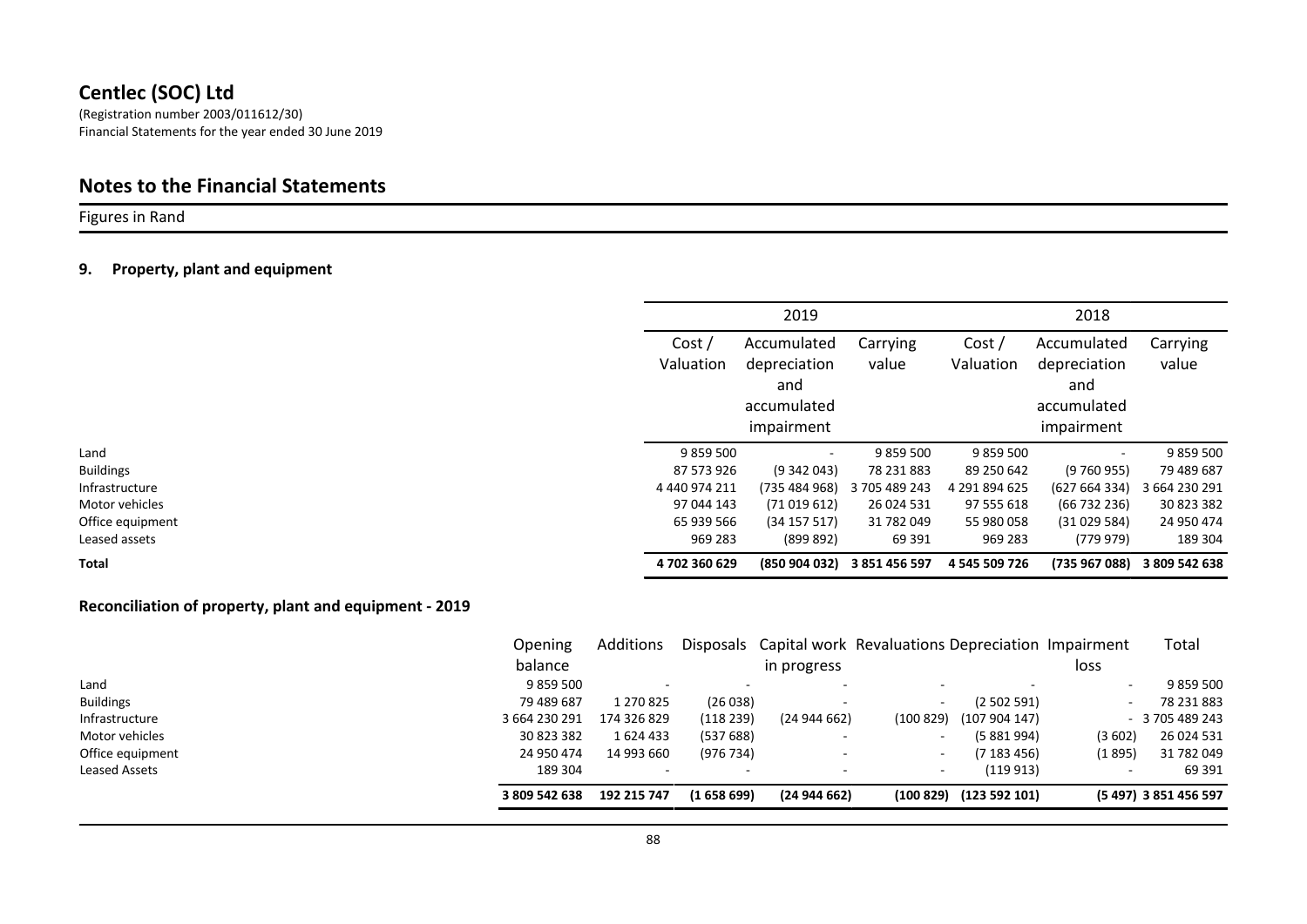(Registration number 2003/011612/30) Financial Statements for the year ended 30 June 2019

# **Notes to the Financial Statements**

Figures in Rand

## **9. Property, plant and equipment (continued)**

### **Reconciliation of property, plant and equipment - 2018**

|                  | Opening       | Additions     | <b>Disposals</b>         |             | Capital work Depreciation Impairment |                          | Total         |
|------------------|---------------|---------------|--------------------------|-------------|--------------------------------------|--------------------------|---------------|
|                  | balance       |               |                          | in progress |                                      | loss                     |               |
| Land             | 9 859 500     |               | -                        |             |                                      | $\sim$                   | 9 859 500     |
| <b>Buildings</b> | 77 434 797    |               | -                        | 4 627 984   | (2573094)                            | ۰                        | 79 489 687    |
| Infrastructure   | 3 679 189 507 | 40 931 612    | (15 205)                 | 61 161 365  | (106 880 839)                        | (10 156 149)             | 3 664 230 291 |
| Motor vehicles   | 38 764 663    |               | (513 437)                |             | (7427844)                            |                          | 30 823 382    |
| Office equipment | 25 580 859    | 6 6 1 6 5 6 4 | (1060333)                |             | (6183713)                            | (2903)                   | 24 950 474    |
| Leased Assets    | 999 004       |               | $\overline{\phantom{0}}$ |             | (809 700)                            | $\overline{\phantom{a}}$ | 189 304       |
|                  | 3831828330    | 47 548 176    | (1 588 975)              | 65 789 349  | (123 875 190)                        | (10 159 052)             | 3 809 542 638 |

## **Property, plant and equipment pledged as security**

No property, plant and equipment are pledged as security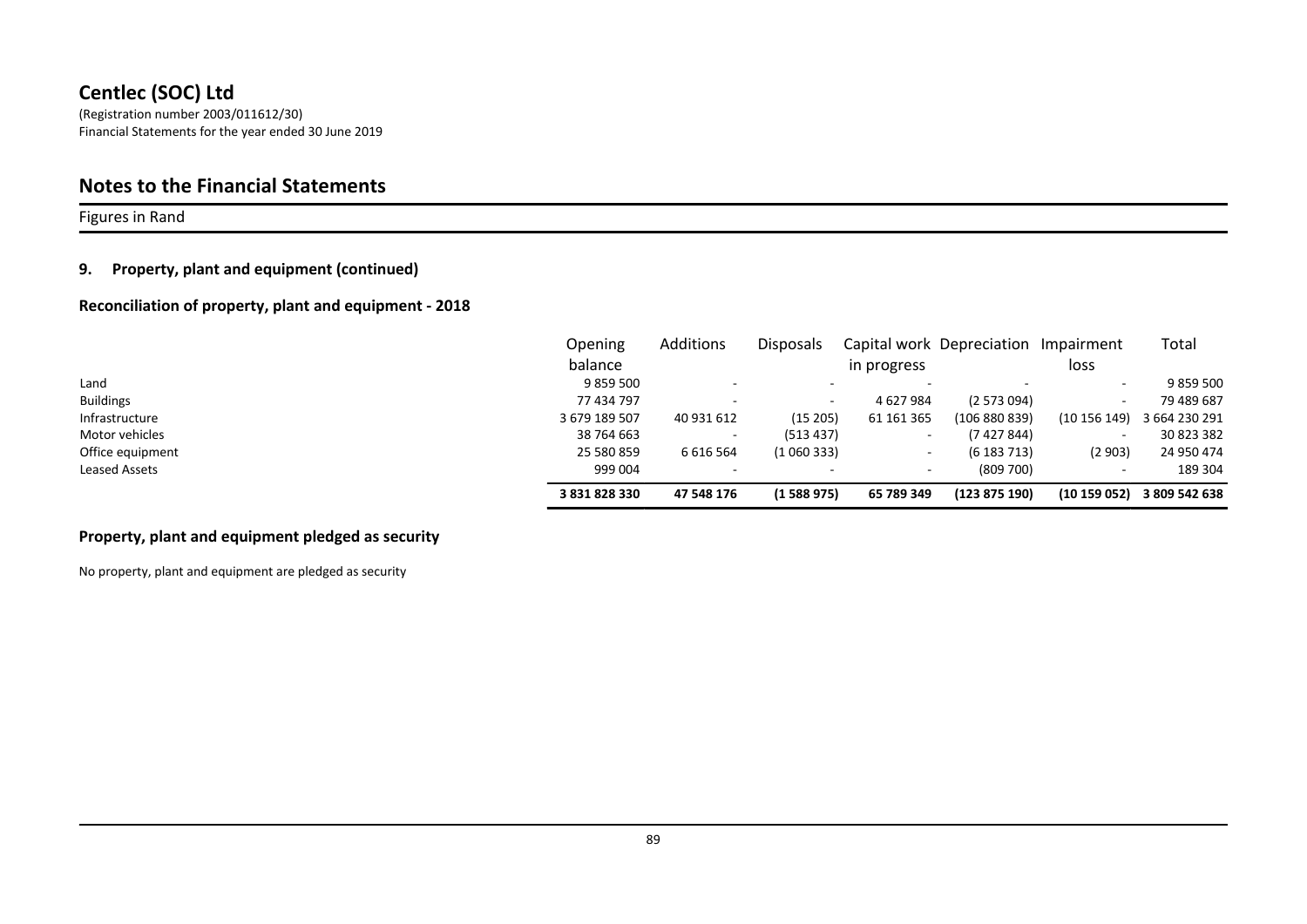(Registration number 2003/011612/30) Financial Statements for the year ended 30 June 2019

# **Notes to the Financial Statements**

| ___ |     |
|-----|-----|
|     | . . |

### **9. Property, plant and equipment (continued)**

### **Revaluations**

The effective date of the revaluations for land and buildings was year end 30 June 2015. Revaluations for land and buildings were performed by the independent valuers, Mr. Theunis Hendrik Myburgh & Mr. Raymond Taylor, professional valuers in terms of the Valuers' Act (Act 23 of 1982) of Equity Valuers. Equity Valuers is not connected to the municipal entity.

The effective date of the revaluations for the infrastructure assets was year end 30 June 2015. Revaluations for infrastructure assets was performed by an independent valuer, Mr. Frederick Coenraad Edward van der Merwe, BSc(Electrical), Professional Engineer (Reg.no 9770135), Engineering Council of South Africa and member of the South African Institute of Electrical Engineers (Reg.no 11180) from FCE Consulting Engineers. FCE Consulting Engineers is not connected to the municipal entity.

The valuations were performed using the depreciated replacement costs method.

### **Restrictions on title**

# **Carrying value of assets not yet legally transferred from Mangaung Metropolitan Municipality to Centlec (SOC) Ltd in accordance with**

## **the Sale of Business agreement:**

| The intention of the sale of business agreement was to sell the land and buildings to the<br>municipal entity for operational usage. The municipal entity has been using the land<br>and buildings for operational usage since inception, 1 July 2005, but as at year end 30<br>June 2019 the land and buildings have not yet been legally transferred from Mangaung<br>Metropolitan Municipality to the municipal entity.<br>Property, plant and equipment class 2 | 77 723 173    | 79 889 729  |
|---------------------------------------------------------------------------------------------------------------------------------------------------------------------------------------------------------------------------------------------------------------------------------------------------------------------------------------------------------------------------------------------------------------------------------------------------------------------|---------------|-------------|
|                                                                                                                                                                                                                                                                                                                                                                                                                                                                     | 77 723 173    | 79 889 729  |
| Property, plant and equipment in the process of being constructed or developed                                                                                                                                                                                                                                                                                                                                                                                      |               |             |
| Cumulative expenditure recognised in the carrying value of property,<br>plant and equipment                                                                                                                                                                                                                                                                                                                                                                         |               |             |
| <b>Buildings</b>                                                                                                                                                                                                                                                                                                                                                                                                                                                    | 8 4 4 2 6 6 4 | 8 442 664   |
| Infrastructure                                                                                                                                                                                                                                                                                                                                                                                                                                                      | 184 241 270   | 209 185 932 |
|                                                                                                                                                                                                                                                                                                                                                                                                                                                                     | 192 683 934   | 217 628 596 |
| Carrying value of property, plant and equipment that is taking a<br>significantly longer period of time to complete than expected                                                                                                                                                                                                                                                                                                                                   |               |             |
| Elite distribution centre project<br>The project was delayed due to the environmental impact assessment, planning and<br>design process taking 18 months to complete, followed by an additional 6 month delay<br>due to land and property disputes. The civil works on the project started during July<br>2017 and construction is still on-going.                                                                                                                  |               | 39 245 527  |
| Botshabelo substation and 132kv line project                                                                                                                                                                                                                                                                                                                                                                                                                        | 98 327 336    |             |
| The commissioning of the projects have been delayed as Eskom needs to do the<br>necessary connections. This should take place in early 2019/2020.                                                                                                                                                                                                                                                                                                                   |               |             |
|                                                                                                                                                                                                                                                                                                                                                                                                                                                                     | 98 327 336    | 39 245 527  |
|                                                                                                                                                                                                                                                                                                                                                                                                                                                                     |               |             |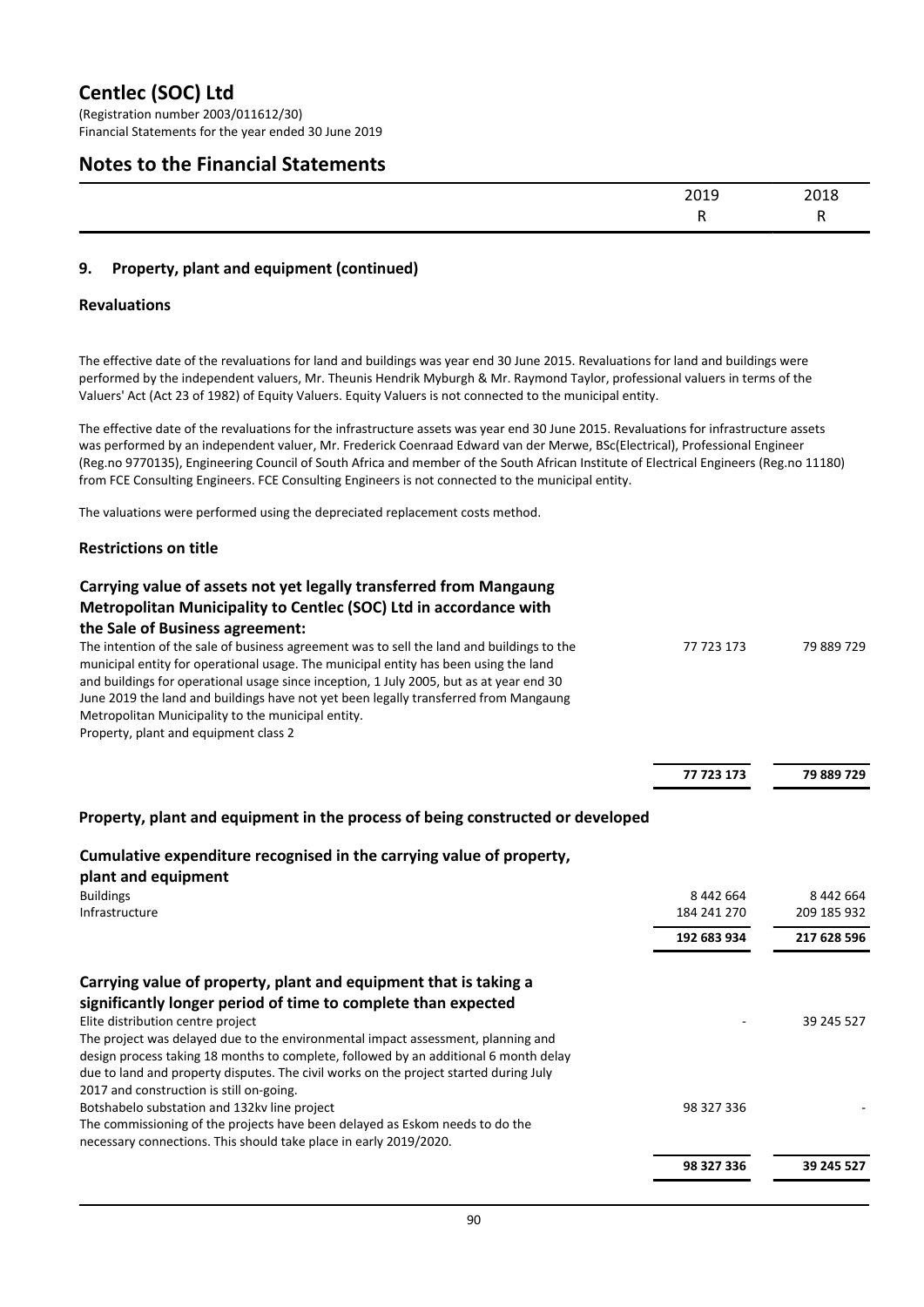(Registration number 2003/011612/30) Financial Statements for the year ended 30 June 2019

# **Notes to the Financial Statements**

|  | $   -$ | .<br>---- |
|--|--------|-----------|
|  |        |           |

## **9. Property, plant and equipment (continued)**

### **Reconciliation of Work-in-Progress 2019**

|                                | 184 241 270    | 184 241 270 |
|--------------------------------|----------------|-------------|
| Transferred to completed items | (87310849)     | (87310849)  |
| Additions/capital expenditure  | 62 366 187     | 62 366 187  |
| Opening balance                | 209 185 932    | 209 185 932 |
|                                | Infrastructure |             |
|                                | within         |             |
|                                | Included       | Total       |

### **Reconciliation of Work-in-Progress 2018**

| Included<br>within | Total       |
|--------------------|-------------|
| Infrastructure     |             |
| 148 024 567        | 148 024 567 |
| 71 085 778         | 71 085 778  |
| (9924413)          | (9924413)   |
| 209 185 932        | 209 185 932 |
|                    |             |

### **Expenditure incurred to repair and maintain property, plant and equipment**

# **Expenditure incurred to repair and maintain property, plant and**

| equipment included in Statement of Financial Performance |            |            |
|----------------------------------------------------------|------------|------------|
| Contracted services                                      | 52 256 695 | 57 722 427 |
| General expenses                                         | 11 536 471 | 15 689 115 |
|                                                          | 63 793 166 | 73 411 542 |

A register containing the information required by section 63 of the Municipal Finance Management Act is available for inspection at the registered office of the entity.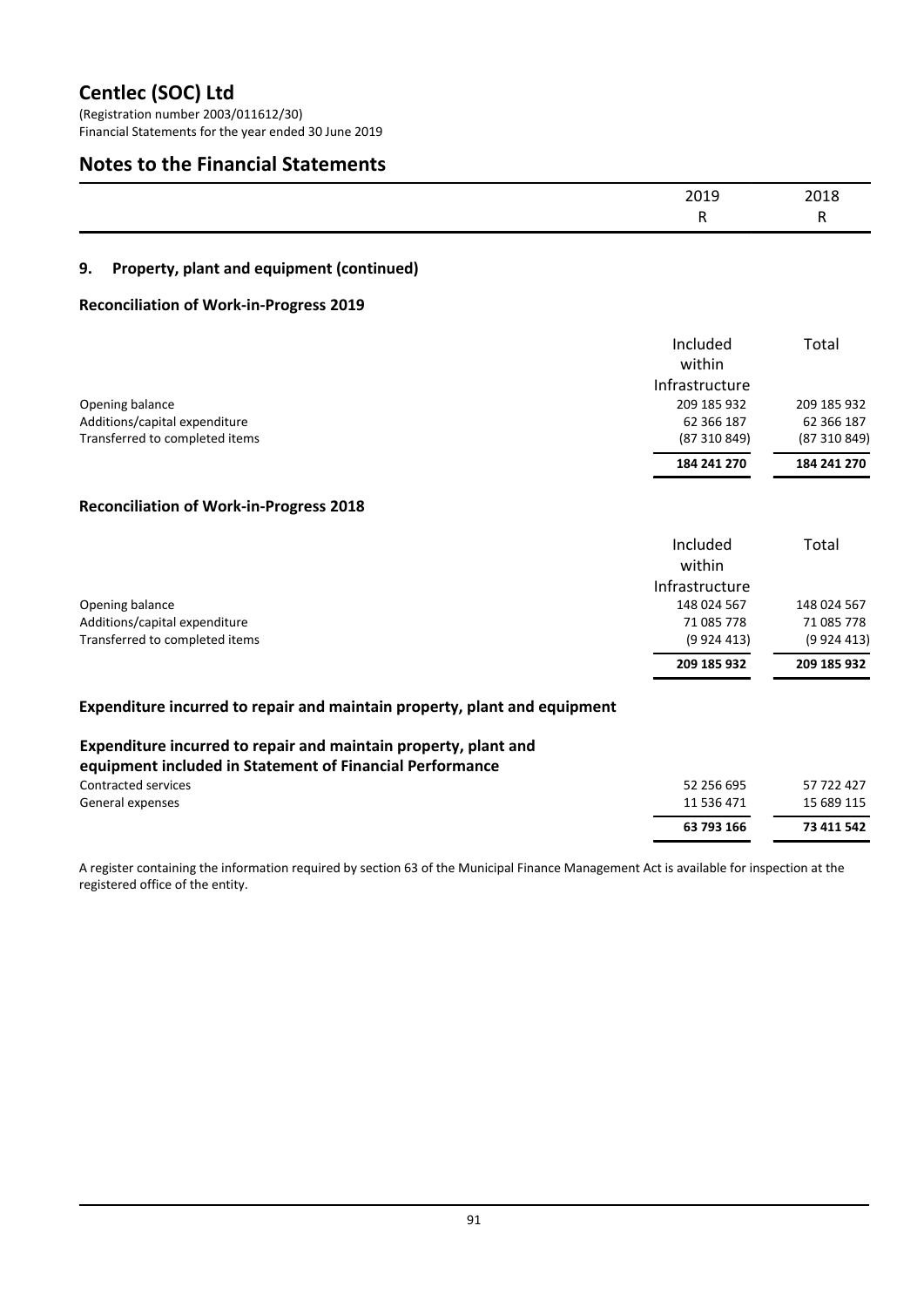(Registration number 2003/011612/30) Financial Statements for the year ended 30 June 2019

# **Notes to the Financial Statements**

| วกงก<br><b>ZUIY</b>  | 204C<br>∠∪⊥o |
|----------------------|--------------|
| . .<br>$\sim$ $\sim$ | . .          |

## **10. Intangible assets**

|                                              |                          | 2019                                                            |                          | 2018                     |                                                                 |                          |  |
|----------------------------------------------|--------------------------|-----------------------------------------------------------------|--------------------------|--------------------------|-----------------------------------------------------------------|--------------------------|--|
|                                              | Cost /<br>Valuation      | Accumulated<br>amortisation<br>and<br>accumulated<br>impairment | Carrying<br>value        | Cost/<br>Valuation       | Accumulated<br>amortisation<br>and<br>accumulated<br>impairment | Carrying<br>value        |  |
| Computer software and licenses<br>Servitudes | 41 555 187<br>85 020 874 | (29713168)                                                      | 11 842 019<br>85 020 874 | 49 415 382<br>84 945 716 | (33540974)                                                      | 15 874 408<br>84 945 716 |  |
| <b>Total</b>                                 | 126 576 061              | (29713168)                                                      | 96 862 893               | 134 361 098              | (33540974)                                                      | 100 820 124              |  |

## **Reconciliation of intangible assets - 2019**

|                                | Opening<br>balance | Additions                | Work in<br>progress | <b>Disposals</b> | Amortisation             | Total      |
|--------------------------------|--------------------|--------------------------|---------------------|------------------|--------------------------|------------|
| Computer software and licenses | 15 874 409         | 10 952 901               |                     | (3531164)        | (11454127)               | 11 842 019 |
| Servitudes                     | 84 945 716         | $\overline{\phantom{a}}$ | 75 158              |                  | $\overline{\phantom{0}}$ | 85 020 874 |
|                                | 100 820 125        | 10 952 901               | 75 158              | (3531164)        | (11454127)               | 96 862 893 |

#### **Reconciliation of intangible assets - 2018**

|                                | 103 828 006        | 7329420                  | 25 975              | (10363276)   | 100 820 125 |
|--------------------------------|--------------------|--------------------------|---------------------|--------------|-------------|
| Servitudes                     | 84 919 741         | $\overline{\phantom{a}}$ | 25 975              | -            | 84 945 716  |
| Computer software and licenses | 18 908 265         | 7 329 420                | ۰                   | (10363276)   | 15 874 409  |
|                                | Opening<br>balance | <b>Additions</b>         | Work in<br>progress | Amortisation | Total       |

### **Pledged as security**

No intangible assets are pledged as security.

A register containing the information required by section 63 of the Municipal Finance Management Act is available for inspection at the registered office of the municipal entity.

### **Intangible assets in the process of being constructed or developed**

## **Cumulative expenditure recognised in the carrying value of Intangible**

| assets     |        |         |
|------------|--------|---------|
| Servitudes | 75 158 | 148 871 |
|            |        |         |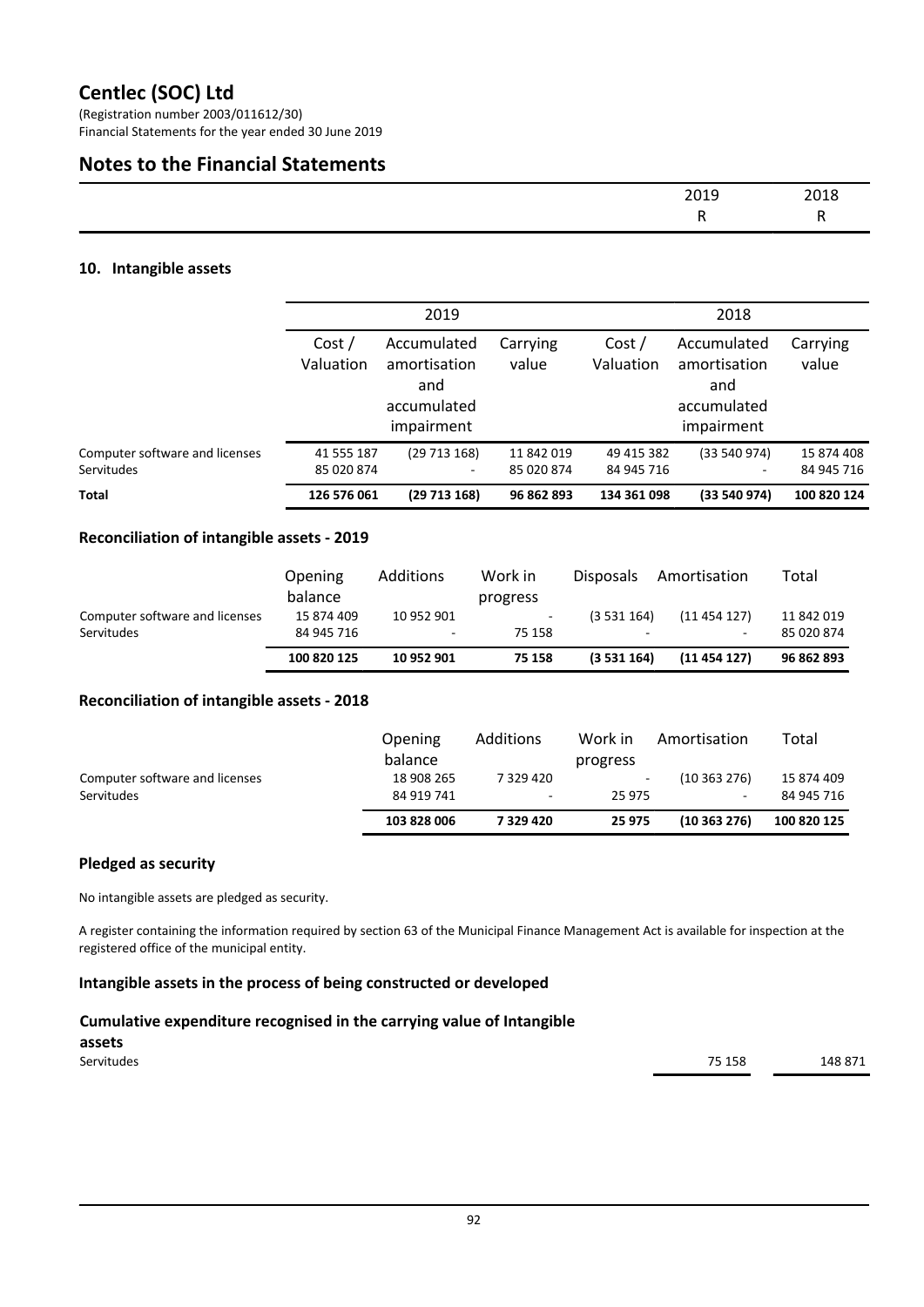(Registration number 2003/011612/30) Financial Statements for the year ended 30 June 2019

# **Notes to the Financial Statements**

|                                                                | 2019                        | 2018                        |
|----------------------------------------------------------------|-----------------------------|-----------------------------|
|                                                                | R                           | R                           |
| 11. Deferred tax                                               |                             |                             |
| <b>Deferred tax liability</b>                                  |                             |                             |
| Opening balance<br>Property, plant and equipment               | (575 253 899)<br>(92405769) | (508 989 251)<br>(66218433) |
| Taxable temporary differences                                  | (11443)                     | (46215)                     |
| <b>Total deferred tax liability</b>                            | (667671111)                 | (575 253 899)               |
| <b>Deferred tax asset</b>                                      |                             |                             |
| Opening balance                                                | 372 919 868                 | 280 731 467                 |
| Taxable temporary differences                                  | (9006334)                   | 6 6 18 8 14                 |
| Tax losses available for set off against future taxable income | 90 519 185                  | 85 569 587                  |
| <b>Total deferred tax asset</b>                                | 454 432 719                 | 372 919 868                 |
| Deferred tax liability                                         | (667671111)                 | (575 253 899)               |
| Deferred tax asset                                             | 454 432 719                 | 372 919 868                 |
| <b>Total net deferred tax liability</b>                        | (213 238 392)               | (202334031)                 |
| Reconciliation of deferred tax asset \ (liability)             |                             |                             |
| At beginning of year                                           | (202 334 031)               | (228 257 785)               |
| Depreciable assets                                             | (92405769)                  | (66218432)                  |
| Finance lease                                                  | 824                         | (21904)                     |
| Provisions<br><b>Assessed loss</b>                             | (9018601)<br>90 519 185     | 6 594 503<br>85 569 587     |
|                                                                |                             |                             |
|                                                                | (213 238 392)               | (202 334 031)               |

### **Recognition of deferred tax asset**

An entity shall disclose the amount of a deferred tax asset and the nature of the evidence supporting its recognition, when:

- the utilisation of the deferred tax asset is dependent on future taxable surpluses in excess of the surpluses arising from the reversal of existing taxable temporary differences; and
- the entity has suffered a deficit in either the current or preceding period in the tax jurisdiction to which the deferred tax asset relates.

The deferred tax asset arose as a result of the municipal entity not having been subject to income tax in the past. However in the 2014/15 financial year the municipal entity had to account for income tax which resulted in the wear and tear allowances being in excess of the available surplus. The municipal entity has the ability to generate profit in the foreseeable future against which temporary differences will be utilised.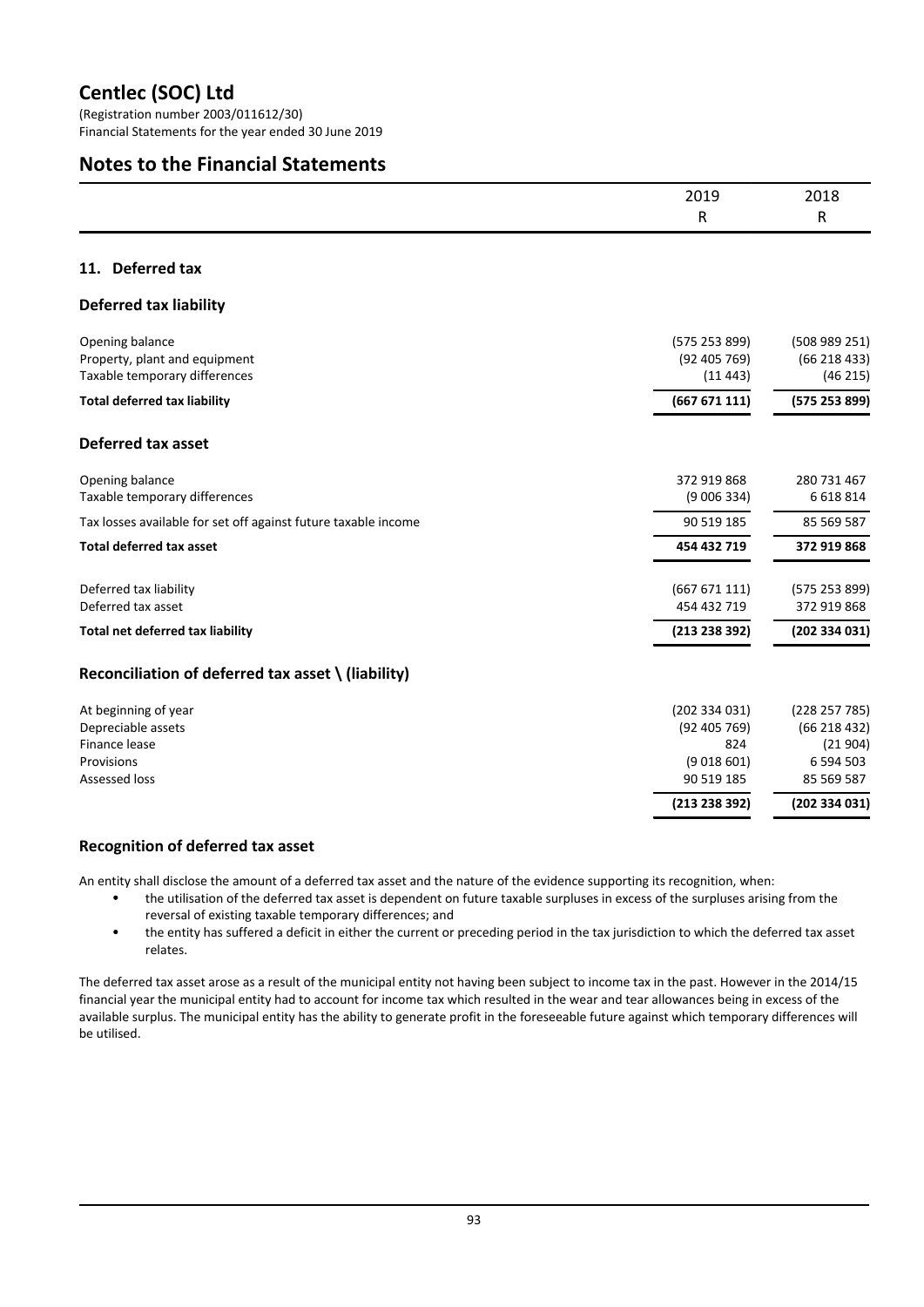(Registration number 2003/011612/30) Financial Statements for the year ended 30 June 2019

## **Notes to the Financial Statements**

| 2019 | 2018     |
|------|----------|
|      | -<br>. . |

### **11. Deferred tax (continued)**

#### **Deferred tax assumptions**

As at 30 June 2016 no guidance was received from SARS on the transition from a tax exempt entity to a taxable entity. Due to this, uncertainties in the calculation of the municipal entity's taxation exist and will continue to exist going forward until a pronunciation is made by SARS on the municipal entity's tax calculation. In the absence of a pronunciation from SARS and the fact that the municipal entity is no longer tax exempt, the municipal entity had to make certain key assumptions relating to income- and deferred tax to be able to account for tax. These assumptions are set out as follows:

#### Infrastructure assets

The base cost for the electrical infrastructure assets of the municipal entity was determined by using the audited infrastructure fixed asset register. The tax exemption for the municipal entity was no longer applicable as at the 1 July 2014, on this date the municipal entity embarked on an exercise to determine the base cost for each of the Infrastructure assets. The closing balance for the 2013/2014 financial year was deemed as the most accurate value to be used as the base cost and carrying values for tax purposes moving forward. Up until 1 July 2014 management had never claimed any wear & tear on infrastructure assets. The base cost was therefore the deemed cost as at 1 July 2014.

Infrastructure assets of the municipal entity are all carried on the revaluation model as per General Recognised Accounting Standards 17 - Property plant and equipment. There is no General Recognised Accounting Standards standard applicable to taxation, therefore the municipal entity referred to the international accounting standards (IAS) for further guidance, which is IAS 12: Income taxation. Through inspection of the income tax act and the practice notes it was noted that there was no clear guidance regarding the write off periods for electrical infrastructure assets. Due to this Section 12D of the income tax action was deemed as the best alternative to use to determine the write off periods for most of the electrical infrastructure assets. Section 12D was applied to the following electrical infrastructure assets: High Voltage conductors, Medium Voltage conductors, Low Voltage conductors and the Streetlights. All other categories of infrastructure assets could operate independent of transmission lines and Section 12D would not be applicable to these assets.

As per the Income Tax Act, 1962 (Act 58 of 1962) the kind of information that could be useful in determining the expected useful life of an asset/write off period include:

- Independent engineering information;

- The taxpayer's own past experience with similar assets;

Based on the above and due to insufficient guidance in the Income Tax Act, 1962 (Act 58 of 1962) the option of best professional judgement in determining an accurate write off period for the Infrastructure assets was used as follows:

- For all the distribution lines and cables a 5% write off period was used

 - For all other infrastructure assets a 5 year write off period was adopted as the assets have been in operation for some time and as per the engineering information they cannot fall within Section 12D of the Income Tax Act, 1962 (Act 58 of 1962).

Section 12 of the Income Tax Act, 1962 (Act 58 of 1962) was applied therefore no apportionment of the wear and tear was done. The wear and tear of assets is the amount that the South African Receiver of Revenue considers an appropriate write off timeframe for each asset. The wear and tear was calculated as follows:

- The depreciated replacement cost was taken per asset and any addition for the year was added and this value was multiplied by 20%.

 - When an asset is disposed of during the financial year wear and tear is still calculated for that asset and an inspection for a possible recoupment is done.

#### Non-Infrastructure assets

All assets other than infrastructure assets were written off by making use of Practice note 19.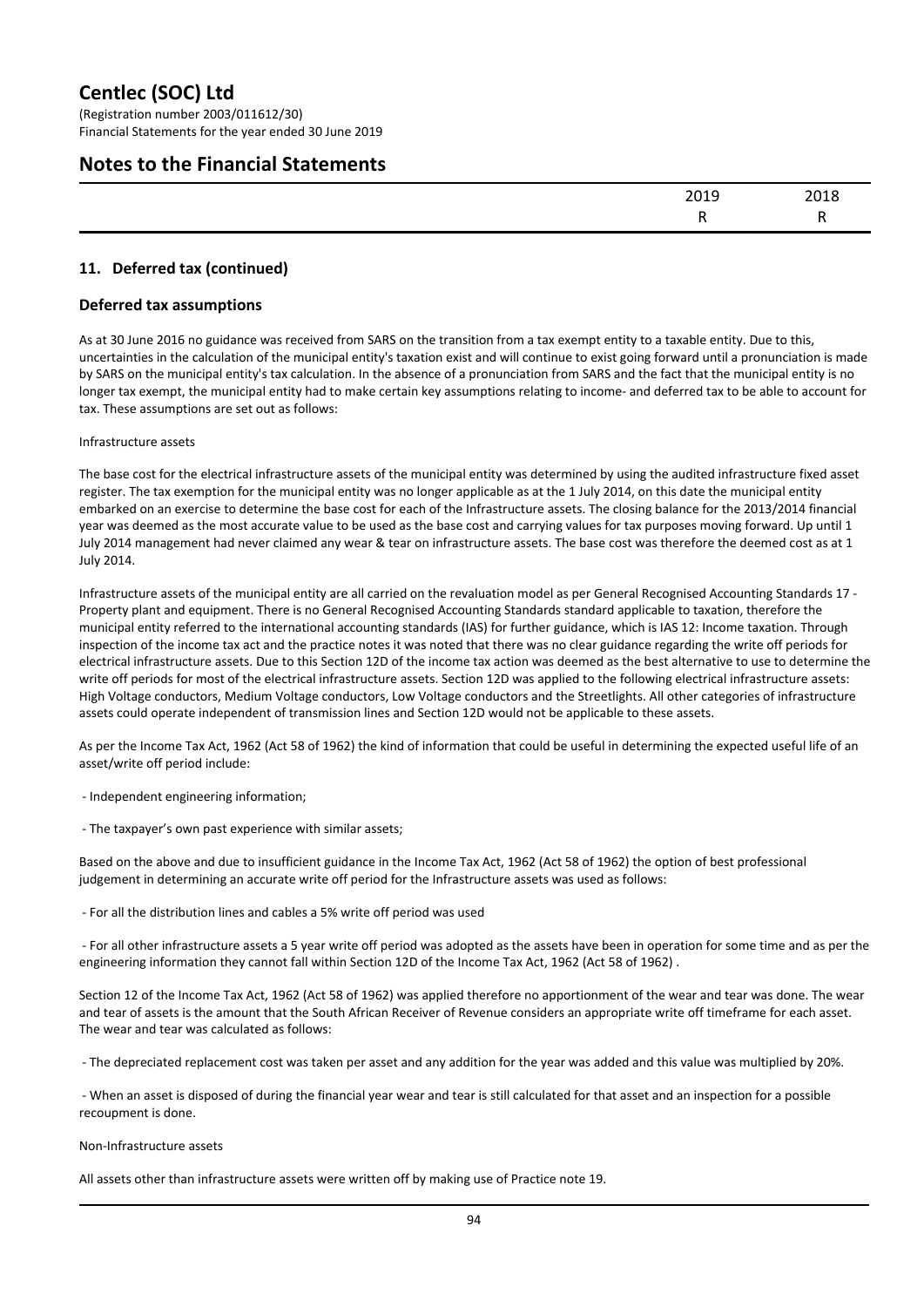(Registration number 2003/011612/30) Financial Statements for the year ended 30 June 2019

# **Notes to the Financial Statements**

| <u>____</u> | .<br>-vite |
|-------------|------------|
|             |            |

### **11. Deferred tax (continued)**

Debt impairment

The provision for debt impairment is limited as a tax deduction to the extent that the originating revenue was taxable. Since the municipal entity was tax exempt for a period the revenue recognised and subsequently impaired during this period could not fully be included as a tax deduction. Due to this only the movement in the debt impairment for the year when the municipal entity first became taxable was used in calculating the tax.

### **12. Consumer deposits**

| Electricity                                                                                 | 115 053 108 | 114 471 056       |
|---------------------------------------------------------------------------------------------|-------------|-------------------|
| Guarantees in lieu of vendor deposits amounted to R 2 153 891 (2018: R 13 723 891).         |             |                   |
| Guarantees un lieu of consumer deposits amounted to R 37 859 074 (2018: R 36 645 499).      |             |                   |
| Fair value approximates the carrying value of the vendor deposits.                          |             |                   |
| 13. Finance lease obligation                                                                |             |                   |
| Minimum lease payments due<br>- within one year<br>- later than five years                  |             | 121 322           |
| less: future finance charges                                                                |             | 121 322<br>(4354) |
| Present value of minimum lease payments                                                     |             | 116 968           |
| Present value of minimum lease payments due<br>- within one year<br>- later than five years |             | 116 968           |
|                                                                                             |             | 116 968           |

It is the municipal entity's policy to lease certain photo copiers under finance leases. The average lease term is 3 years and the average effective borrowing rate was 10% (2018: 10%). Initial lease payment varied between R153 and R4 286 per month for a lease period of between 3-5 years and are subject to prime lending rates.

Lease liabilities are effectively secured as the rights to the leased asset revert to the lessor in the event of default.

All finance leases's lease terms came to an end during the current financial year.

The fair value of finance lease liabilities approximates their carrying amounts.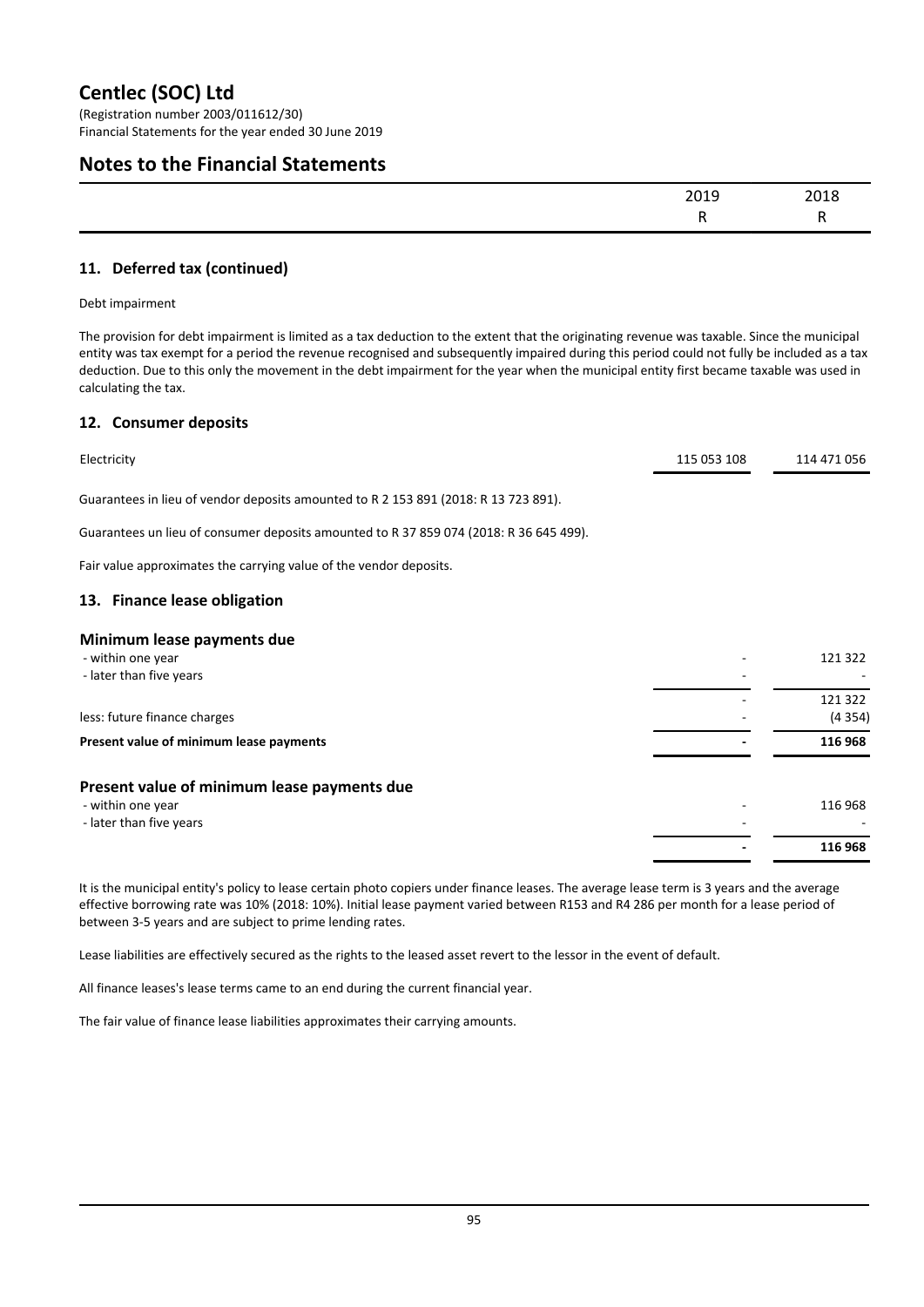(Registration number 2003/011612/30) Financial Statements for the year ended 30 June 2019

## **Notes to the Financial Statements**

| วกงก<br><b>ZUIY</b>  | 204C<br>∠∪⊥o |
|----------------------|--------------|
| . .<br>$\sim$ $\sim$ | . .          |

### **14. Long service awards**

#### **Reconciliation of long service awards - 2019**

|                                  | <b>Opening</b><br>Balance | Actuarial<br>(gains)/losses during the service costs | Utilised          | Current | Interest costs | Total      |
|----------------------------------|---------------------------|------------------------------------------------------|-------------------|---------|----------------|------------|
| Provision for long service award | 19 812 000                | (2 398 178)                                          | vear<br>(1343822) |         | 1 980 000      | 20 282 000 |

### **Reconciliation of long service awards - 2018**

|                                                 | Opening<br><b>Balance</b> | Actuarial<br>(gains)/losses | Utilised<br>during the<br>year | Current<br>service costs | Interest costs          | Total                 |
|-------------------------------------------------|---------------------------|-----------------------------|--------------------------------|--------------------------|-------------------------|-----------------------|
| Provision for long service award                | 15 453 000                | 1899076                     | (825076)                       | 1 736 000                | 1 549 000               | 19 812 000            |
| Non-current liabilities<br>Current liabilities  |                           |                             |                                |                          | 18 713 000<br>1 569 000 | 18 991 000<br>821 000 |
| Present value of long service awards obligation |                           |                             |                                |                          | 20 282 000              | 19 812 000            |

The long service awards liability arises from the municipal entity being a party to the Collective Agreement on Conditions of Service for the Free State Division of SALGBC . This agreement is effective from 1 July 2010.

The long service awards plan is a defined benefit plan. At year end 664 (2018 - 610) employees were eligible for long service bonuses.

The current service cost for the ensuing year is estimated to be R 2 232 000 (2018 - R 1 736 000) whereas the interest-cost for the next year is estimated to be R 1 980 000 (2018 - R 1 549 000).

As at the valuation date, the long service leave award liability of the organisation was unfunded, i.e. no dedicated assets have been set aside to meet this liability. Therefore no assets were valued as part of the valuation.

#### **Valuation Method**

The Projected Unit Credit funding method has been used to determine the past-service liabilities at the valuation date and the projected annual expense in the year following the valuation date.

### **The key assumptions utilised by management in determining the long service awards liability are listed below:**

| Discount Rate                  | Yield Curve        | Yield Curve       |
|--------------------------------|--------------------|-------------------|
| Normal Salary Increase Rate    | $CPI + 1%$         | $CPI + 1%$        |
| Net Effective Discount Rate    | <b>Yield Curve</b> | Yield Curve       |
|                                | Based              | Based             |
| Mortality                      | SA 85-90           | SA 85-90          |
|                                | mortality tables   | mortality tables  |
| Normal Retirement age          | 65                 | 65                |
| Average Retirement Age         | 63                 | 63                |
| Consumer price inflation (CPI) | <b>Difference</b>  | <b>Difference</b> |
|                                | between            | between           |
|                                | nominal and real   | nominal and real  |
|                                | vield curve        | vield curve       |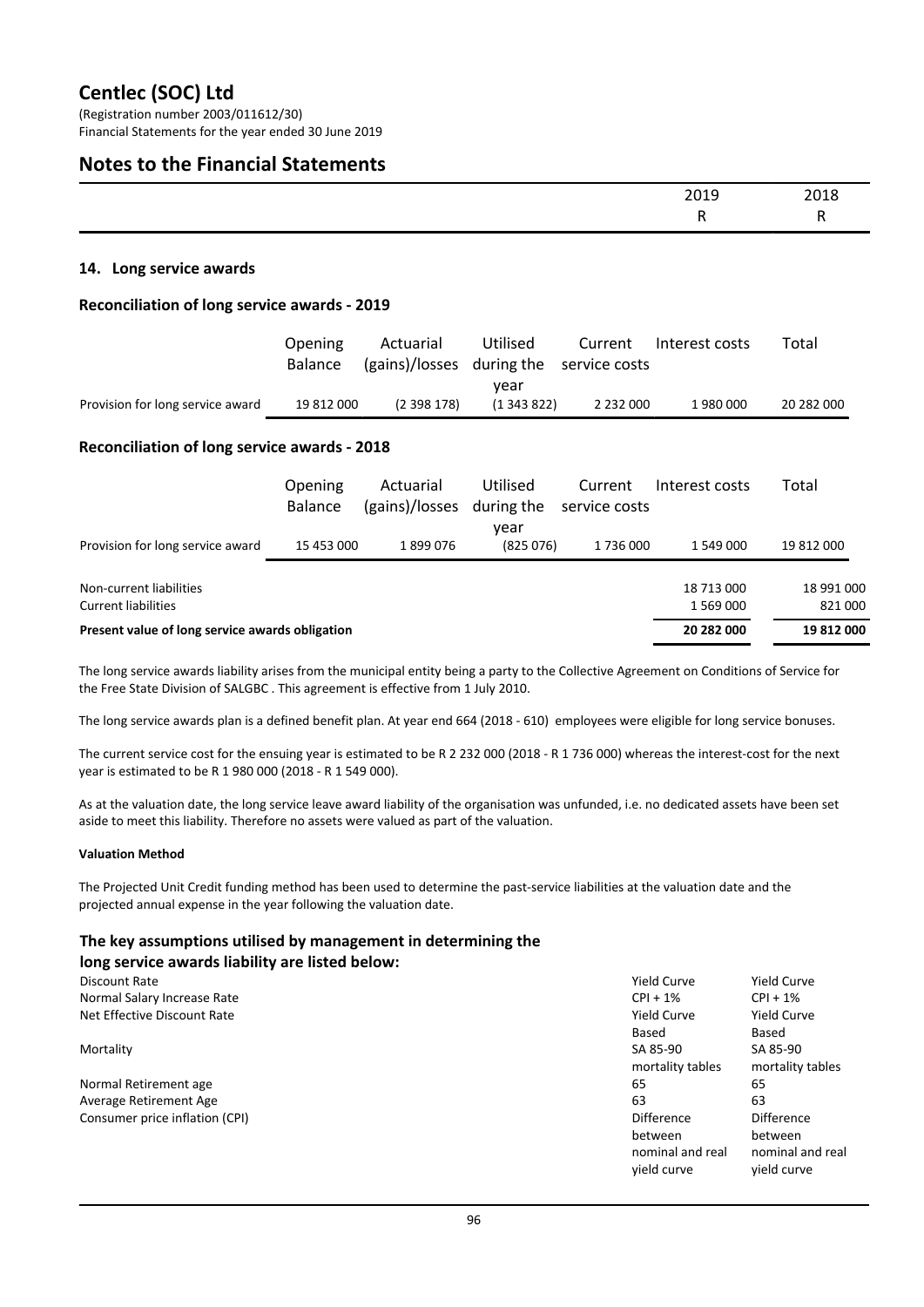(Registration number 2003/011612/30) Financial Statements for the year ended 30 June 2019

# **Notes to the Financial Statements**

|                                                         | 2019            | 2018         |
|---------------------------------------------------------|-----------------|--------------|
|                                                         | R               | R            |
|                                                         |                 |              |
| 14. Long service awards (continued)                     |                 |              |
| Total expense recognised in the statement of financial  |                 |              |
| performance under the line item employee related costs: |                 |              |
| Current service cost                                    | 2 2 3 2 0 0 0 0 | 1 736 000    |
| Interest cost                                           | 1980000         | 1 549 000    |
| Actuarial (gains) / losses                              | (2398178)       | 1899076      |
|                                                         | 1813822         | 5 184 076    |
| Present value of long service award obligation:         |                 |              |
| Present value of long service award as at 30 June 2019  |                 | (20 282 000) |
| Present value of long service award as at 30 June 2018  |                 | (19812000)   |
| Present value of long service award as at 30 June 2017  |                 | (15453000)   |
| Present value of long service award as at 30 June 2016  |                 | (6889000)    |
| Present value of long service award as at 30 June 2015  |                 | (3871000)    |
| Present value of long service award as at 30 June 2014  |                 | (3029000)    |
| Present value of long service award as at 30 June 2013  |                 | (2915000)    |
| Present value of long service award as at 30 June 2012  |                 | (695000)     |

#### **Financial Variables**

The two most important financial variables used in our valuation are the discount rate and salary inflation/increase.

#### **Discount rate**:

GRAP 25 defines the determination of the Discount rate assumption to be used as follows:

"The discount rate that reflects the time value of money is best approximated by reference to market yields at the reporting date on government bonds. Where there is no deep market in government bonds with a sufficiently long maturity to match the estimated maturity of all the benefit payments, an entity uses current market rates of the appropriate term to discount shorter term payments, and estimates the discount rate for longer maturities by extrapolating current market rates along the yield curve."

In accordance with the above, the nominal and real zero curves as at 29 June 2019 supplied by the JSE was used to determine the discounted rates and CPI assumptions at each relevant time period.

#### **The Net Effective Discount Rate:**.

The The Net Effective Discount Rate is different for each relevant time period of the yield curves' various durations and therefore the Net Effective Discount Rate is based on the relationship between the (yield curve based) Discount Rate for each relevant time period and the (yield curve based) Salary Inflation for each relevant time period.

#### **Normal Salary Inflation/Increase Rate:**

The underlying future rate of consumer price index inflation (CPI inflation) was derived from the relationship between the (yield curve based) Conventional Bond Rate for each relevant time period and the (yield curve based) Inflation-linked Bond rate for each relevant time period. Our assumed rate of salary inflation was set as the assumed value of CPI plus 1%. The salaries used in the valuation include an assumed increase on 01 July 2019 of 7.36%. The next salary increase was assumed to take place on 01 July 2020.

#### **Interest Cost:**

The Interest Cost represents the accrual of interest on the Accrued Defined Benefit Obligation, allowing for benefit payments, over the corresponding year. This arises because the long service benefits are one year closer to payment.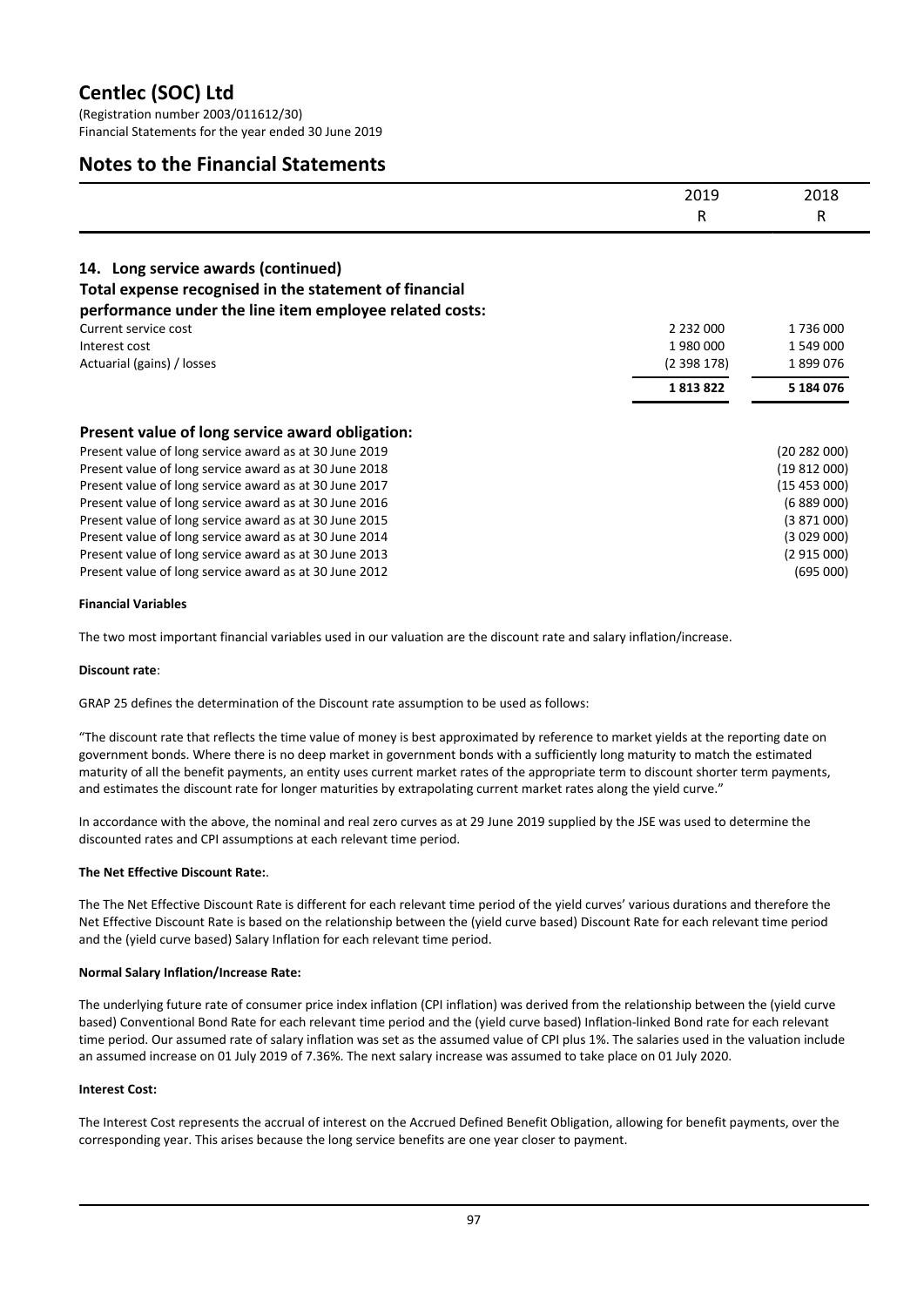(Registration number 2003/011612/30) Financial Statements for the year ended 30 June 2019

## **Notes to the Financial Statements**

| 2019<br>$-0$ | <b>LUID</b> |
|--------------|-------------|
|              | . .         |

#### **14. Long service awards (continued)**

#### **Current Service Cost:**

The Current Service Cost reflects the additional liability that is expected to accrue in respect of in members' service over the corresponding year.

#### **Actuarial gain:**

The main reasons for the actuarial gain can be attributed to the following factors:

1. Changes in economic variables - We used the nominal and real zero curves as at 30 June 2019 supplied by the JSE to determine our discount rates and CPI assumptions at each relevant time period. As a result, the interest rates, bond yields and inflation figures changed. This resulted in a decrease in liability of around R 690,000.

2. Membership and other experience changes– Over the past financial year, membership and other demographic changes was different to what was assumed in the previous valuation. This, along with some other smaller factors, resulted in a decrease in liability of around R 1,708,000.

#### **Sensitivity analysis:**

In order to illustrate the sensitivity of the results to changes in certain key variables, the liabilities have been recalculated using the following assumptions:

- 20% increase/decrease in the assumed level of withdrawal rates;

- 1% increase/decrease in the Normal Salary cost inflation

#### **Withdrawal rate:**

Deviations from the assumed level of withdrawal experience of the eligible employees will have a large impact on the actual cost to the Organisation. If the actual rates of withdrawal turns out to be higher than the rates assumed in the valuation basis, then the cost to the Organisation in the form of benefits will reduce and vice versa. The effect of higher and lower withdrawal rates have been illustrated by increasing and decreasing the withdrawal rates by 20%. The effect is as follows:

| Withdrawal rate                | $-20%$          | Valuation  | $+20%$          |
|--------------------------------|-----------------|------------|-----------------|
|                                | Withdrawal rate | Assumption | Withdrawal rate |
| <b>Total Accrued Liability</b> | 21 433 000      | 20 282 000 | 19 247 000      |
| <b>Current Service Cost</b>    | 2 5 8 4 0 0 0   | 2 392 000  | 2 2 2 4 0 0 0   |
| Interest Cost                  | 2 093 000       | 1969000    | 1858000         |
|                                | 26 110 000      | 24 643 000 | 23 329 000      |

#### **Normal salary inflation:**

The cost of the long service awards is dependent on the increase in the annual salaries paid to employees. The rate at which salaries increase will thus have a direct effect on the liability of future employees. The effect of a 1% p.a. change in the normal salary inflation assumption was tested. The effect is as follows:

| <b>Normal salary inflation</b> | -1% Normal<br>salary inflation | Valuation<br>Assumption | +1% Normal<br>salary inflation |
|--------------------------------|--------------------------------|-------------------------|--------------------------------|
| <b>Total Accrued Liability</b> | 19 027 000                     | 20 282 000              | 21 666 000                     |
| <b>Current Service Cost</b>    | 2 2 2 7 0 0 0                  | 2 392 000               | 2 577 000                      |
| Interest Cost                  | 1837000                        | 1969000                 | 2 116 000                      |
|                                | 23 091 000                     | 24 643 000              | 26 359 000                     |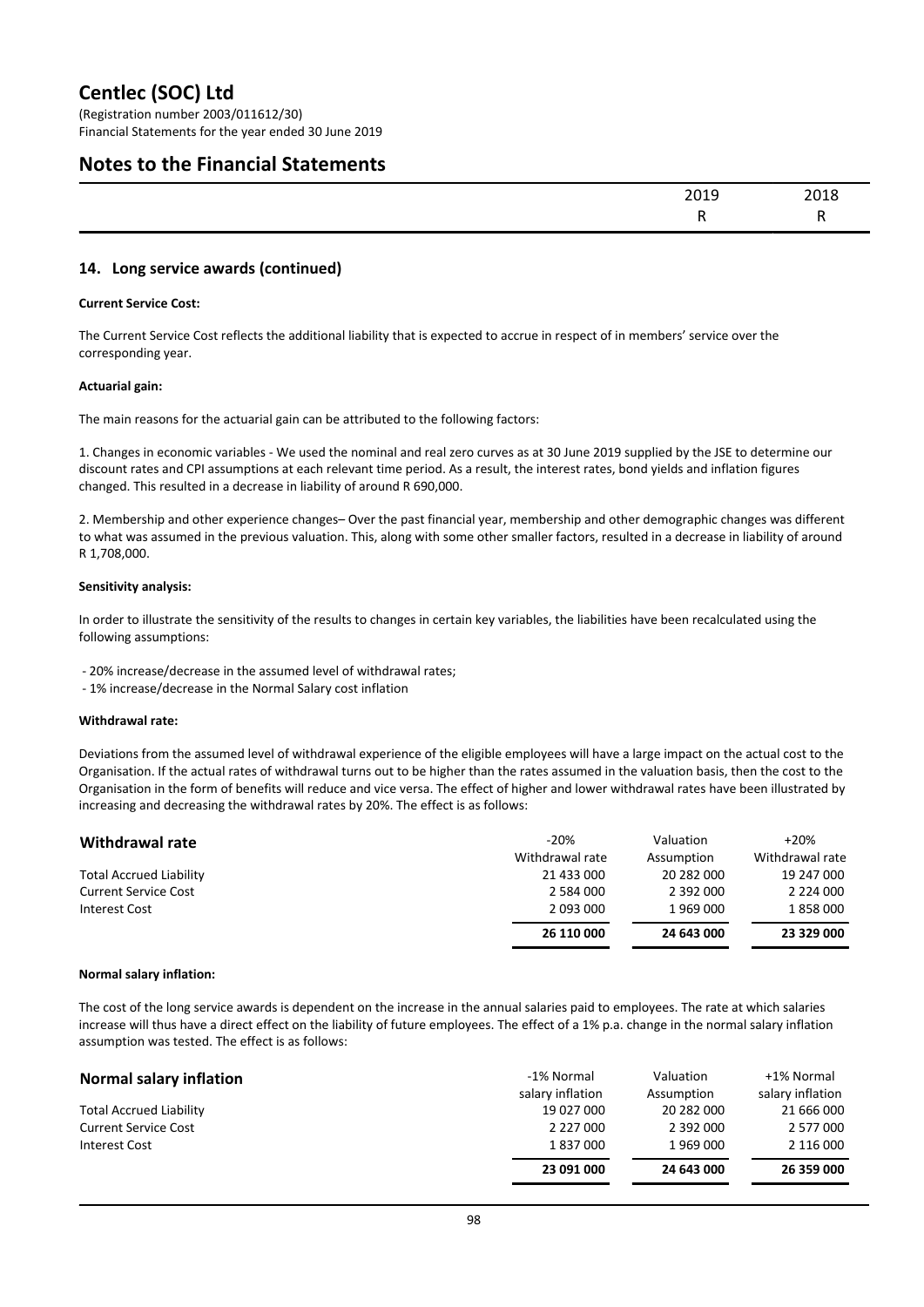(Registration number 2003/011612/30) Financial Statements for the year ended 30 June 2019

|                                                                                                                                                                               | 2019                    | 2018                    |
|-------------------------------------------------------------------------------------------------------------------------------------------------------------------------------|-------------------------|-------------------------|
|                                                                                                                                                                               | $\mathsf R$             | R                       |
| 15. Other financial liabilities                                                                                                                                               |                         |                         |
|                                                                                                                                                                               |                         |                         |
| At amortised cost                                                                                                                                                             |                         |                         |
| Capital Advances Mangaung Metropolitan Municipality                                                                                                                           | 74 397 665              | 81 094 674              |
| The capital funding provided to the municipal entity is repayable in monthly<br>installments based on the estimated useful life of the capital asset as initially             |                         |                         |
| determined by Mangaung Metropolitan Municipality. The capital funding provided to                                                                                             |                         |                         |
| the municipal entity will bear interest annually at the interest rate equal to the prime                                                                                      |                         |                         |
| lending rate on the first day of each financial year and shall thereafter be fixed for the                                                                                    |                         |                         |
| entire financial year. The prime interest rate at 1 July 2018 was 10% (2017/18: 10.5%)                                                                                        |                         |                         |
| Intercompany loan                                                                                                                                                             | 507 498 287             | 562 130 358             |
| The repayment terms of the intercompany loan was amended to be payable at the end                                                                                             |                         |                         |
| of June 2022. The intercompany loan bears interest annually at the interest rate equal<br>to the prime lending rate on the first day of each financial year calculated on the |                         |                         |
| average of the opening balance and closing balance of the loan. The prime interest rate                                                                                       |                         |                         |
| at 1 July 2018 was 10% (2017/18: 10.5%                                                                                                                                        |                         |                         |
|                                                                                                                                                                               | 581 895 952             | 643 225 032             |
|                                                                                                                                                                               |                         |                         |
|                                                                                                                                                                               |                         | 643 225 032             |
| <b>Total other financial liabilities</b>                                                                                                                                      | 581 895 952             |                         |
| There were no defaults on the financial liability during the reporting period.                                                                                                |                         |                         |
| <b>Non-current liabilities</b>                                                                                                                                                |                         |                         |
| At amortised cost                                                                                                                                                             | 575 198 943             | 636 528 023             |
|                                                                                                                                                                               |                         |                         |
| <b>Current liabilities</b>                                                                                                                                                    |                         |                         |
| At amortised cost                                                                                                                                                             | 6697009                 | 6697009                 |
|                                                                                                                                                                               |                         |                         |
| 16. Payables from exchange transactions                                                                                                                                       |                         |                         |
| Accrued leave pay                                                                                                                                                             | 31 374 286              | 25 173 963              |
| Accrued bonus                                                                                                                                                                 | 8 047 915               | 6 640 320               |
| Deferred revenue                                                                                                                                                              | 13 037 709              | 13 008 695              |
| <b>Electricity connections</b>                                                                                                                                                | 12 781 371              | 16 225 872              |
| Mantsopa Local Municipality                                                                                                                                                   | 2 665 081               | 4 881 798               |
| Operating expense accrual<br><b>Retention creditors</b>                                                                                                                       | 27 361 544<br>1 291 656 | 22 598 036<br>2 194 403 |
| Salary control                                                                                                                                                                | 5 947 900               | 4 988 285               |
| Trade payables                                                                                                                                                                | 318 912 171             | 263 126 331             |
| Unallocated consumer and vendor payments received in advance                                                                                                                  | 87 495 809              | 79 782 244              |
|                                                                                                                                                                               | 508 915 442             | 438 619 947             |
| 17. VAT liability                                                                                                                                                             |                         |                         |
|                                                                                                                                                                               |                         |                         |
| <b>VAT liability</b>                                                                                                                                                          | 103 870 439             | 72 667 833              |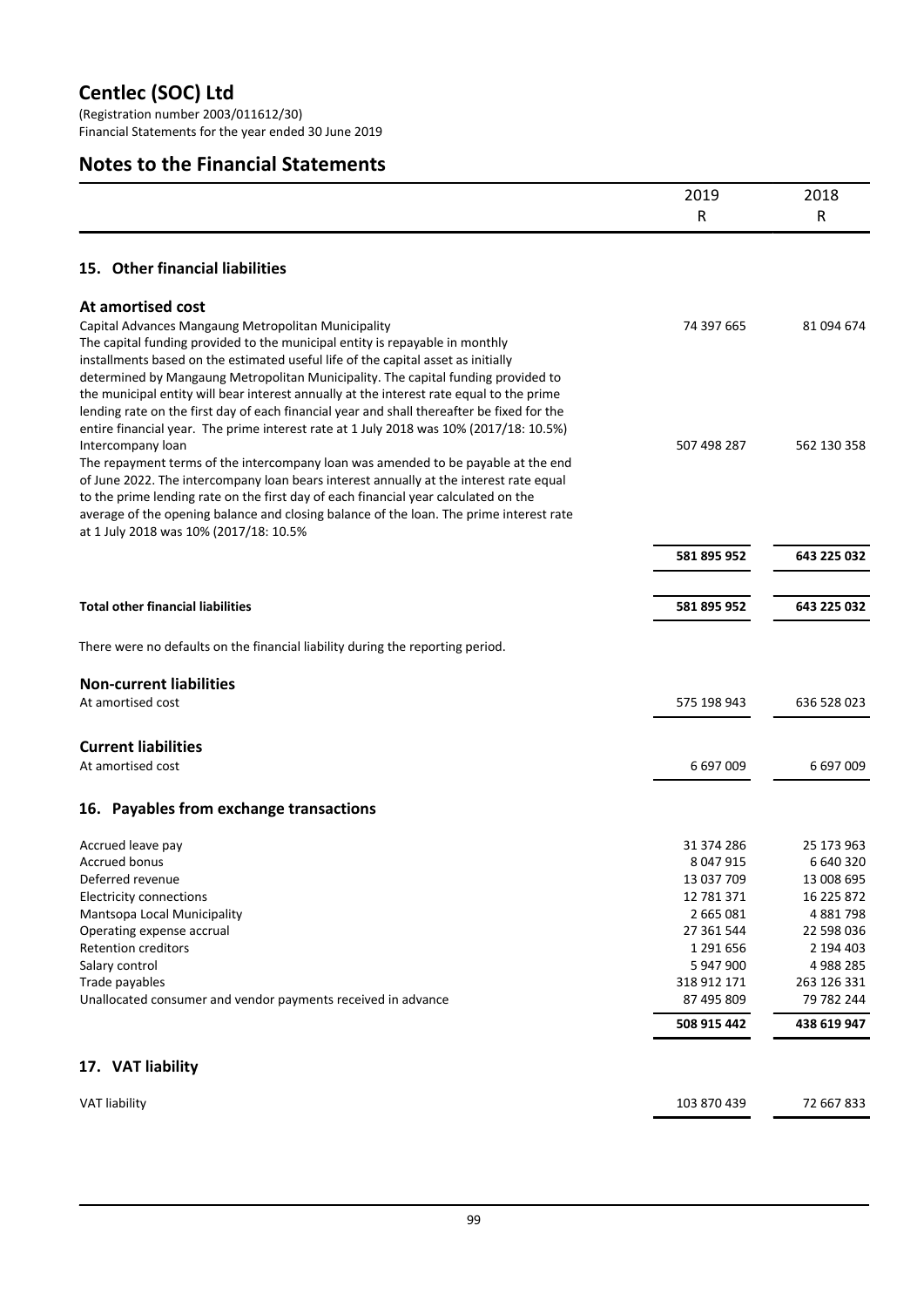(Registration number 2003/011612/30) Financial Statements for the year ended 30 June 2019

# **Notes to the Financial Statements**

| .<br>. מ<br>-- | 201 |
|----------------|-----|
| . .            | . . |

## **18. Loans to (from) shareholders**

| Mangaung Metropolitan Municipality | $(1071479158)$ $(1071479158)$ |
|------------------------------------|-------------------------------|
|                                    |                               |

The loans are unsecured and bears interest at the lower of 15% of the revenue (sale of electricity and pre-paid electricity) of the municipal entity for the previous financial year or the interest rate on the loan for the financial year ended 30 June 2011 adjusted annually for the CPI applicable to the Public Finance Sector.

Installments of R267 867 789 are payable every five (5) years with the initial payment on 30 June 2015.

There were no defaults on the shareholders loan during the reporting period.

| Non-current liabilities<br><b>Current liabilities</b>        | (803609369)<br>(267 869 789) | (1071479158)  |
|--------------------------------------------------------------|------------------------------|---------------|
|                                                              | (1071479158)                 | (1071479158)  |
| 19. Share capital / contributed capital                      |                              |               |
| <b>Authorised</b><br>1000 Ordinary shares of par value of R1 | 1 0 0 0                      | 1 0 0 0       |
| <b>Issued</b><br>101 Ordinary shares                         | 100                          | 100           |
| <b>Revaluation reserve</b><br>20.                            |                              |               |
| Opening balance<br>Change during the year                    | 1 460 130 406<br>(100 829)   | 1 460 130 406 |
|                                                              | 1 460 029 577                | 1 460 130 406 |

### **21. Other NDR**

In accordance with the terms of the NERSA (National Energy Regulator of South Africa) agreement it was agreed that R60 000 000 is to be held as a non-distributable reserve.

| 60 000 000    | 60 000 000    |
|---------------|---------------|
|               |               |
| 15 703 133    | 15 514 789    |
| 1462886317    | 1 402 345 583 |
| 858 188 299   | 775 472 615   |
| 2 336 777 749 | 2 193 332 987 |
|               |               |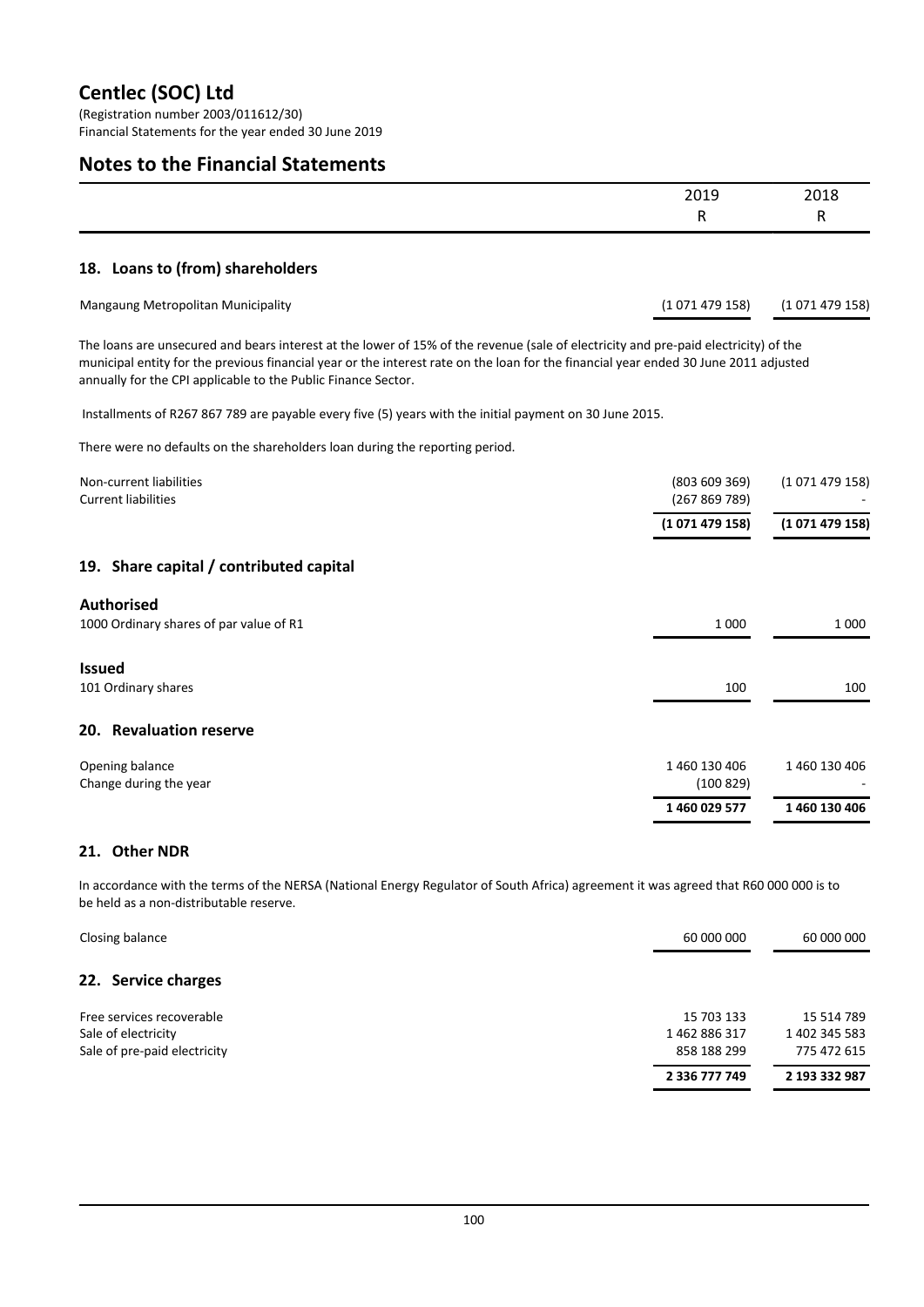(Registration number 2003/011612/30) Financial Statements for the year ended 30 June 2019

# **Notes to the Financial Statements**

| 2019                                                                          | 2018       |
|-------------------------------------------------------------------------------|------------|
| R                                                                             | ${\sf R}$  |
| 23. Other income                                                              |            |
|                                                                               |            |
| Credit control fees<br>8925800                                                | 4 186 863  |
| 1 358 316<br>Insurance claim recovery                                         | 1098919    |
| Fines & reconnection income<br>5 060 191                                      | 8780307    |
| Sale of clearance certificates<br>588 341                                     | 554 819    |
| Sale of tender documents<br>21 7 7 4                                          | 47471      |
| 415 547<br>Training income                                                    | 1696780    |
| 61 661 787<br><b>Street lighting</b>                                          | 55 822 725 |
| New connections<br>20 415 044                                                 | 16 773 369 |
| 98 446 800                                                                    | 88 961 253 |
| 24. Interest Income                                                           |            |
| Interest revenue                                                              |            |
| Interest on ABSA Current account<br>3 4 3 0 3 1 7                             | 3 468 407  |
| Interest on loans and other receivables from exchange transactions<br>167 535 | 195 082    |
| 25 446 813<br>Interest on consumer receivables from exchange transactions     | 16 789 490 |
| Interest on bank investments<br>837008                                        | 6 159 677  |
| Interest received - SARS                                                      | 80 125     |
| 68 8 64<br>Interest received - Eskom deposit                                  |            |
| 29 950 537                                                                    | 26 692 781 |

Short-term deposits consists of the following short-term investments with ABSA. The details and interest earned on these investments are set out below:

 - ABSA 1 Day call account with varying interest rates between 0.00% and 6.45% depending on the amount invested and the change in the prime interest rate.

- ABSA 365 day dynamic fixed investment with an interest rate of 7% (2018: 7%).

- Standard bank 32 day notice fixed deposit with an interest rate of 8.15%

### **25. Government grants and subsidies**

## **Capital grants**

| National electrification programme grant  | 13 434 783 | 17 506 380 |
|-------------------------------------------|------------|------------|
|                                           | 13 434 783 | 17 506 380 |
| <b>National Electrification Programme</b> |            |            |
| Current-year receipts                     | 13 434 783 | 17 506 380 |
| Conditions met - transferred to revenue   | (13434783) | (17506380) |
|                                           |            |            |

The purpose of the grant is to address the electrification backlog of permanently occupied residential dwellings, the installation of bulk infrastructure and rehabilitation of electrification infrastructure.

The conditions were met and the grant was transferred to revenue.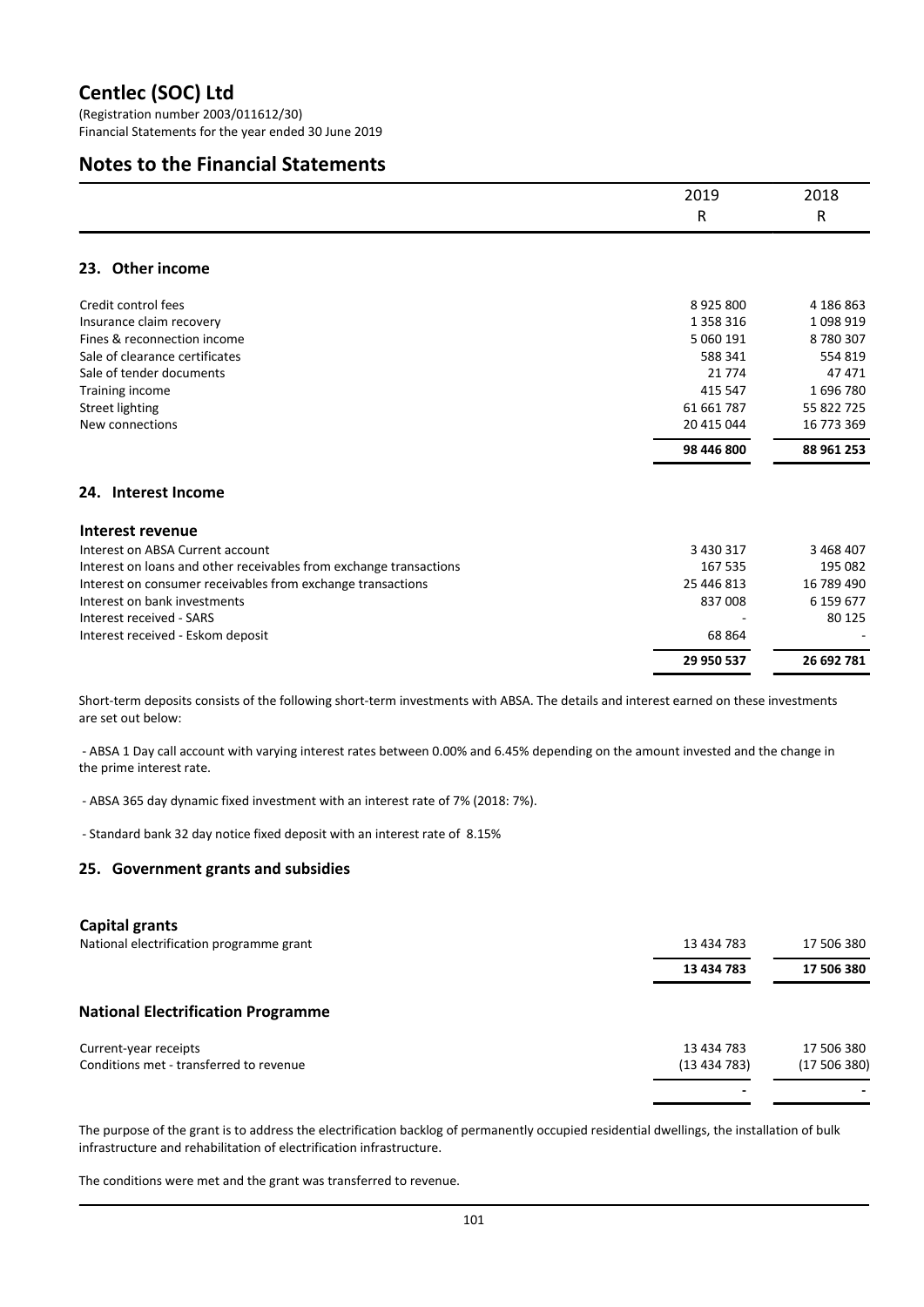(Registration number 2003/011612/30) Financial Statements for the year ended 30 June 2019

|                                                                                               | 2019          | 2018          |
|-----------------------------------------------------------------------------------------------|---------------|---------------|
|                                                                                               | $\mathsf{R}$  | R             |
| 26. Revenue                                                                                   |               |               |
| <b>Agency services</b>                                                                        | 8 195 007     | 2 3 2 7 1 6 2 |
| Fines, Penalties and Forfeits                                                                 |               | 2 672 302     |
| Government grants & subsidies                                                                 | 13 434 783    | 17 506 380    |
| Interest received                                                                             | 29 950 537    | 26 692 781    |
| Inventories reversal                                                                          | 1 1 1 2 6 6 6 |               |
| Other income                                                                                  | 98 446 800    | 88 961 253    |
| Public contributions and donations                                                            | 1497768       | 1706 656      |
| Service charges                                                                               | 2 336 777 749 | 2 193 332 987 |
|                                                                                               | 2 489 415 310 | 2 333 199 521 |
| The amount included in revenue arising from exchanges of goods or<br>services are as follows: |               |               |
| <b>Agency services</b>                                                                        | 8 195 007     | 2 3 2 7 1 6 2 |
| Interest income                                                                               | 29 950 537    | 26 692 781    |
| Other income                                                                                  | 98 446 800    | 88 961 253    |
| Service charges                                                                               | 2 336 777 749 | 2 193 332 987 |
|                                                                                               | 2 473 370 093 | 2 311 314 183 |
| The amount included in revenue arising from non-exchange<br>transactions is as follows:       |               |               |
| <b>Transfer revenue</b>                                                                       |               |               |
| Government grants & subsidies                                                                 | 13 434 783    | 17 506 380    |
| Public contributions and donations                                                            | 1497768       | 1706 656      |
| Fines, Penalties and Forfeits                                                                 |               | 2 672 302     |
|                                                                                               | 14 932 551    | 21 885 338    |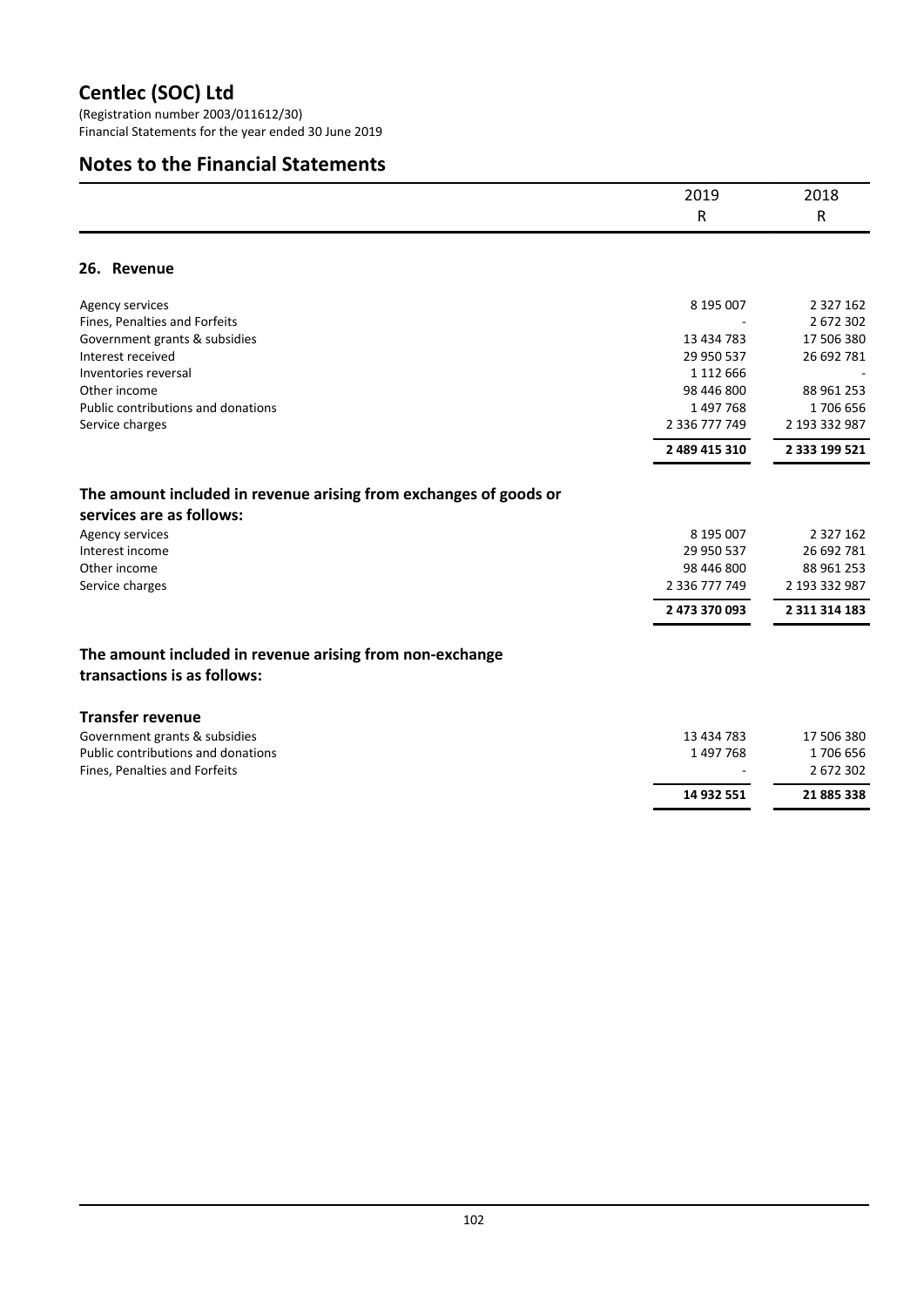(Registration number 2003/011612/30) Financial Statements for the year ended 30 June 2019

# **Notes to the Financial Statements**

|                                                                                                                       | 2019          | 2018        |
|-----------------------------------------------------------------------------------------------------------------------|---------------|-------------|
|                                                                                                                       | R             | R           |
|                                                                                                                       |               |             |
| 27. Employee related costs                                                                                            |               |             |
| Basic salary and wages                                                                                                | 217 967 767   | 191 981 294 |
| <b>Bargaining council</b>                                                                                             | 73 841        | 62 269      |
| Housing benefits and allowances                                                                                       | 1 1 29 3 34   | 1026034     |
| Leave pay provision charge                                                                                            | 9 5 9 4 3 9 6 | 7 439 028   |
| Long-service awards                                                                                                   | 1813822       | 5 184 077   |
| Medical aid - company contributions                                                                                   | 18 558 136    | 15 307 199  |
| Overtime payments                                                                                                     | 41 508 125    | 27 377 982  |
| Pension and provident fund contributions                                                                              | 33 108 634    | 27 772 502  |
| Travel, motor car, accommodation, subsistence and other allowances                                                    | 22 905 895    | 26 512 950  |
| <b>UIF contributions</b>                                                                                              | 1 240 005     | 1 159 746   |
|                                                                                                                       |               |             |
|                                                                                                                       | 347 899 955   | 303 823 081 |
| Remuneration of Chief Executive Officer - Mr. AN Mgoqi                                                                |               |             |
| <b>Annual Remuneration</b>                                                                                            | 2046767       | 2 044 730   |
|                                                                                                                       | 24 160        | 24 294      |
| Travel, motor car, accommodation, subsistence and other allowances<br>Contributions to UIF, Medical and Pension Funds | 65 696        | 65 688      |
|                                                                                                                       | 2 136 623     | 2 134 712   |
| <b>Remuneration of Chief Financial Officer - Mr. MM Matsimela</b>                                                     |               |             |
| <b>Annual Remuneration</b>                                                                                            | 666 813       | 593 896     |
| Travel, motor car, accommodation, subsistence and other allowances                                                    | 49 200        | 95 021      |
|                                                                                                                       | 8021          | 74752       |
| Contributions to UIF, Medical and Pension Funds<br>Acting allowance                                                   | 1752          | 111 714     |

During the 2017 financial year the board took a decision to suspend Mr. TJ Ramulondi. During December 2016 Mr. MM Matsimela was appointed as the Acting Chief Financial Officer.

During January 2019 Mr. MM Matsimela was appointed as the Chief Financial Officer.

### **Remuneration of Executive Manager: Compliance and Performance - Me. NA Leteno**

| <b>Annual Remuneration</b>                                         | 495 082 | 689 703 |
|--------------------------------------------------------------------|---------|---------|
| Travel, motor car, accommodation, subsistence and other allowances | 87 200  | 52 695  |
| Contributions to UIF, Medical and Pension Funds                    | 6 608   | 8 1 1 2 |
| Acting allowance                                                   | 83 192  | 109827  |
|                                                                    | 672082  | 860337  |

Me. PN Mbobo was appointed as Acting Executive Manager: Compliance and Performance from December 2017 until December 2018.

During January 2019 Me. NA Leteno was appointed as the Executive Manager: Compliance and Performance.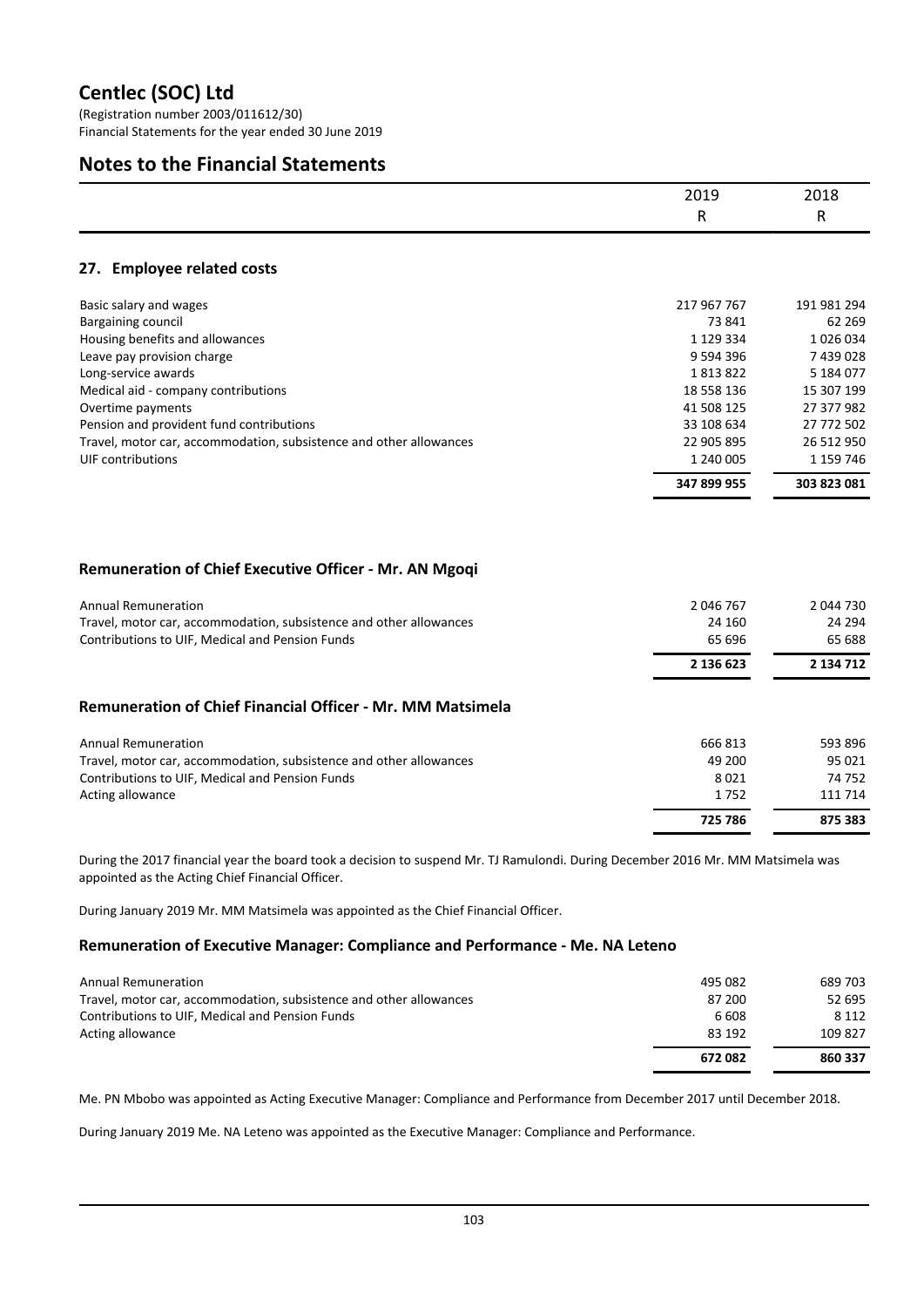(Registration number 2003/011612/30) Financial Statements for the year ended 30 June 2019

# **Notes to the Financial Statements**

| ___ | ___ |
|-----|-----|
|     |     |

### **27. Employee related costs (continued)**

### **Remuneration of Company Secretary - Mr. T Malgas**

|                                                                    | 211 396 |        |
|--------------------------------------------------------------------|---------|--------|
| Contributions to UIF, Medical and Pension Funds                    | 2 4 0 5 |        |
| Travel, motor car, accommodation, subsistence and other allowances | 2 400   | $\sim$ |
| Annual Remuneration                                                | 206 591 |        |
|                                                                    |         |        |

The municipal entity used the services of Phatshoane Henney Inc for company secretarial services until May 2019 when Mr. T Malgas was appointed as the new Company Secretary.

### **Remuneration of Executive Manager: Retail - Mr. SS Mokoena**

|                                                                    | 628 447  | 78 463 |
|--------------------------------------------------------------------|----------|--------|
| Acting allowance                                                   | 39 4 8 5 | 78 463 |
| Contributions to UIF, Medical and Pension Funds                    | 6 680    |        |
| Travel, motor car, accommodation, subsistence and other allowances | 51 200   |        |
| <b>Annual Remuneration</b>                                         | 531082   |        |

MJ Lenka was appointed as Acting Executive Manager: Retail until December 2018.

During January 2019 Mr. SS Mokoena was appointed as the the Executive Manager: Retail.

#### **Remuneration of Executive Manager: Wires - Mr. MS Sekoboto**

|                                                                    | 726 521 | 135 841 |
|--------------------------------------------------------------------|---------|---------|
| Acting allowance                                                   | 35 694  | 135 841 |
| Contributions to UIF, Medical and Pension Funds                    | 7657    |         |
| Travel, motor car, accommodation, subsistence and other allowances | 66 000  |         |
| <b>Annual Remuneration</b>                                         | 617 170 |         |

Mr. XG Faku was appointed as the acting Executive Manager: Wires from April 2018 to December 2018

During January 2019 Mr. MS Sekoboto was appointed as the Executive Manager: Wires.

### **Remuneration of Executive Manager: Human Resources - Me. S Molefe**

| Annual Remuneration                                                | 1 294 732 | 1 331 694 |
|--------------------------------------------------------------------|-----------|-----------|
| Travel, motor car, accommodation, subsistence and other allowances | 194 400   | 194 400   |
| Contributions to UIF, Medical and Pension Funds                    | 16 4 21   | 16 783    |
|                                                                    | 1 505 553 | 1 542 877 |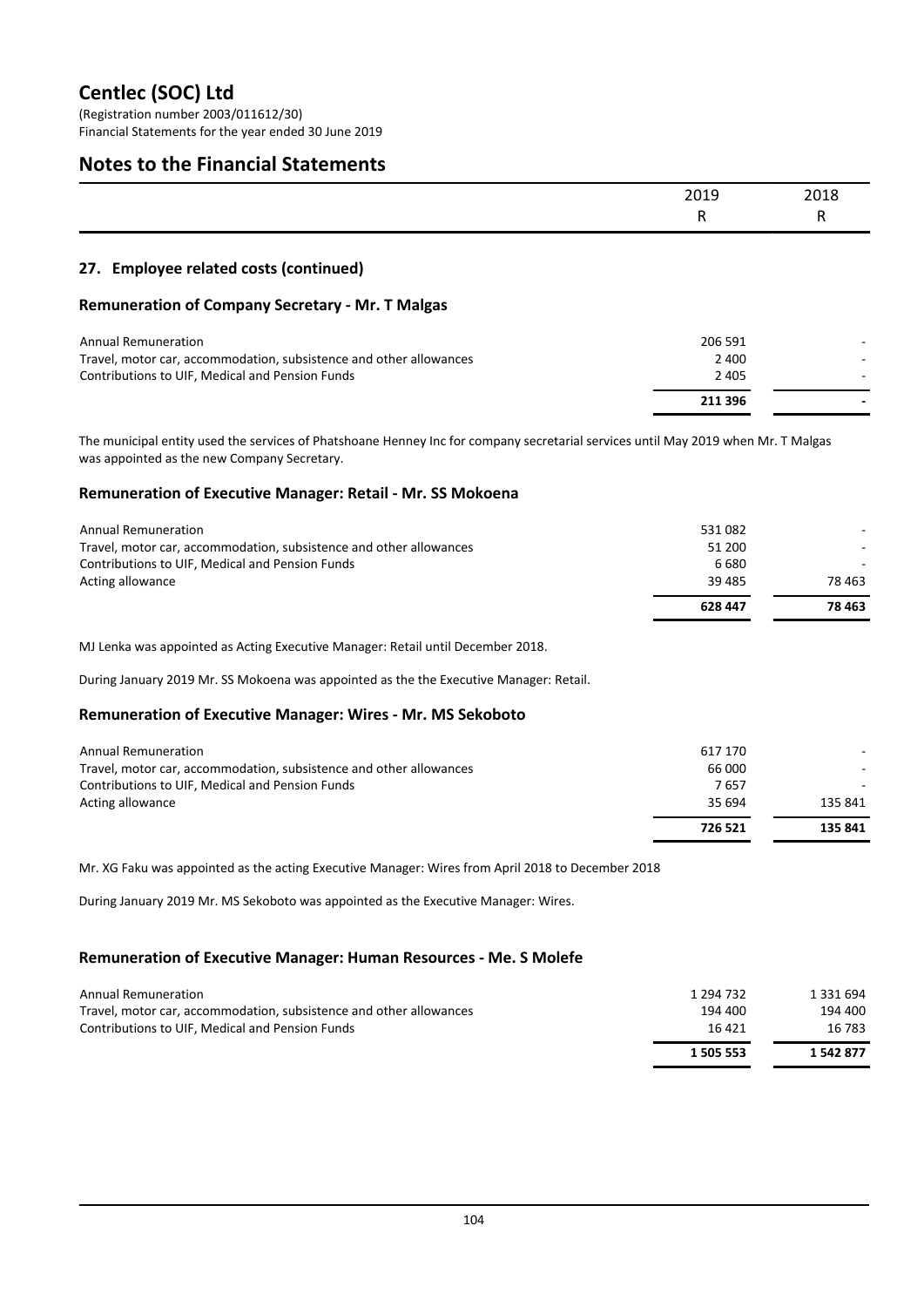(Registration number 2003/011612/30) Financial Statements for the year ended 30 June 2019

|                                                                                                                                                                                                                | 2019<br>$\mathsf R$          | 2018<br>${\sf R}$     |
|----------------------------------------------------------------------------------------------------------------------------------------------------------------------------------------------------------------|------------------------------|-----------------------|
|                                                                                                                                                                                                                |                              |                       |
| 27. Employee related costs (continued)                                                                                                                                                                         |                              |                       |
| <b>Remuneration of directors</b>                                                                                                                                                                               |                              |                       |
| <b>Annual Remuneration</b><br>Contributions to UIF, Medical and Pension Funds                                                                                                                                  | 406 169<br>7801              | 1 262 584<br>21 845   |
|                                                                                                                                                                                                                | 413 970                      | 1 284 429             |
| Refer to note 44 for details of the remuneration per person.                                                                                                                                                   |                              |                       |
| 28. Depreciation and amortisation                                                                                                                                                                              |                              |                       |
| Property, plant and equipment                                                                                                                                                                                  | 123 592 102                  | 123 875 189           |
| Intangible assets                                                                                                                                                                                              | 11 454 127                   | 10 363 276            |
|                                                                                                                                                                                                                | 135 046 229                  | 134 238 465           |
| 29. Impairment loss / (reversal of impairments)                                                                                                                                                                |                              |                       |
| <b>Impairments</b>                                                                                                                                                                                             |                              |                       |
| Property, plant and equipment<br>The recoverable amount of the asset was assessed at the end of the financial year and<br>it was found to be less than the carrying amount of the asset and an impairment loss |                              | 10 159 049            |
| was raised.<br>Inventories<br>An assessment of the net realisable value against cost was performed and inventory<br>was written down.                                                                          | 746 694                      | (705 827)             |
|                                                                                                                                                                                                                | 746 694                      | 9 453 222             |
| 30. Finance costs                                                                                                                                                                                              |                              |                       |
| Capital advances Mangaung Metropolitan Municipality<br><b>Finance leases</b>                                                                                                                                   | 8 109 4 67<br>4 3 5 4        | 9 243 943<br>55 409   |
| Interest on intercompany loan                                                                                                                                                                                  | 50 934 642                   | 55 737 214            |
| Shareholders loan<br>Trade and other payables                                                                                                                                                                  | 164 965 040<br>9 3 3 6 0 7 3 | 151 032 309<br>62 050 |
|                                                                                                                                                                                                                | 233 349 576                  | 216 130 925           |
| 31. (Reversal of) / Contributions to debt impairment provision                                                                                                                                                 |                              |                       |
| (Reversal of) / Contributions to debt impairment provision                                                                                                                                                     | (52954729)                   | 14 769 602            |
| 32. Bulk purchases                                                                                                                                                                                             |                              |                       |
| Electricity                                                                                                                                                                                                    | 1 519 656 103                | 1 429 508 907         |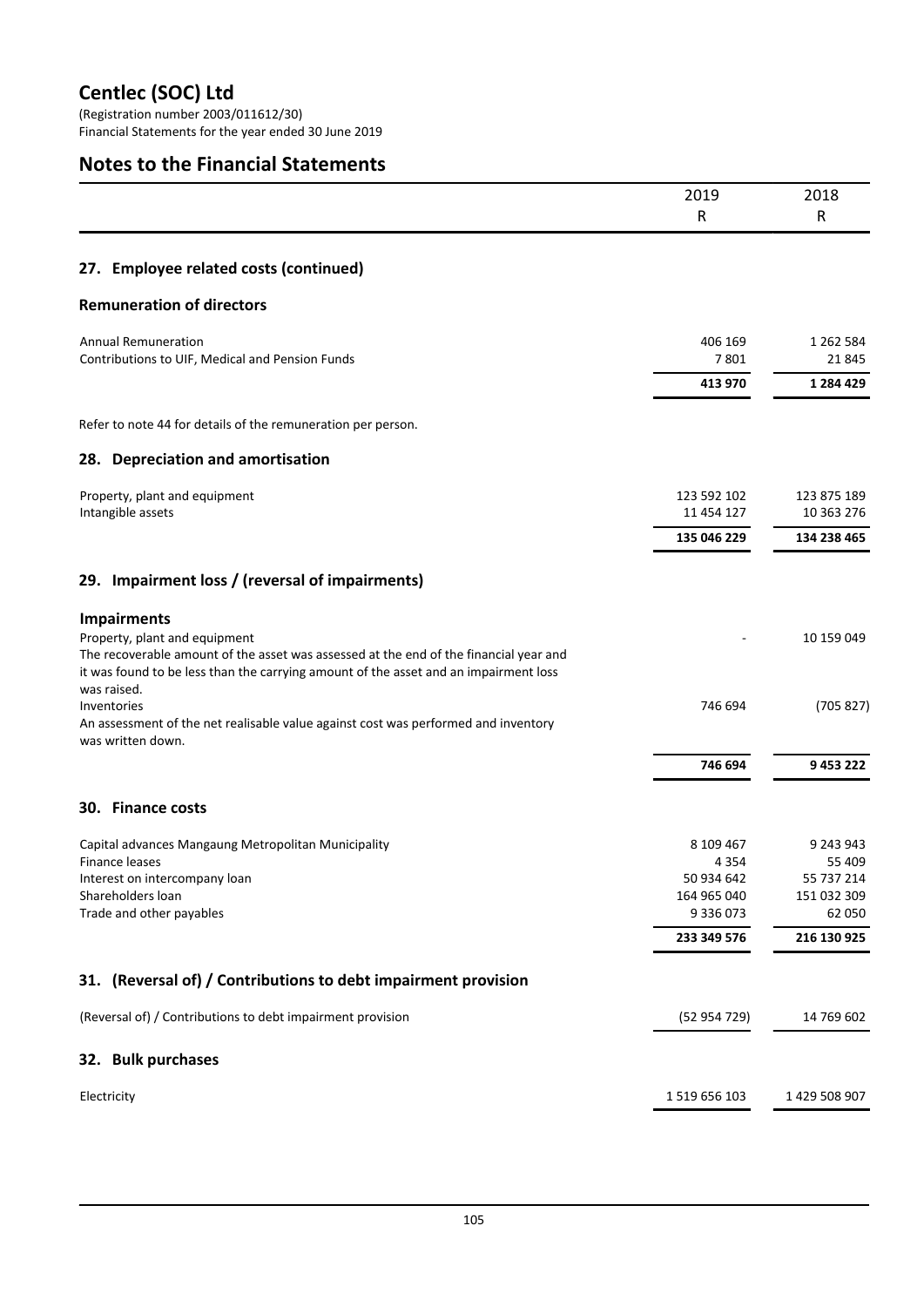(Registration number 2003/011612/30) Financial Statements for the year ended 30 June 2019

|                                                 | 2019          | 2018          |
|-------------------------------------------------|---------------|---------------|
|                                                 | R             | ${\sf R}$     |
|                                                 |               |               |
| 33. General expenses                            |               |               |
| Advertising & marketing                         | 1913679       | 883 620       |
| Auditors remuneration                           | 6371263       | 6719172       |
| <b>Bank charges</b>                             | 1703 166      | 1645069       |
| <b>Bursaries</b>                                | 141 553       | 162 676       |
| Cleaning                                        | 815 138       | 74 330        |
| Commission paid                                 | 102 812 607   | 113 954 878   |
| Conferences and delegations                     | 258 257       | 115 122       |
| Consulting and professional fees                | 13 653 075    | 18 265 089    |
| Contractors fees                                | 2796576       | 10 423 141    |
| Credit control fees                             | 166 003       | 768 790       |
| Entertainment                                   | 173 807       | 190 470       |
| Fines and penalties                             |               | 777 647       |
| Fuel and oil                                    | 7987521       | 7 141 502     |
| Insurance                                       | 4677481       | 3 241 796     |
| Internal audit fee                              | 5 370 388     | 3 972 834     |
| Lease rentals on operating lease                | 630 677       | 2 467 287     |
| Legal costs                                     | 3 307 839     | 2 811 652     |
| Legal settlements                               | 610 000       | 550 000       |
| License fees                                    | 3 174 891     | 2 9 3 1 1 0 1 |
| Meter reading                                   | 7760951       | 6777694       |
| Other expenses                                  | 148 406       | 273838        |
| Postage and courier                             | 1848          | 458           |
| Printing and stationery                         | 2 5 8 4 8 8 1 | 1652290       |
| Protective clothing                             | 1 295 224     | 1 2 3 7 6 2 1 |
| Rented office buildings utilities - Electricity |               | 557704        |
| Rented office buildings utilities - Water       | 108 883       | 179 866       |
| Repairs and maintenance                         | 63 793 166    | 73 867 072    |
| Security services                               | 5 483 762     | 6730356       |
| Skills development levy                         | 2843634       | 2 387 960     |
| Staff welfare                                   | 1 1 9 9       | 26 550        |
| Stores and materials                            | 815 945       | 442 692       |
| Subscriptions and membership fees               | 125 800       | 81 068        |
| Telephone and fax                               | 9 117 048     | 23 026 958    |
| <b>Training</b>                                 | 1 2 1 8 9 8 5 | 1512064       |
| Travelling                                      | 561 392       | 358 249       |
| Workman's compensation                          | 4 175 348     | 7 506 809     |
|                                                 | 256 600 393   | 303 715 425   |
|                                                 |               |               |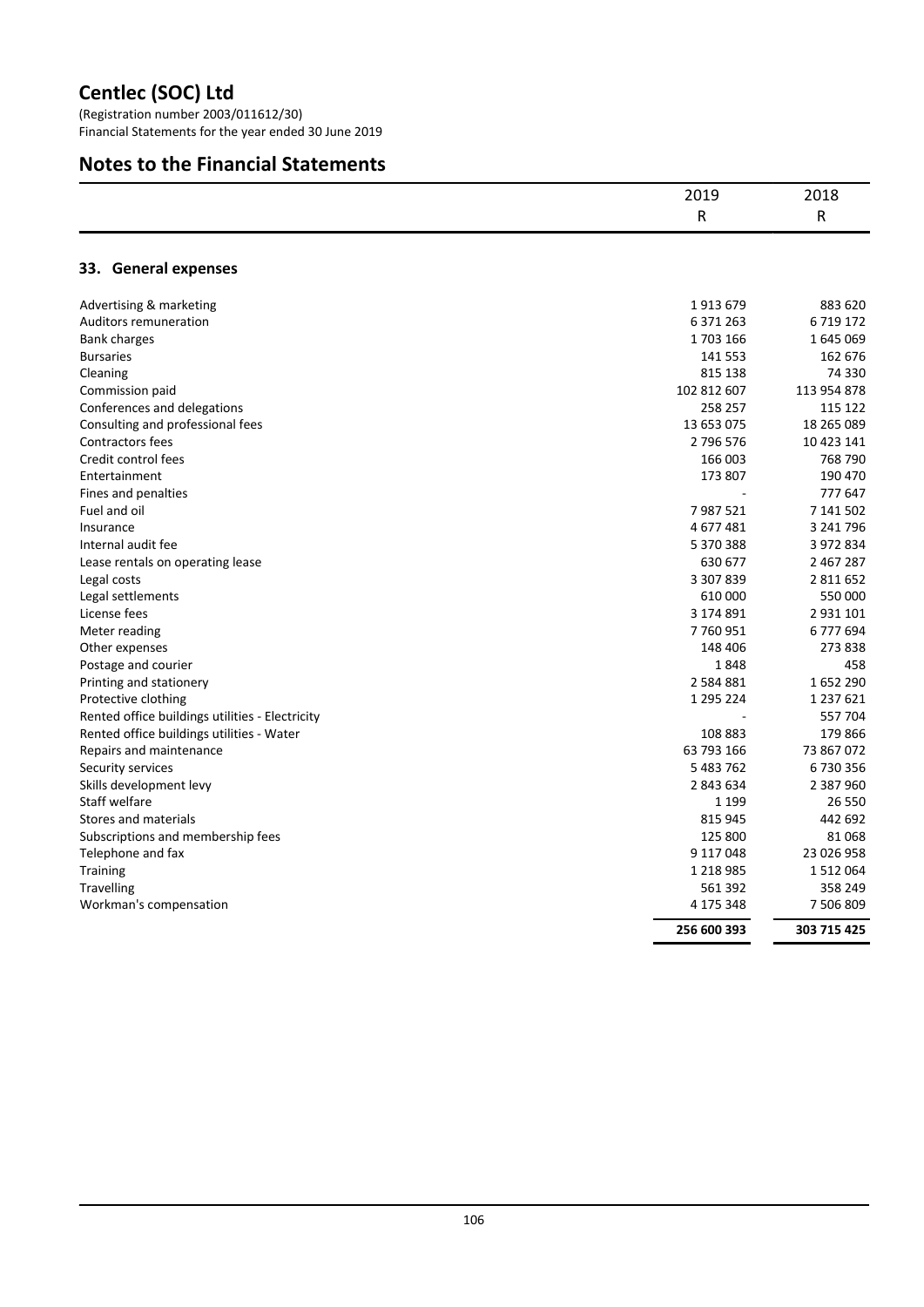(Registration number 2003/011612/30) Financial Statements for the year ended 30 June 2019

|                                                                                                          | 2019        | 2018         |
|----------------------------------------------------------------------------------------------------------|-------------|--------------|
|                                                                                                          | R           | R            |
| 34. Taxation                                                                                             |             |              |
| Major components of the tax expense (income)                                                             |             |              |
| <b>Current</b>                                                                                           |             |              |
| Local income tax - current period                                                                        |             |              |
| <b>Deferred</b>                                                                                          |             |              |
| Originating and reversing temporary differences                                                          | 22 441 546  | 59 645 834   |
| Assessed loss used                                                                                       | 305 957 436 | 220 387 849  |
| Assessed loss raised                                                                                     | (317494621) | (305957435)  |
|                                                                                                          | 10 904 361  | (25923752)   |
| <b>Reconciliation of the tax expense</b>                                                                 |             |              |
| Reconciliation between accounting surplus and tax expense.                                               |             |              |
| Accounting surplus (deficit)                                                                             | 45 751 979  | (79317135)   |
| Tax at the applicable tax rate of 28% (2018: 28%)                                                        | 12 810 554  | (22 208 798) |
| Tax effect of adjustments on taxable income                                                              |             |              |
| Non-taxable income                                                                                       | (3761739)   | (4901785)    |
| Non-deductible expenses                                                                                  | 1855 546    | 1 186 830    |
|                                                                                                          | 10 904 361  | (25923753)   |
| Income tax was accounted for in terms of the principals set out in International Accounting Standard 12. |             |              |
| 35. Net cash flows from operating activities                                                             |             |              |

| Surplus (deficit)                               | 34 847 618    | (53393383)    |
|-------------------------------------------------|---------------|---------------|
| <b>Adjustments for:</b>                         |               |               |
| Depreciation and amortisation                   | 135 046 229   | 134 238 465   |
| (Gain)/Loss on sale of assets and liabilities   | 3 3 1 9 1 1 0 | 877029        |
| Finance costs - Finance leases                  | 4 3 5 4       | 55 409        |
| Impairment                                      | 746 694       | 9 4 5 3 2 2 2 |
| Debt impairment                                 | (52 954 729)  | 14 769 602    |
| Movements in long service awards                | 470 000       | 4 3 5 9 0 0 0 |
| Annual charge for deferred tax                  | 10 904 361    | (25923752)    |
| Changes in working capital:                     |               |               |
| Inventories                                     | 11 337 992    | (5294987)     |
| Other receivables from exchange transactions    | (308887)      | (7618824)     |
| Consumer receivables from exchange transactions | (129 448 528) | (33853829)    |
| Payables from exchange transactions             | 70 295 494    | (20350497)    |
| VAT receivable / payable                        | 31 202 606    | 34 009 126    |
| Consumer deposits                               | 582 052       | (882033)      |
|                                                 | 116 044 366   | 50 444 548    |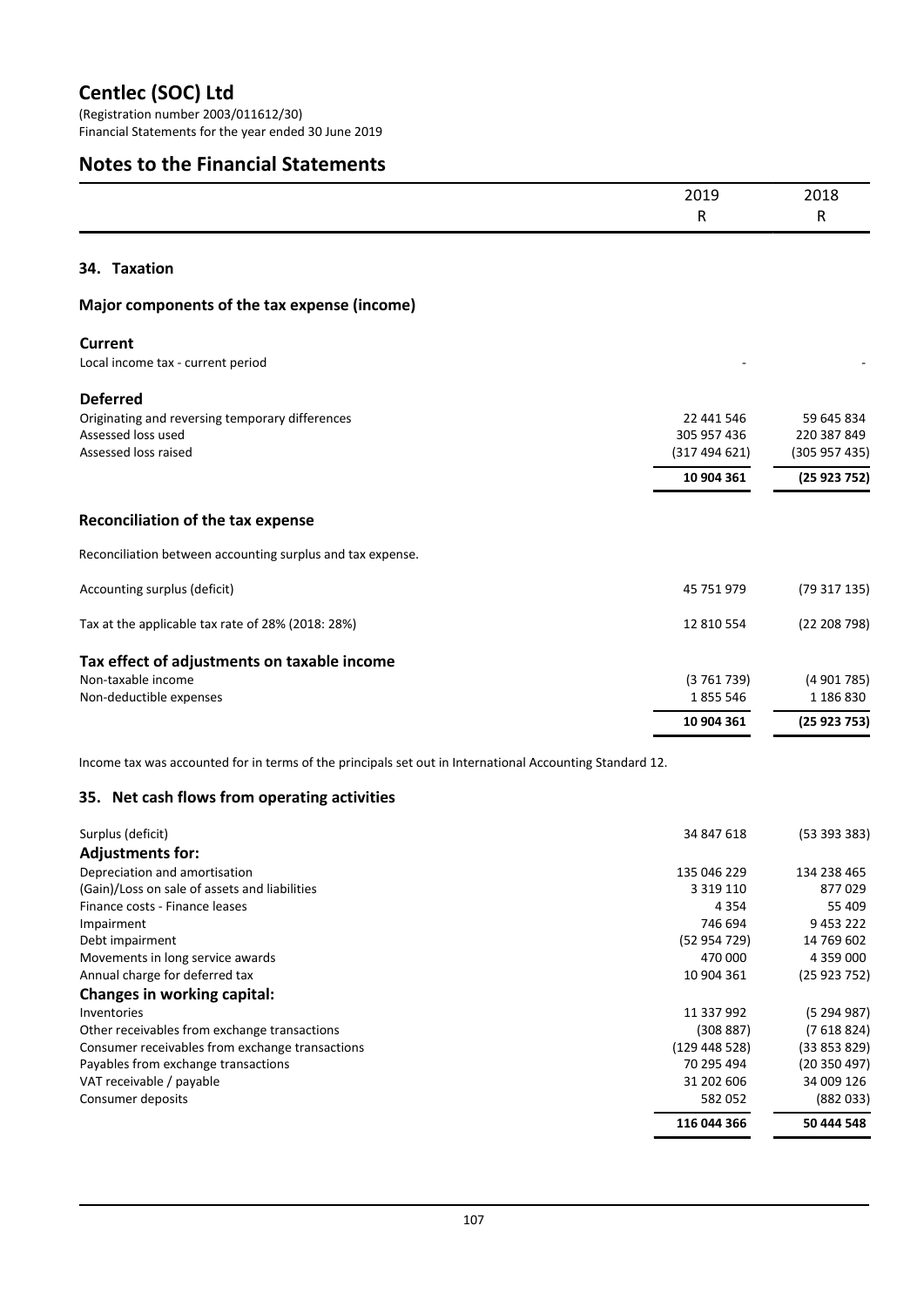(Registration number 2003/011612/30) Financial Statements for the year ended 30 June 2019

# **Notes to the Financial Statements**

|                                                                                                        | 2019<br>R                              | 2018<br>$\mathsf{R}$                     |
|--------------------------------------------------------------------------------------------------------|----------------------------------------|------------------------------------------|
| 36. Auditors' remuneration                                                                             |                                        |                                          |
| Audit fees                                                                                             | 6 371 263                              | 6 719 172                                |
| 37. Commitments                                                                                        |                                        |                                          |
| <b>Authorised capital expenditure</b>                                                                  |                                        |                                          |
| <b>Approved and contracted for</b><br>Property, plant and equipment- Infrastructure<br>٠               | 44 781 644                             | 115 678 350                              |
| Approved but not yet contracted for<br>Property, plant and Equipment- infrastructure                   |                                        | 23 022 278                               |
| <b>Total capital commitments</b><br>Approved and contracted for<br>Approved but not yet contracted for | 44 781 644                             | 115 678 350<br>23 022 278                |
|                                                                                                        | 44 781 644                             | 138 700 628                              |
| This expenditure will be financed from<br>Government grants<br>Own resources<br>٠                      | 13 434 783<br>31 346 861<br>44 781 644 | 17 506 380<br>121 194 248<br>138 700 628 |
| <b>Authorised operational expenditure</b>                                                              |                                        |                                          |
| <b>Approved and contracted for</b><br><b>Contracted services</b>                                       | 24 816 953                             | 23 990 358                               |
| <b>Total operational commitments</b><br>Approved and contracted for                                    | 24 816 953                             | 23 990 358                               |
| <b>Total commitments</b>                                                                               |                                        |                                          |
| <b>Total commitments</b><br>Authorised capital expenditure<br>Authorised operational expenditure       | 44 781 644<br>24 816 953<br>69 598 597 | 138 700 628<br>23 990 358<br>162 690 986 |

This committed expenditure relates to Infrastructure and operational expenditure and will be financed by available bank facilities, retained surpluses, existing cash resources, funds internally generated, etc. All commitments include VAT.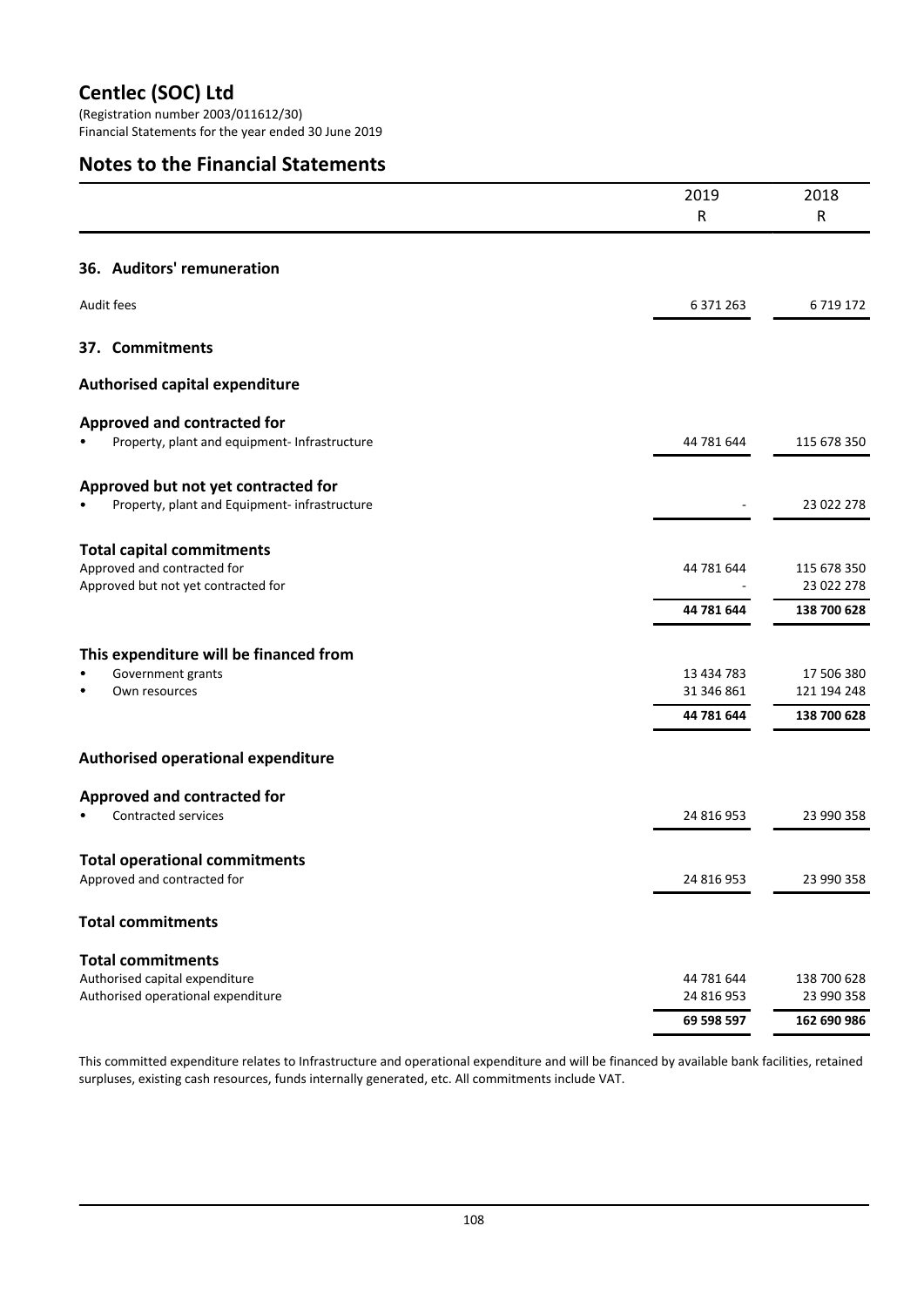(Registration number 2003/011612/30) Financial Statements for the year ended 30 June 2019

## **Notes to the Financial Statements**

|                                               | 2019    | 2018    |
|-----------------------------------------------|---------|---------|
|                                               | R       | R       |
|                                               |         |         |
| 37. Commitments (continued)                   |         |         |
| <b>Operating leases - as lessee (expense)</b> |         |         |
| Minimum lease payments due                    |         |         |
| - within one year                             | 690 369 | 627 609 |
|                                               |         |         |

The municipal entity leases a building situated in Botshabelo from Free State Development Corporation (FDC) for an indefinite period which can be terminated by way of a 3 month cancellation clause. Management agreed to rent from FDC for the next financial year at the end of which management will re-assess the likelihood of extending the lease further. The lease rental is escalated annually on 1 December by 10%.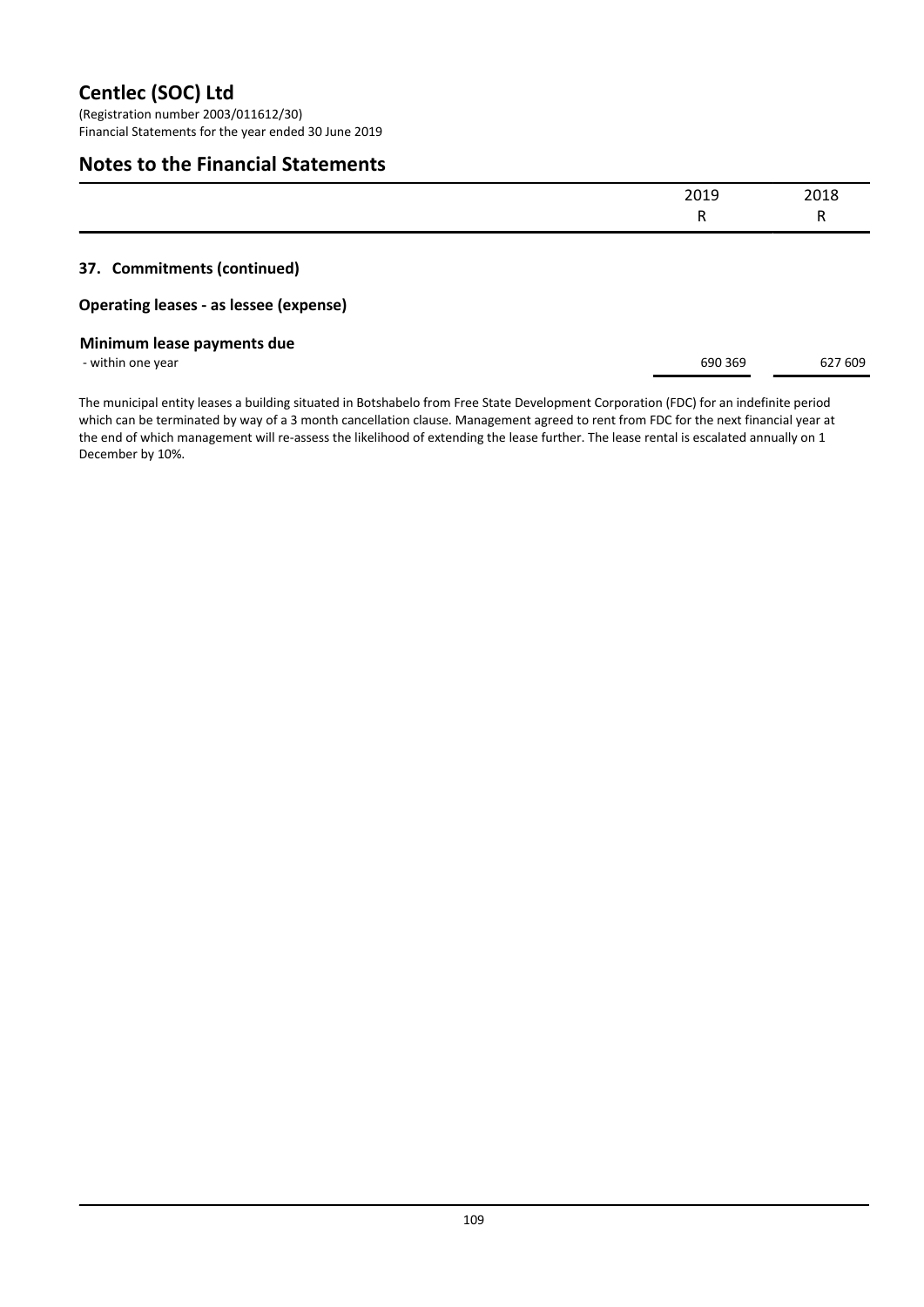(Registration number 2003/011612/30) Financial Statements for the year ended 30 June 2019

# **Notes to the Financial Statements**

| ----<br>_____ | -91<br>$\sim$ $\sim$ |
|---------------|----------------------|
|               | $\cdot$ $\cdot$      |

## **38. Contingencies**

The municipal entity is being sued for the following pending claims. All the claims are being contested based on legal advice. The certainty and the timing of the outflow of these liabilities are uncertain. The possibility for reimbursements relating to these liabilities are uncertain.

| <b>Contingent liabilities</b>                                                                 |           |                          |
|-----------------------------------------------------------------------------------------------|-----------|--------------------------|
| Litigation against Centlec (SOC) Ltd vs Rakhoabane- Litigation against Centlec (SOC) Ltd      |           | 50 000                   |
| relating restoration of electricity.                                                          |           |                          |
| Litigations of Centlec (SOC) Ltd vs RR Burger - Litigation against Centlec (SOC) Ltd          | 50 000    | 50 000                   |
| relating to fines levied on tampering of electricity.                                         |           |                          |
| Litigations of Centlec (SOC) Ltd vs RPS Engineering - Litigation against Centlec (SOC) Ltd    | 7 000 000 | 7 000 000                |
| relating to payments.                                                                         |           |                          |
| Litigations of Centlec (SOC) Ltd vs Jimmy Roos School and one other - Litigation relating     |           | 1 300 000                |
| to damages caused by fire.                                                                    |           |                          |
| Litigation of Centlec (SOC) Ltd vs Van Niekerk- Litigation relating to damages suffered       | 200 000   | 200 000                  |
| due to Centlec employees negligence.                                                          |           |                          |
| Litigation of Centlec (SOC) Ltd vs Mokhele - Litigation relating to damages due to            |           | 150 000                  |
| Centlec employee negligent driving.                                                           |           |                          |
| Litigation of Centlec (SOC) Ltd vs De Villiers and others- Litigation relating to prohibiting |           | 200 000                  |
| Centlec from disconnecting electricity.                                                       |           |                          |
| Litigations of Centlec (SOC) Ltd vs Pudumo- Litigation relating to repayment of an            | 50 000    | 50 000                   |
| amount paid by the plaintiff in respect of a quotation for tampering                          |           |                          |
| Litigations of Centlec (SOC) Ltd vs Makola- Litigation relating to repayment of an            | 50 000    | 50 000                   |
| amount paid by the plaintiff in respect of a quotation for tampering                          |           |                          |
| Litigations of Centlec (SOC) Ltd vs Vuyani Security Services - Litigation against Centlec     | 750 000   | 750 000                  |
| (SOC) Ltd contesting the service provider contract termination by Centlec (SOC) Ltd due       |           |                          |
| to alleged non-service delivery by Vuyani Security Services.                                  |           |                          |
| Litigations of Centlec (SOC) Ltd vs IMATU obo Mkhwane - Litigation relating to the            |           | 900 000                  |
| review application that was withdrawn on the 6th of April 2018.                               |           |                          |
| L Masepole and 3 others vs Centlec (SOC) Ltd. Litigation relating to declaring the            | 500 000   | 500 000                  |
| revocation of their promotion unlawful.                                                       |           |                          |
| SAMWU OBO M N Zweni vs Centlec (SOC) Ltd litigation relates to unfair labour                  | 1 500 000 | 1 500 000                |
| practice.                                                                                     |           |                          |
| Litigations of Centlec (SOC) Ltd vs H Potgieter.                                              | 1 120 771 | 5 448 570                |
| Litigations of Centlec (SOC) Ltd vs Van den Berg and 5 others - Litigation against Centlec    | 7 000 000 | 7 000 000                |
| (SOC) Ltd relating to a claim for damages suffered as a result of a veldt fire allegedly      |           |                          |
| caused by Centlec (SOC) Ltd.                                                                  |           |                          |
| Litigations of Centlec (SOC) Ltd vs LP Mkhwane - Litigation relating to a claim for           | 2 500 000 |                          |
| outstanding salaries since the finalisation of the arbitration hearing against Centlec        |           |                          |
| (SOC) Ltd.                                                                                    |           |                          |
| Litigations of Centlec (SOC) Ltd vs Roberts - Litigation relating to a rescission application | 30 000    |                          |
| and instruction to oppose the matter.                                                         |           |                          |
| Litigations of Centlec (SOC) Ltd vs KM Moroole - Litigation relating to a summons for a       | 100 000   |                          |
| motor vehicle accident that occurred.                                                         |           |                          |
| Litigations of Centlec (SOC) Ltd vs Combrinck - Action instituted against Centlec and         | 50 000    |                          |
| MMM due to improper disconnection.                                                            |           |                          |
| Litigations of Centlec (SOC) Ltd vs T Gaba - Litigation relating to an unfair dismissal       | 250 000   | $\overline{\phantom{a}}$ |
| claim at the SALGBC.                                                                          |           |                          |
| Litigations of Centlec (SOC) Ltd vs T Matshepe - Litigation relating to an unfair dismissal   | 250 000   |                          |
| claim at the SALGBC.                                                                          |           |                          |
| Litigations of Centlec (SOC) Ltd vs R Molatedi - Litigation relating to an urgent             | 40 000    |                          |
| application on ex parte basis obtained against Centlec for reconnection of electricity        |           |                          |
| meter premised on Spoliation.                                                                 |           |                          |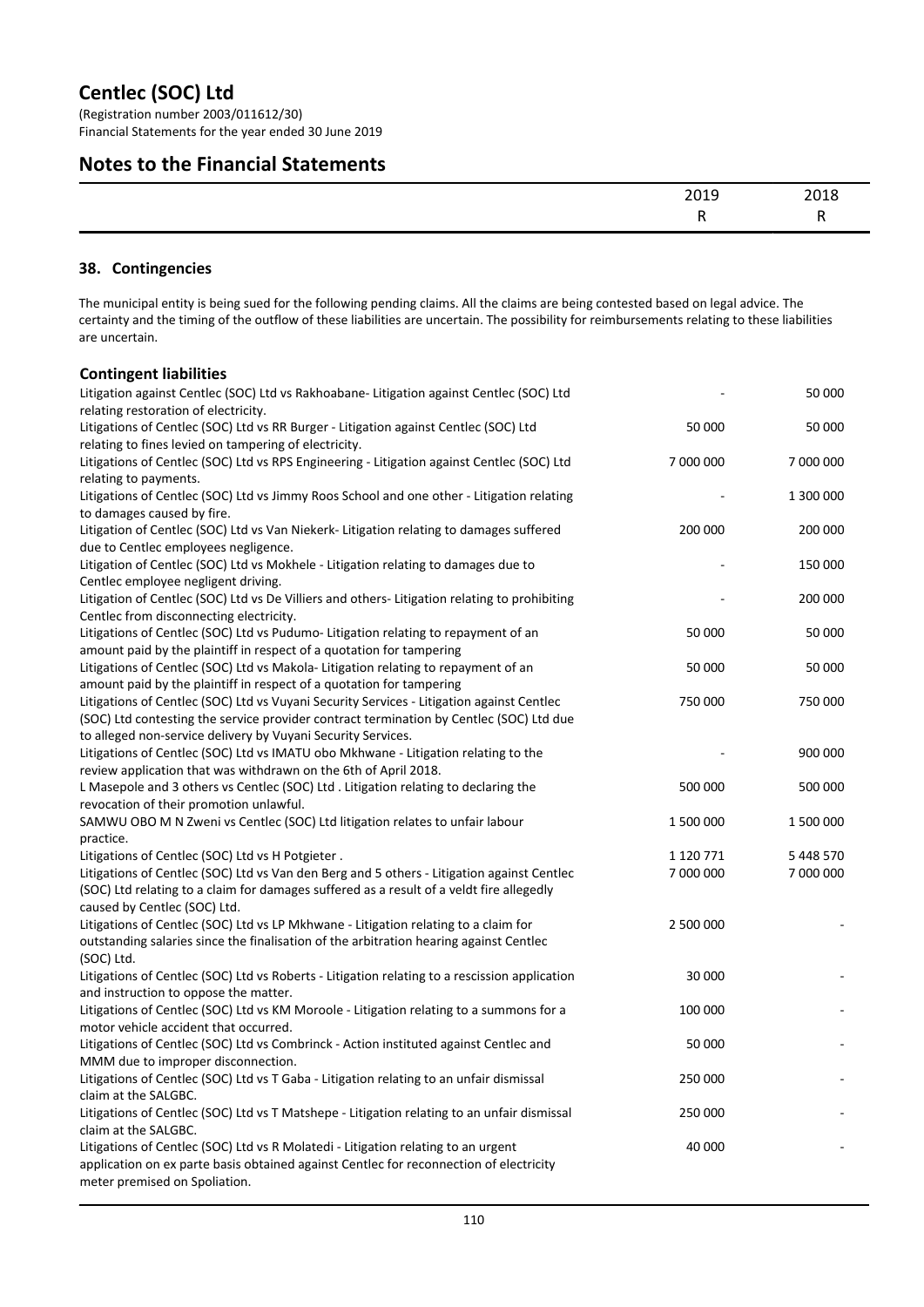(Registration number 2003/011612/30) Financial Statements for the year ended 30 June 2019

# **Notes to the Financial Statements**

|                                                                                            | 2019       | 2018       |
|--------------------------------------------------------------------------------------------|------------|------------|
|                                                                                            | R          | R          |
| 38. Contingencies (continued)                                                              |            |            |
|                                                                                            |            |            |
| Litigations of Centlec (SOC) Ltd vs Bluese Garments CC and Wilrand Trading CC -            | 35 000     |            |
| Litigation relating to Bluese Garments CC obtaining a Garnishee order against Centlec,     |            |            |
| for payment to be made by Centlec to Bluese in respect of the judgment obtained by         |            |            |
| Bluese against Wilrand Trading CC.                                                         |            |            |
| Litigations of Centlec (SOC) Ltd vs MJ Makofane - Litigation relating to restoration of    | 50 000     |            |
| electricity supply and damages.                                                            |            |            |
| Litigations of Centlec (SOC) Ltd vs Wessels and Ikageng - Litigation relating to an issued | 10 000     |            |
| summons against Centlec and Ikageng for alleged damage caused to Plaintiff's motor         |            |            |
| vehicle as a result of a trench dug in road by Ikageng, an independent service provider.   |            |            |
| Litigations of Centlec (SOC) Ltd vs Copper Sunset Trading 443 (PTY) Ltd - Litigation       | 300 000    |            |
| relating to an urgent application brought against Centlec to restore electricity           |            |            |
| disconnected.                                                                              |            |            |
| Litigations of Centlec (SOC) Ltd vs S Molefe - Litigation relating to labour dispute.      | 150 000    |            |
|                                                                                            | 21 985 771 | 25 148 570 |
|                                                                                            |            |            |

### **39. Change in estimate**

### **Buildings**

During the year, the municipal entity changed its accounting estimates with respect to building assets. In order to conform with the benchmark treatment of GRAP17, the municipal entity re-assessed the remaining useful lives of all building assets, which led to a change in the amortisation for the current year.

The aggregate effect of the changes in accounting estimate on the financial statements for the year ended 30 June 2019 is as follows:

| Depreciation expense after remaining useful lives review  | 2 3 8 6 9 4 1 |
|-----------------------------------------------------------|---------------|
| Depreciation expense before remaining useful lives review | 2 5 2 4 1 3 5 |
| Future decrease in depreciation due to review             | (137 194)     |

### **Other assets**

During the year, the municipal entity changed its accounting estimates with respect to other movable assets. In order to conform with the benchmark treatment of GRAP17, the municipal entity re-assessed the remaining useful lives of all building assets, which led to a change in the amortisation for the current year.

The aggregate effect of the changes in accounting estimate on the financial statements for the year ended 30 June 2019 is as follows:

| Depreciation expense after remaining useful lives review  | 21 831 807 |
|-----------------------------------------------------------|------------|
| Future reduction in depreciation due to review            | (3607362)  |
| Depreciation expense before remaining useful lives review | 25 439 169 |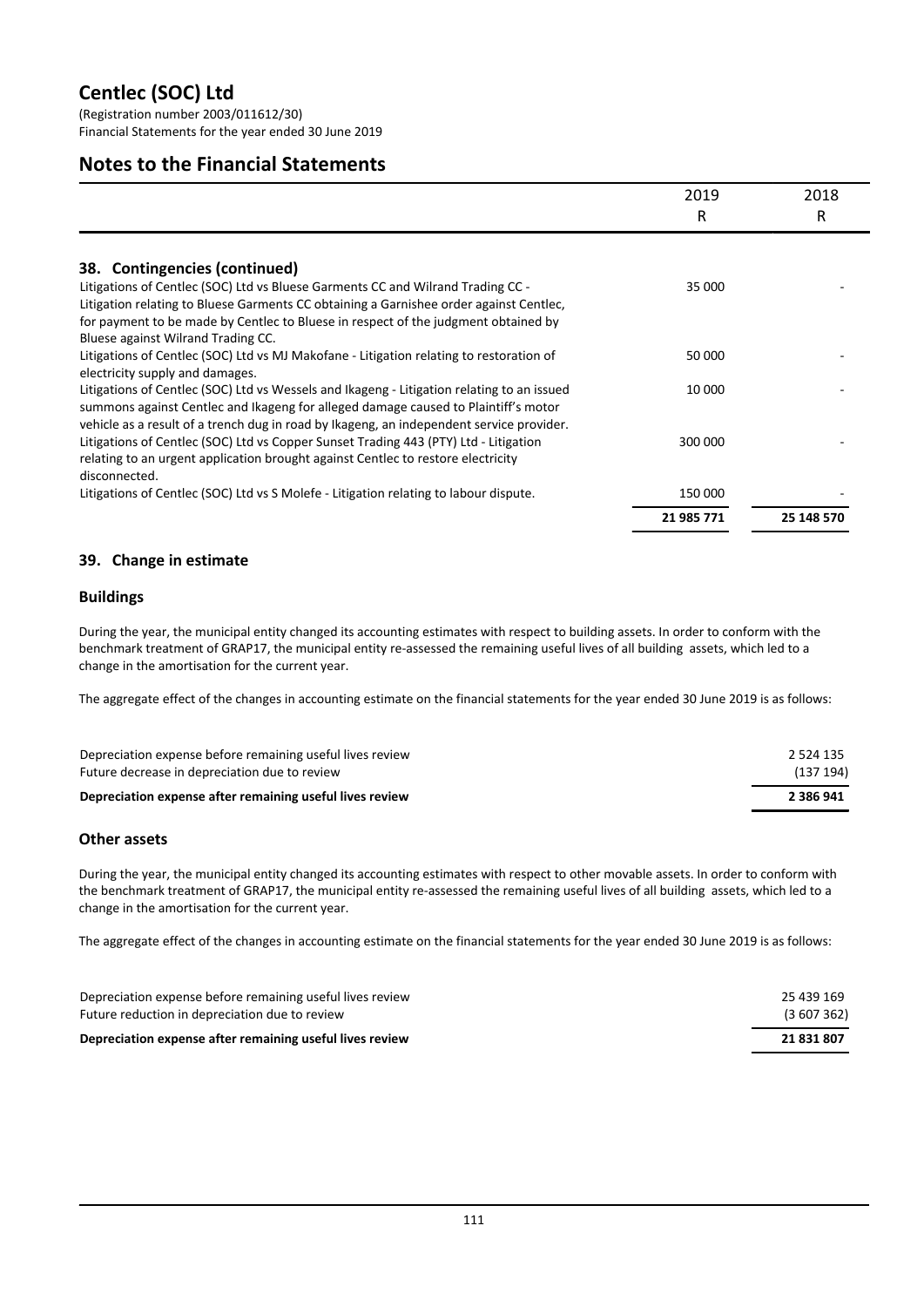(Registration number 2003/011612/30) Financial Statements for the year ended 30 June 2019

## **Notes to the Financial Statements**

| $\sim$ $\sim$<br>- 777 | ንበ1<br>-516 |
|------------------------|-------------|
|                        |             |

### **40. Prior period errors**

The municipal entity corrected the following prior period errors retrospectively and restated comparative amounts In terms of GRAP 3 - Accounting policies, Changes in Estimates and Errors:

### **40.1. Prior period error - Property, plant and equipment:**

During the period under review it was noted that certain movable assets scrapped in previous financial years had been brought back into use at 30 June 2018. The comparative statements for 2017/2018 financial year have been restated. The effect of the correction of the error(s) is summarised below:

| <b>Statement of financial position</b>             |           |
|----------------------------------------------------|-----------|
| Increase in property, plant and equipment          | 175 957   |
| Statement of financial performance                 |           |
| Decrease in loss on disposal of assets             | (34224)   |
| Decrease in impairment expense                     | (503)     |
| Increase in depreciation and amortisation          | 39 140    |
| Increase in opening accumulated surplus or deficit | (180 370) |

#### **40.2. Prior period error - Payables from exchange transactions - Retention creditors:**

During the period under review it was noted that retentions payable for the 2017/18 and prior financial years was not accounted for. A correction was made and the comparative statements for 2017/18 financial year have been restated. The effect of the correction of the error(s) is summarised below:

| (193 259) |
|-----------|
|           |
| 201491    |
| (8233)    |
|           |

#### **40.3. Prior period error - Payables from exchange transactions:**

During the period under review it was noted that material for repairs & maintenance was incorrectly expensed against the Mantsopa Local Municipality receivable during the 2017/18 and prior financial years. A correction was made and the comparative statements for 2017/18 financial year have been restated. The effect of the correction of the error(s) is summarised below:

### **Statement of financial position**

| Increase in payables from exchange transactions    | (283173) |
|----------------------------------------------------|----------|
| Statement of financial performance                 |          |
| Increase in general expenses                       | 254 038  |
| Decrease in opening accumulated surplus or deficit | 29 134   |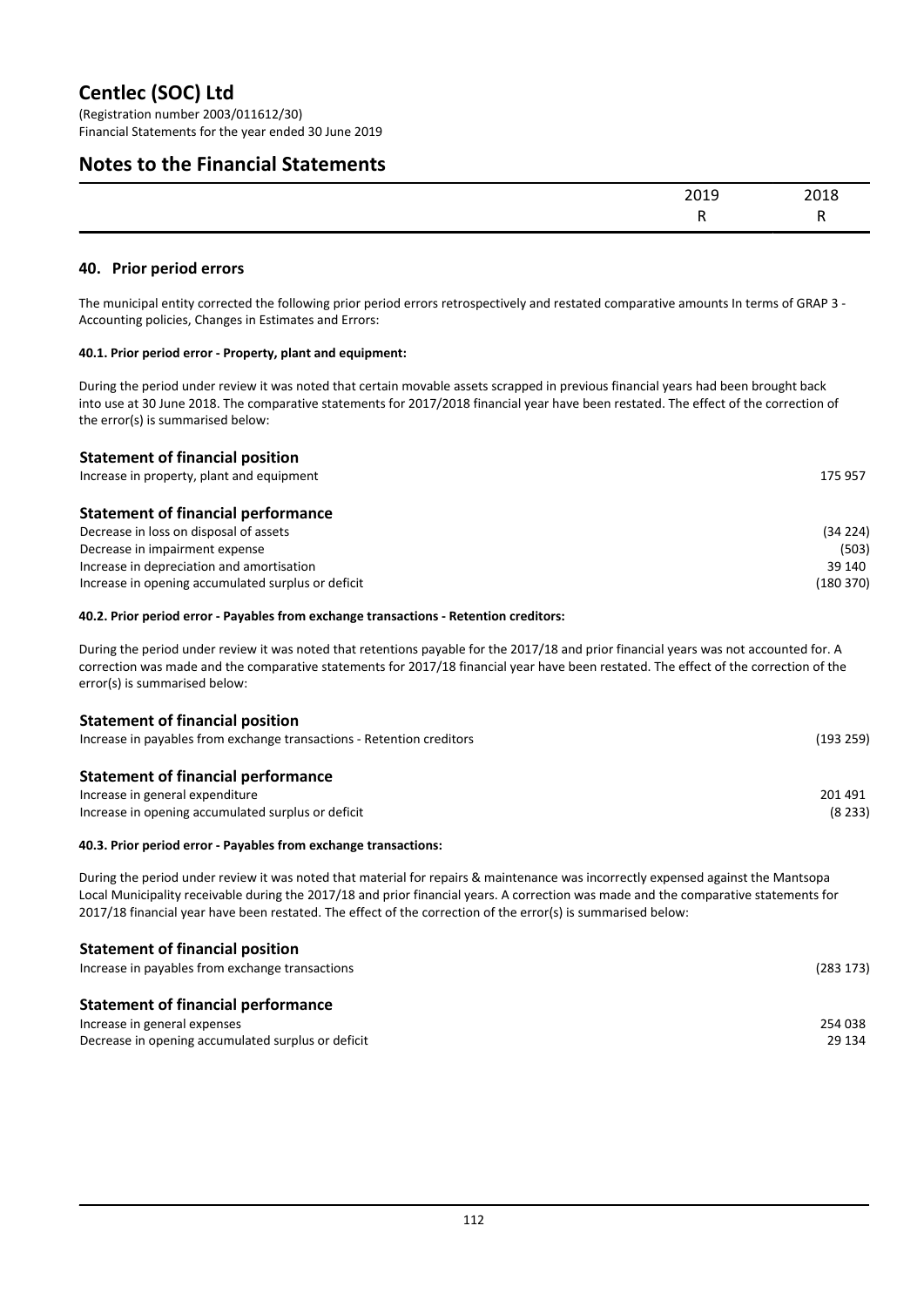(Registration number 2003/011612/30) Financial Statements for the year ended 30 June 2019

## **Notes to the Financial Statements**

| 201 <sup>2</sup><br>2013 | 201<br>∽∪⊤໐ |
|--------------------------|-------------|
| . .                      | .,          |

### **40. Prior period errors (continued)**

#### **40.4. Prior period error - Payables from exchange transactions - Mantsopa Local Municipality:**

During the period under review it was noted that indigent debtor accounts with credit balances existed due to estimate reversals relating to estimates made during the prior financial year. A correction was made and the comparative statements for 2017/18 financial year have been restated. The effect of the correction of the error(s) is summarised below:

| Statement of financial position<br>Decrease in payables from exchange transactions       | 452 730   |
|------------------------------------------------------------------------------------------|-----------|
| Statement of financial performance<br>Increase in opening accumulated surplus or deficit | (452 730) |

#### **40.5. Prior period error - Retention creditor**

During the period under review the municipal entity and its parent municipality, Manguang Metropolitan Municipality, reviewed the sale of business agreement and it was agreed that Centlec (SOC) Ltd would account for all intercompany transactions in accordance with the sale of business agreement for both the 2017/18 and current financial year up until the original sale of business agreement is revised and replaced with a new agreement. A correction was made and the comparative statements for 2017/18 financial year have been restated. The effect of the correction of the error(s) is summarised below:

#### **Statement of financial position**

| Decrease Other receivables from non-exchange transactions   | (2427)        |
|-------------------------------------------------------------|---------------|
| Decrease in VAT liability                                   | 6 133 579     |
| Increase in other financial liabilities - Capital advances  | (81 094 674)  |
| Increase in other financial liabilities - Intercompany loan | (562 130 358) |
| Increase in loans from shareholders                         | (1071479158)  |
| Decrease in share capital                                   | 1 714 784 787 |
| Decrease in payables from exchange transactions             | 47 276 877    |
|                                                             |               |

### **Statement of financial performance**

| Decrease in other income           | 40 890 527    |
|------------------------------------|---------------|
| Increase in employee related costs | 109 564       |
| Increase in general expenditure    | 2 1 3 6       |
| Increase in finance costs          | 216 013 466   |
| Decrease in dividends              | (310 504 319) |
|                                    |               |

#### **40.6. Prior period error - Payables from exchange transactions:**

During the period under review it was noted that the nature of items classified as other payables in the note for payables from exchange transactions is the same as the nature of items classified as operating expense accrual. A reclassification adjustment was made and the comparative statements for 2017/18 financial year have been restated. The effect of the restatement is summarised below:

### **Statement of financial position**

| Decrease in payables from exchange transactions - Other payables            | 27 218   |
|-----------------------------------------------------------------------------|----------|
| Increase in payables from exchange transactions - Operating expense accrual | (27 218) |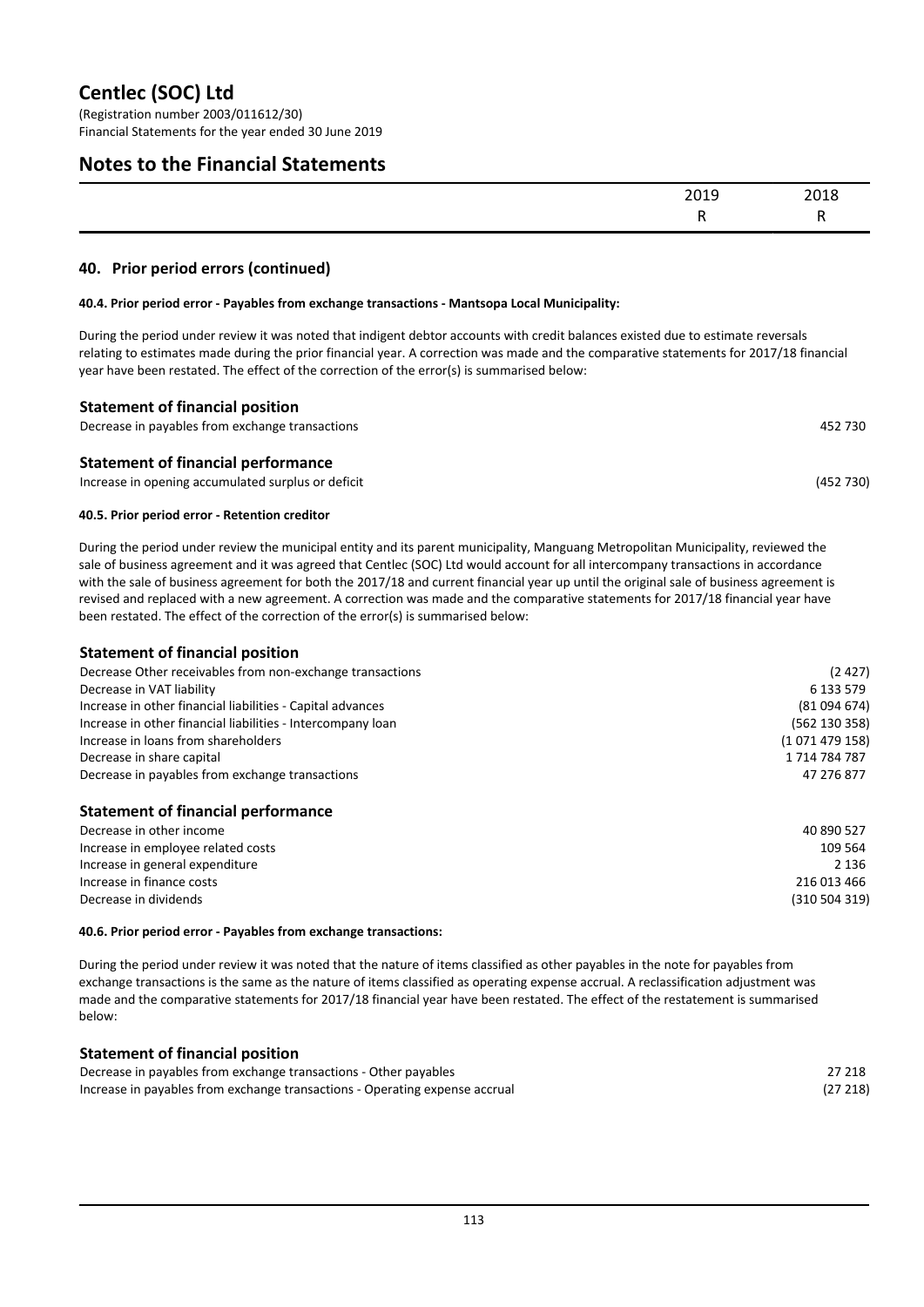(Registration number 2003/011612/30) Financial Statements for the year ended 30 June 2019

# **Notes to the Financial Statements**

| -- - | ___       |
|------|-----------|
|      | $\cdot$ . |

### **40. Prior period errors (continued)**

### **40.7. Prior period error - Taxation:**

**Statement of financial position**

During the period under review restatements were made to the 2017/18 comparative figures resulting in a change to the net surplus/(deficit) before taxation which resulted in a change to the deferred and income tax calculations. The calculation was adjusted and the comparative statements for 2017/18 financial year have been restated. The effect of the correction of the error(s) is summarised below:

| Increase in deferred tax asset                                    | 72 102 761   |
|-------------------------------------------------------------------|--------------|
| <b>Statement of financial performance</b><br>Decrease in taxation | (72 102 761) |

### **40.8. Prior period error - General expenses:**

During the period under review it was noted that in the prior year commission paid to third party vendors was incorrectly classified as consulting and professional fees. A reclassification adjustment was made and the comparative statements for 2017/18 financial year have been restated. The effect of the restatement is summarised below:

| <b>Statement of financial performance</b>                       |             |
|-----------------------------------------------------------------|-------------|
| Increase in general expenses - Commission paid                  | 3 272 222   |
| Decrease in general expenses - Consulting and professional fees | (3 272 222) |

### **41. Events after the reporting date**

The directors are not aware of any material matter or circumstances arising since the end of the financial year to the date of this report in respect of matters which would require adjustments to or disclosures in the financial statements.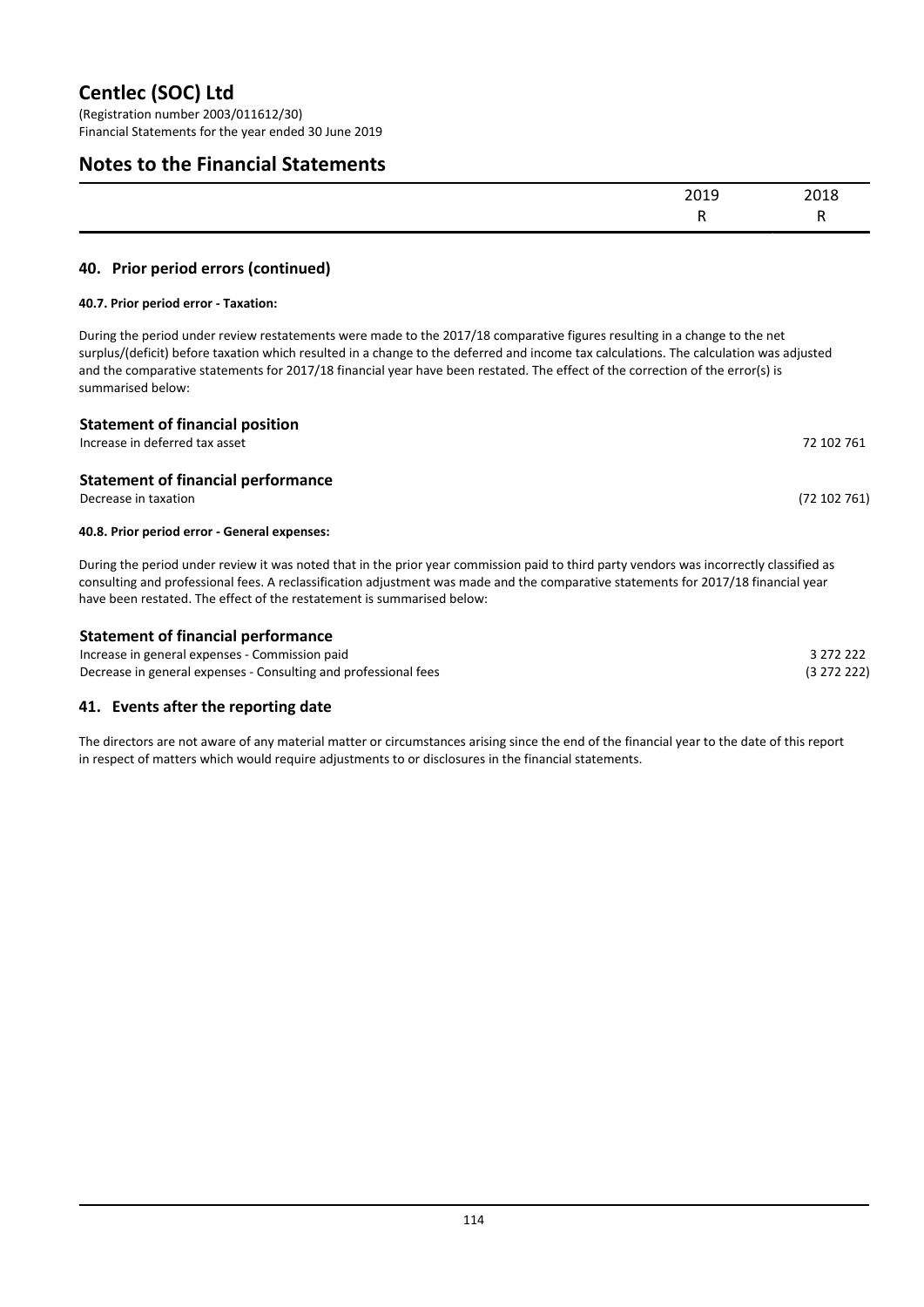(Registration number 2003/011612/30) Financial Statements for the year ended 30 June 2019

# **Notes to the Financial Statements**

| 0.11<br>$-0 - -$ | $\sim$ $\sim$ $\sim$ $\sim$ $\sim$ $\sim$ |
|------------------|-------------------------------------------|
|                  | . .                                       |

### **42. Going concern**

The financial statements have been prepared on the basis of accounting policies applicable to a going concern. This basis presumes that funds will be available to finance future operations and that the realisation of assets and settlement of liabilities, contingent obligations and commitments will occur in the ordinary course of business.

The following analysis supports the going concern assumption:

- Total assets (R 5 344 344 199) exceed total liabilities (R 3 069 167 210).

- The municipal entity made a current year surplus of R 34 847 618.

- The municipal entity has an accumulated surplus and other reserves of R 2 275 176 989.

Management has reviewed the municipal entity's cash flow forecast for the year to 30 June 2020. In light of this review and the current financial position, management has noted that the current liabilities exceed its current assets. This is mainly attributed to the existence of the deemed sale of the business (SOB) agreement between the entity and the parent municipality that requires the entity to settle the second redemption of the capital portion of the shareholder's loan of R 267 869 789 by June 2020.

The entity and the Parent municipality have reached a resolution to cancel the deemed sale of business agreement and any other related intercompany loan and capital advances loan effective from the 01 July 2019.

The arrangement reached provides for a relief to the entity as the loans are to be converted into equity with effect from the 2019/20 financial year. This has had a positive impact on the municipal entity's financial health further strengthening the going concern assumption.

The municipal entity has embarked on implementing strategies which will strengthen its ability to continue as a going concern. The most significant of these is that the municipal entity has implemented a system to enhance its revenue collection and cash flow by improving on the debt recoverability processes.

The revenue protection unit's effort to curb meter tampering/bypassing is likely to improve revenue collection.

Other supplementary considerations include the fact that the entity managed to report an operating surplus of R 34 847 618 despite the fact that the sale of business agreement and the related interest charges were reported as though still in existence.

The entity still has the capacity and ability to continue with providing the services it is mandated to at the approved rates and will thus generate revenue from services in the future.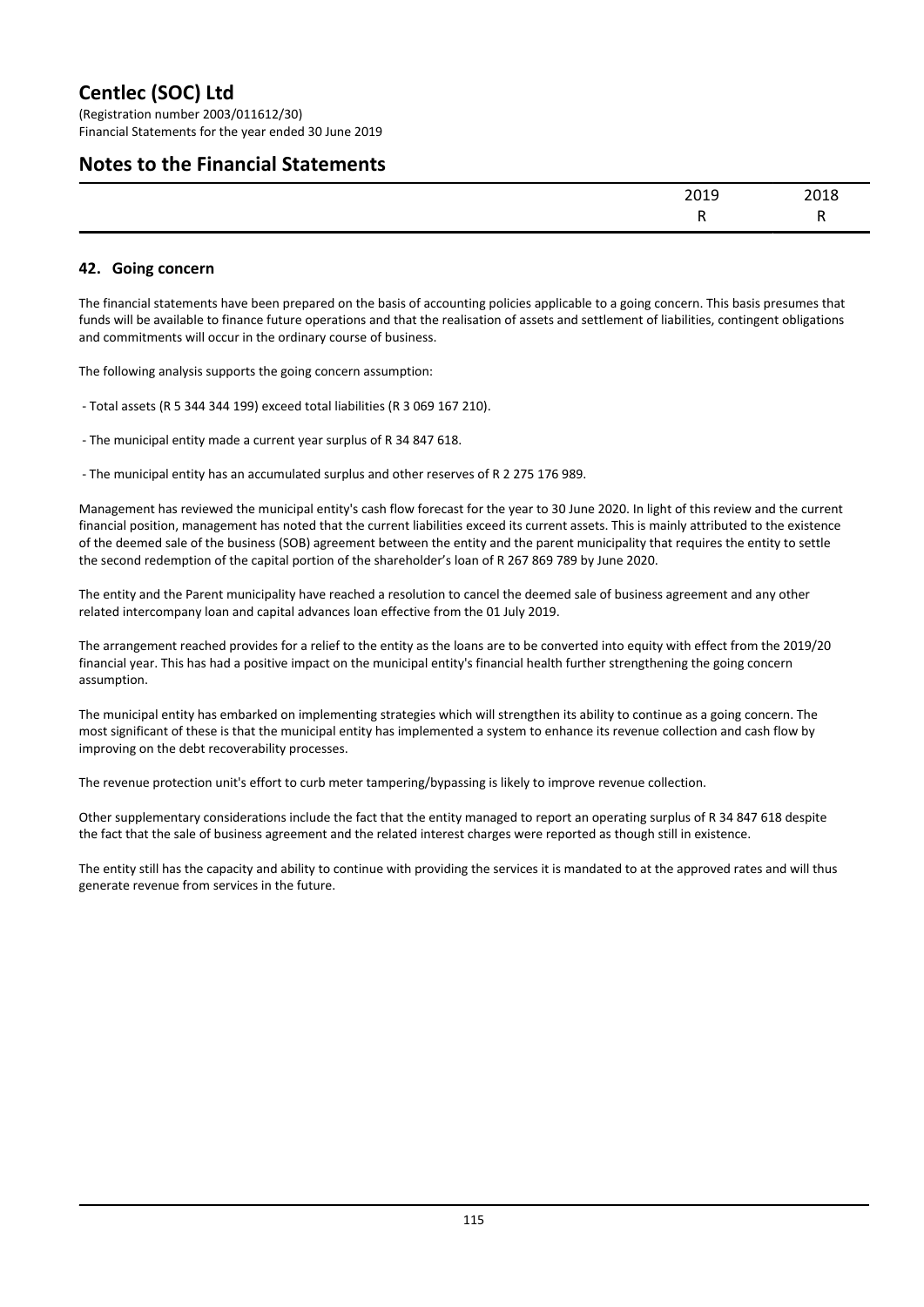(Registration number 2003/011612/30) Financial Statements for the year ended 30 June 2019

## **Notes to the Financial Statements**

|  | .u.<br>$\sim$ $\sim$ |
|--|----------------------|
|  |                      |

### **43. Related parties**

Parties are considered to be related if one party has the ability to control the other party or exercise significant influence over the other party in making financial and operating decisions or if the related party entity and another entity are subject to common control.

#### **Related parties include:**

- entities that are directly or indirectly controlled by the municipality;

- associates;
- joint ventures and management;

- key management personnel, and close members of the family of key management personnel;

 - entities in which a substantial ownership interest is held, directly or indirectly, by key management personnel or entities over which such a person is able to exercise significant influence; and

- entities that control or exert significant influence over the municipality

### **Controlling entity**

Mangaung Metropolitan Municipality is the sole shareholder of the municipal entity. The municipal entity was formed to take over all activities in respect of the supply of electricity.

#### **Executive management**

Key management personnel are those persons having authority and responsibility for planning, directing and controlling the activities of the municipal entity, directly or indirectly, including any director (whether executive or otherwise) of the municipal entity. The municipal entity's key management personnel includes the Chief Executive Officer, Chief Financial Officer, Chief Operating Officer, Company Secretary and Executive Managers.

Close family members of key management personnel are considered to be those family members who may be expected to influence, or to be influenced by key management individuals, in their dealings with the group.

### **Related party balances**

| Loan accounts - Owing (to) by related parties                    |             |             |
|------------------------------------------------------------------|-------------|-------------|
| Mangaung Metropolitan Municipality - Advances                    | 74 397 665  | 81 094 673  |
| Mangaung Metropolitan Municipality - Shareholders Loan           | 1071479158  | 1071479158  |
| Mangaung Metropolitan Municipality - Intercompany Ioan balance   | 507 497 129 | 562 130 358 |
|                                                                  |             |             |
| <b>Issued share capital</b>                                      |             |             |
| Mangaung Metropolitan Municipality                               | 100         | 100         |
| Percentage of shares owned by Mangaung Metropolitan Municipality | 100%        | 100%        |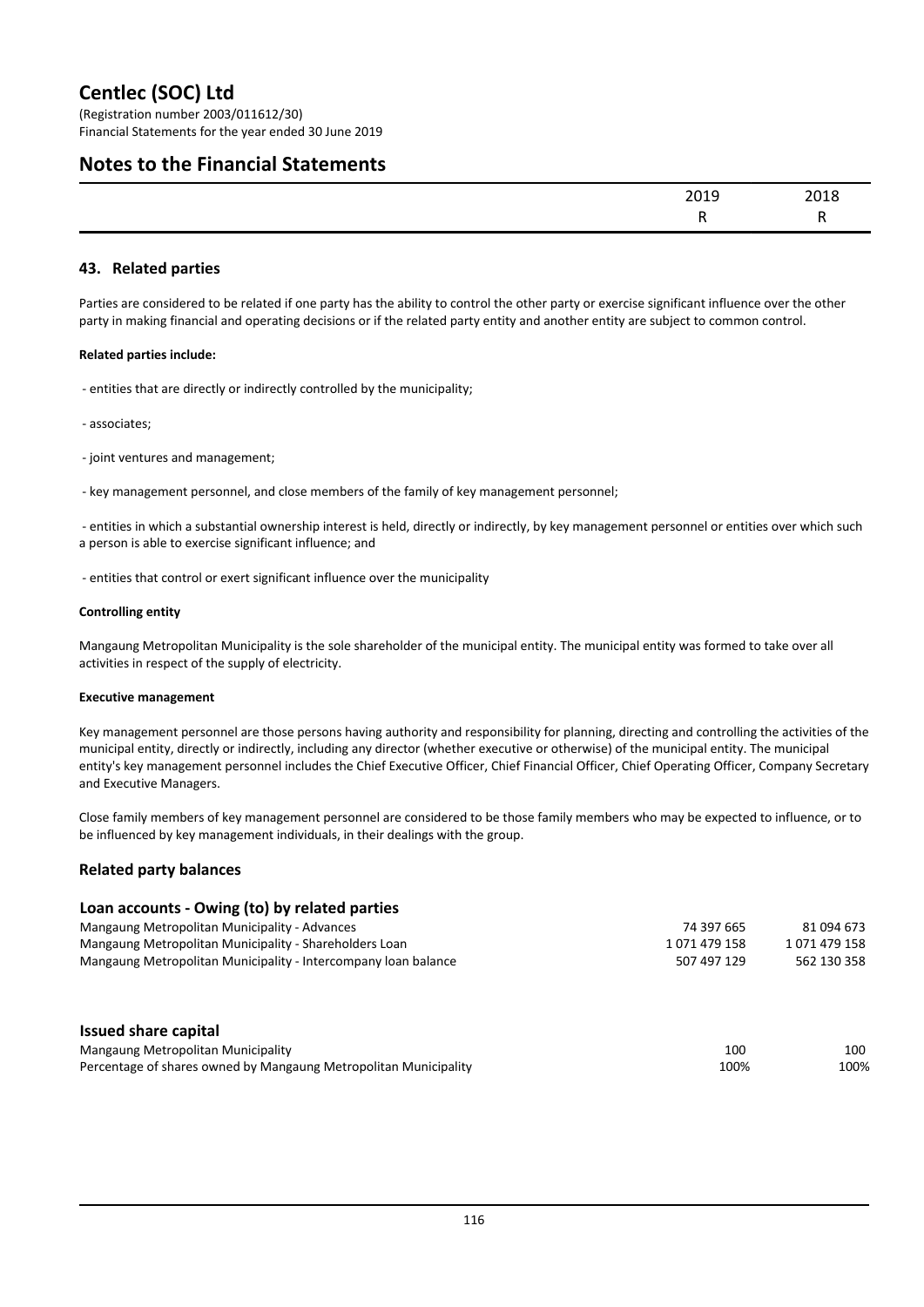(Registration number 2003/011612/30) Financial Statements for the year ended 30 June 2019

# **Notes to the Financial Statements**

|                                                                                                | 2019         | 2018        |
|------------------------------------------------------------------------------------------------|--------------|-------------|
|                                                                                                | R            | R           |
| 43. Related parties (continued)                                                                |              |             |
| <b>Related party transactions</b>                                                              |              |             |
| Interest accrued to (accrued from) related parties                                             |              |             |
| Mangaung Metropolitan Municipality - Advances                                                  | 8 109 4 67   | 9 243 943   |
| Mangaung Metropolitan Municipality - Shareholder Ioan                                          | 164 965 040  | 151 032 309 |
| Mangaung Metropolitan Municipality - Intercompany loan                                         | 50 934 642   | 55 737 214  |
| Mangaung Metropolitan Municipality - Interest on long outstanding consumer accounts            |              | (75 270)    |
| Purchases from (sales to) related parties                                                      |              |             |
| Mangaung Metropolitan Municipality - Amounts received on behalf of Mangaung                    | 30 054       |             |
| Metropolitan Municipality (SOC) Ltd                                                            |              |             |
| Mangaung Metropolitan Municipality - Employee related costs paid                               |              | 109 563     |
| Mangaung Metropolitan Municipality - Hall rental                                               |              | 2 1 3 6     |
| Mangaung Metropolitan Municipality - Amounts received on behalf of Centlec (SOC)<br>Ltd        |              | (2427)      |
| Mangaung Metropolitan Municipality - Electricity charges - Municipal consumption &<br>training | (59714564)   | (69790123)  |
| Mangaung Metropolitan Municipality - Reimbursable Expenses - DOE grant                         | (15 450 000) | (2000000)   |
| Mangaung Metropolitan Municipality - Reimbursable Expenses - Free basic services               | (15704140)   | (15511202)  |
| Mangaung Metropolitan Municipality - Streetlight consumption                                   | (70911055)   | (63778139)  |
| Mangaung Metropolitan Municipality - Capital advance redemption                                | 6697009      | 6942876     |
| Transfers made to (received from) related parties                                              |              |             |
| Mangaung Metropolitan Municipality - Cash transfers to Mangaung Metropolitan<br>Municipality   | 112 276 877  | 35 000 000  |

The sale of business and service level agreement which govern the relationship between Mangaung Metropolitan Municipality and Centlec (SOC) Ltd were reviewed by council. As a result the recoverability of certain intercompany loan balances and -receivables (included as part of the trade receivables) relating to revenue from streetlighting and electricity usage by Mangaung Metropolitan Municipality properties are also subject to review by council.

### **Compensation to directors and other key management**

|                                                                    | 7020376   | 6 912 040 |
|--------------------------------------------------------------------|-----------|-----------|
| Directors fee                                                      | 406 169   | 1 262 584 |
| Acting allowance                                                   | 160 122   | 435 845   |
| Contributions to UIF, Medical and Pension Funds                    | 121 287   | 187 179   |
| Travel, motor car, accommodation, subsistence and other allowances | 474 560   | 366 410   |
| Annual remuneration                                                | 5 858 238 | 4 660 022 |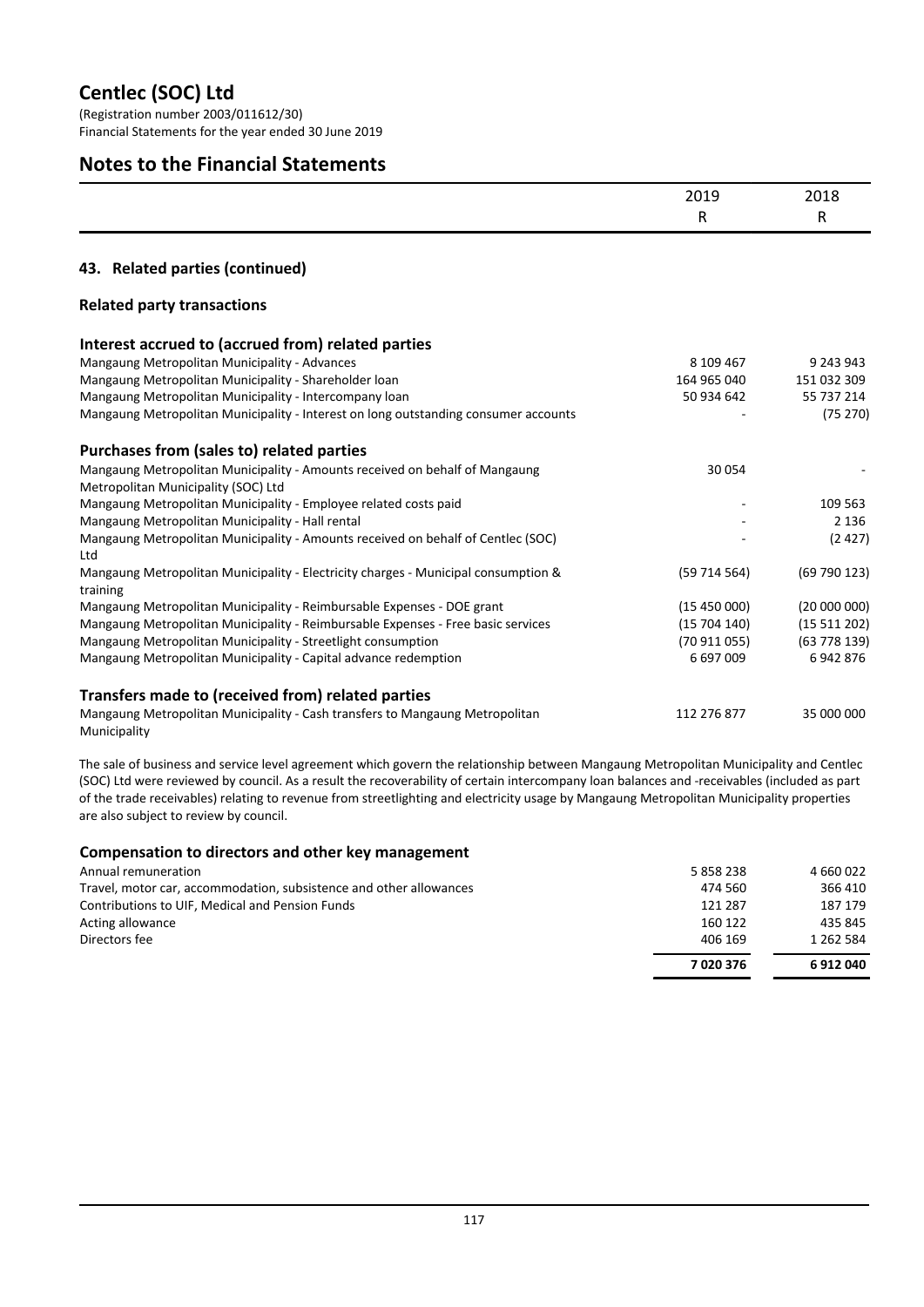(Registration number 2003/011612/30) Financial Statements for the year ended 30 June 2019

## **Notes to the Financial Statements**

| --- | .<br>. U 1 |
|-----|------------|
|     | . .        |

### **44. Directors' emoluments**

### **Non-executive**

**2019**

|                                   | Directors'<br>fees | Company<br>UIF | Company<br>contribution - contribution -<br>SDL | Total   |
|-----------------------------------|--------------------|----------------|-------------------------------------------------|---------|
| Mr. N Mokhesi (Chairperson)       | 121 446            | 892            | 1 2 1 4                                         | 123 552 |
| Me. DC Myeni (Deputy Chairperson) | 148 434            | 1484           | 1484                                            | 151 402 |
| Mr. KM Moroka                     | 48 102             | 481            | 481                                             | 49 0 64 |
| Mr. CAK Choeu                     | 48 102             | 481            | 481                                             | 49 0 64 |
| Mr. MP Mohale                     | 40 085             | 401            | 401                                             | 40887   |
|                                   | 406 169            | 3739           | 4061                                            | 413 969 |

### **2018**

|                                   | Directors'<br>fees | Company<br>contribution -<br>UIF | Company<br>contribution -<br>SDL | Total     |
|-----------------------------------|--------------------|----------------------------------|----------------------------------|-----------|
| Mr. N Mokhesi (Chairperson)       | 404 820            | 1617                             | 4048                             | 410 485   |
| Me. DC Myeni (Deputy Chairperson) | 269880             | 1785                             | 2699                             | 274 364   |
| Mr. KM Moroka                     | 160 332            | 1542                             | 1603                             | 163 477   |
| Me. ZC Uwah                       | 106888             | 1069                             | 1069                             | 109 026   |
| Mr. CAK Choeu                     | 160 332            | 1603                             | 1603                             | 163 538   |
| Mr. MP Mohale                     | 160 332            | 1603                             | 1603                             | 163 538   |
|                                   | 1 262 584          | 9 2 1 9                          | 12 625                           | 1 284 428 |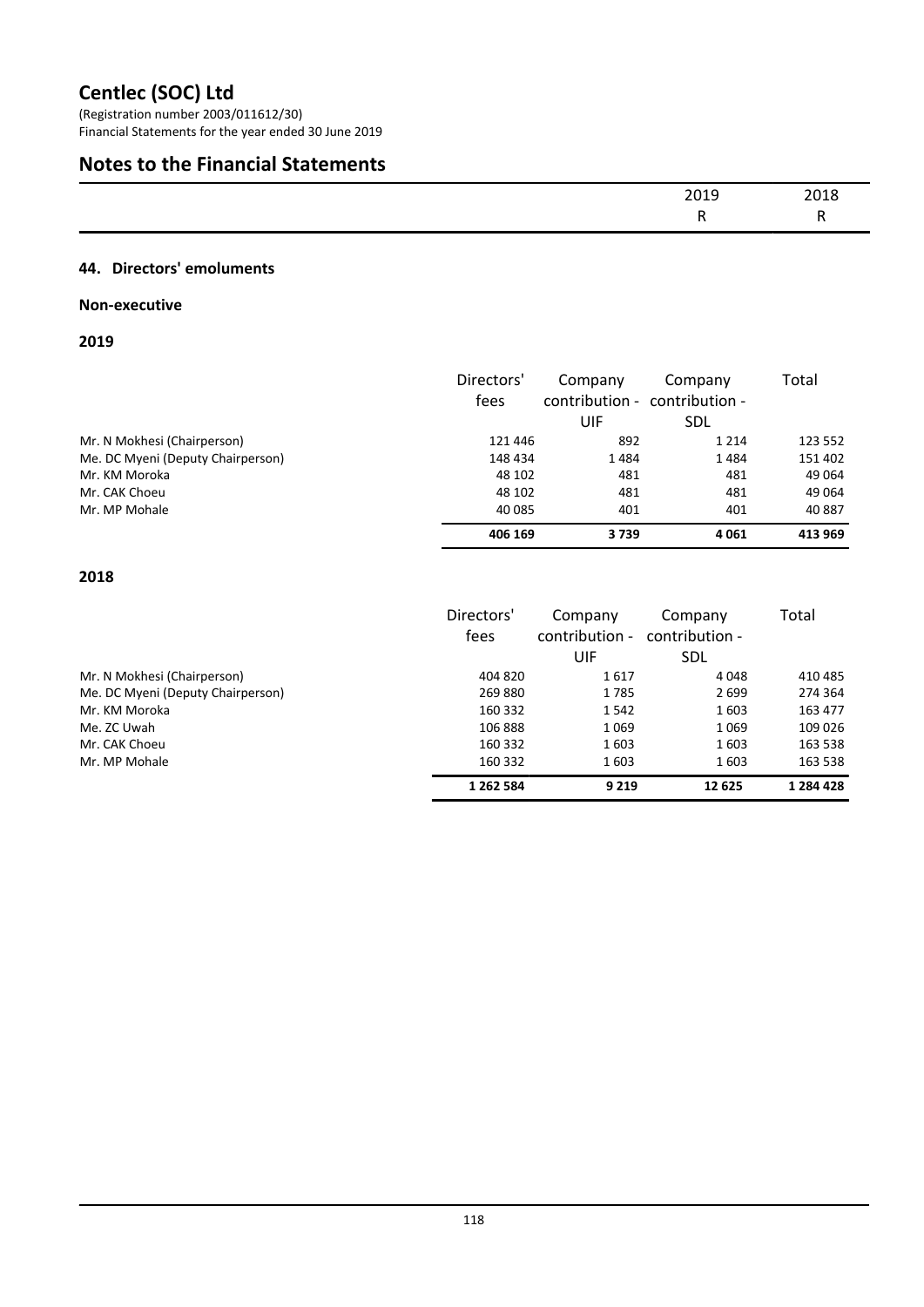(Registration number 2003/011612/30) Financial Statements for the year ended 30 June 2019

## **Notes to the Financial Statements**

|                                                                   | 2019                                                                                                                                                                                                                                                                                                                                                                                                                                                                             | 2018        |
|-------------------------------------------------------------------|----------------------------------------------------------------------------------------------------------------------------------------------------------------------------------------------------------------------------------------------------------------------------------------------------------------------------------------------------------------------------------------------------------------------------------------------------------------------------------|-------------|
|                                                                   | R                                                                                                                                                                                                                                                                                                                                                                                                                                                                                | R           |
| 45. Fruitless and wasteful expenditure                            |                                                                                                                                                                                                                                                                                                                                                                                                                                                                                  |             |
|                                                                   |                                                                                                                                                                                                                                                                                                                                                                                                                                                                                  |             |
| Opening balance                                                   | 1 3 3 6 4 7                                                                                                                                                                                                                                                                                                                                                                                                                                                                      | 500 491     |
| Identified in current year:<br>- Current year                     | 8799353                                                                                                                                                                                                                                                                                                                                                                                                                                                                          | 833 156     |
|                                                                   | 10 133 000                                                                                                                                                                                                                                                                                                                                                                                                                                                                       | 1 333 647   |
|                                                                   | Details of fruitless and wasteful expenditure incidents relating to 2018/19 is set out as follows:                                                                                                                                                                                                                                                                                                                                                                               |             |
| Incident                                                          | Disciplinary steps taken/criminal proceedings                                                                                                                                                                                                                                                                                                                                                                                                                                    |             |
| Interest on late payment of UIF, SDL, PAYE to<br>SARS             | The interest was incurred due to the technical delays on transfer<br>of funds. No official of the entity is liable and the expense has<br>been submitted to council for consideration of write off.                                                                                                                                                                                                                                                                              | 33          |
| Interest incurred on late payment of ESKOM<br>and TELKOM accounts | The interest was incurred mainly due to the fact that ESKOM<br>charges interest based on a contract agreed to prior to the<br>MFMA. The municipal entity has lodged a dispute with ESKOM<br>to consider reversal of the interest. Other amounts included<br>arise from TELKOM accounts not paid in time due to technical<br>delays on transfer of funds. No official of the entity is liable and<br>the expense has been submitted to council for consideration of<br>write off. | 8799320     |
|                                                                   |                                                                                                                                                                                                                                                                                                                                                                                                                                                                                  |             |
|                                                                   |                                                                                                                                                                                                                                                                                                                                                                                                                                                                                  | 8799353     |
| Relating to prior years                                           | Analysis of fruitless and wasteful expenditure to be considered for write off by council are as follows:                                                                                                                                                                                                                                                                                                                                                                         | 1 3 3 6 4 7 |
| Current year                                                      |                                                                                                                                                                                                                                                                                                                                                                                                                                                                                  | 8799353     |
|                                                                   |                                                                                                                                                                                                                                                                                                                                                                                                                                                                                  | 10 133 000  |
| 46. Irregular expenditure                                         |                                                                                                                                                                                                                                                                                                                                                                                                                                                                                  |             |
| Opening balance<br>Identified in current year                     | 176 320 491                                                                                                                                                                                                                                                                                                                                                                                                                                                                      | 69 207 196  |
| - Relating to prior year                                          |                                                                                                                                                                                                                                                                                                                                                                                                                                                                                  | 9 103 681   |
| - Current year                                                    | 12 484 738                                                                                                                                                                                                                                                                                                                                                                                                                                                                       | 98 009 614  |
|                                                                   |                                                                                                                                                                                                                                                                                                                                                                                                                                                                                  | 176 320 491 |

|              | 188 805 229 | 176 320 491 |
|--------------|-------------|-------------|
| Prior years  | 176 320 491 | 78 310 877  |
| Current year | 12 484 738  | 98 009 614  |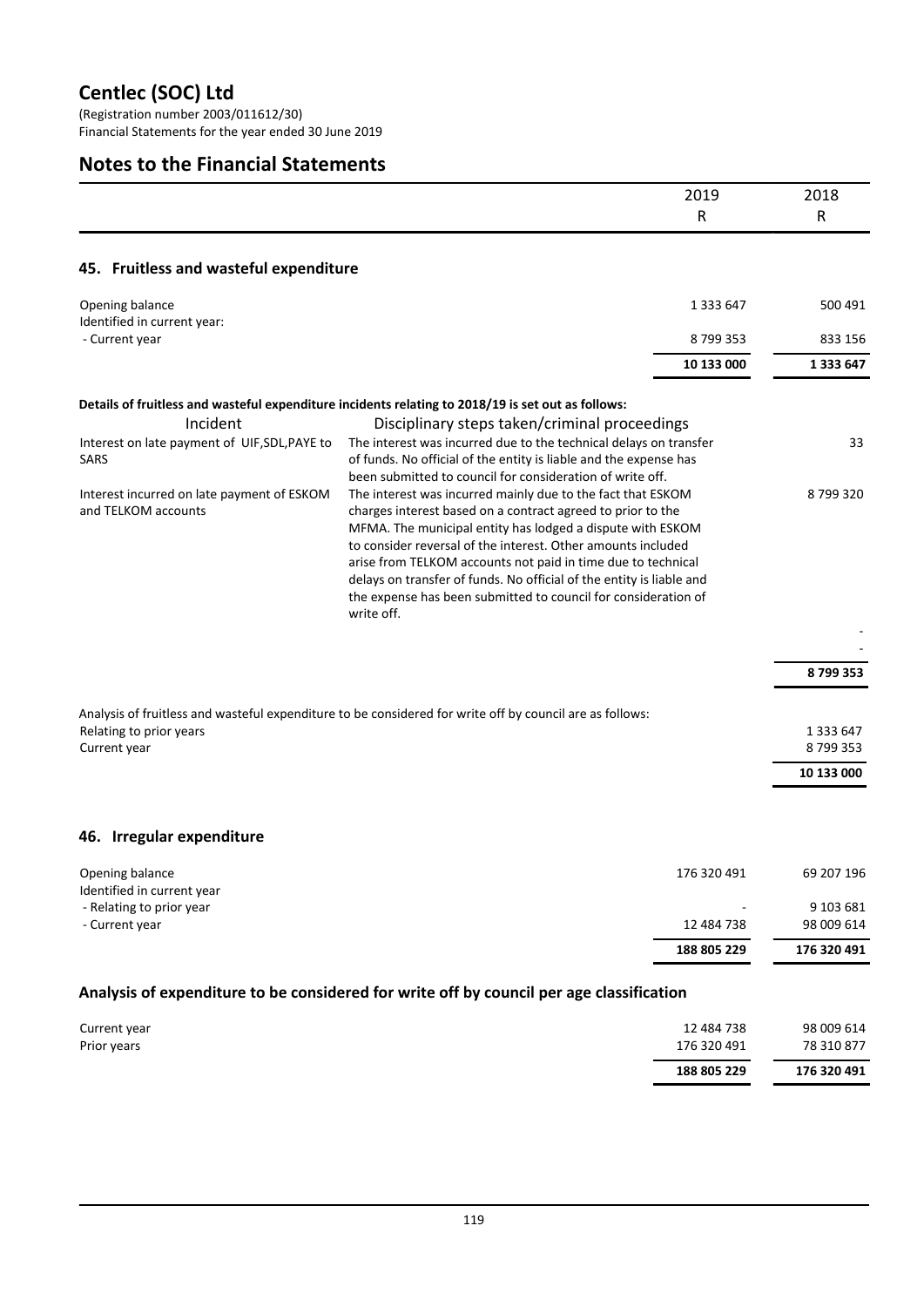(Registration number 2003/011612/30) Financial Statements for the year ended 30 June 2019

## **Notes to the Financial Statements**

|                                                                |                                                                                                           | 2019 | 2018       |
|----------------------------------------------------------------|-----------------------------------------------------------------------------------------------------------|------|------------|
|                                                                |                                                                                                           | R    | R          |
| 46. Irregular expenditure (continued)                          |                                                                                                           |      |            |
| Details of irregular expenditure incidents relating to 2018/19 |                                                                                                           |      |            |
| Incident                                                       | Disciplinary steps taken/criminal proceedings                                                             |      |            |
| Procurment in contravention with Supply Chain                  | Preferential Procurement Regulations of 2011 was not                                                      |      | 12 484 738 |
|                                                                | Management policy, Municipal Financial Managementfully complied with due to inadequate specifications. No |      |            |
| Act and Municipal Systems Act.                                 | disciplinary steps were taken as the inadequacies                                                         |      |            |
|                                                                | identified were as a result of technical interpretation of                                                |      |            |
|                                                                | the Preferential Procurement Regulation of 2011. The                                                      |      |            |
|                                                                | full extend of irregular expenditure is still in the process                                              |      |            |
|                                                                | of being fully determined. The expenditure has been                                                       |      |            |
|                                                                | submitted to council for consideration to be written off.                                                 |      |            |

- -

**Total 2018/19 irregular expenditure. 12 484 738**

## **47. Additional disclosure in terms of Municipal Finance Management Act**

### **Audit fees**

|                              | 139 994       | 391 933                  |
|------------------------------|---------------|--------------------------|
| Amount paid - previous years | (391933)      | $\overline{\phantom{a}}$ |
| Amount paid - current year   | (5979331)     | (6327239)                |
| Current year fee             | 6 1 1 9 3 2 5 | 6 719 172                |
| Opening balance              | 391 933       | $\sim$                   |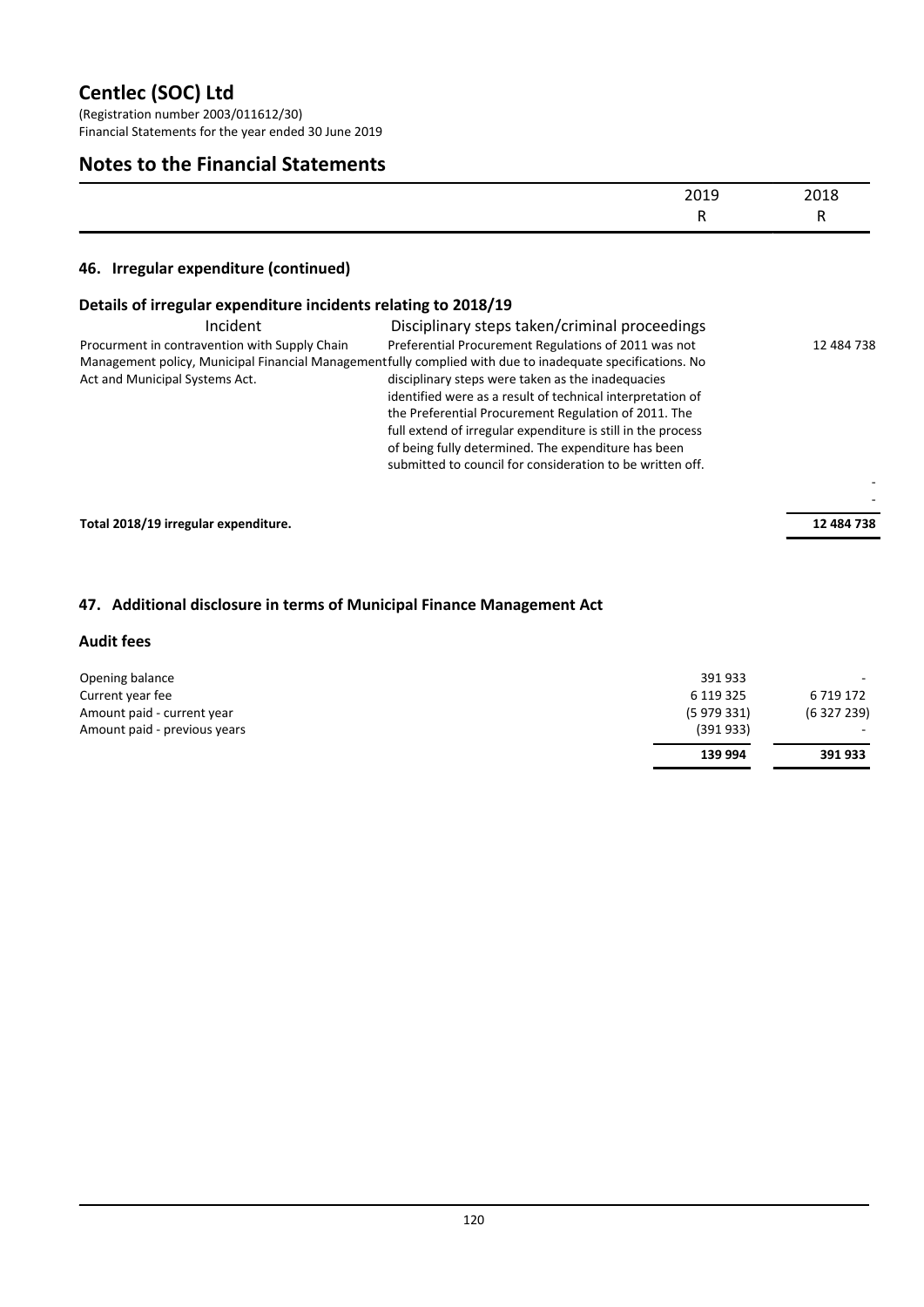(Registration number 2003/011612/30) Financial Statements for the year ended 30 June 2019

## **Notes to the Financial Statements**

| <u>___</u> | -5-5 |
|------------|------|
|            | . .  |

### **47. Additional disclosure in terms of Municipal Finance Management Act (continued)**

### **Distribution losses**

In the current year the energy losses were 8.67% (2018: 9.30%). These losses are the result off theft, vandalism, faulty meters and variances in monthly consumption estimates. Management has determined that these losses are not recoverable.

| kWh - units | 144 172 798 | 155 706 800 |
|-------------|-------------|-------------|
| Rand value  | 138 097 200 | 137 789 865 |
| Percentage  | 8,67%       | 9.30%       |

The electricity distribution loss comprises of technical and non-technical losses. For the 2018/19 financial year the distribution losses amount to 8.67% (2018: 9.30%). The annual electricity distribution losses are made up of technical and non-technical losses which are the difference between electricity purchased and electricity sold.

#### **Non-technical losses:**

Non-technical losses are amongst others the result of administrative and technical errors, negligence, theft of electricity, tampering with meters and connections which form part of illegal consumption, faulty meters, etc. Non-technical losses amounted to 11 103 640 kWh - units (2018: 21 764 008 kWh - units) with a Rand value of R10 635 721 (2018: R19 259 658).

#### **Technical losses:**

Technical losses are the result of electricity losses while being distributed from the source of generation through the transmission and distribution network to the final consumer. The wires (copper or aluminium) being used to distribute electricity have certain resistance which resist the throughput of current, as a result there is a certain portion of electricity that is lost due to distribution. Technical losses amounted to 133 069 158 kWh - units (2018: 133 942 792 kWh - units) with a Rand value of R127 461 479 (2018: R118 530 207).

### **PAYE, UIF and SDL**

| Opening balance<br>Payable for the current year<br>Amount paid - current year<br>Amount paid/refunded - previous years | 4 4 8 2 7 5 1<br>62 115 153<br>(56857249)<br>(4482751) | (28 257)<br>50 373 690<br>(45890939)<br>28 257 |
|------------------------------------------------------------------------------------------------------------------------|--------------------------------------------------------|------------------------------------------------|
|                                                                                                                        | 5 257 904                                              | 4 4 8 2 7 5 1                                  |
| <b>Pension and Medical Aid Deductions</b>                                                                              |                                                        |                                                |
| Opening balance                                                                                                        | (75347)                                                | 110 208                                        |
| Payable for the current year                                                                                           | 80 738 757                                             | 67 402 274                                     |
| Amount paid - current year                                                                                             | (80695357)                                             | (67477621)                                     |
| Amount paid - previous years                                                                                           |                                                        | (110 208)                                      |
|                                                                                                                        | (31947)                                                | (75347)                                        |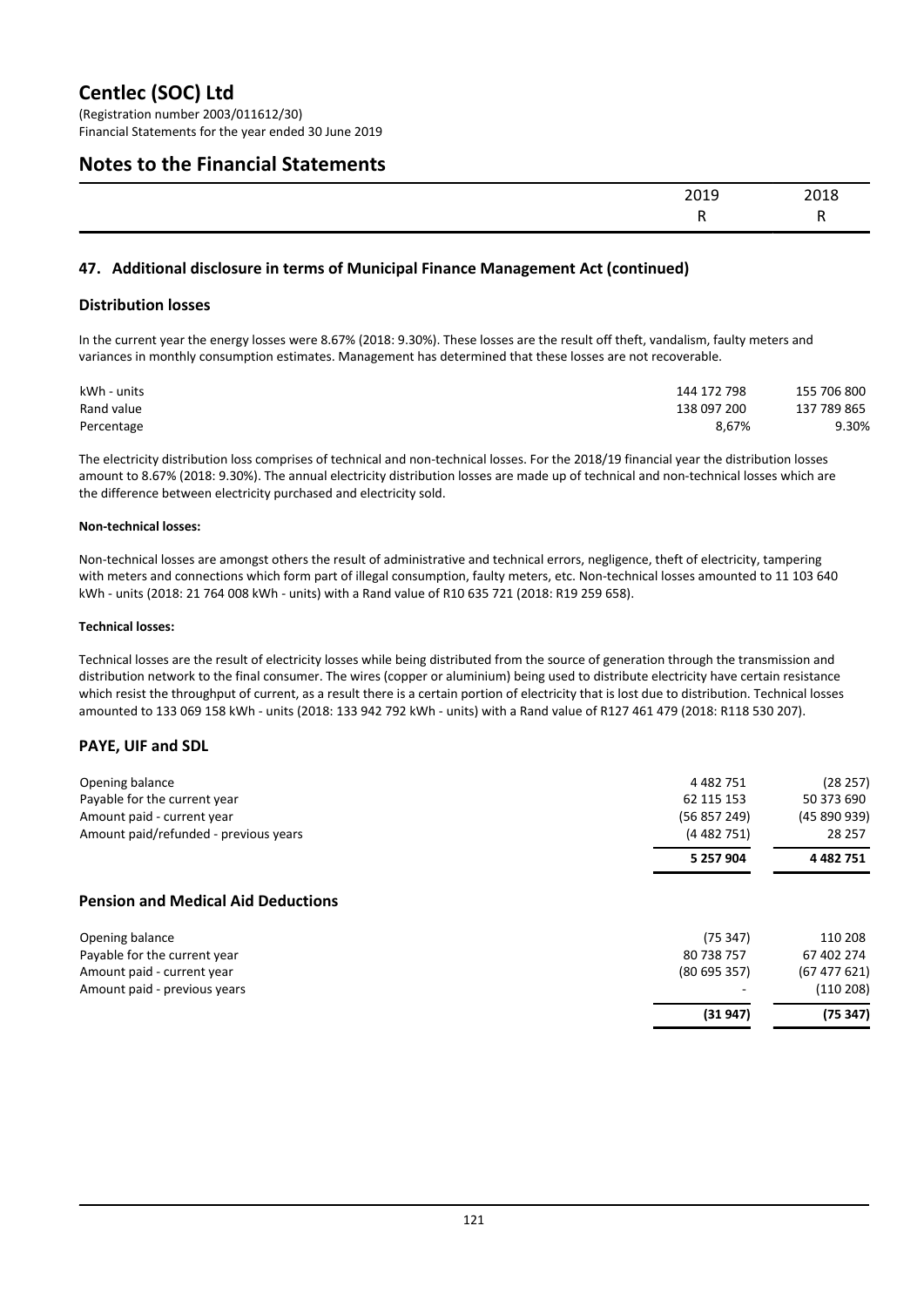(Registration number 2003/011612/30) Financial Statements for the year ended 30 June 2019

## **Notes to the Financial Statements**

| --- | ╌   |
|-----|-----|
|     | . . |

### **47. Additional disclosure in terms of Municipal Finance Management Act (continued)**

### **Supply Chain Management Regulations**

In terms of Section 36 of the Municipal Supply Chain Management Regulations any deviation from the Supply Chain Management Policy needs to be approved by the Accounting Officer and noted by the Board of Directors.

Paragraph 12(1)(d)(i) of Government Gazette No. 27636 issued on 30 May 2005 states that a supply chain management policy must provide for the procurement of goods and services by way of a competitive bidding process.

For the period under review there were instances where goods and services were procured via a deviation from the normal Supply Chain Management Regulations.

The reasons for these deviations were documented and reported to the Accounting Officer, who considered them and subsequently approved the deviation from the normal Supply Chain Management Regulations.

| Incident      | Number of<br>deviations 2018 | Rand value 2019 | Number of<br>deviations 2018 | Rand value 2018 |
|---------------|------------------------------|-----------------|------------------------------|-----------------|
| Sole supplier | 6                            | 1722475         | 19                           | 884 214         |
| Urgent        | 21                           | 177422          |                              | 13 6 17         |
| Other         | 9                            | 777 496         | 26                           | 1 172 810       |
|               | 36                           | 2677393         | 47                           | 2070641         |

### **VAT**

| VAT payable | 103 870 439<br>. | 2 667 833 |
|-------------|------------------|-----------|
|             |                  |           |

All VAT returns have been submitted by the due date throughout the year.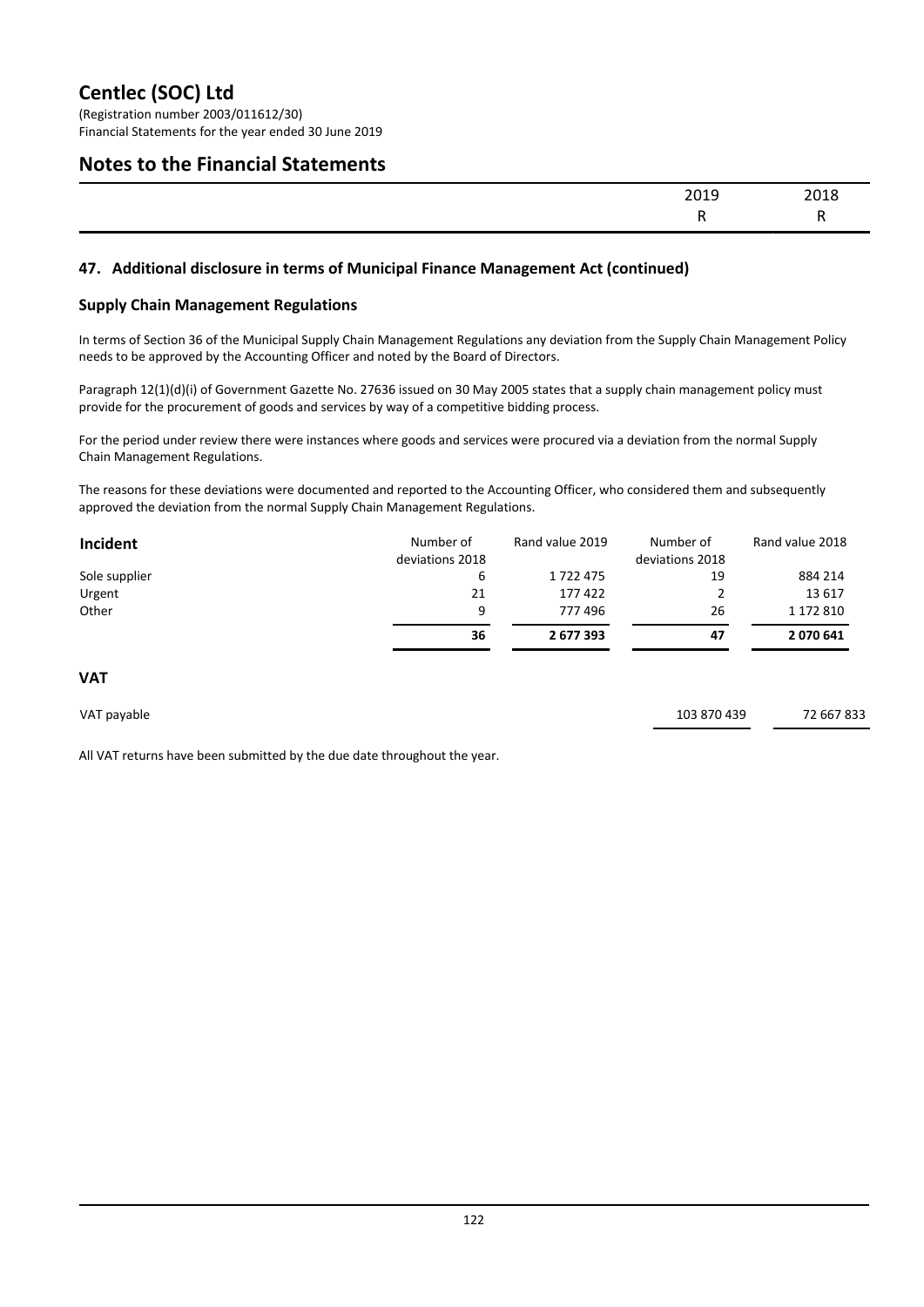(Registration number 2003/011612/30) Financial Statements for the year ended 30 June 2019

# **Notes to the Financial Statements**

| $2010$<br>2013 | - -<br>⊥⊂<br>___ |
|----------------|------------------|
|                | . .              |

## **47. Additional disclosure in terms of Municipal Finance Management Act (continued)**

### **Councillors' arrear consumer accounts**

The following Councillors had arrear accounts outstanding during the financial year ending 30 June 2019:

| <b>Councillor</b>     | <b>July 2018</b>  | August 2018   | September 2018 | October 2018  |
|-----------------------|-------------------|---------------|----------------|---------------|
| MB Monanyane          | 77 215            | 76 082        | 74 939         | 73 788        |
| E Snyman van Deventer | 454               | 454           | 454            | 454           |
| <b>CSK Sechoaro</b>   | 3826              | 3826          | 3826           | 3826          |
| J Nothnagel           | 22 960            | 22 960        |                |               |
| LA Masoetsa           | 11731             | 11 800        |                |               |
| MA Siyonzana          | 79 939            | 80 473        |                |               |
| <b>ED Mashoane</b>    | 680               | 680           |                |               |
| <b>ME Marais</b>      | 23 996            | 24 161        |                |               |
|                       | 220 801           | 220 436       | 79 219         | 78 068        |
| <b>Councillor</b>     | November 2018     | December 2018 | January 2019   | February 2019 |
| MB Monanyane          | 72 628            | 71 467        | 71807          | 70 641        |
| E Snyman van Deventer | 454               | 454           | 454            | 454           |
| <b>CSK Sechoaro</b>   | 3826              | 3826          | 3826           | 3826          |
|                       | 76 908            | 75 747        | 76 087         | 74 921        |
| <b>Councillor</b>     | <b>March 2019</b> | April 2019    | May 2019       | June 2019     |
| MB Monanyane          | 69 4 67           | 68 2 84       | 68 601         | 67416         |
| E Snyman van Deventer | 454               | 454           | 454            | 454           |
| <b>CSK Sechoaro</b>   | 3826              | 3826          | 3826           | 3826          |
|                       | 73 747            | 72 564        | 72881          | 71 696        |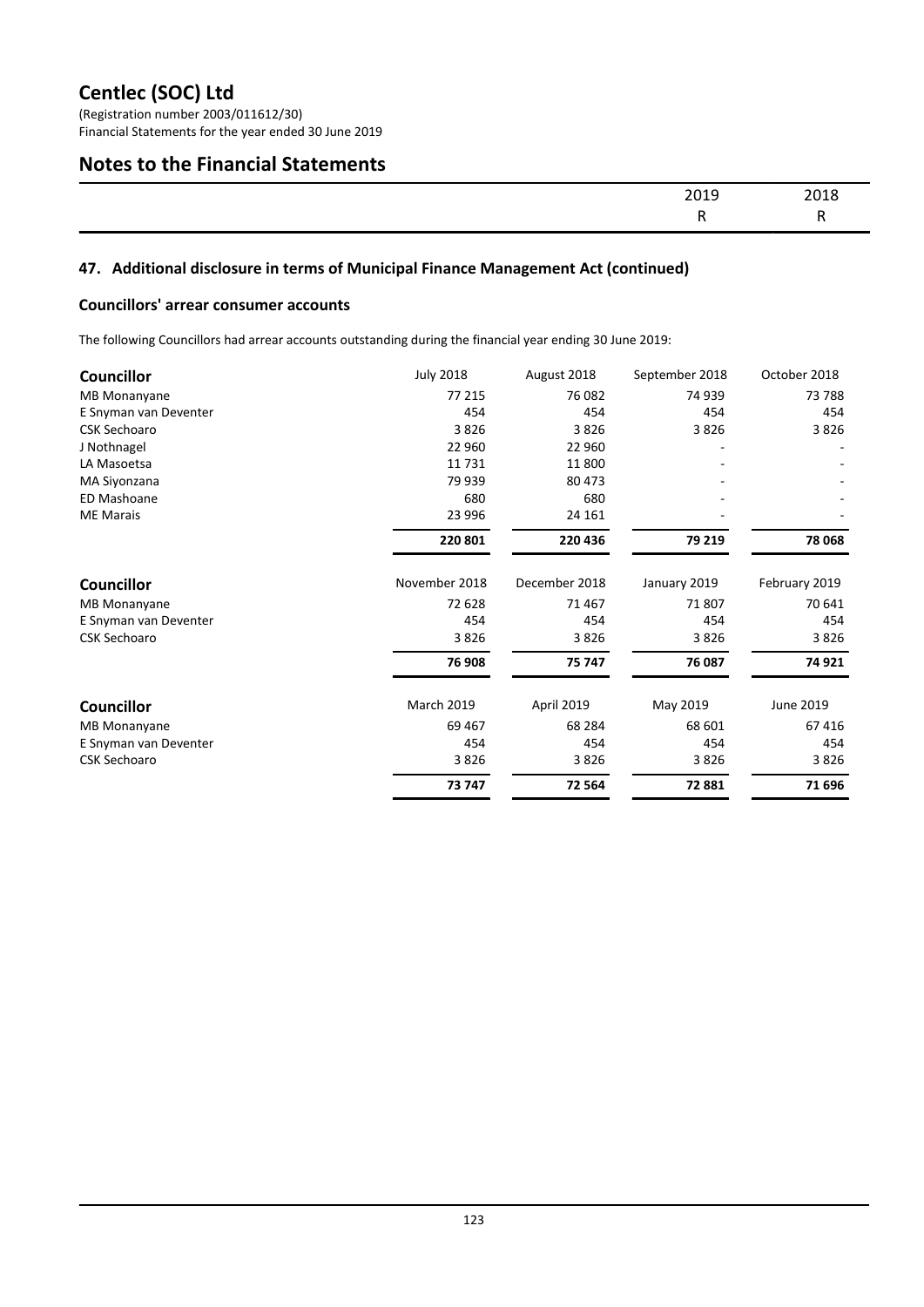(Registration number 2003/011612/30) Financial Statements for the year ended 30 June 2019

# **Notes to the Financial Statements**

Figures in Rand

### **48. Risk management**

### **Financial risk management**

This note presents information about the municipal entity's exposure to each of the financial risks below and the municipal entity's objectives, policies and procedures for measuring and managing financial risks. Further quantitive disclosures are included in the Annual Financial Statements.

The Board of directors has overall responsibility for the establishment and oversight of the municipal entity's risk management framework. The municipal entity's audit committee oversees the monitoring of compliance with the municipal entity's risk management policies and procedures, and reviews the adequacy of the risk management framework in relation to the risks faced by the municipal entity. The audit committee is assisted in its oversight role by the municipal entity's internal audit function.

The municipal entity's exposure to risk is similar to that of the previous year. The municipal entity still faces the same risks as in the previous financial year.

The municipal entity monitors and manages the financial risks relating to operations through internal risk reviews which analyse exposures by degree and magnitude of risks. These risks include the following:

- liquidity risk;
- credit risk; and
- market risk (including interest rate risk).

The municipal entity seeks to minimise the effects of these risks in accordance with the municipal entity's policies approved by the Board. The policies provide written principles on interest rate risk, credit risk, and in the investment of excess liquidity.

Compliance with policies and exposure limits is reviewed by the internal auditors on a continuous basis. The municipal entity does not enter into or trade in financial instruments for speculative purposes.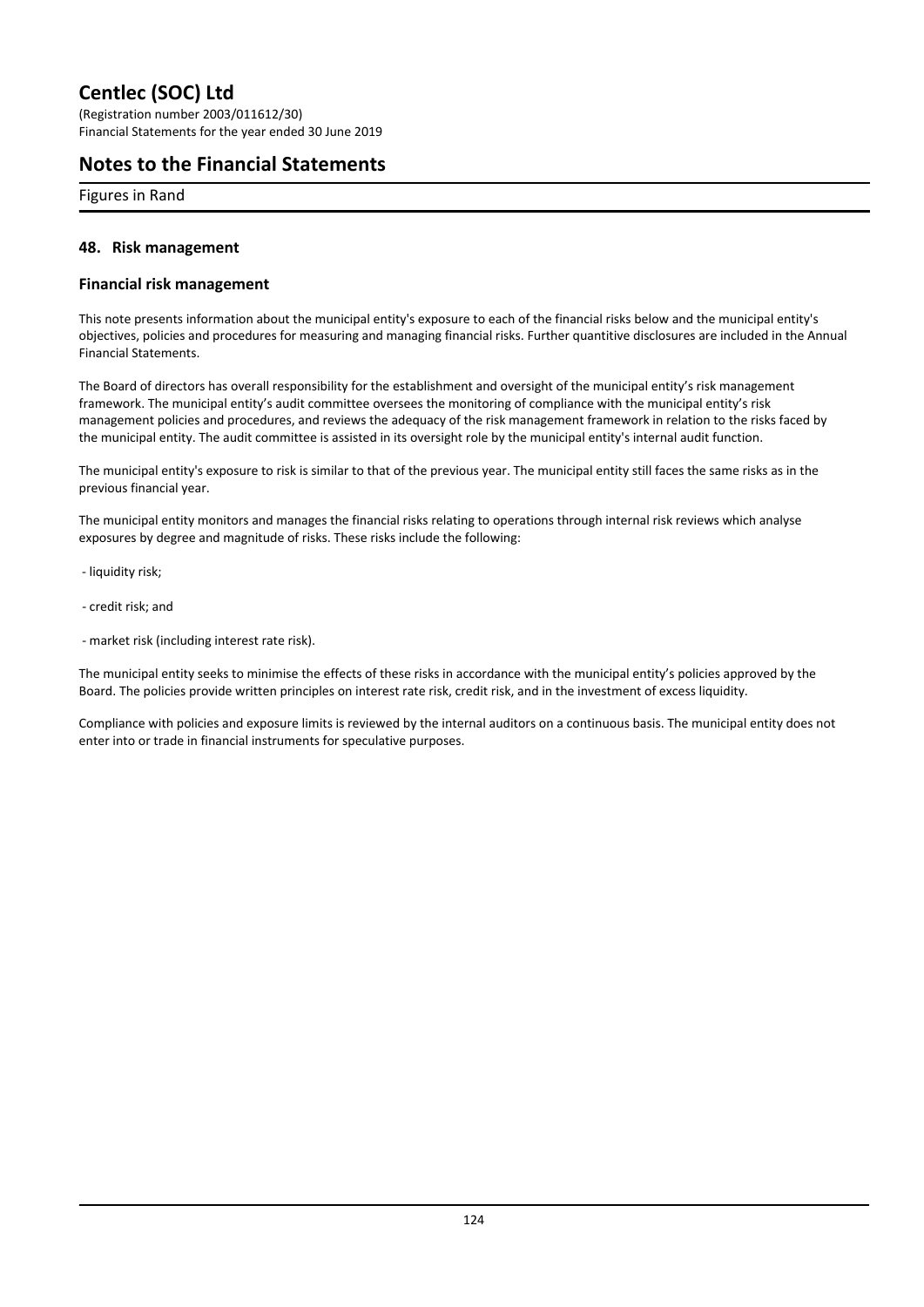(Registration number 2003/011612/30) Financial Statements for the year ended 30 June 2019

## **Notes to the Financial Statements**

Figures in Rand

### **48. Risk management (continued)**

### **Liquidity risk**

Liquidity risk is the risk that the municipal entity will encounter difficulty in meeting the obligations associated with its financial liabilities that are settled by delivering cash or another financial asset.

The municipal entity's exposure to liquidity risk is as a result of the funds not being available to cover future commitments. The municipal entity manages liquidity risk through ongoing review of commitments.

The municipal entity has started replacing rotational meters with prepaid meters to improve the cash funds available.

The municipal entity manages liquidity risk by maintaining adequate reserves, banking facilities and reserve borrowing facilities by continuously monitoring forecast and actual cash flows and matching the maturity profiles of financial assets and liabilities.

The municipal entity has not defaulted on payables and lease commitment payments.

All of the municipal entity's financial assets have been reviewed for indicators of impairment. Certain receivables were found to be impaired and a provision has been recorded accordingly. The impaired receivables are mostly due from customers defaulting on service costs levied by the municipal entity.

The table below analyses the municipal entity's financial liabilities into relevant maturity groupings based on the remaining period at the statement of financial position to the contractual maturity date. The amounts disclosed in the table are the contractual undiscounted cash flows. Balances due within 12 months equal their carrying balances as the impact of discounting is not significant.

| 2019                                | Less than 1 year | Between 1 and 2 |
|-------------------------------------|------------------|-----------------|
|                                     |                  | years           |
| Consumer deposits                   | 115 053 108      |                 |
| Loans from shareholders             | 267 869 789      |                 |
| Other financial liabilities         | 6697009          |                 |
| Payables from exchange transactions | 508 915 442      |                 |
|                                     | 898 535 348      |                 |
| 2018                                | Less than 1 year | Between 1 and 2 |
|                                     |                  | years           |
| Consumer deposits                   | 114 471 056      |                 |
| Finance lease obligation            | 116 968          |                 |
| Other financial liabilities         | 6697009          |                 |
| Payables from exchange transactions | 438 619 947      |                 |
|                                     | 559 904 980      |                 |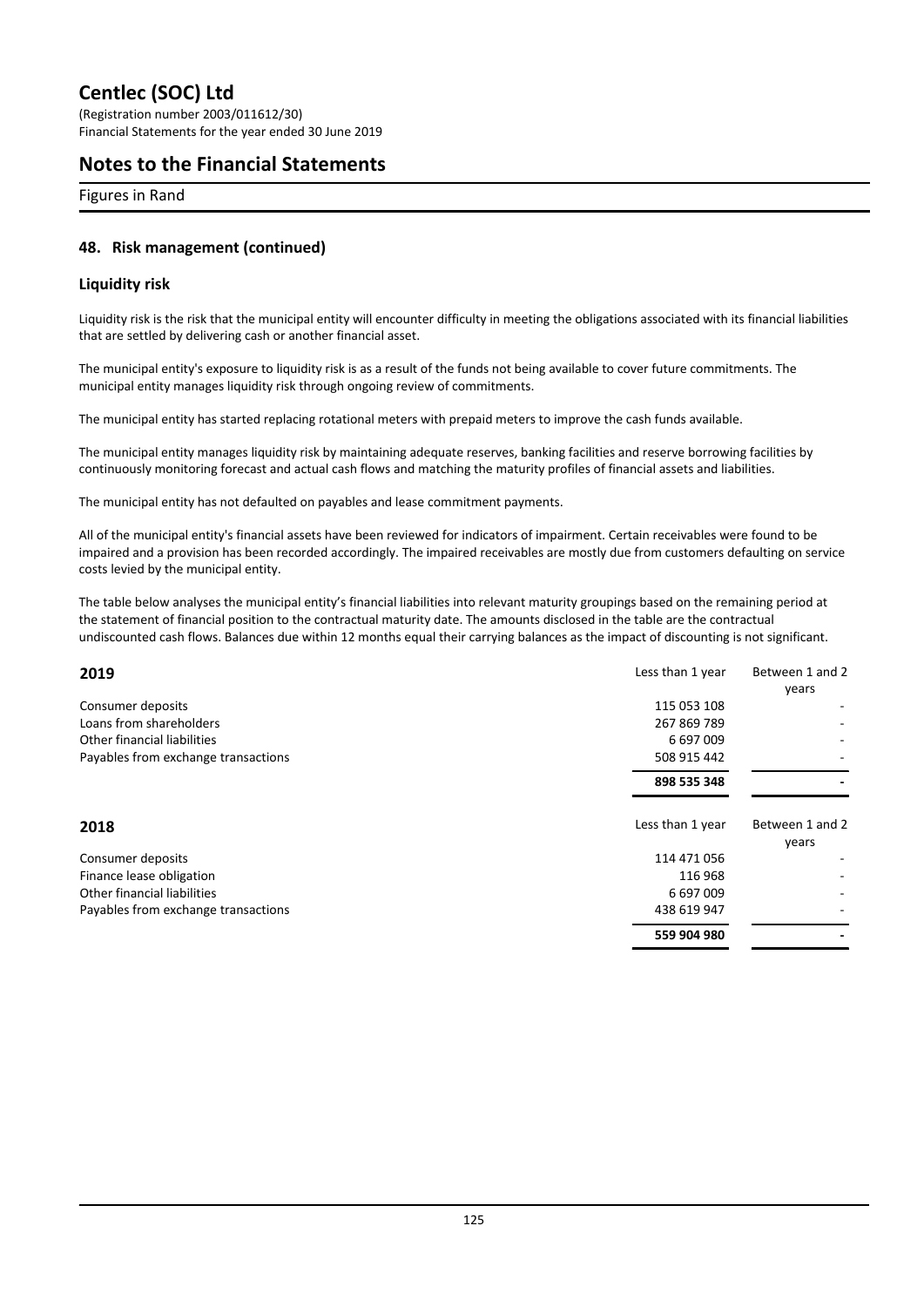(Registration number 2003/011612/30) Financial Statements for the year ended 30 June 2019

# **Notes to the Financial Statements**

Figures in Rand

## **48. Risk management (continued)**

### **Credit risk**

Credit risk consists mainly of cash deposits, cash equivalents and trade debtors. The municipal entity only deposits cash with major banks with high quality credit standing and limits exposure to any one counter-party.

Trade receivables comprise a widespread customer base. Management evaluated credit risk relating to customers on an ongoing basis. If customers are independently rated, these ratings are used. Otherwise, if there is no independent rating, risk control assesses the credit quality of the customer, taking into account its financial position, past experience and other factors. Individual risk limits are set based on internal or external ratings in accordance with limits set by the board. The municipal entity utilizes a system where when debtors do not settle their account within 60 days a warning letter is issued after which the electricity supply will be cut until the account is settled. Sales to retail customers are settled in cash or using major credit cards. Credit guarantee insurance is purchased when deemed appropriate.

Maximum exposure to credit risk: There has been no significant change during the financial year, or since the end of the financial year, to the municipal entity's exposure to credit risk, the approach of measurement or the objectives, policies and processes for managing this risk. The carrying amount of financial assets recorded in the financial statements, which is net of impairment losses, represents the group's maximum exposure to credit risk without taking into account the value of any collateral obtained.

Financial assets exposed to credit risk at year end were as follows:

| Financial instrument                            | 2019        | 2018        |
|-------------------------------------------------|-------------|-------------|
| Cash and cash equivalents                       | 13 555 909  | 81 467 989  |
| Investments                                     |             | 53 265 198  |
| Consumer receivables from exchange transactions | 768 845 276 | 586 442 019 |
| Other financial assets                          | 4 190 063   | 4 841 711   |
| Other receivables from exchange transactions    | 67 336 576  | 67 027 689  |

These balances represent the maximum exposure to credit risk.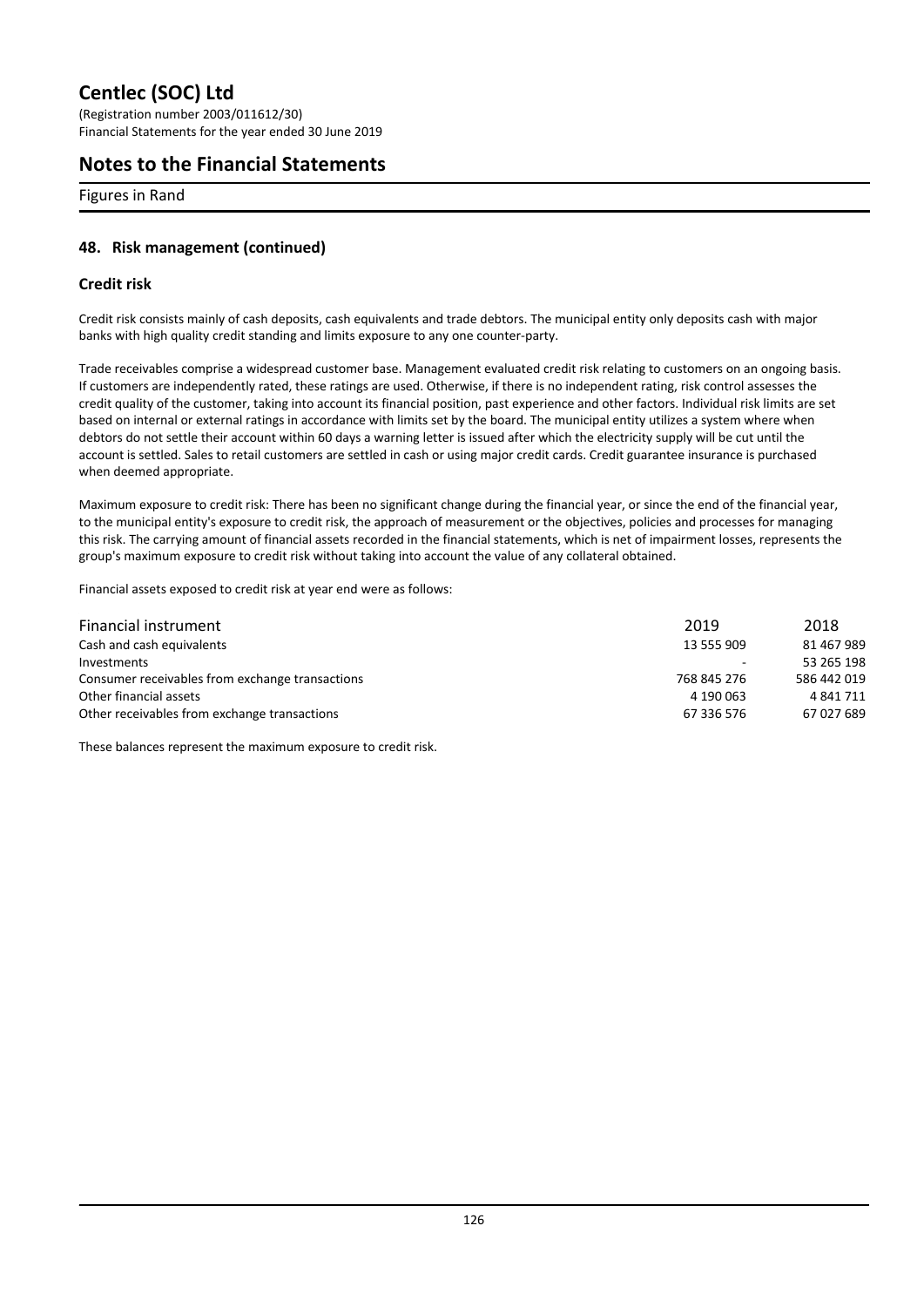(Registration number 2003/011612/30) Financial Statements for the year ended 30 June 2019

## **Notes to the Financial Statements**

### Figures in Rand

### **48. Risk management (continued)**

### **Market risk**

### **Market rate risk**

Market risk is the risk that changes in market prices, such as foreign exchange rates, interest rates and equity prices will affect the municipal entity's revenue or the value of its holdings of financial instruments. The objective of market risk management is to manage and control market risk exposures within acceptable parameters, while optimising the return.

There has been no change, since the previous financial year to the municipal entity's exposure to market risks or the manner in which it manages and measures the risk.

#### **Market risk consists of the following risks:**

#### **Foreign currency risk**

The municipal entity does not enter into significant foreign currency transactions and has had very limited exposure to foreign currency risk.

#### **Interest rate risk**

Interest rate risk is defined as the risk that the fair value or future cash flows associated with a financial instrument will fluctuate in amount as a result of market interest changes. The municipal entity's policy is to minimise interest rate cash flow risk exposures on long-term financing. Long term borrowings are therefore usually at fixed rates. The municipal entity's exposures to interest rates on financial assets and financial liabilities are detailed below:

At year-end, financial instruments exposed to interest rate risk due to being linked to prime interest rate were as follows:

- Call and notice deposits
- Current bank accounts
- Interest charged on consumer receivables from exchange transactions overdue

The municipal entity's interest rate risk arises from the above financial instruments being linked to the prime interest rate. The prime interest rate is used as a factor in calculating the interest received or interest charged on these financial instruments. Fluctuations in the prime interest rate during the year give rise to a possible interest rate risk affecting the entity.

Interest charged on the inter company loans are calculated using the prime rate at the beginning of the financial year on a weighted average basis. Since this interest rate is only based on prime rate at one point during the financial year, fluctuations in prime during the year will not have a material effect on these loans.

#### **Fair values**

The municipal entity's financial instruments consist mainly of cash and cash equivalents, investments, trade receivables, trade payables and long term debt.

No financial asset was carried at an amount in excess of its fair value. The following methods and assumptions are used to determine the fair value of each class of financial instrument:

### **Cash and cash equivalents**

The carrying amount of cash and cash equivalents approximates fair value due to the relatively short-term maturity of these financial assets and financial liabilities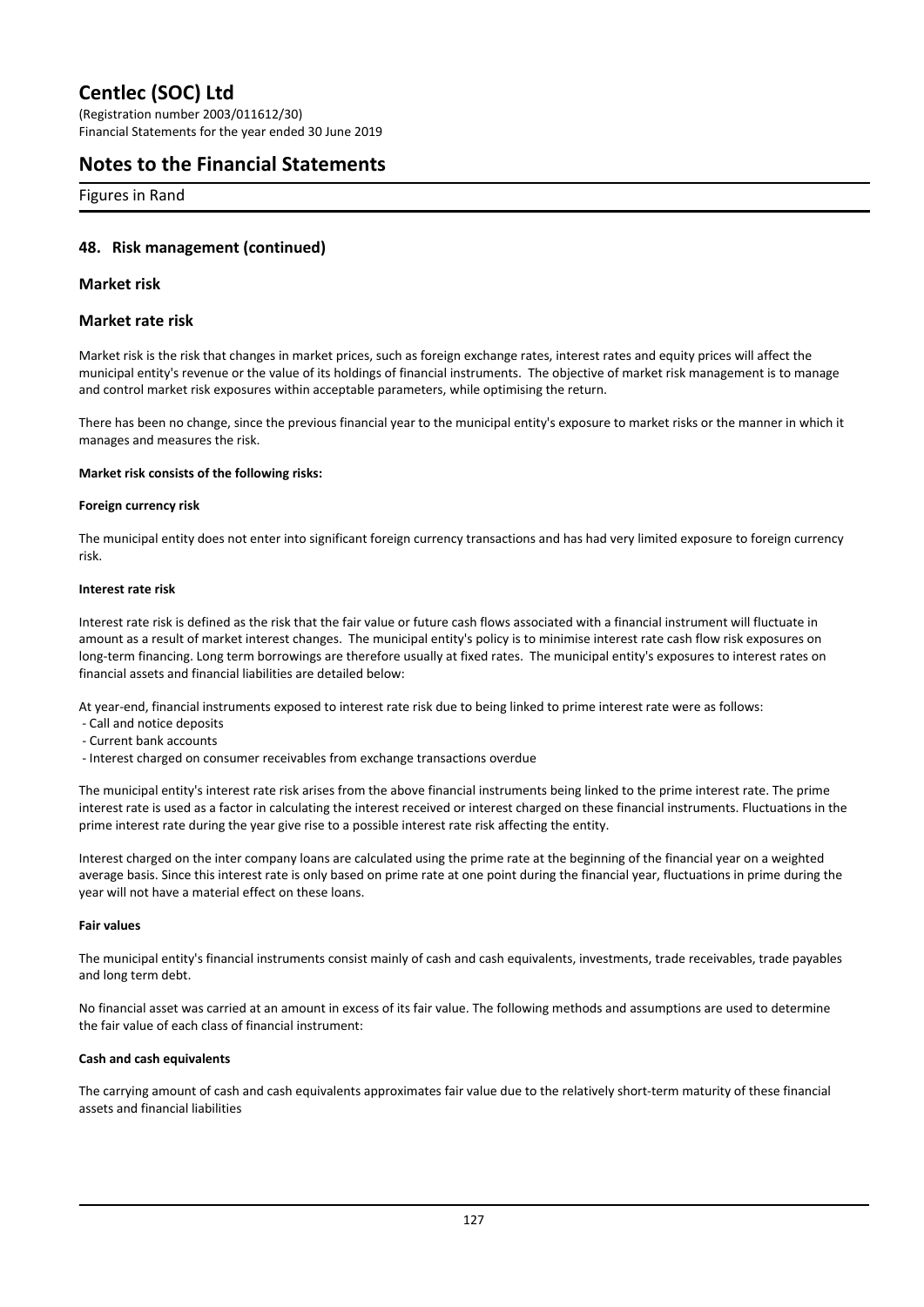(Registration number 2003/011612/30) Financial Statements for the year ended 30 June 2019

# **Notes to the Financial Statements**

Figures in Rand

### **48. Risk management (continued)**

### **Investments**

Investments are carried at their original cost in the statement of financial position, except for those where the interest received are capitalised.

### **Receivables from exchange transactions**

The carrying amount of trade receivables, net of provision for impairment (provision for bad debt) approximates fair value due to the relatively short-term maturity of these financial assets.

### **Trade payables**

The carrying amount of trade payables approximates fair value due to the relatively short-term maturity of this financial liability.

### **Interest bearing loans**

Subsequent to initial recognition, interest bearing borrowings are stated at amortised cost with any difference between cost and redemption value being recognised in surplus or deficit over the period of the borrowings on an effective interest basis. The fair value of interest bearing borrowings with variable interest rates approximates their carrying amounts.

### **Price risk**

Price risk is the risk that the fair value of future cash flows of financial instruments will fluctuate because of changes in market prices. These changes are caused by factors specific to the individual financial instruments for its users or by factors affecting all similar financial instruments in the market. The municipal entity's financial instruments are affected by the whole sale price of electricity from ESKOM.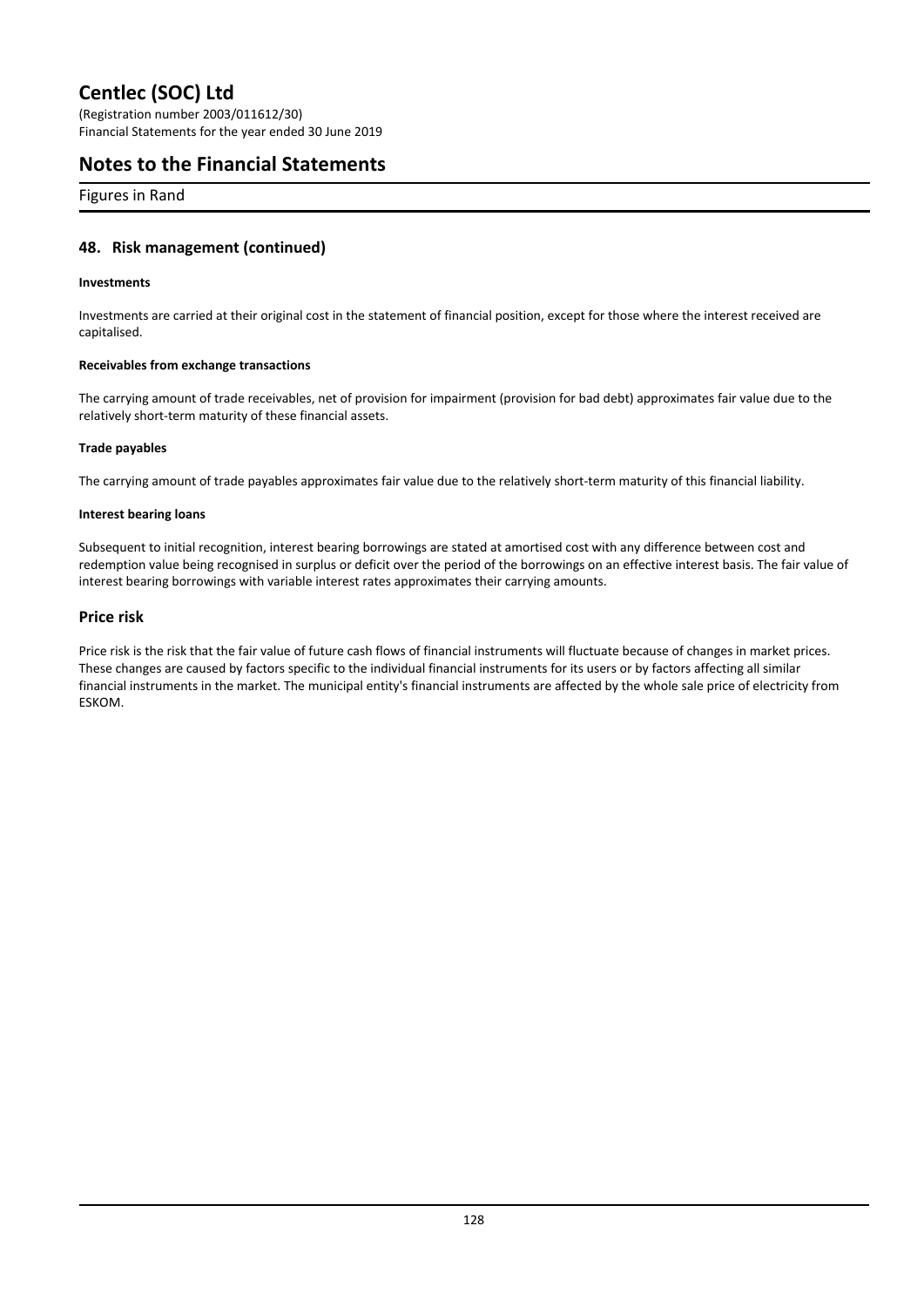(Registration number 2003/011612/30) Financial Statements for the year ended 30 June 2019

# **Notes to the Financial Statements**

Figures in Rand

### **49. Budget differences**

#### **Variance Explanations**

The budget is approved on an accrual basis by nature of classification. The budget and the accounting bases are both on the accrual basis. The annual financial statements are prepared using the nature of expenses in the statement of financial performance. The approved budget covers the fiscal period from 1 July 2018 to 30 June 2019.

Changes from approved budget to final budget are the result of reallocations and shifting within the budget.

#### **Basis for material differences between budget and actual amounts**

It is general practice to deem a 5% or higher deviation on operational revenue and expenditure versus the final budget as material and for capital expenditure the percentage deviation is 5% or higher.

Explanations for material variances relating to the Statement of Financial Performance is set out as follows:

1. Service charges - The variance is attributed to the changes in the customers consumption pattern as alternative cheaper sources of energy are becoming a norm in the country

2. Agency services - The variance is mainly due to unforeseen additional ad hoc services rendered to Free State Municipalities.

3. Other Income - The variance is mainly due to the inclusion of the street light consumption following the resolution of the differences between MMM and the entity. The other factor is the inclusion of forfeited unclaimed/unknown consumer deposits.

4. Interest received on investments - The variance is mainly due to more interest levied on the consumer debtors than initially anticipated as well as interest on the entity's current bank account.

5. Government grants & subsidies - The variance is due to the fact that the amount budgeted for included VAT while the actual amount recognized for the grant revenue excludes VAT.

6. Public contributions and donations - The reason for the variance is the that no budget was provided for privately funded projects completed and handed over to the municipal entity during the current financial year.

7. Personnel related costs - The variance is mainly due to the recruitment of new employees in the current financial year.

8. Depreciation and amortisation - The variance is as a result of the condition assessment that was performed on the assets, this condition assessment indicated that the assets were in a better condition than originally estimated. This resulted in a change in estimated that reduced the current years depreciation charge.

9. Impairment loss/ Reversal of impairments - No budget is provided for impairment losses of this nature as they are unpredictable in nature since there is no pattern of such disasters in the history of the entity.

10. Finance costs - The variance is mainly attributed to:

- Changing the basis on which the Annual Financial Statements for 2017/18 and 2018/19 were prepared so as to be in line with the sale of the business agreement which resulted in the inclusion of interest that was not budgeted for.

- The interest charged by ESKOM on overdue account for which the entity has lodged a disagreement with ESKOM

11. Debt impairment - The variance is attributed to the conversion of most of the rotational meters to prepaid that reduced significantly the balance of consumer debtors that could have been subject to impairment. Other factors is the stringent implementation of credit control policy and the revenue protection initiatives.

12. Bulk purchases - The variance is within acceptable levels.

13. General Expenses - The variance is attributed to the percentage paid for vendors commission, reduction in contract fees, reduction in lease rental for photocopiers and lower repairs & maintenance expenses.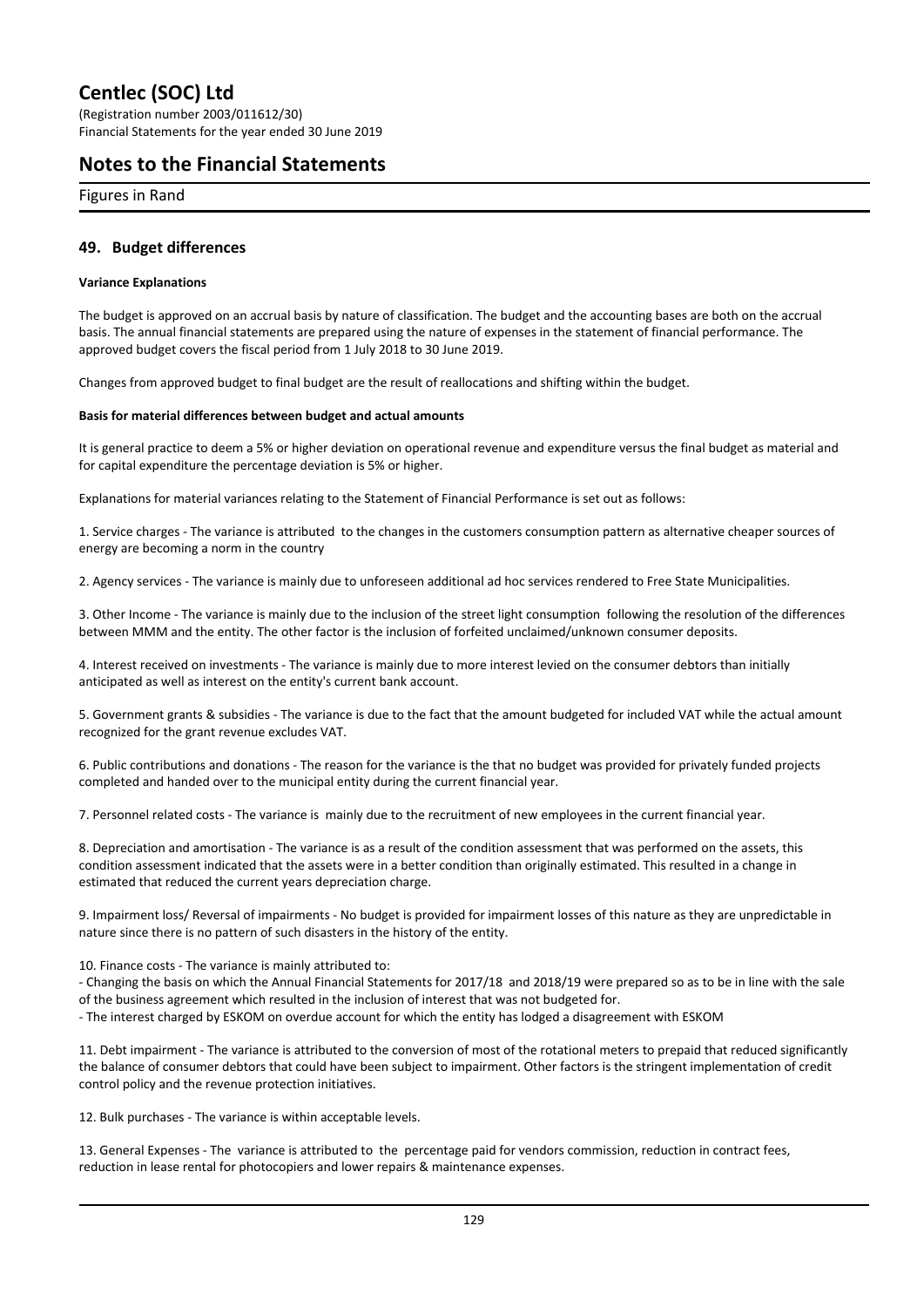(Registration number 2003/011612/30) Financial Statements for the year ended 30 June 2019

# **Notes to the Financial Statements**

Figures in Rand

### **49. Budget differences (continued)**

14. Loss on disposal of assets and liabilities - An auction of the scrapped assets took place during the current financial year which resulted in the amount received being less than anticipated.

### **Explanations for material variances relating to the Statement of Financial Position is set out as follows:**

### **Current assets**

The municipal entity does not budget for current portions of long term assets. The current portion as reflected on the face of the statement of financial position is budgeted for as part of the non-current assets.

1. Inventories - The variance is within acceptable levels.

2. Investments - The variance is mainly due to the need to finance operations requirements as well as the less that anticipated collection rate of the consumer debtors accounts.

3. Other receivables from exchange transactions - The variance can be attributed to there being an increase receivable from Mohokare and Kopanong Local Municipalities arising from their trading accounts with the entity.

4. Consumer debtors - The increase is attributed to the decrease in the debt impairment amount on the consumer debtors.

5. Cash and cash equivalents - The variance was mainly due to unanticipated increase in operational expenditure close to year end resulting in a decrease in cash on hand.

#### **Non-Current Assets**

1. Property, plant and equipment - The variance is within acceptable levels.

2. Intangible assets - The variance is attributed to the additions to intangible assets that was incorrectly budgeted for under operational expenditure.

3. Other financial assets - The variance is attributed to the revenue protection drive that resulted in customers who were tampering with electricity being disconnected and collection of outstanding balances who entered into arrangements to settle their debt.

4. Deferred Tax - The variance is mainly attributed to prior year restatements resulting in an increase in the deferred tax asset.

#### **Current Liabilities**

The municipal entity does not budget for current portions of long term liabilities. The current portion as reflected on the face of the statement of financial position is budgeted for as port of the non-current liability.

1. Other financial liabilities - The during the 2017/18 financial year the municipal entity entered into a settlement agreement with Mangaung Metropolitan Municipality that resulted in the conversion of this debt to equity. The settlement agreement is no longer in effect for the 2018/19 financial year hence the application of the sale of business agreement which results in the variance.

2. Payables from exchange transactions - The variance can be attributed to the lower than anticipated year end trade payables.

3. Consumer deposits - The variance is due consumer deposits being higher than anticipated following the completion of a number of public connections projects.

#### **Non-Current Liabilities**

1. Loans from shareholders - The 2017/18 financial statements have been restated to reflect the terms of the sale of business agreement instead of the settlement agreement. The entity had considered this amount as equity during the budget process.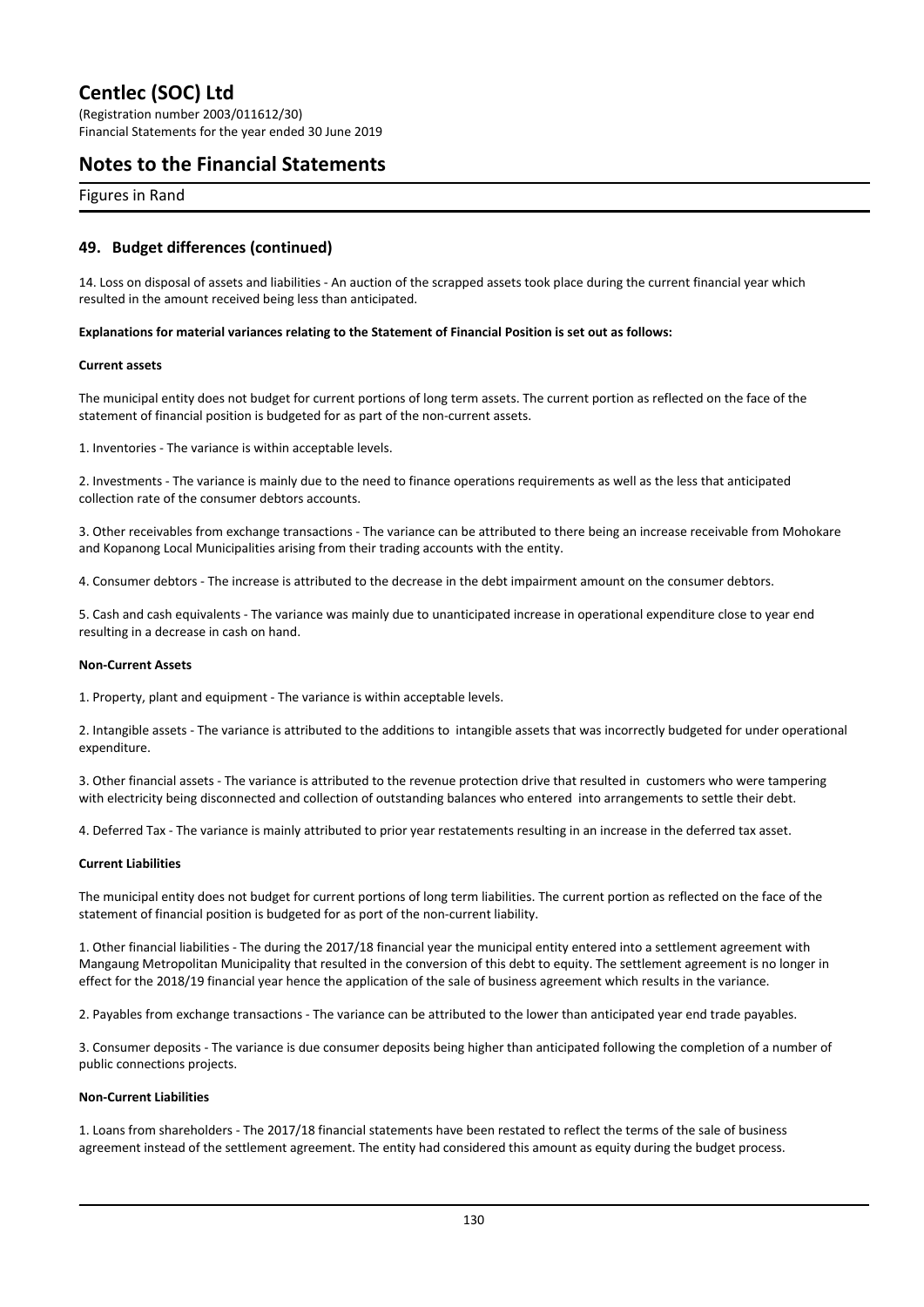(Registration number 2003/011612/30) Financial Statements for the year ended 30 June 2019

# **Notes to the Financial Statements**

### Figures in Rand

### **49. Budget differences (continued)**

2. Other financial liabilities - The 2017/18 financial statements have been restated to reflect the terms of the sale of business agreement instead of the settlement agreement. The entity had considered this amount as equity during the budget process.

3. Finance lease obligation - The variance is mainly due to the fact that no new finance lease agreements were entered into during the year.

4. Deferred tax - The variance is within acceptable levels.

5. Long service awards - The variance is due to the fact that a number of new staff were appointed during the year. Other factors include the salary increase.

### **Share Capital**

1. Share capital - The 2017/18 financial statements have been restated to reflect the terms of the sale of business agreement instead of the settlement agreement. The entity had considered this amount as equity during the budget process and it has to be reversed back to liabilities

### **50. Inter-departmental consumption**

|                                | 2019      | 2018    |
|--------------------------------|-----------|---------|
| Inter-departmental consumption | 1 045 009 | 861 567 |

The inter-departmental consumption is based on units consumed as per the meter records.

### **51. Non-compliance with Municipal Finance Management Act and other Legislation**

Non-compliance with Municipal Finance Management Act

During the current financial year the following non-compliance issues were identified:

 **Non-compliance with MFMA sec 65(2)(e)** Money owing by the entity to the value R 67 481 974 was not paid within 30 days of receiving the relevant invoice or statement mainly due to lack of proper supporting documents and late submission of invoices by the suppliers

### **Non-compliance with the Companies Act**

In terms of section 9 of the Companies Act 71 of 2008 the municipal entity must comply with all relevant provisions of the Act except where the municipal entity has obtained exemptions. This was not complied with in the following aspects:

- The municipal entity did not have the whistle-blowing mechanism during the period under review as required by Section 159 of the Act.
- The municipal entity did not finalise the code of conduct of ethics for the Board of Directors that meets the provisions of Section 214 of the Act.

#### **Non-compliance with King IV Code of Governance for South Africa, 2016**

The King IV Report on Corporate Governance (2016) provides governance principles and best implementation practice guides. The municipal entity did not fully comply with the provisions of the code in the following aspects:

- The Shareholder Compact was not signed by the speaker/representative of the Council.
- The evaluation of the board, its committees and the individual directors was not conducted as required by Par 2.22 of the code.